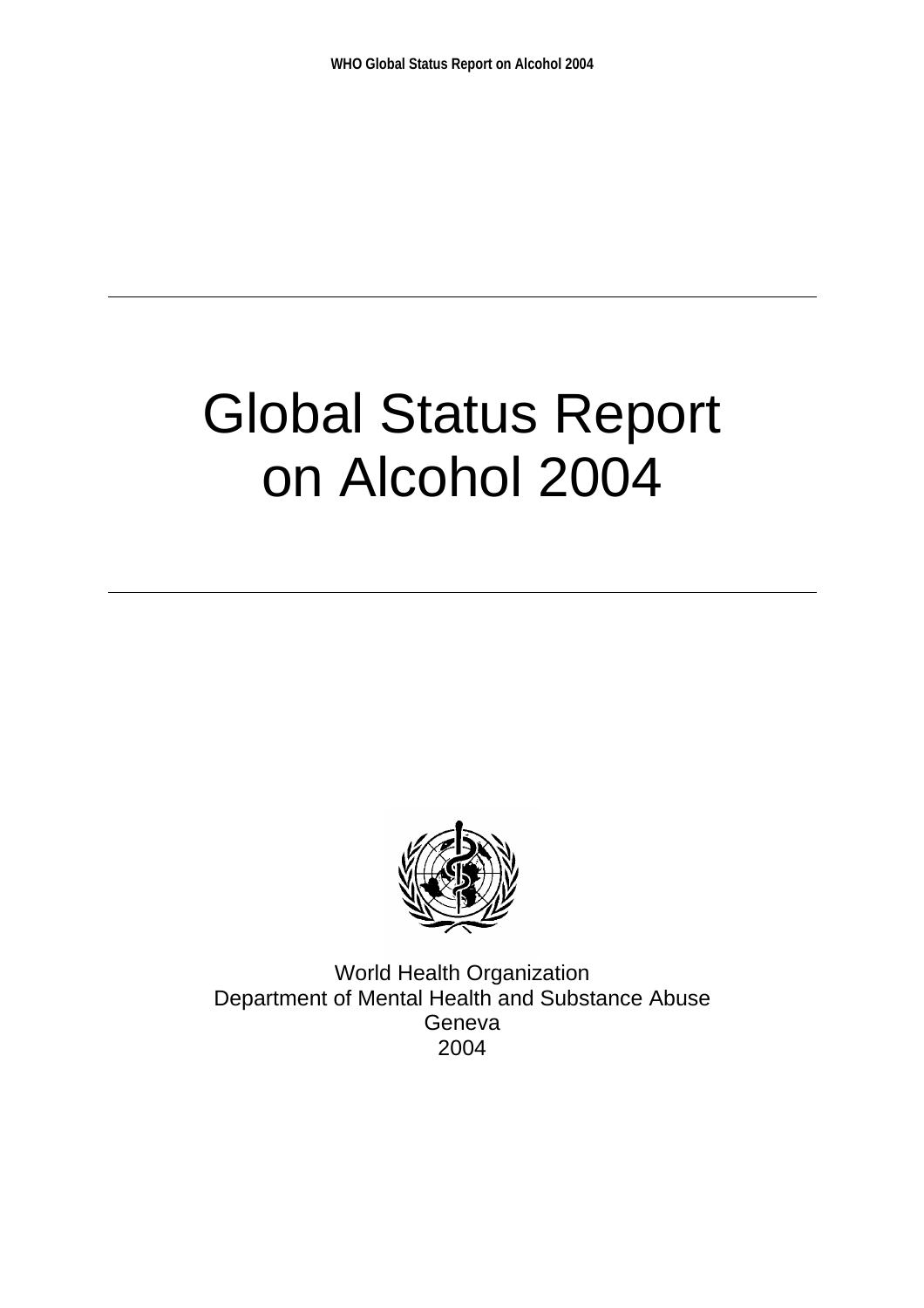WHO Library Cataloguing-in-Publication Data

World Health Organization. Global status report on alcohol 2004.

 $1 v + 1 CD-ROM.$ 

CD-ROM contains country profiles.

1.Alcohol drinking - epidemiology 2.Alcohol-related disorders - epidemiology 3.Cost of illness 4.Public policy 5.Review literature I.Title.

ISBN 92 4 156272 2 (NLM classification: WM 274)

© World Health Organization 2004

All rights reserved. Publications of the World Health Organization can be obtained from Marketing and Dissemination, World Health Organization, 20 Avenue Appia, 1211 Geneva 27, Switzerland (tel: +41 22 791 2476; fax: +41 22 791 4857; email: bookorders@who.int). Requests for permission to reproduce or translate WHO publications – whether for sale or for noncommercial distribution – should be addressed to Publications, at the above address (fax: +41 22 791 4806; email: permissions@who.int).

The designations employed and the presentation of the material in this publication do not imply the expression of any opinion whatsoever on the part of the World Health Organization concerning the legal status of any country, territory, city or area or of its authorities, or concerning the delimitation of its frontiers or boundaries. Dotted lines on maps represent approximate border lines for which there may not yet be full agreement.

The mention of specific companies or of certain manufacturers' products does not imply that they are endorsed or recommended by the World Health Organization in preference to others of a similar nature that are not mentioned. Errors and omissions excepted, the names of proprietary products are distinguished by initial capital letters.

The World Health Organization does not warrant that the information contained in this publication is complete and correct and shall not be liable for any damages incurred as a result of its use.

Printed in Singapore.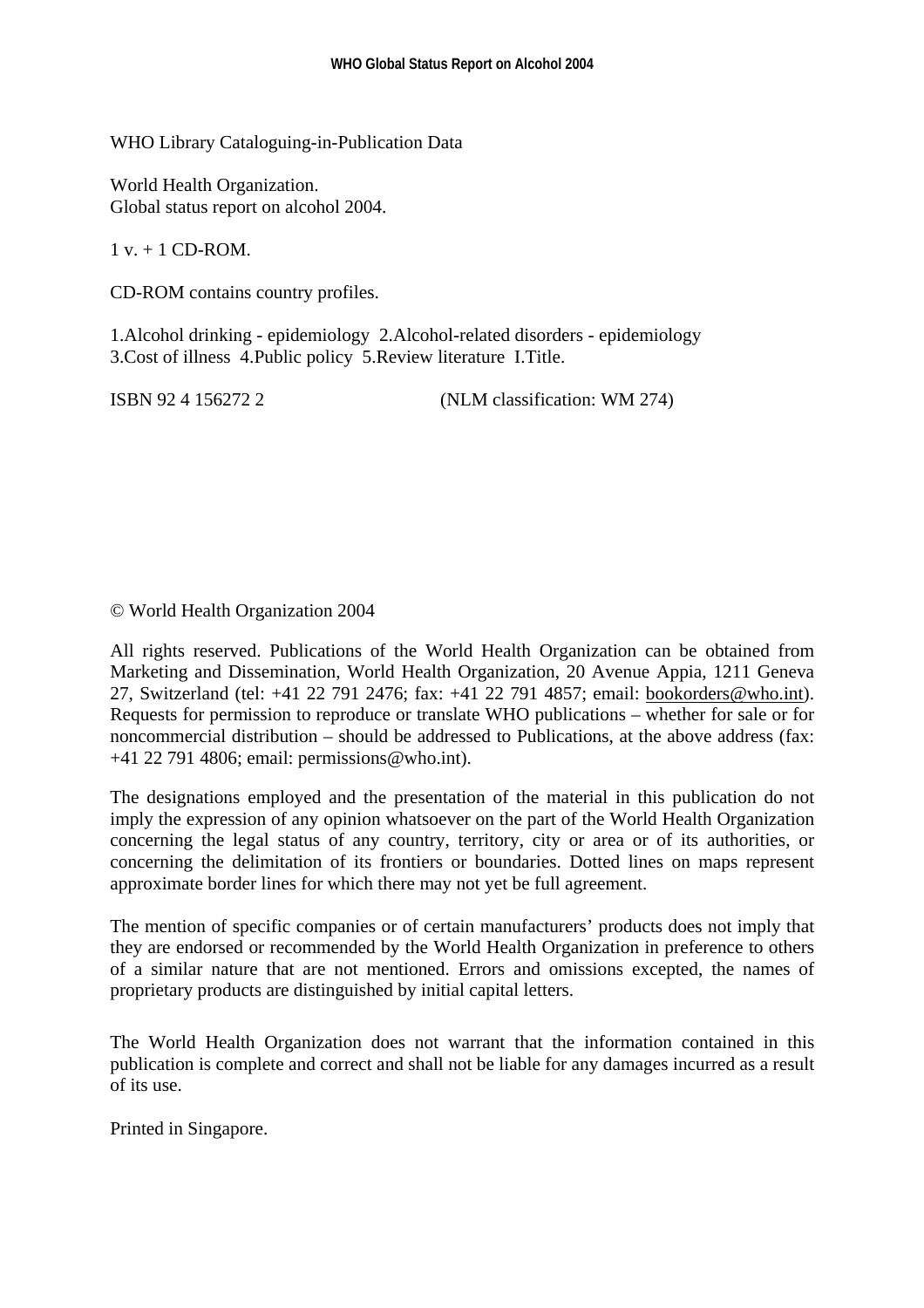# **Foreword**

This volume is the culmination of three years of dedicated collaborative work of the WHO Department of Mental Health and Substance Abuse and a WHO Collaborating Centre, the Swiss Institute for the Prevention of Alcohol and Drug Problems in Lausanne, Switzerland. It is an overview of the available data on alcohol consumption and drinking patterns worldwide.

WHO has been actively involved in documenting the global, regional and national dimensions of alcohol consumption since the start of the Global Alcohol Database in 1996. Out of the earlier work came the *Global Status Report on Alcohol (1999)*, the *Global Status Report on Alcohol and Young People (2001)* and the recently published *Global Status Report: Alcohol Policy (2004)*. This publication follows the same tradition of the first Global Status Report five years ago, but it represents a complete update of the information. It gives valuable new perspectives on the recent status of health and social consequences of alcohol use and levels and patterns of alcohol consumption worldwide.

A clear focus of this publication has been on developing countries, those long-neglected areas where alcohol problems are likely to increase at an alarming rate in the future. It tries through objective analysis to provide in a comprehensive and readily accessible way all the accumulated scientific information and knowledge on issues pertinent to alcohol consumption at global, regional and national levels.

However, it is clear that many gaps remain to be filled for a comprehensive picture of the global situation with alcohol use and its health consequences. For example, for many countries the data is very limited, and the alcohol per capita consumption estimates are clearly of varying quality. I hope that recognition of the limitations of available data will encourage WHO Member States and international organizations to work closely with WHO in improving data collection and reporting.

I sincerely recommend this as a reference source for a wide audience of policy-makers, teachers, students, scientists and all those interested in alcohol issues.

 Catherine Le Galès-Camus Assistant Director-General Noncommunicable Diseases and Mental Health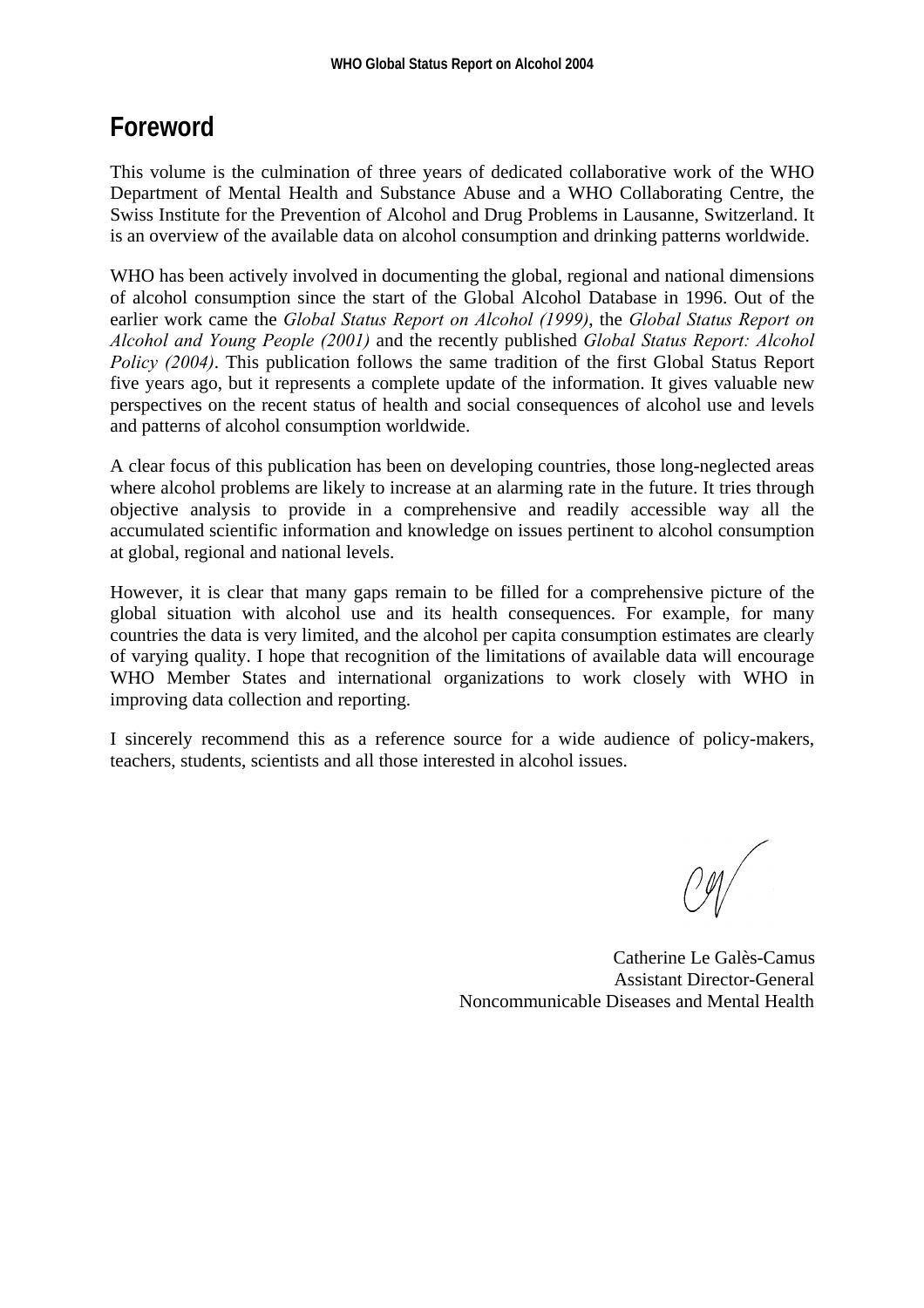# **Acknowledgements**

The World Health Organization (WHO) gratefully acknowledges the assistance of focal points in the WHO Member States who provided data and information for the country profiles and also feedback to our earlier drafts.

WHO also wishes to acknowledge the generous financial support of the Swiss Federal Office of Public Health, which made this report possible.

This document was prepared by Nina Rehn who was responsible for the overall management of the project that was initiated under the direction and supervision of Maristela Monteiro and completed under the direction and supervision of Vladimir Poznyak of the WHO Management of Substance Abuse team who also provided invaluable input. Kelvin Chuan Heng Khow, Management of Substance Abuse, WHO, is the principal author of the country profiles. Technical assistance in statistical analysis, production of graphs, graphic design and layout was provided by Momcilo Orlovic of the Management of Substance Abuse team in WHO. The global overviews were a collaborative effort of Gerhard Gmel, Swiss Institute for the Prevention of Alcohol and Drug Problems, Kelvin Chuan Heng Khow and Nina Rehn, Management of Substance Abuse. Laurent Emery and Matthias Wicki at the Swiss Institute for the Prevention of Alcohol and Drug Problems assisted with different sections of the profiles and the project as a whole. Thanks are also due to Isidore Obot of the Management of Substance Abuse team, Maria Elena Medina-Mora, Instituto Nacional de Psiquiatría Ramón de la Fuente, Mexico, Moira Plant, University of the West of England, Bristol, United Kingdom, and Robin Room, Centre for Social Research on Alcohol and Drugs, Stockholm, who provided useful comments on the draft of the document. Heidemarie Vaucher, Elisabeth Grisel and Edith Bacher, Swiss Institute for the Prevention of Alcohol and Drug Problems, and Mylène Schreiber and Tess Narciso, Management of Substance Abuse, WHO, all provided much needed secretarial and editorial assistance.

The project leading to this report was implemented under the overall guidance and supervision of Benedetto Saraceno, Director of the WHO Department of Mental Health and Substance Abuse.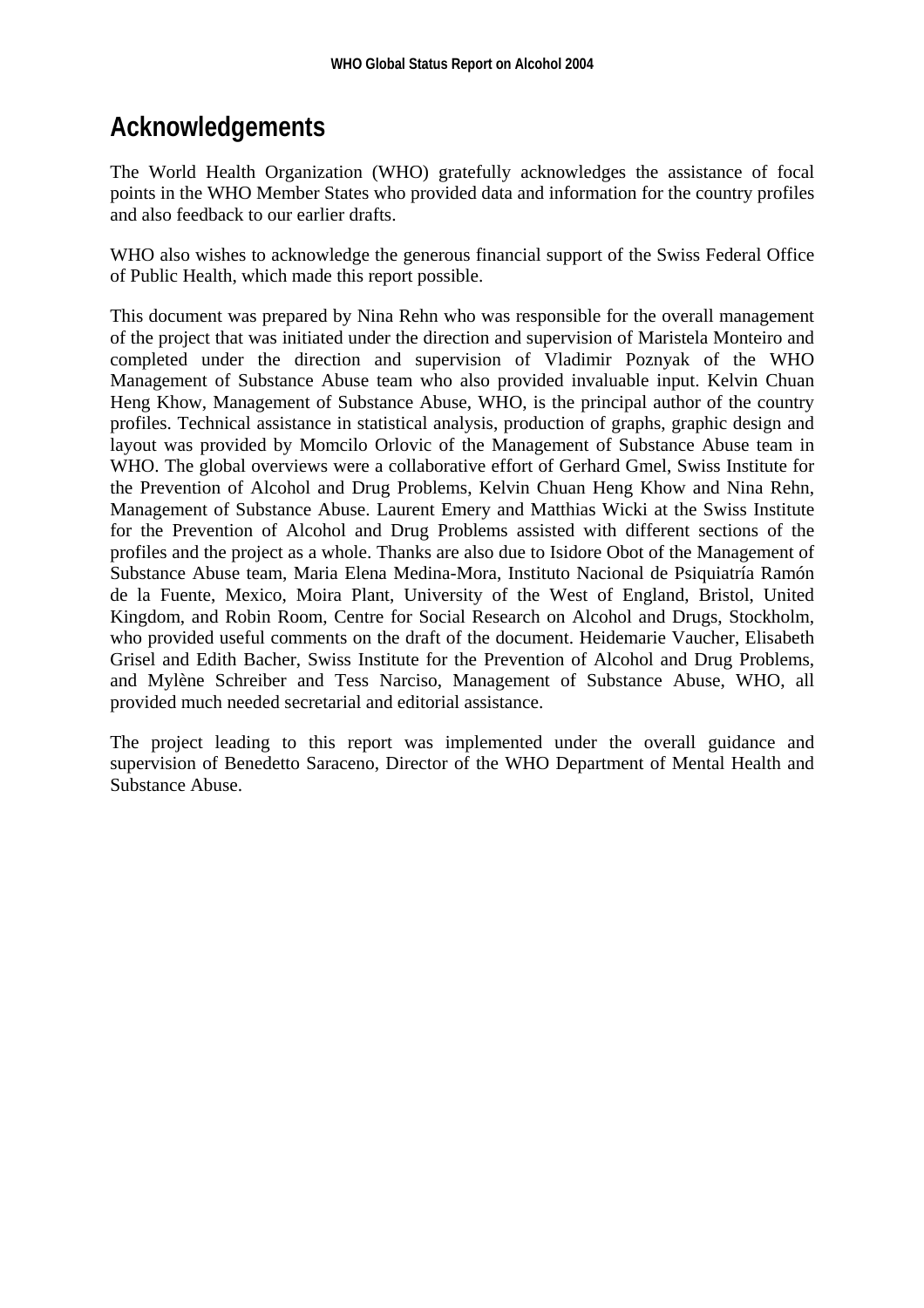# **Contents**

# **Part I**

| Introduction                                 | 1  |
|----------------------------------------------|----|
| Data sources and methods                     | 3  |
| <b>Global overviews</b>                      |    |
| Alcohol consumption and beverage preferences | 9  |
| Unrecorded alcohol consumption               | 15 |
| Traditional or local alcoholic beverages     | 18 |
| Drinking patterns                            | 22 |
| <b>Consequences of alcohol use</b>           |    |
| Health effects and global burden of disease  | 35 |
| Social problems associated with alcohol use  | 59 |
| Economic and social costs of alcohol use     | 65 |
| Conclusion                                   | 67 |

# References 68

# **Part II**

# **Country profiles (on CD-ROM)**

| <b>WHO African Region</b>         |
|-----------------------------------|
| WHO Region of the Americas        |
| WHO South-East Asia Region        |
| <b>WHO European Region</b>        |
| WHO Eastern Mediterranean Region  |
| <b>WHO Western Pacific Region</b> |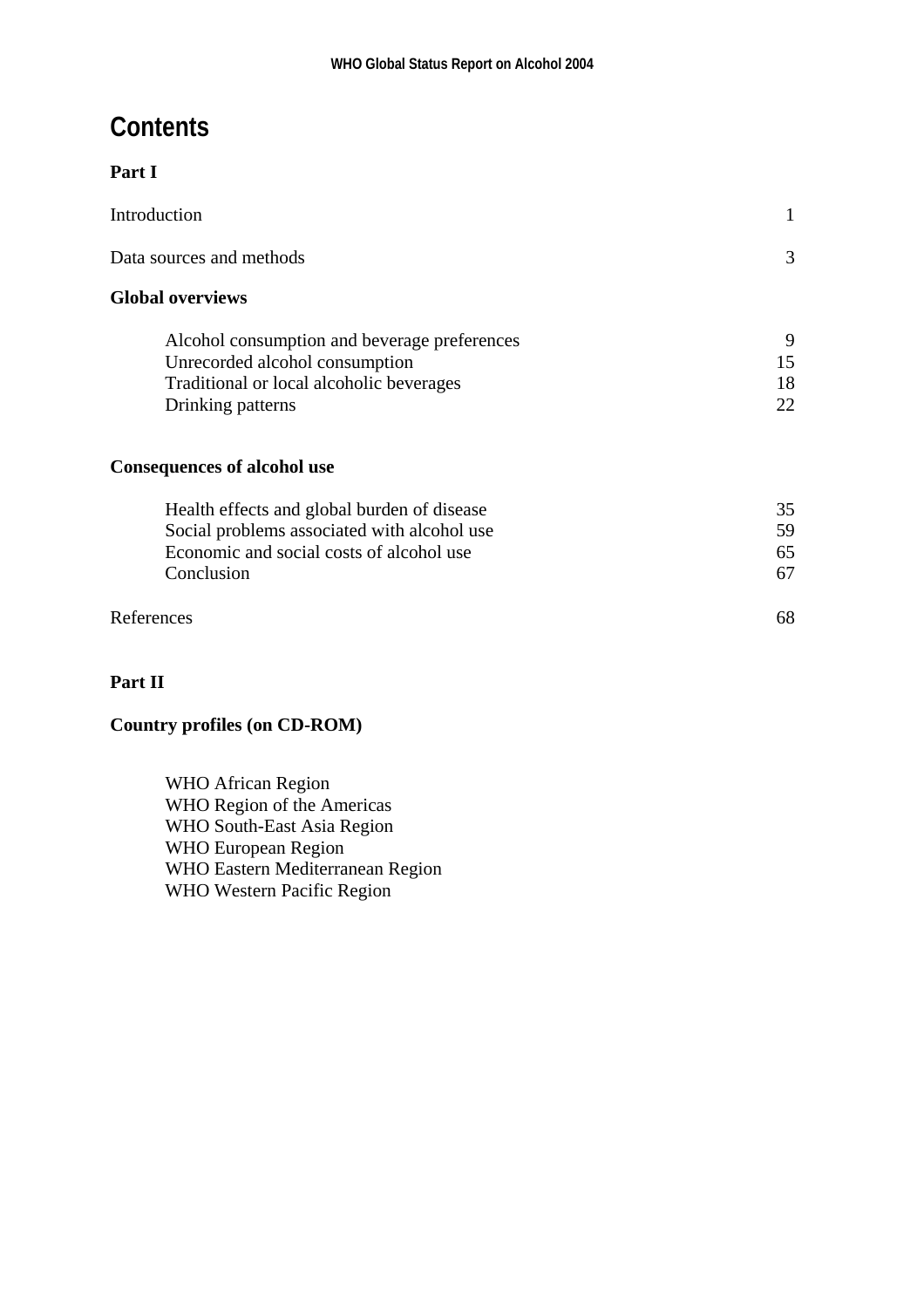**WHO Global Status Report on Alcohol 2004**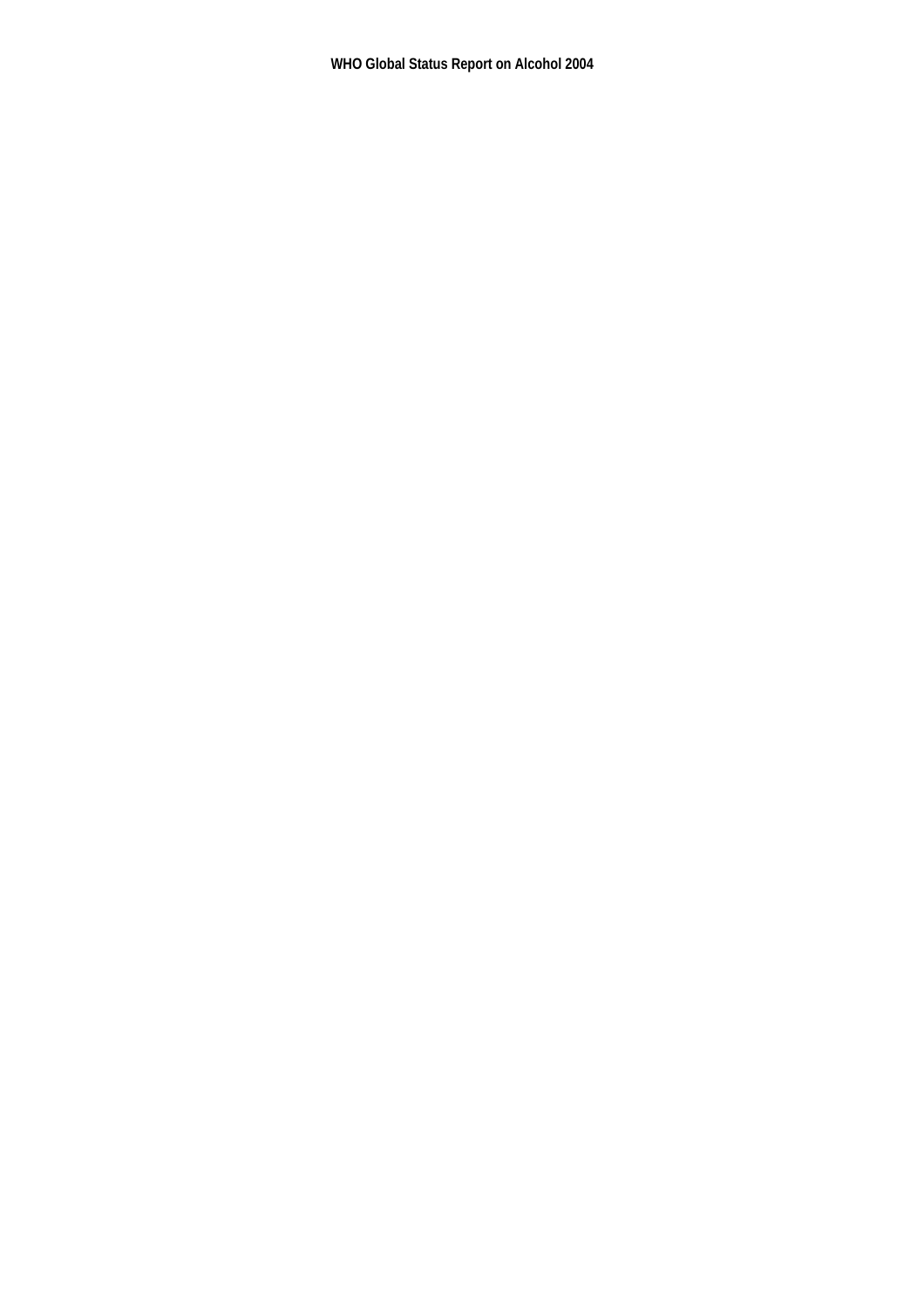# **Introduction**

The World Health Organization (WHO) estimates that there are about 2 billion people worldwide who consume alcoholic beverages and 76.3 million with diagnosable alcohol use disorders. From a public health perspective, the global burden related to alcohol consumption, both in terms of morbidity and mortality, is considerable in most parts of the world. Alcohol consumption has health and social consequences via intoxication (drunkenness), alcohol dependence, and other biochemical effects of alcohol. In addition to chronic diseases that may affect drinkers after many years of heavy use, alcohol contributes to traumatic outcomes that kill or disable at a relatively young age, resulting in the loss of many years of life due to death or disability. There is increasing evidence that besides volume of alcohol, the pattern of the drinking is relevant for the health outcomes. Overall there is a causal relationship between alcohol consumption and more than 60 types of disease and injury. Alcohol is estimated to cause about 20–30% of oesophageal cancer, liver cancer, cirrhosis of the liver, homicide, epileptic seizures, and motor vehicle accidents worldwide (WHO, 2002).

Alcohol causes 1.8 million deaths (3.2% of total) and a loss of 58.3 million (4% of total) of Disability-Adjusted Life Years (DALY) (WHO, 2002). Unintentional injuries alone account for about one third of the 1.8 million deaths, while neuro-psychiatric conditions account for close to 40% of the 58.3 million DALYs. The burden is not equally distributed among the countries. Alcohol consumption is the leading risk factor for disease burden in low mortality developing countries and the third largest risk factor in developed countries. In Europe alone, alcohol consumption was responsible for over 55 000 deaths among young people aged 15–29 years in 1999 (Rehm & Eschmann, 2002).

Given alcohol's significance in world health, WHO has, since 1996, been developing a database, the Global Alcohol Database, to provide a standardized reference source of information for global epidemiological surveillance of alcohol use and its related problems. The database is the world's largest single source that documents global patterns of alcohol use, health consequences and national policy responses, by country. This monitoring system and database enables WHO to disseminate data and information on trends in alcohol consumption, drinking patterns and alcohol-related mortality, including details of policy responses in countries. The aim of the project is to provide up-to-date and comparative data regarding the status of alcohol consumption and alcohol problems.

WHO has been undertaking a major exercise in passive epidemiological surveillance, gathering published and unpublished data and information about key aspects of the alcohol situation in WHO Member States. Given that this was a pioneering effort to document a highly diverse and complex issue, the findings clearly reveal the shortcomings of global alcohol epidemiology. The data presented in this report can be found in the Global Alcohol Database and most of it is also available on the web site of the database (WHO, 2004a). Two earlier reports that were published by WHO using data from this database were the first *Global Status Report on Alcohol* (WHO, 1999) and the *Global Status Report: Alcohol and Young People* (2001a).

This new edition provides an update on the global picture of the status of alcohol as a factor in world health and contains data that is not found in the earlier edition. The *Global Status Report on Alcohol 2004* seeks to document what is known about alcohol consumption and drinking patterns among various population groups as well as alcohol's impact on health worldwide. This information will hopefully spur further research and action to prevent and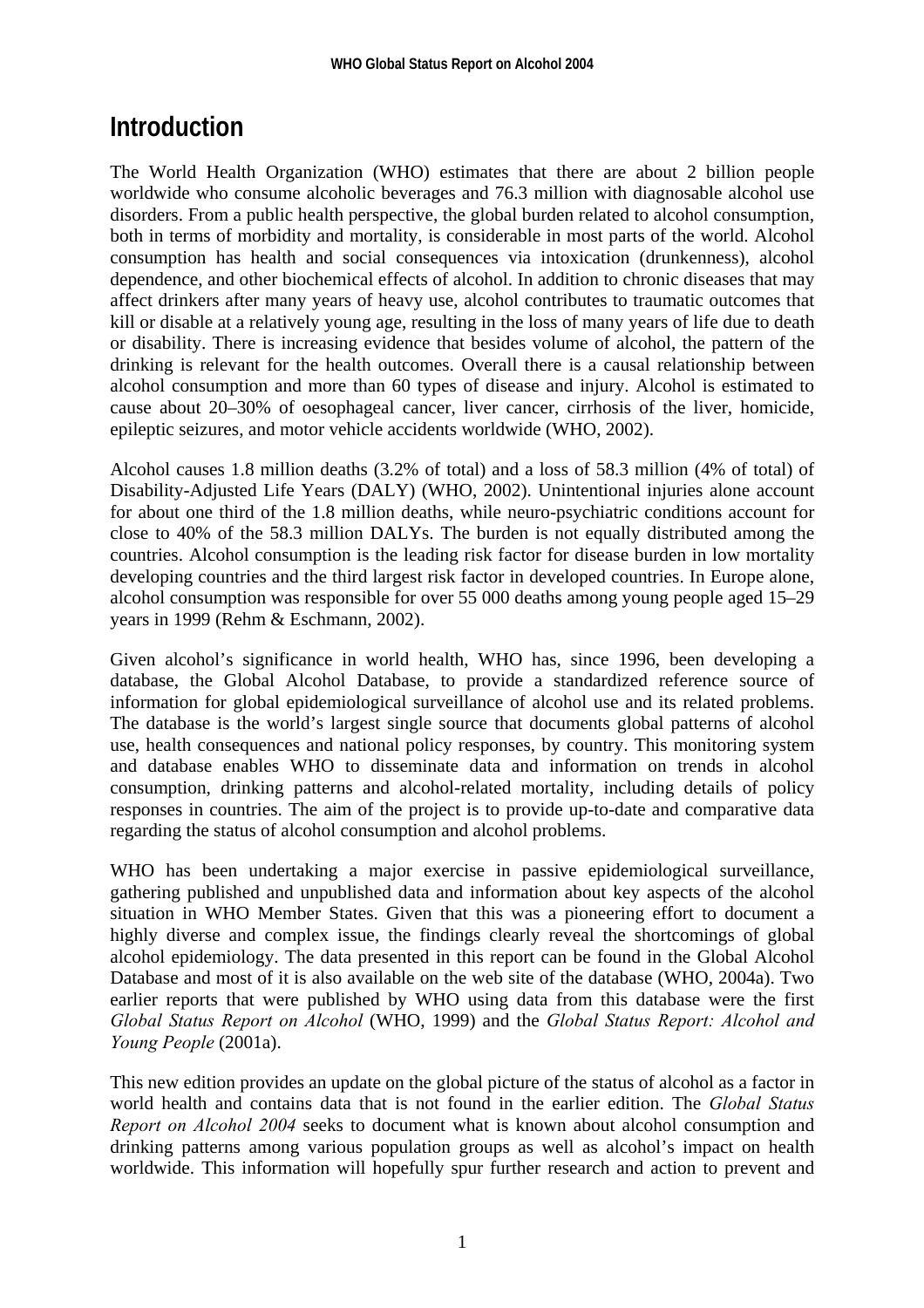reduce alcohol-related injury and disease globally. For this new edition, more emphasis has been placed on the need to enhance the comparability of data by setting clear and comprehensive priorities in terms of data collection. As far as possible, there has been an effort to obtain the same indicators for the majority of countries. Unlike the earlier edition, the current report does not present data on alcohol trade and production, and alcohol policy. Alcohol policy is the topic of a separate report, the *Global Status Report: Alcohol Policy* (WHO, 2004c), which analyses alcohol policies in 118 WHO Member States. That data is based on focal point replies to a questionnaire. For further details please refer to the report, which is also available online at http://www.who.int/substance\_abuse.

The report consists of two sections. The first section presents an overview and comparative analyses of the alcohol situation on a regional and global basis using indicators such as per capita alcohol consumption and drinking patterns. There is also a discussion on the health and social consequences of alcohol use.

The second section of the report consists of a CD-ROM which presents individual country profiles for 189 Member States for which sufficient data were available, bringing together information on each of these indicators: trends in adult per capita consumption as well as prevalence/drinking patterns data, information regarding traditional and/or locally produced alcoholic beverages, unrecorded alcohol consumption, health and social problems, including morbidity and mortality from alcohol-related causes and the social and economic costs of alcohol abuse.

The *Global Status Report on Alcohol 2004* stands as a picture of much of the state of knowledge and state of world health related to alcohol. The evidence it gives will hopefully stimulate further efforts to document alcohol use, problems and policies in WHO Member States.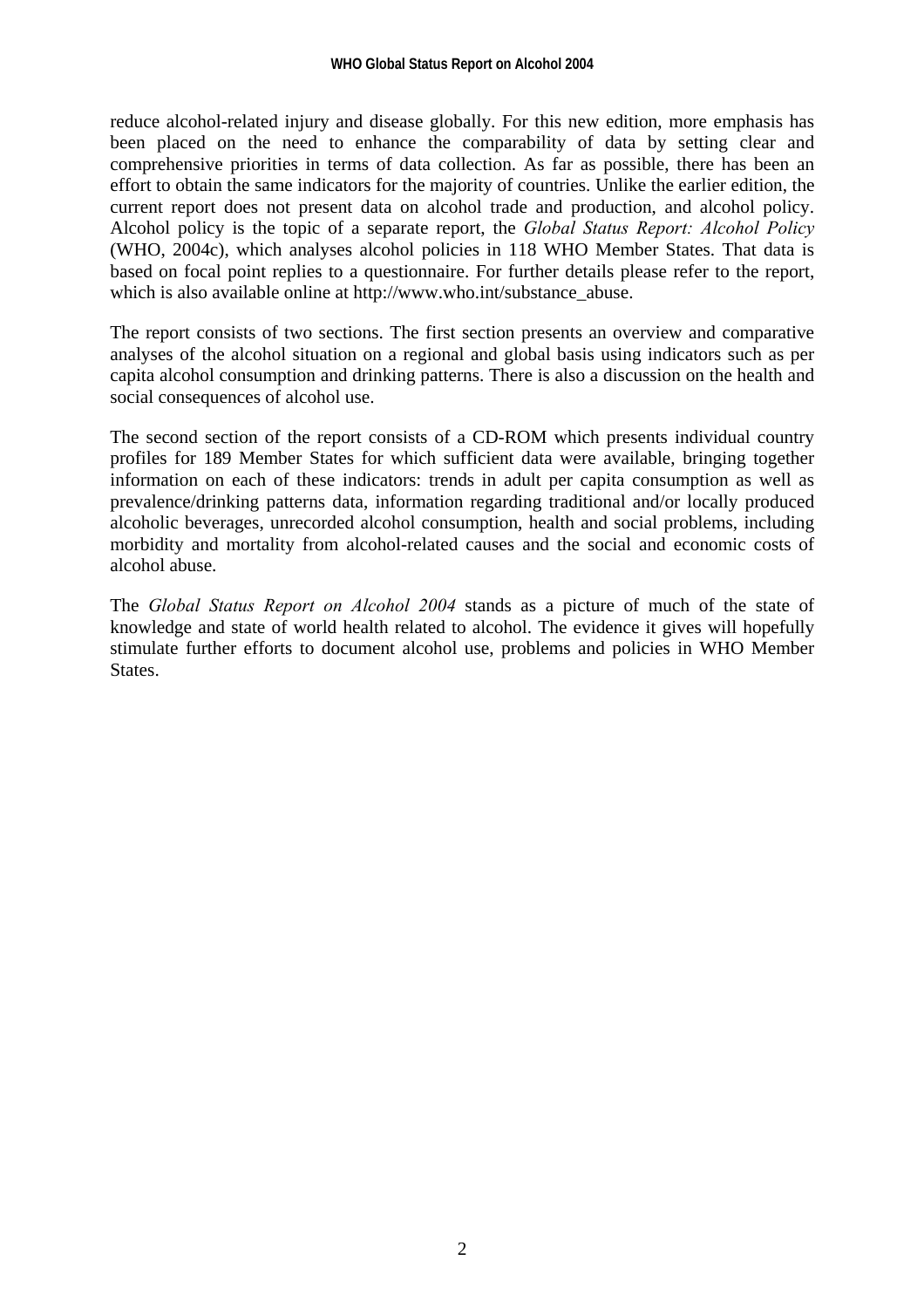# **Data sources and methods**

# *General*

The country profiles, presented in Part II of the report (in CD-ROM), attempt to give an overview of the current situation regarding alcohol in 189 WHO Member States. This was achieved on the basis of a select number of indicators chosen by a group of experts for which as much data as possible was collected. The indicators were: adult per capita consumption, drinking patterns (abstainers, high risk drinking and heavy episodic drinking, both for the general population and for young people separately), rates of alcohol dependence, traditional or local alcoholic beverages, unrecorded alcohol consumption, alcohol-related mortality (four chronic and four acute consequences), alcohol-related morbidity, health and social problems (including social and economic costs), and finally some country background information. Based on the different data searches, first drafts of the country profiles were prepared. These drafts were then sent to the countries requesting for changes or additions. Only a small number of countries returned comments or suggestions. The overview section is based mainly on the data from the existing profiles and summarizes some of the main features on a global level. In the preparation every attempt was made to include accurate and up-to-date information available as at April 2004. All the sources used are referenced under each country separately.

In the following sections the indicators mentioned above are explained in more detail.

## *Recorded adult (15+) per capita (APC) alcohol consumption*

WHO often uses adult (people 15 years and older) per capita to measure alcohol consumption, instead of the also widely used per capita for the whole population. This is to balance the fact that population distributions in developing countries are quite different from developed countries, i.e. they have a much larger proportion of children and young people. Using per capita would mean that countries with many young people will underestimate the consumption among adults, if it is assumed that most young people below 15 do not consume significant quantities of alcohol.

Where available, the graph of the adult per capita consumption is shown as time series from 1961 until 2001 for all beverages, and for beer, wine and spirits separately, in litres of pure alcohol per adult per year in that particular country. The data is for recorded alcohol, i.e. unrecorded alcohol is not included, such as alcohol from cross-border shopping, smuggling, homemade (legal or not), and tourist consumption. For some countries estimates of the unrecorded alcohol is presented in a separate section.

The APC estimates are based on either FAO (Food and Agriculture Organization of the United Nations) or WDT (World Drink Trends) data, except for a few countries in Europe where the data comes directly from governments. Where both FAO and WDT data exist, a choice has been made in favour of the more accurate and reliable data. In the European Region WDT is used for 25 countries, FAO for 19 and government data for four countries. Outside Europe the overlap between FAO and WDT concerns 24 countries, from which 17 use FAO data and 7 WDT. The rest of the countries of the world use FAO, as no other source could be found. When using WDT data the per capita is recalculated into adult per capita consumption. The FAO data consists of estimates of production and trade in metric tonnes for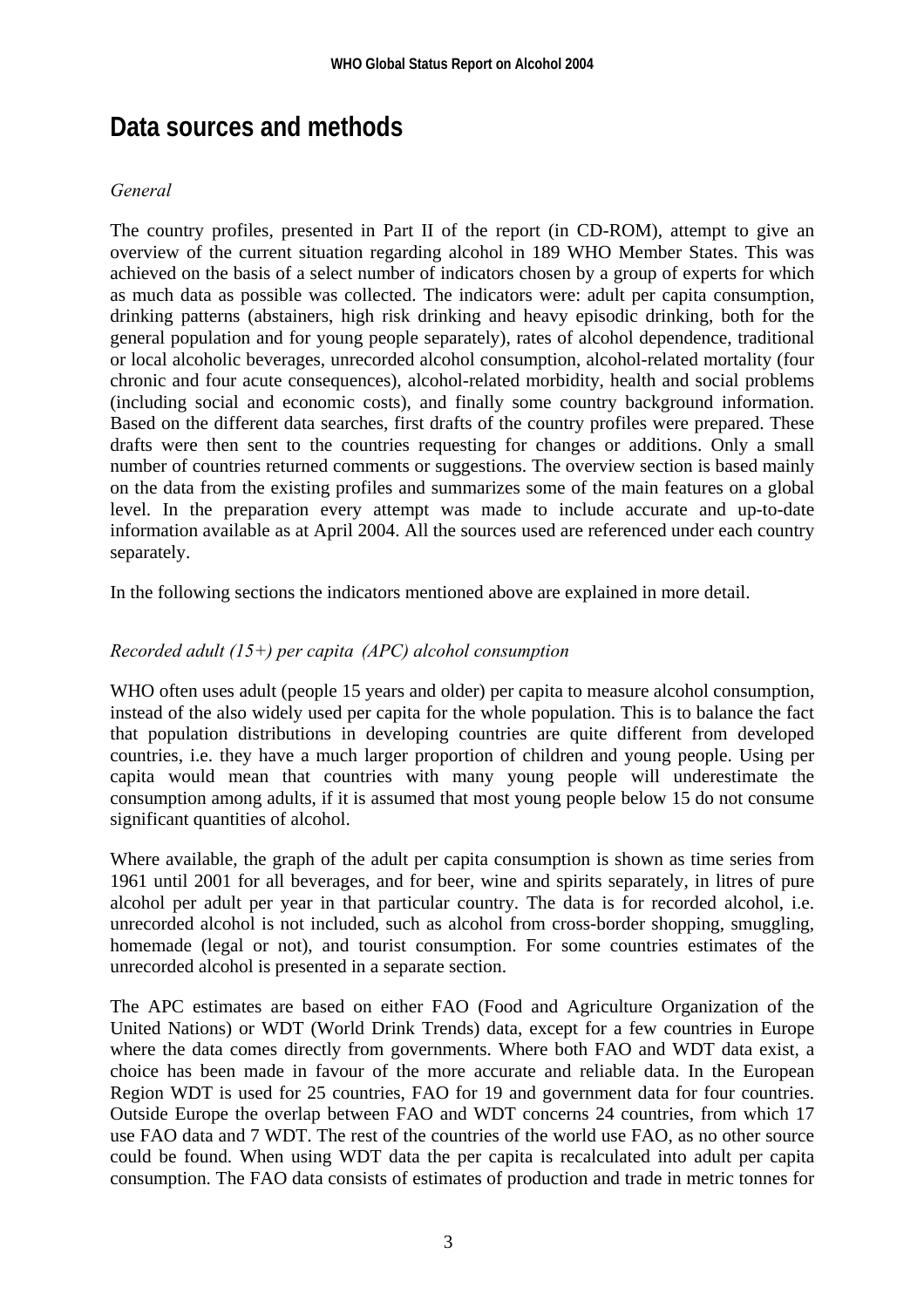the following beverages: wine, vermouth, must of grape, fermented beverages, spirits, sorghum beer, millet beer, maize beer, barley beer, wheat fermented and rice fermented. All the beverages are converted into pure alcohol and then combined into the categories of beer, wine and spirits so that all beers make up the beer category, and all other beverages, besides spirits, belong to the wine category. FAO collects the data from the countries through a questionnaire to the Ministries of Agriculture and Trade once a year. It should be noted that a change took place in method of calculation for the group of wine, which does not influence the total alcohol consumption but which for some countries will show a sudden increase in wine consumption from 1996.

The data is clearly only as reliable as the original data from the sources used. For some countries large and sudden changes from one year to another can be seen, which unless there is a major natural or man-made disaster or conflict is in reality rare. For more precise data on the adult per capita please refer to the webpage of the Global Alcohol Database (WHO, 2004b), where the actual numbers are presented for each year and each country.

### *Drinking patterns*

The adult per capita gives some idea about the level of alcohol consumption in a country, but survey data is much needed to understand better the picture of who drinks, how much they drink, etc. In the context of this report drinking pattern refers to the frequency, quantity and circumstances surrounding alcohol consumption. Besides looking at gender differences, it would also be useful to examine differences in age groups with regard to drinking patterns, as this is useful trying to target risk groups for certain behaviours. However, due to space constraints, this report has concentrated on drinking patterns in the total population and among young people only. Compared to supply surveys (i.e. data on production and trade such as FAO and WDT), these consumer surveys assessing people's own alcohol consumption usually show overall consumption figures which are much lower, quite often around 40% to 60% of supply-based estimates (WHO, 2000a). This would indicate that people are underestimating their own consumption and that these surveys do not reach the people with the highest consumption.

| <b>WHO Region</b> | Countries with survey data/total number of countries | % population covered |
|-------------------|------------------------------------------------------|----------------------|
| <b>AFR</b>        | 28/46                                                | 76.72                |
| <b>AMR</b>        | 32/35                                                | 99.96                |
| <b>SEAR</b>       | 7/11                                                 | 98.38                |
| <b>EMR</b>        | 12/21                                                | 90.33                |
| <b>EUR</b>        | 49/52                                                | 99.99                |
| <b>WPR</b>        | 20/27                                                | 99.94                |
| <b>Total</b>      | 148 / 192                                            | 96.22                |

*Table 1: Geographic coverage of the survey data* 

*Note: Survey data was also found for Puerto Rico and Tokelau (both Associate Members of WHO). The data for Puerto Rico is presented under the Region of the Americas and for Tokelau under the Western Pacific Region.* 

The data for drinking patterns were obtained from surveys and other studies conducted in the respective countries, mainly from published peer-reviewed journal articles and official reports, and in some cases grey literature such as conference papers and reports found on the Internet. Priority was always given to published sources in peer-reviewed journals, and secondly to official government reports. Most of the data are referring to the total population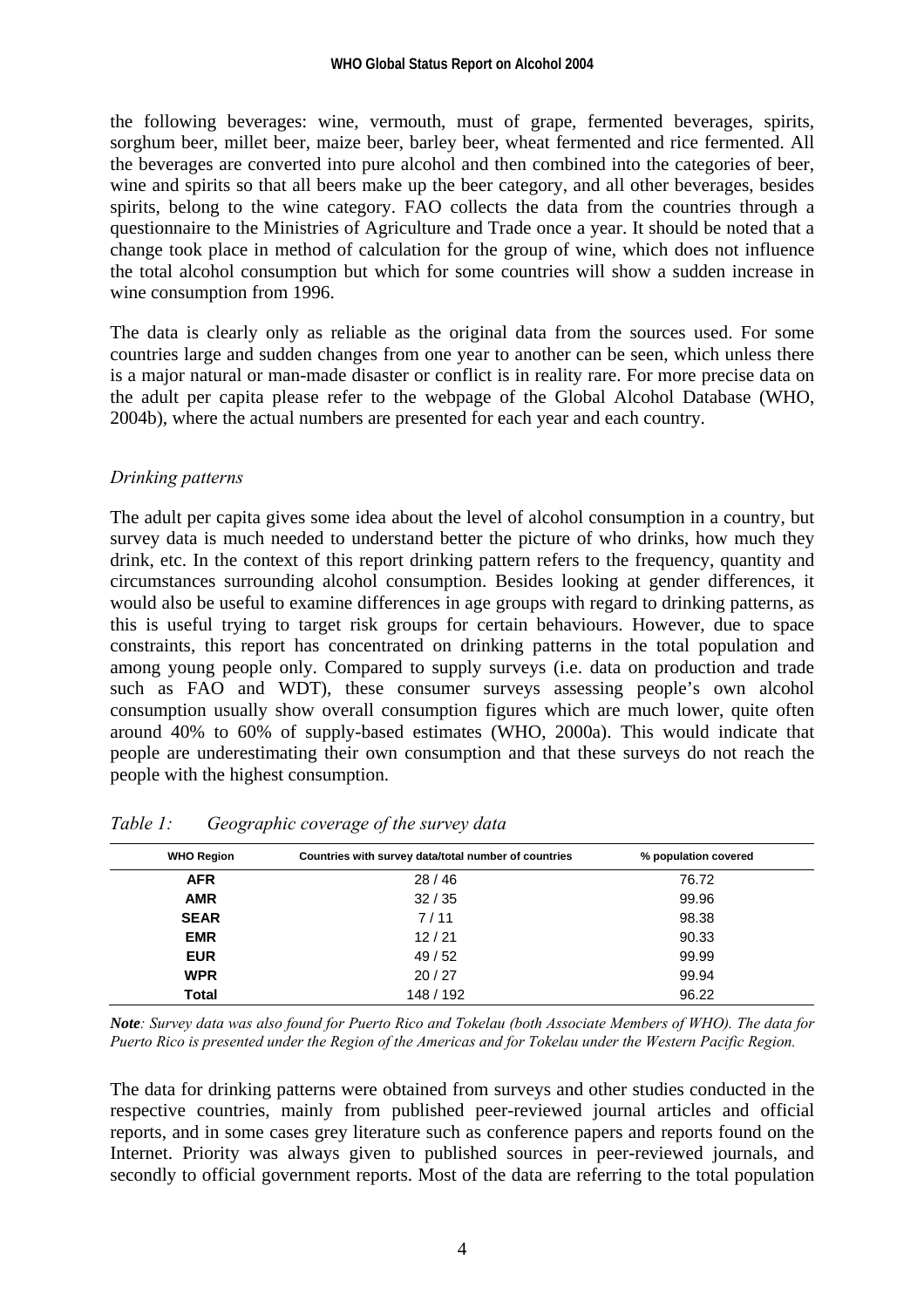(unless otherwise specified), with data for males and females shown separately whenever available. Besides youths, which has been the main subgroup used in the report, sometimes data for other subgroups are also presented. This may include the incarcerated population, people attending health care facilities or treatment, occupational categories, demographic subgroups defined by race or ethnicity, religious subgroups, or subgroups defined by income or geographical place of residence. Within the drinking patterns section four indicators were chosen for the country profiles.

- $\triangleright$  Rates of abstainers in the population, i.e. people who have not consumed any alcohol in the last 12 months (if other definition of abstainer it has been separately noted).
- $\triangleright$  Problem drinkers, heavy drinkers or high risk drinkers, as defined in the corresponding source, people drinking regularly at a level where there is a high risk of chronic or acute consequences.
- $\triangleright$  Heavy episodic or binge drinkers, as defined in the corresponding source, people drinking occasionally at a level where there is a high risk of intoxication and acute consequences.
- $\triangleright$  Rates of alcohol dependence, either in the general population or some sub-population using some internationally validated instruments such as AUDIT and CAGE, and diagnostic criteria such as those found in the ICD-10 or DSM-IV.

If available, data were also presented for young people for all the categories above stemming from surveys conducted in schools or universities.

The data are presented as two graphs where possible: one showing the overall rate as percentages and the other showing data by gender. Please note that the graphs representing data by gender are merely for graphical purposes and are not to proportion. An example for Bangladesh (lifetime abstainers) is shown below:





1 Ustun TB et al. The World Health Surveys. In: Murray CJL, Evans DB, eds. *Health Systems Performance Assessment: Debates, Methods and Empiricism*. Geneva, World Health Organization, 2003.

For example, the total lifetime abstainers in Bangladesh as measured by the 2003 World Health Survey is estimated to be 94% of the total population. The second graph shows the male to female proportion from the overall, e.g. 87.4% of male Bangladeshis are abstainers, and likewise, 99.7% of female Bangladeshis are abstainers (Ustun et al., 2003). Next to the graphs is a text box containing information about the kind of survey used, sample size and age group of the population sampled, the definition of the drinking pattern measured, and a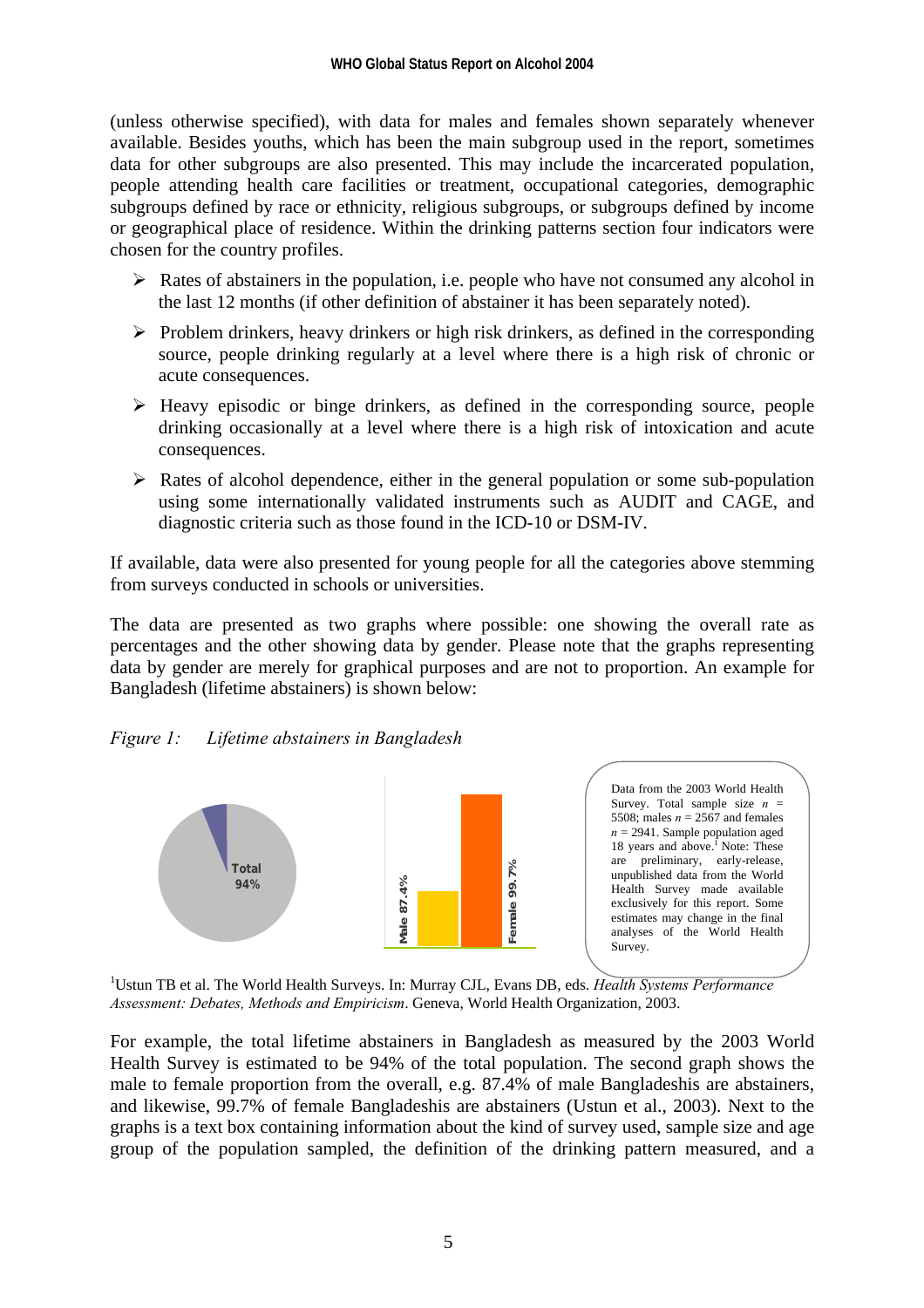reference to the original source. When no national data were found, regional surveys or surveys of certain cities have been used, in which case this is clearly mentioned.

### *Traditional alcoholic beverages*

This section gives examples of different local or traditional alcoholic beverages, with short descriptions of their alcohol by volume content, process of production, etc. Many of these beverages would not show up in the recorded APC figures used in the beginning of the profiles because they are locally produced in the villages, homes, etc. They are often outside the western beer, wine and spirits categories, and also outside the control of the local governments. The source of data is almost exclusively grey literature on the Internet, i.e. sources which often could not be corroborated by other independent sources. This is because there exists very little published materials about these kinds of beverages and is a fact which should be taken into account when considering the reliability of the data.

### *Unrecorded alcohol consumption*

This section gives an estimate of the amount of alcohol which is unrecorded in a country, i.e. does not show up in the official APC data. Much of the unrecorded alcohol consists of the traditionally brewed beverages described above, but there is also unrecorded alcohol derived from means such as cross border trade and smuggling. However, only a few countries have estimates on unrecorded alcohol consumption. This is because very little published material exists about these kinds of beverages, which should be taken into account when considering the reliability of the data.

### *Alcohol-related mortality*

The data for alcohol-related mortality are shown in two graphs, one for chronic and one for acute consequences, with time series since 1961 for each cause of death where available. It should be noted that chronic diseases are measured on two axes. The data clearly shows gaps in coverage, both in terms of the number of countries where no data exists and of the scarcity of data for some specific causes. The mortality rates are from the WHO mortality database where countries report their mortality each year using the (International Statistical Classification of Diseases and Related Health Problems (ICD) coding system. Those crude numbers of deaths have been converted into age standardized death rates per 1000 population for each country using the WHO standard population. Data is only shown if there is a time series of at least five years. One should be cautious about making any comparisons because reliability of these figures depends on the registration of deaths at the national level. Furthermore, death registration coverage and cross-national differences in coding practices, particularly in the use of codes for ill-defined and unknown causes, must be taken into account to validly compare mortality rates for specific causes across countries. Additionally, where coverage is less than 100%, the cause of death distribution for the uncovered population may differ from that of the covered population.

In total, eight causes of death were included here (ICD-10 codes used shown in Table 2): four causes which were assigned as showing consequences related to high level, long time chronic drinking (liver cirrhosis and liver disease; lip, oral cavity and pharynx cancers; alcohol dependence and ischaemic heart disease was added to this group, although depending on the drinking pattern, alcohol can have a protective effect for some subgroups of populations in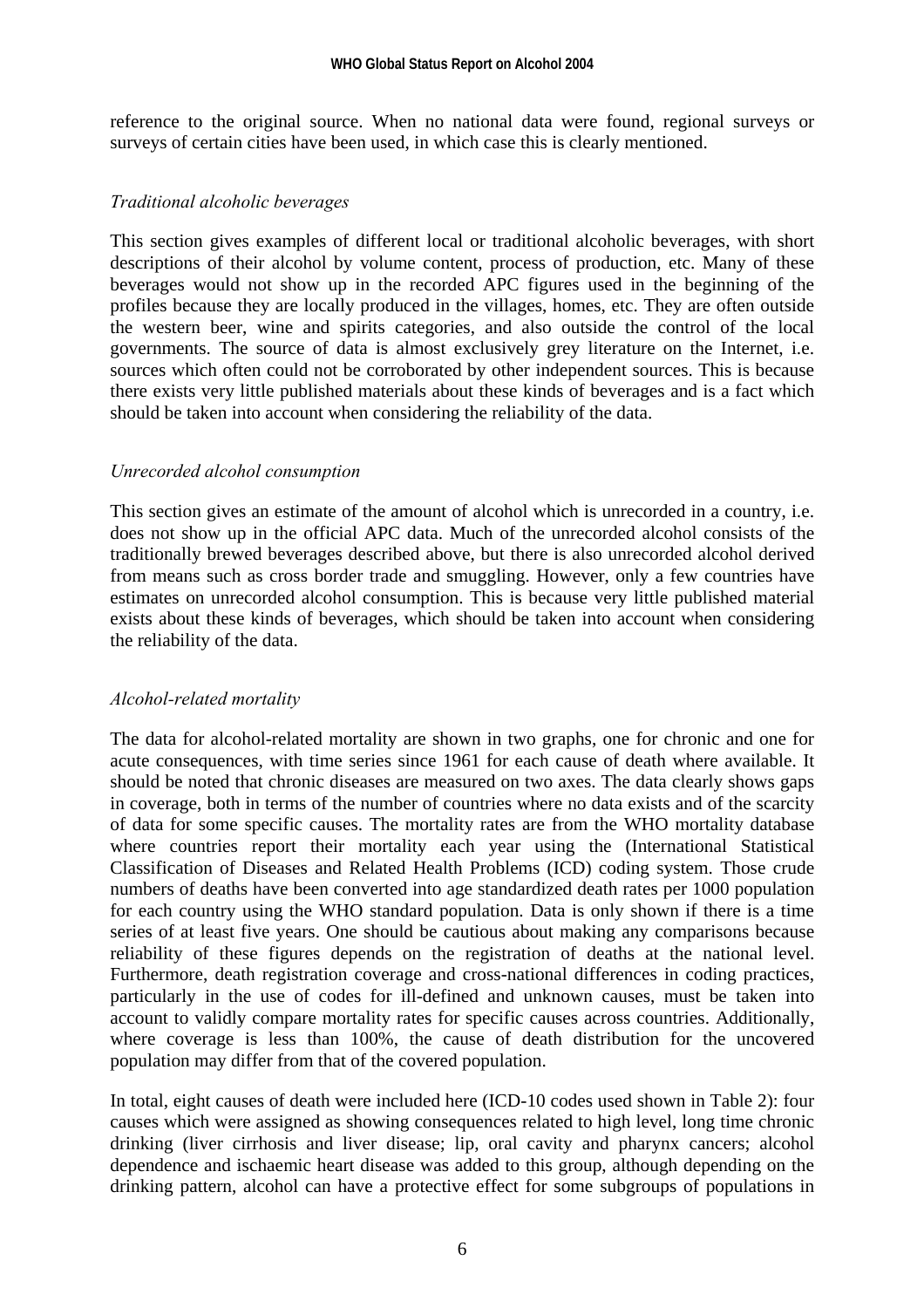some, mainly developed countries). The other four causes show more acute consequences related to intoxication, i.e. motor vehicle traffic accidents, homicide and unintentional or intentional injury, falls, and poisonings.

| <b>Cause of death</b>           | ICD-9 4-digit                    | ICD-9 3-digit         | ICD-10 4-digit                      | ICD-10 3-digit                             |
|---------------------------------|----------------------------------|-----------------------|-------------------------------------|--------------------------------------------|
| Mouth and oropharynx<br>cancers | 140-149                          | 140-149               | $COO-C14$                           | $COO-C14$                                  |
| Alcohol use disorders           | 291, 303,<br>305.0               | 291, 303              | F10                                 | F10                                        |
| Ischaemic heart disease         | 410-414                          | 410-414               | $I20-I25$                           | $I20-I25$                                  |
| Cirrhosis of the liver          | 571                              | 571                   | K70, K74                            | K70, K74                                   |
| Road traffic accidents          | E810-819,<br>E826-829,<br>E929.0 | E810-819,<br>E826-829 | ∗                                   | V01-V04, V06,<br>V09-V80, V87,<br>V89, V99 |
| Poisonings                      | E850-869                         | E850-869              | X40-X49                             | X40-X49                                    |
| Falls                           | E880-888                         | E880-888              | W00-W19                             | W00-W19                                    |
| Intentional injuries            | E950-978,<br>990-999             | E950-978,<br>990-999  | X60-Y09, Y35-<br>Y36, Y870,<br>Y871 | X60-Y09, Y35-<br>Y36, Y87                  |

*Table 2: ICD codes used for causes where alcohol is one of the underlying risk factors* 

**\***V01.1-V01.9, V02.1-V02.9, V03.1-V03.9, V04.1-V04.9, V06.1-V06.9, V09.2, V09.3, V10.4-V10.9, V11.4- V11.9, V112.3-V12.9, V13.3-V13.9, V14.3-V14.9, V15.4-V15.9, V16.4-V16.9, V17.4-V17.9. V18.4-V18.9, V19.4-V19.6, V20.3-V20.9, V21.3-V21.9, V22.3-V22.9, V23.3-V23.9, V24.3-V24.9, V25.3-V25.9, V26.3- V26.9, V27.3-V27.9, V28.3-V28.9, V29.4-V29.9, V30.4-V30.9, V31.4-V31.9, V32.4-V32.9, V33.4-V33.9, V34.4-V34.9, V35.4-V35.9, V36.4-V36.9, V37.4-V37.9, V38.4-V38.9, V39.4-V39.9, V40.4-V40.9, V41.4- V41.9, V42.4-V42.9, V43.4-V43.9, V44.4-V44.9, V45.4-V45.9, V46.4-V46.9, V47.4-V47.9, V48.4-V48.9, V49.4-V49.9, V50.4-V50.9, V51.4-V51.9, V52.4-V52.9, V53.4-V53.9, V54.4-V54.9, V55.4-V55.9, V56.4- V56.9, V57.4-V57.9, V58.4-V58.9, V59.4-V59.9, V60.4-V60.9, V61.4-V61.9, V62.4-V62.9, V63.4-V63.9, V64.4-V64.9, V65.4-V65.9, V66.4-V66.9, V67.4-V67.9, V68.4-V68.9, V69.4-V69.9, V70.4-V70.9, V71.4- V71.9, V72.4-V72.9, V73.4-V73.9, V74.4-V74.9, V75.4-V75.9, V76.4-V76.9, V77.4-V77.9, V78.4-V78.9, V79.4-V79.9, V80.3-V80.5, V81.1, V82.1, V83.0-V83.3, V84.0-V84.3, V85.0-V85.3, V86.0-V86.3, V87.0- V87.8, V89.2, V89.9, V99, Y850.

#### *Morbidity, health and social problems from alcohol use*

This section is not a comprehensive overview of all the health and social problems related to alcohol consumption, which are numerous. Rather it is a brief insight into some of the consequences alcohol causes for particular societies. The section presents in a qualitative manner some results from national studies on different issues such as traffic accidents, suicide, violence, work absenteeism, and public drunkenness. The briefs are based primarily on published scientific literature and reports from governments or national agencies.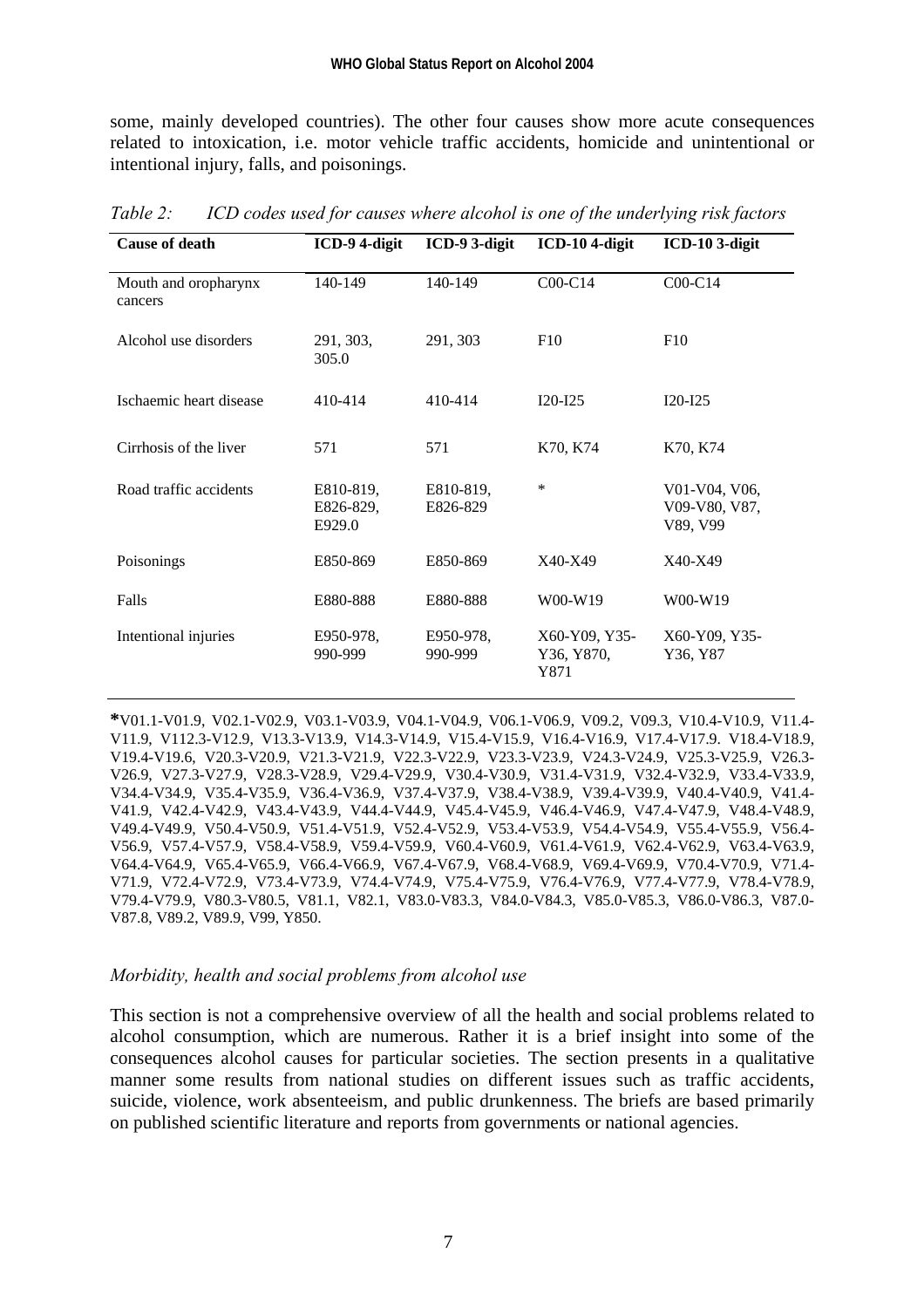#### *Social and economic costs*

This is a subsection to the above which deals with studies or published data on the economic and social costs of alcohol to societies. The section does not include description of the methodology used in estimating the costs; for that one has to refer to the original source. Due to the large methodological differences studies cannot be directly compared with each other.

### *Country background information*

Country background information indicators were chosen to be of specific relevance for assessing the alcohol use and related problems in countries and was added in order to give some general picture about the different countries, i.e. population and age structure, level of urbanization, life expectancy, infant mortality rate and Gross National Income (GNI) per capita. The sources of data used were the WHO, the United Nations and the World Bank. Because of the influence of the Islamic religion on alcohol consumption, data on the approximate proportion of the Muslim population in a particular country was included in the background data field when the figure was estimated to be 50% or more.

### *References*

At the end of each country profile is a list of the references used. Most weight has been given to peer-reviewed journal articles and other published sources, which were primarily located through PUBMED, ETOH, or Lilacs (database which indexes the Latin American medical literature). Some data was obtained from websites or non-published sources, in which case caution is needed when interpreting the data.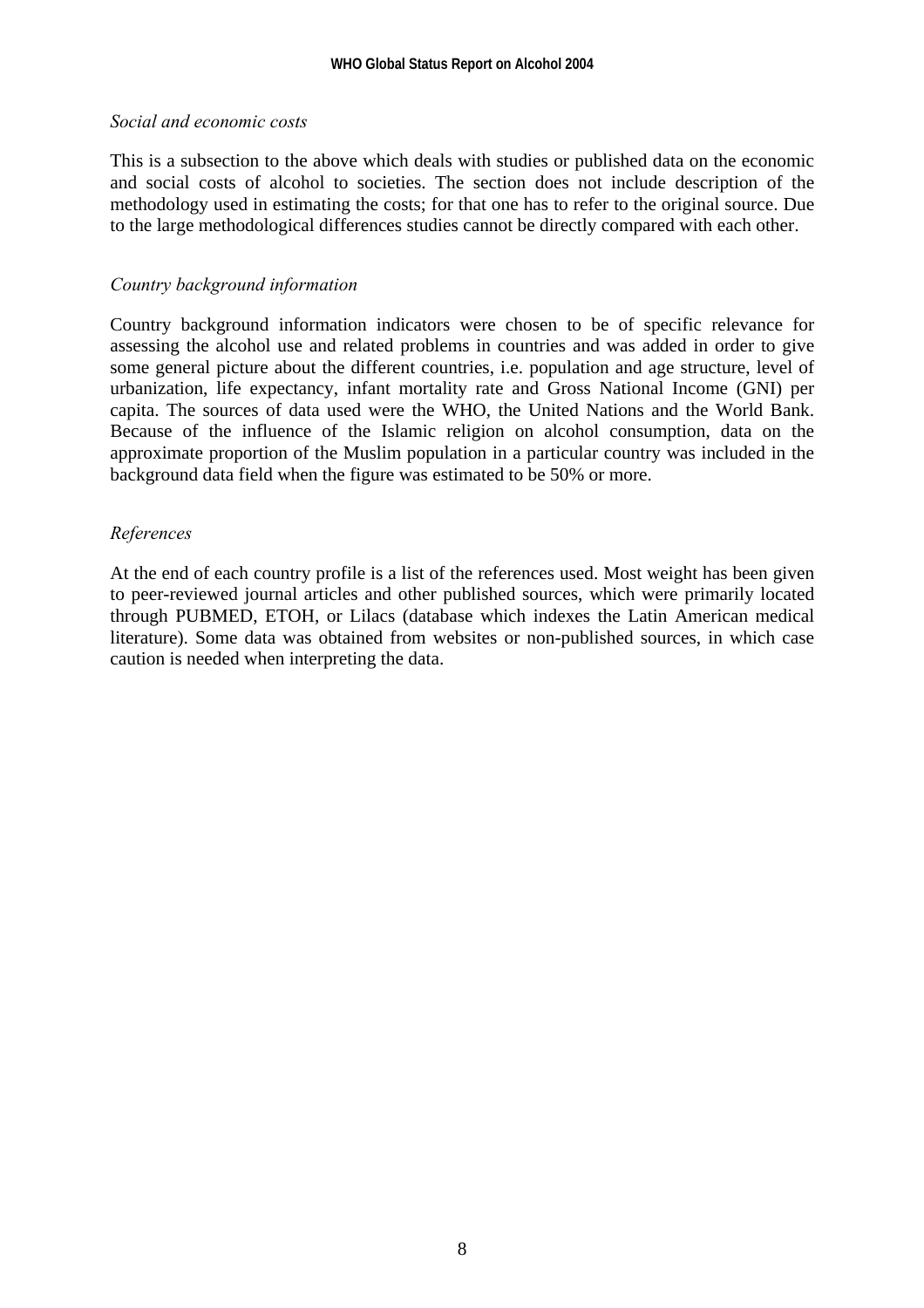# **Global overviews**

# **Alcohol consumption and beverage preferences**

Figure 2 shows the unweighted means of adult per capita consumption across all countries for total consumption, and beer, wine and spirits separately. Unweighted here means that the corresponding population size of countries was not used, and hence each country received the same weight. The graph shows an increase in total consumption until the beginning of the 1980s, and then a slight decrease to a fairly stable level of about five liters of pure alcohol per adult capita. From the total alcohol consumption, close to equal parts are made up of beer, wine and spirits respectively. For all years the mean adult per capita is 5.1 litres of pure alcohol, of which beer accounts for 1.9 litres, wine 1.3 litres and spirits 1.7 litres. On a global level increases and decreases may cancel each other out and therefore there seems to be a rather stable level of consumption, and also stable for the different beverages.



*Figure 2: Unweighted means of global per capita consumption 1961 to 2001* 

When the analysis of trends in consumption is done for the WHO Regions, a different picture emerges. Figure 3 shows the trend as population weighted means of adult per capita consumption in the different WHO Regions over a period of almost 40 years. The European Region (EUR), the African Region (AFR) and the Region of the Americas (AMR) all reached their highest consumption about the same time, in the early 1980s, although the level of the consumption is obviously much higher in the European Region (EUR) than in the other regions. The Eastern Mediterranean Region (EMR) displays a steady low consumption. The two regions showing recent and continuing increases in consumption are the South-East Asian Region (SEAR) and the Western Pacific Region (WPR).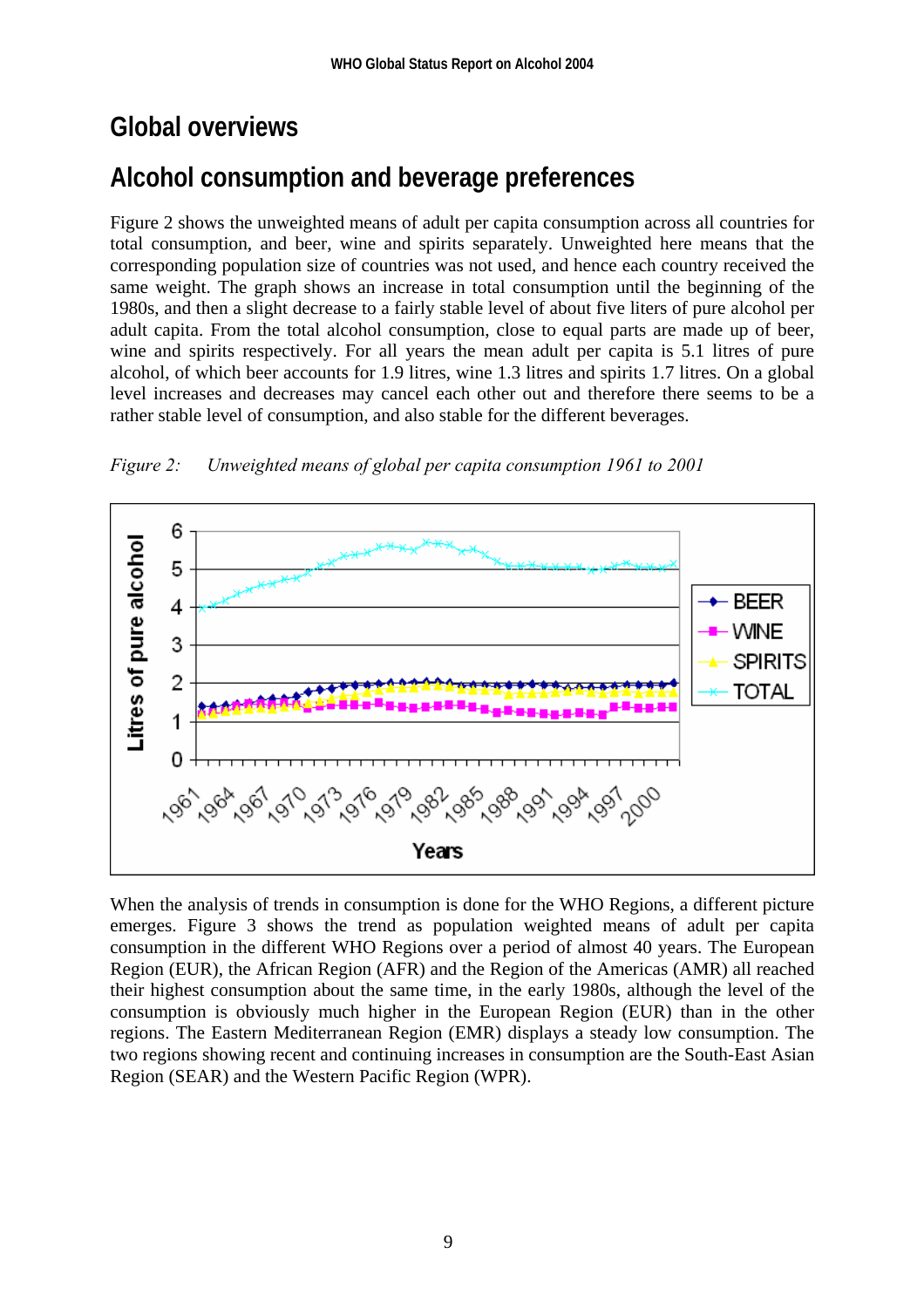*Figure 3: Population weighted means of the recorded adult per capita consumption in the WHO Regions 1961-1999* 



The regional data indicates that for the WHO Regions other than EMR (mostly countries with majority Muslim populations) there is a certain trend towards harmonization of the consumption levels. On a regional level, those with the highest consumption are decreasing, while those with the lowest are increasing their consumption. This also falls within the explanatory model that many developing countries are increasing their alcohol consumption with an increasing level of economic development. On a more general level the link between economic prosperity and rising alcohol consumption can also be seen e.g. for the Nordic countries and Ireland. Of course the regional level also hides large differences within countries, as again increases and decreases may cancel each other out.

Data at the country level as regards adult per capita consumption can be found in each country profile. For an overview of all the countries with the most recent data, Table 3 shows the recorded adult per capita consumption for all available countries for the year 2000 or 2001, arranged from the lowest recorded consumption to the highest.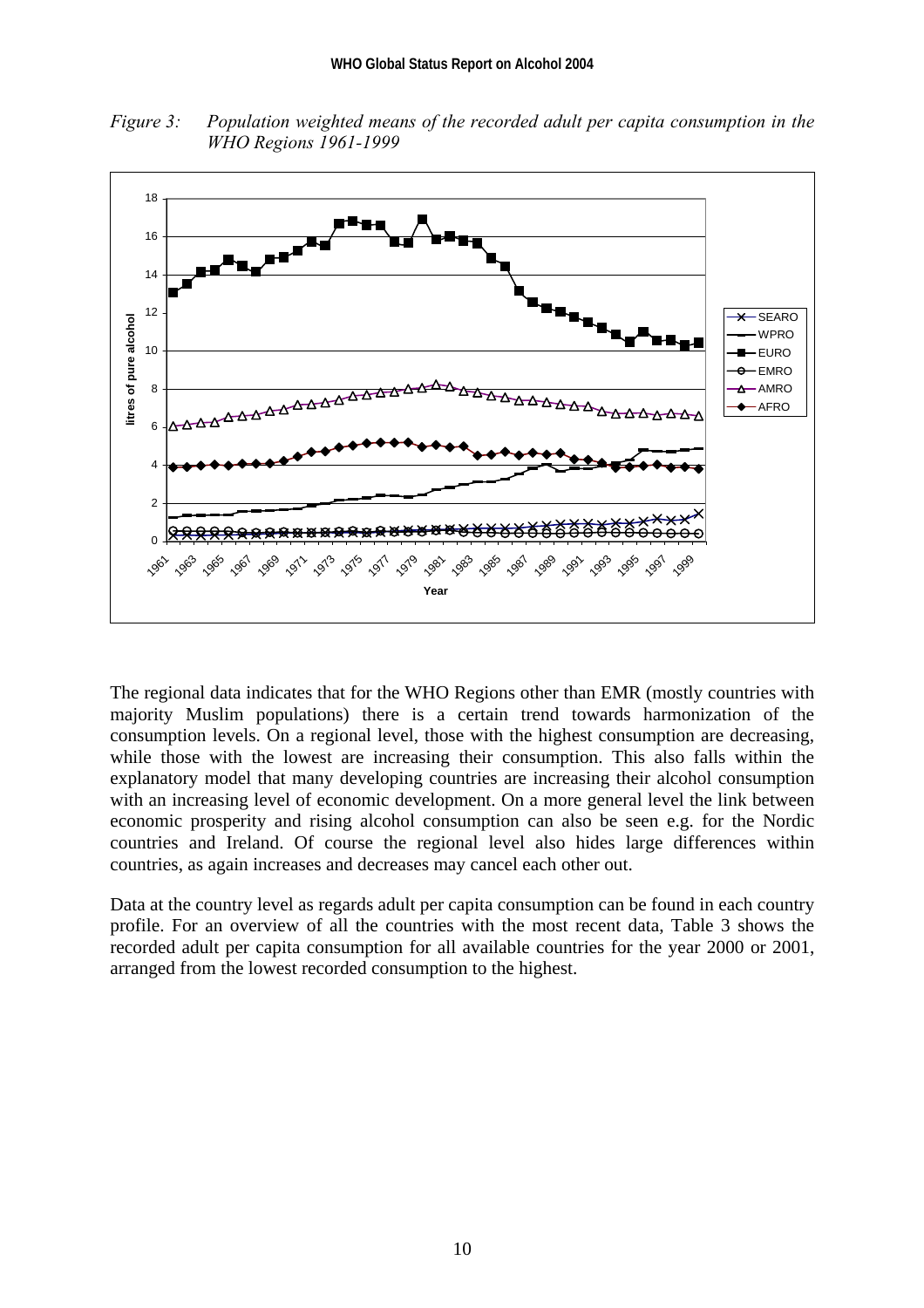| Country                      | Total | <b>Country</b>                   |      | <b>Total Country</b>       |      | <b>Total Country</b>            | <b>Total</b> |
|------------------------------|-------|----------------------------------|------|----------------------------|------|---------------------------------|--------------|
| Iran                         | 0.00  | <b>Brunei Darussalam</b>         | 0.49 | Kiribati                   | 1.66 | Jamaica                         | 3.37         |
| Kuwait                       | 0.00  | <b>Bhutan</b>                    | 0.57 | Mozambique                 | 1.67 | Bolivia                         | 3.43         |
| Libyan Arab Jamahiriya (the) | 0.00  | Syrian Arab Republic (the)       | 0.62 | Fiji                       | 1.69 | El Salvador                     | 3.45         |
| Saudi Arabia                 | 0.00  | Micronesia (Federated States of) | 0.64 | Côte d'Ivoire              | 1.71 | Seychelles                      | 3.61         |
| Somalia                      | 0.00  | Tunisia                          | 0.65 | Maldives                   | 1.72 | Cuba                            | 3.65         |
| Bangladesh                   | 0.00  | Turkmenistan                     | 0.77 | Kenya                      | 1.74 | Cameroon                        | 3.66         |
| Mauritania                   | 0.01  | India                            | 0.82 | Lesotho                    | 1.83 | Cape Verde                      | 3.72         |
| Pakistan                     | 0.02  | Solomon Islands                  | 0.86 | Mongolia                   | 1.96 | Philippines (the)               | 3.75         |
| Algeria                      | 0.03  | <b>Equatorial Guinea</b>         | 0.90 | Israel                     | 1.99 | Ukraine                         | 4.04         |
| Nepal                        | 0.08  | Ethiopia                         | 0.91 | Ecuador                    | 1.99 | The form. Yugoslav Rep. of Mac. | 4.12         |
| Comoros                      | 0.08  | Togo                             | 0.95 | Dem. Republic of the Congo | 2.01 | Lebanon                         | 4.13         |
| Yemen                        | 0.08  | Papua New Guinea                 | 1.01 | Gambia (the)               | 2.27 | Antigua and Barbuda             | 4.24         |
| Indonesia                    | 0.10  | Malaysia                         | 1.06 | Honduras                   | 2.28 | <b>Burkina Faso</b>             | 4.38         |
| Egypt                        | 0.10  | Diibouti                         | 1.08 | Congo                      | 2.36 | China                           | 4.45         |
| Niger (the)                  | 0.11  | Vanuatu                          | 1.11 | Namibia                    | 2.39 | <b>Belize</b>                   | 4.50         |
| Jordan                       | 0.11  | Benin                            | 1.22 | Georgia                    | 2.41 | Guam                            | 4.50         |
| Guinea                       | 0.14  | Armenia                          | 1.23 | Albania                    | 2.51 | Mexico                          | 4.62         |
| Sri Lanka                    | 0.18  | Oman                             | 1.32 | Nicaragua                  | 2.53 | Peru                            | 4.68         |
| Iraq                         | 0.20  | Viet Nam                         | 1.35 | Bahrain                    | 2.63 | Zimbabwe                        | 5.08         |
| Chad                         | 0.23  | Madagascar                       | 1.38 | Singapore                  | 2.73 | United Republic of Tanzania     | 5.29         |
| Sudan (the)                  | 0.27  | Samoa                            | 1.42 | United Arab Emirates (the) | 2.75 | <b>Brazil</b>                   | 5.32         |
| Cambodia                     | 0.36  | Malawi                           | 1.44 | Guinea-Bissau              | 2.76 | <b>Botswana</b>                 | 5.38         |
| Myanmar                      | 0.36  | Turkey                           | 1.48 | Kazakhstan                 | 2.89 | Costa Rica                      | 5.45         |
| Morocco                      | 0.41  | Uzbekistan                       | 1.52 | Angola                     | 2.91 | Kyrgyzstan                      | 5.50         |
| Tajikistan                   | 0.41  | Eritrea                          | 1.54 | Zambia                     | 3.02 | Dem. People's Republic of Korea | 5.68         |
| Qatar                        | 0.44  | Ghana                            | 1.54 | Liberia                    | 3.12 | Iceland                         | 5.74         |
| Senegal                      | 0.48  | Guatemala                        | 1.64 | <b>Mauritius</b>           | 3.16 | Norway                          | 5.81         |
| Mali                         | 0.49  | Central African Republic (the)   | 1.66 | <b>Trinidad and Tobago</b> | 3.22 | Suriname                        | 5.82         |

*Table 3: Total recorded alcohol per capita consumption (15+), in litres of pure alcohol*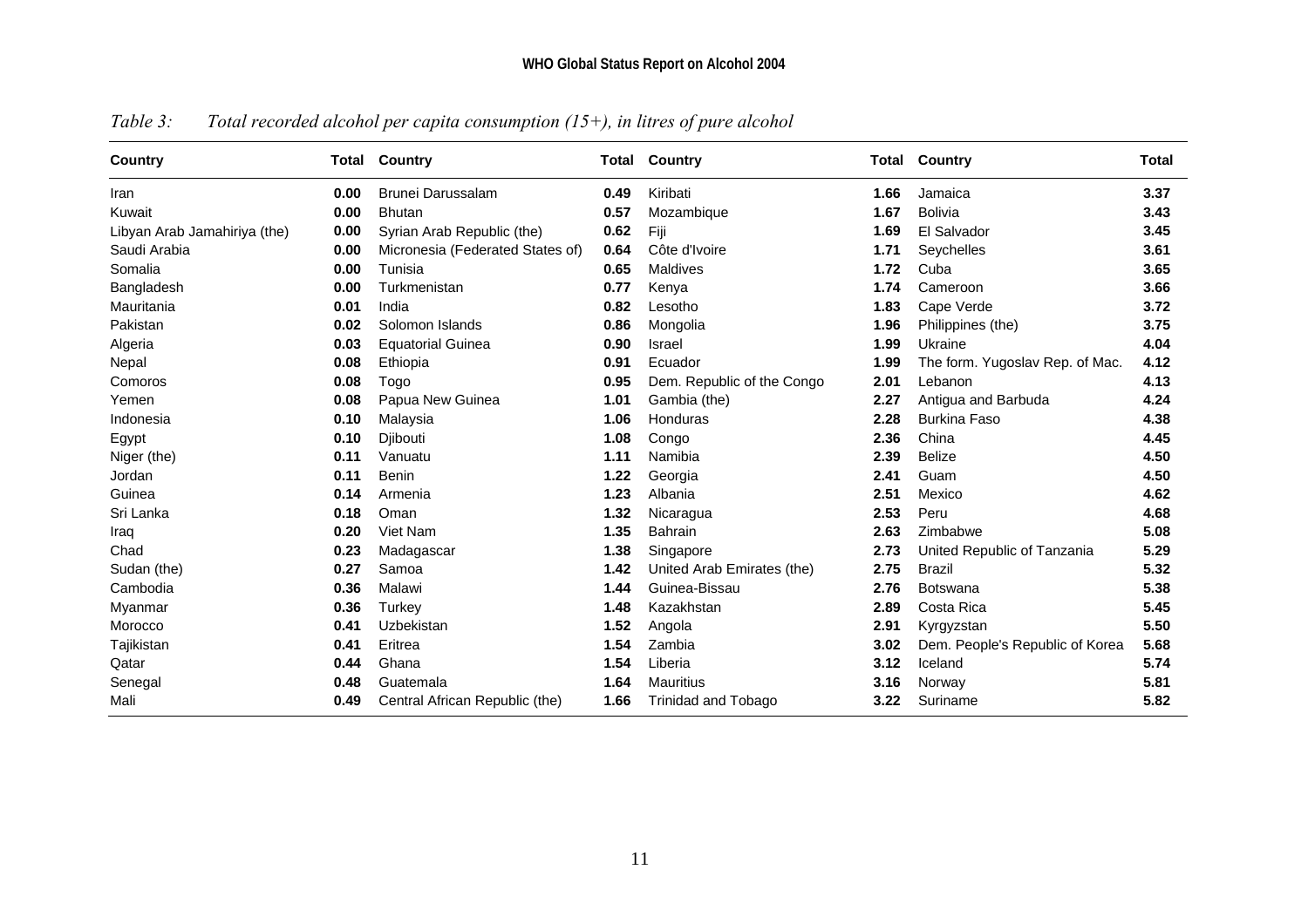#### **WHO Global Status Report on Alcohol 2004**

| <b>Country</b>                         | <b>Total</b> | <b>Country</b>                 | <b>Total</b> | Country                   | <b>Total</b> |
|----------------------------------------|--------------|--------------------------------|--------------|---------------------------|--------------|
| Guyana                                 | 5.84         | Gabon                          | 7.97         | Hungary                   | 11.92        |
| Colombia                               | 5.92         | <b>Belarus</b>                 | 8.12         | Denmark                   | 11.93        |
| Chile                                  | 6.02         | Canada                         | 8.26         | Spain                     | 12.25        |
| Panama                                 | 6.04         | Thailand                       | 8.47         | Lithuania                 | 12.32        |
| Sao Tome and Principe                  | 6.07         | United States of America (the) | 8.51         | Slovakia                  | 12.41        |
| Dominican Republic (the)               | 6.11         | Argentina                      | 8.55         | Portugal                  | 12.49        |
| Haiti                                  | 6.51         | Bosnia and Herzegovina         | 8.62         | Austria                   | 12.58        |
| Slovenia                               | 6.55         | Poland                         | 8.68         | Croatia                   | 12.66        |
| <b>Saint Vincent and Grenadines</b>    | 6.58         | Venezuela                      | 8.78         | Germany                   | 12.89        |
| Sierra Leone                           | 6.64         | Italy                          | 9.14         | Bermuda                   | 12.92        |
| Paraguay                               | 6.66         | Australia                      | 9.19         | Reunion                   | 13.39        |
| Cyprus                                 | 6.67         | Dominica                       | 9.19         | France                    | 13.54        |
| <b>Barbados</b>                        | 6.70         | Bahamas (the)                  | 9.21         | Republic of Moldova (the) | 13.88        |
| Lao People's Democratic Republic (the) | 6.72         | Greece                         | 9.30         | Ireland                   | 14.45        |
| Malta                                  | 6.74         | Latvia                         | 9.31         | Czech Republic (the)      | 16.21        |
| Rwanda                                 | 6.80         | <b>Burundi</b>                 | 9.33         | Luxembourg                | 17.54        |
| Sweden                                 | 6.86         | Swaziland                      | 9.51         | Uganda                    | 19.47        |
| Azerbaijan                             | 6.94         | Netherlands (the)              | 9.74         |                           |              |
| Uruguay                                | 6.96         | New Zealand                    | 9.79         |                           |              |
| <b>Bulgaria</b>                        | 7.13         | Estonia                        | 9.85         |                           |              |
| Japan                                  | 7.38         | <b>Netherlands Antilles</b>    | 9.94         |                           |              |
| Grenada                                | 7.39         | Nigeria                        | 10.04        |                           |              |
| Saint Kitts and Nevis                  | 7.62         | Belgium                        | 10.06        |                           |              |
| Romania                                | 7.63         | United Kingdom (the)           | 10.39        |                           |              |
| French Polynesia                       | 7.68         | Finland                        | 10.43        |                           |              |
| Republic of Korea (the)                | 7.71         | Saint Lucia                    | 10.45        |                           |              |
| South Africa                           | 7.81         | Russian Federation (the)       | 10.58        |                           |              |
| New Caledonia                          | 7.83         | Switzerland                    | 11.53        |                           |              |

*Sources*: FAO (Food and Agriculture Organization of the United Nations), World Drink Trends 2003

**Note:** Several African countries (Burundi, Nigeria, Swaziland and Uganda) appear in the list in the top 30 positions of adult per capita consumption. This is because the calculations were based on FAO data which included fermented beverages and estimates of beer produced locally from sorghum, millet and other agricultural products.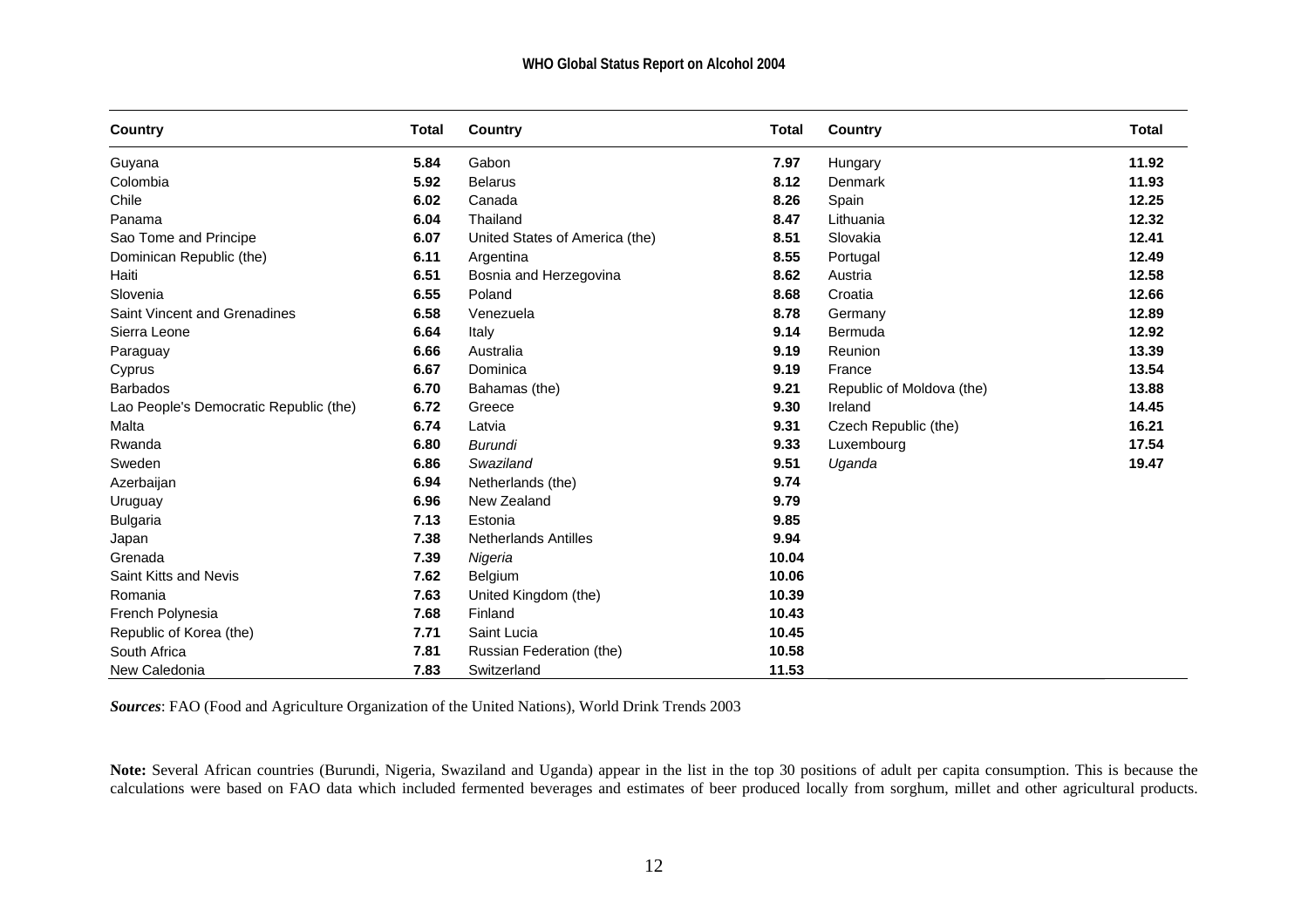## *Beverage preferences*

Looking a bit further into beverage preferences shows that countries often can be categorized as mainly beer, wine or spirits countries. Table 4 gives an example of beverage preferences among the different countries. It shows the top 20 countries with the highest consumption for each beverage category, using simply the recorded adult per capita (APC) in litres of pure alcohol for that specific beverage type. Among the mainly beer drinking countries are mostly European countries, and a few African. The largest wine drinkers are the wine producing countries of Europe. Most of the large spirits consuming countries are found in Eastern Europe, Asia and some island states.

| <b>Beer</b>                 |            | Wine*                   |            | <b>Spirits</b>                   |            |  |
|-----------------------------|------------|-------------------------|------------|----------------------------------|------------|--|
| Country                     | <b>APC</b> | Country                 | <b>APC</b> | Country                          | <b>APC</b> |  |
| Czech Republic (the)        | 9.43       | Luxembourg              | 9.43       | Republic of Moldova (the)        | 10.94      |  |
| Ireland                     | 9.24       | France                  | 8.38       | Reunion                          | 8.67       |  |
| Swaziland                   | 7.49       | Portugal                | 7.16       | Russian Federation (the)         | 7.64       |  |
| Germany                     | 7.26       | Italy                   | 6.99       | Saint Lucia                      | 7.27       |  |
| Austria                     | 6.42       | Croatia                 | 6.42       | Dominica                         | 7.20       |  |
| Luxembourg                  | 6.16       | Switzerland             | 6.23       | Thailand                         | 7.13       |  |
| Uganda                      | 6.14       | Argentina               | 5.63       | Bahamas (the)                    | 7.05       |  |
| Denmark                     | 6.02       | Spain                   | 5.07       | Latvia                           | 6.62       |  |
| The United Kingdom          | 5.97       | Bermuda                 | 4.95       | Haiti                            | 6.46       |  |
| Belgium                     | 5.90       | Greece                  | 4.78       | <b>Belarus</b>                   | 6.34       |  |
| Venezuela                   | 5.69       | Denmark                 | 4.57       | Lao People's Democratic Republic | 6.09       |  |
| Lithuania                   | 5.53       | Austria                 | 4.47       | Bosnia and Herzegovina           | 6.03       |  |
| Slovakia                    | 5.34       | Hungary                 | 4.47       | Saint Vincent and Grenadines     | 5.98       |  |
| Australia                   | 5.20       | Uruguay                 | 4.35       | Dem. People's Republic of Korea  | 5.48       |  |
| Croatia                     | 5.16       | Germany                 | 3.38       | Slovakia                         | 5.44       |  |
| <b>Netherlands Antilles</b> | 4.96       | Romania                 | 3.37       | Grenada                          | 5.06       |  |
| Netherlands (the)           | 4.91       | Chile                   | 3.25       | Lithuania                        | 4.92       |  |
| Finland                     | 4.89       | <b>French Polynesia</b> | 3.10       | Azerbaijan                       | 4.66       |  |
| United Republic of Tanzania | 4.85       | Bulgaria                | 3.05       | Kyrgyzstan                       | 4.61       |  |
| Gabon                       | 4.77       | Republic of Korea (the) | 2.99       | Czech Republic (the)             | 4.41       |  |

*Table 4: Top 20 countries with highest beverage-specific adult per capita consumption* 

*\*Throughout the report, fermented beverages are included in the wine category. However, for this table only average wine has been used to present the countries with the highest adult per capita wine consumption. If the fermented beverages were included, countries such as Uganda, Nigeria, Burundi, Sierra Leone, Rwanda and Sao Tome and Principe would appear to be among the top 'wine' drinking countries.* 

Changes in beverage preferences can be illustrated with the case of Europe where consumption of beer is increasing, consumption of wine is decreasing and consumption of spirits is rather stable as in Europe non-wine producing countries are opening up to wine, while wine-producing countries are opening up to other alcoholic beverages.

An example of a typology of wine consumption in Europe:

1. Wine producers with a high level of production, a high level of consumption, and decreasing consumption continually (France, Greece, Italy, Portugal and Spain).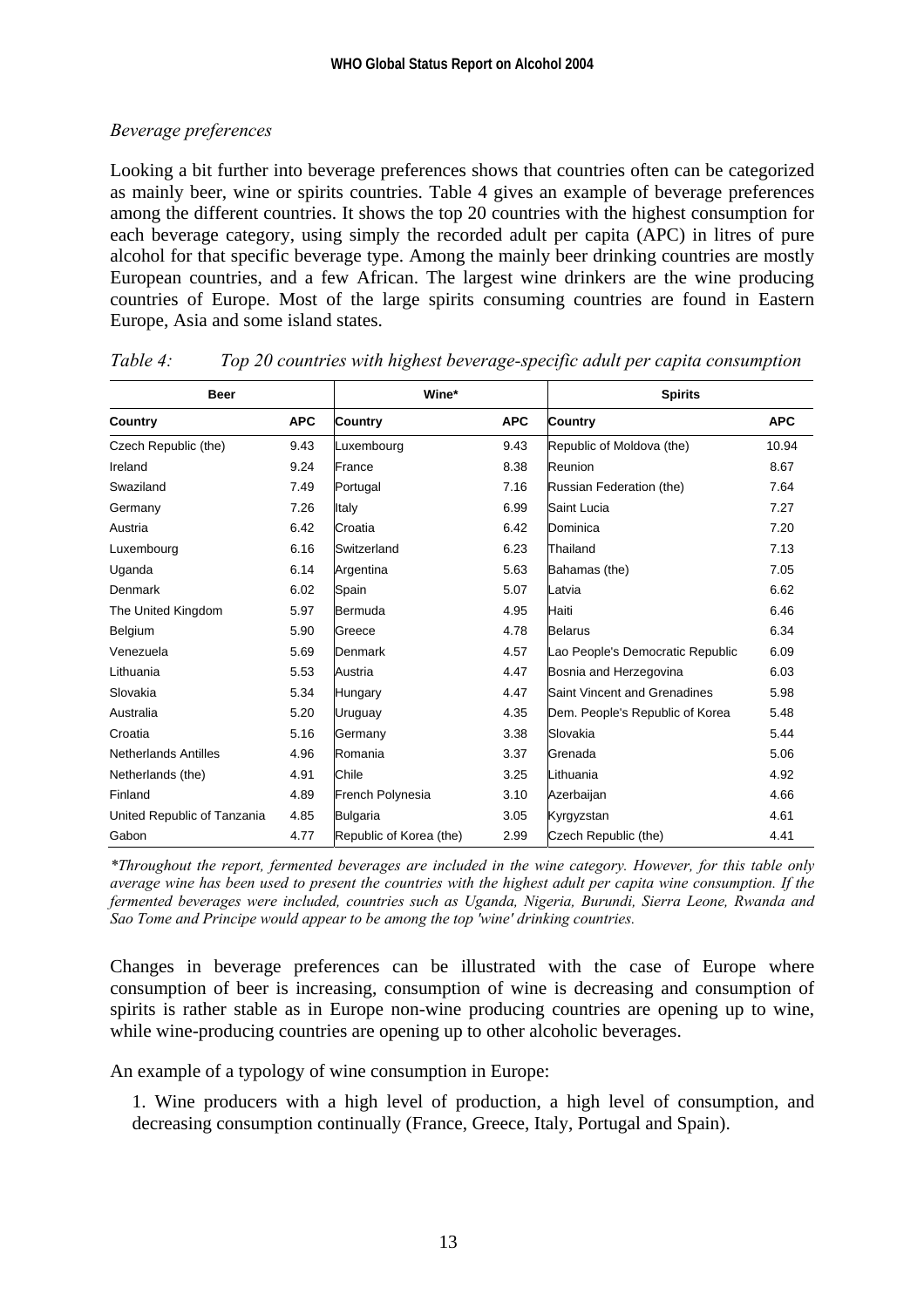2. Wine producers with a medium level of production, a moderate level of consumption, and stable or slightly increasing consumption (Austria, the Czech Republic, Germany, and Switzerland).

3. Nonproducers, which have experienced a strong increase in wine consumption (Nordic countries, the Netherlands, the United Kingdom, Ireland and Belgium).

It should be noted that there are many different beverages outside the usual beer, wine and spirits categories, which are included in the per capita consumption figures. Alcohol can be produced from a wide range of agricultural products, such as grapes, barley, wheat, grains, fruit, and potatoes. On a country-wide basis dramatic increases or decreases in alcohol consumption are rare, with the exception of consumption associated with large natural disasters or conflicts. Where such changes appear in the data, they are more likely to reflect a change in the methods or that there has been a shift from legal alcohol production to illegal and unrecorded (or vice-versa). The report focuses on the three main beverage categories, although wherever possible data has been included on the more localized beverages, which were mostly included in the category of 'wine and fermented beverages'. Another example is the category of alcopops, which in most places are diluted spirits beverages and thus are usually included in the spirits category in the statistics.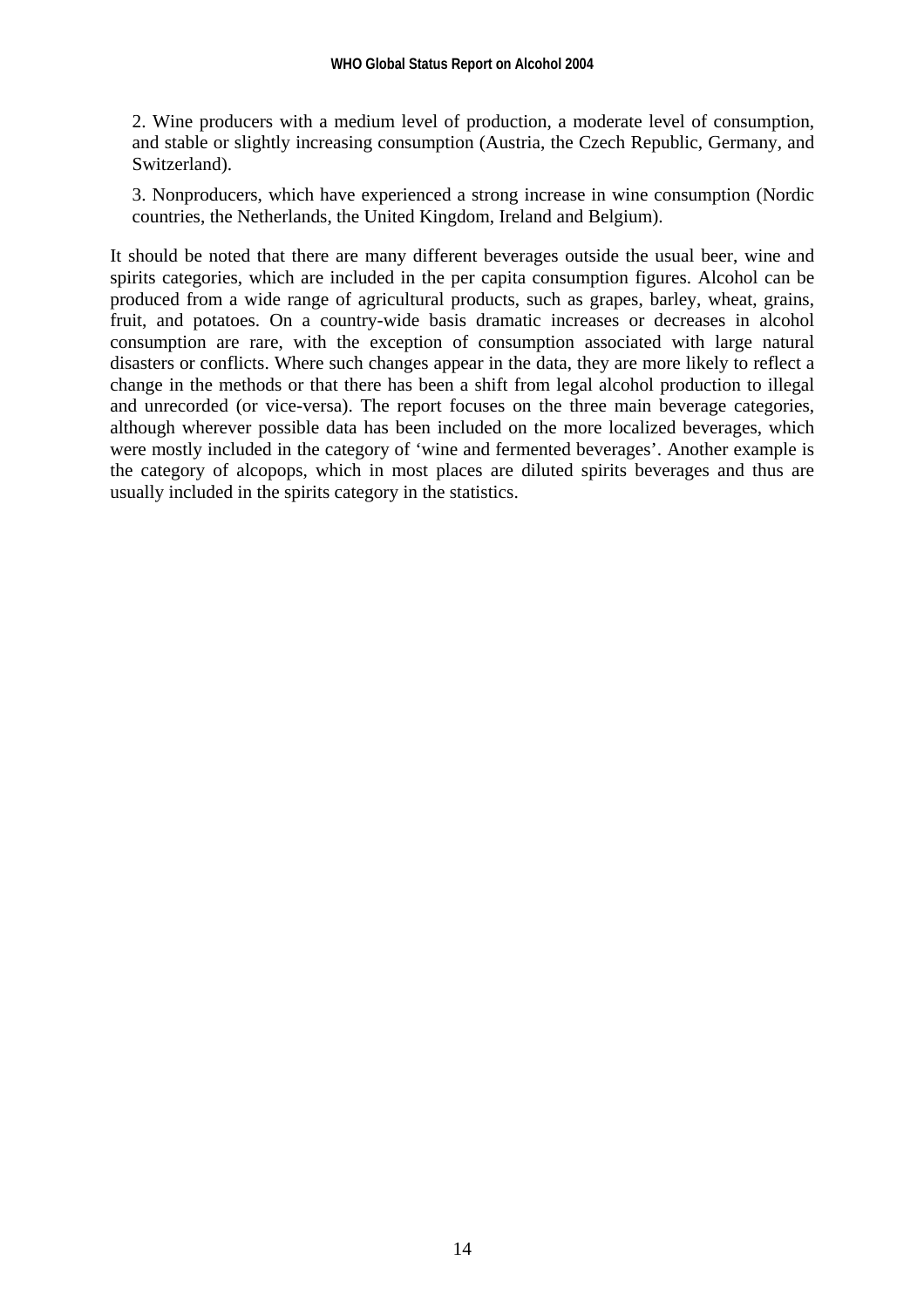# **Unrecorded alcohol consumption**

Total alcohol consumption is either derived from official records on consumption or representative population surveys on consumption. As mentioned in the data sources and methods section official statistics on alcohol consumption, sales or trade are usually only based on the recorded figures. In many countries there is alcohol available which lies outside of the recorded sphere. This is often called unrecorded alcohol. This alcohol mainly stems from the following sources:

- $\triangleright$  home production, in many countries licit for wine and beer, while illicit for spirits;
- $\triangleright$  travellers' imports and cross-border shopping;
- $\triangleright$  smuggling, either organized criminal activity or travellers importing amounts which exceed the legal allowance;
- $\triangleright$  surrogate alcohol intended for industrial, technical or medical purposes;
- $\triangleright$  tourist consumption i.e. alcoholic beverages consumed during visits to other countries;
- $\triangleright$  beverages with alcohol content below the legal definition of alcohol.

Relatively few countries have conducted studies on estimating the level of unrecorded alcohol consumption, thus, for the majority of countries, no official estimate of unrecorded alcohol could be found. Recently, a group of alcohol experts have attempted to estimate the level of unrecorded alcohol consumption in a number of countries (Rehm & Gmel, 2001). These estimates were derived from a variety of sources, including the first Global Status Report on Alcohol, specialized surveys that asked about unrecorded alcohol in particular countries, and through focal point reports or replies to questionnaires sent to individual countries. Table 5 shows estimates of unrecorded alcohol for a select number of countries (for complete table see Rehm & Gmel, 2001).

Some countries have an estimated unrecorded alcohol consumption level of zero or even negative. For instance, in the case of Luxembourg (-1.0 litres per adult capita), it is estimated that visitors or tourists account for a sizable portion of the alcohol consumed which could explain why the overall consumption level for the actual Luxembourg population may have been over-recorded. At the other end can be found countries where most of the alcohol is unrecorded, e.g. in East Africa where over 90% of alcohol consumed according to some estimates is unrecorded. Countries in Africa with a relatively high level of estimated unrecorded alcohol include Burundi (4.7 litres), Kenya (5.0 litres), Rwanda (4.3 litres), Seychelles (5.2 litres), Swaziland (4.1 litres), Uganda (10.7 litres) and Zimbabwe (9.0 litres). Also, certain countries in Eastern Europe and some of the former Soviet Union republics have a sizeable estimated unrecorded alcohol consumption e.g. Belarus (4.9 litres), Croatia (4.5 litres), Estonia (5.0 litres), Kazakhstan (4.9 litres), Latvia (7.0 litres), Republic of Moldova (12.0 litres), Russian Federation (4.9 litres), Slovakia (7.0 litres), and Ukraine (8.0 litres). Other countries with very high estimated unrecorded alcohol consumption include Mauritius (11.0 litres) and the Republic of Korea (7.0 litres). On a regional basis, unrecorded alcohol consumption is estimated to be at least two thirds of all alcohol consumption in the Indian subcontinent, about half of consumption in Africa, and about one third in Eastern Europe and Latin America (Rehm et al., 2003b).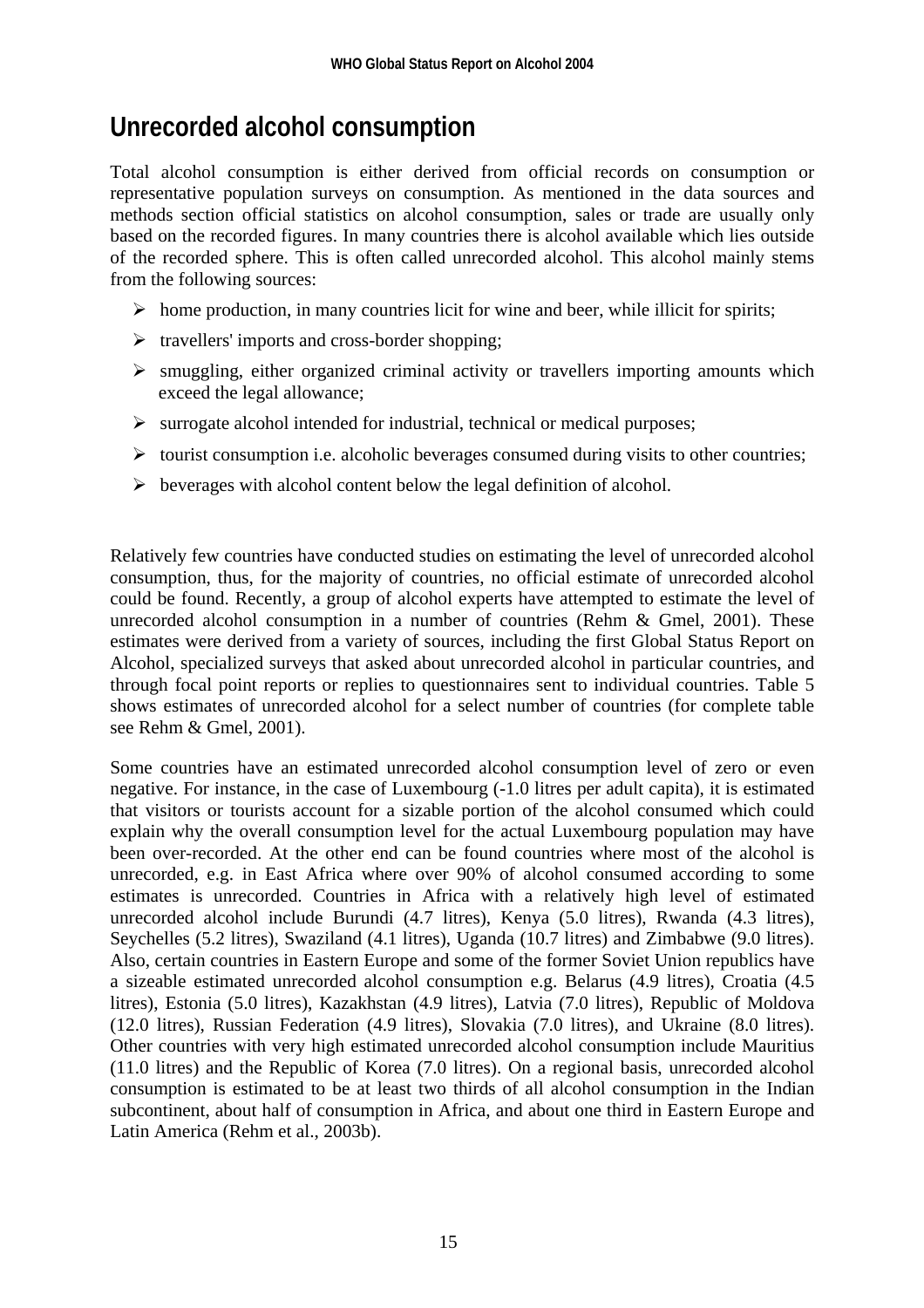| <b>Country</b>       | Unrecorded<br>consumption | Country           | Unrecorded<br>consumption | <b>Country</b>             | Unrecorded<br>consumption |
|----------------------|---------------------------|-------------------|---------------------------|----------------------------|---------------------------|
| Albania              | 3.0                       | Fiji              | 1.0                       | Republic of Korea (the)    | 7.0                       |
| Algeria              | 0.3                       | Georgia           | 2.0                       | Republic of Moldova (the)  | 12.0                      |
| Argentina            | 1.0                       | Guatemala         | 2.0                       | Romania                    | 4.0                       |
| Armenia              | 1.9                       | Guyana            | 2.0                       | Russian Federation (the)   | 4.9                       |
| Australia            | 0.0                       | Haiti             | 0.0                       | Rwanda                     | 4.3                       |
| Austria              | 1.0                       | Honduras          | 2.0                       | Saudi Arabia               | 0.6                       |
| Azerbaijan           | 1.9                       | Hungary           | 4.0                       | Senegal                    | 0.8                       |
| <b>Barbados</b>      | $-0.5$                    | Iceland           | 1.0                       | Seychelles                 | 5.2                       |
| <b>Belarus</b>       | 4.9                       | India             | 1.7                       | Slovakia                   | 7.0                       |
| Belgium              | 0.5                       | Iraq              | 1.0                       | Slovenia                   | 1.3                       |
| <b>Belize</b>        | 2.0                       | Jamaica           | 1.0                       | South Africa               | 2.2                       |
| <b>Bolivia</b>       | 3.0                       | Japan             | 2.0                       | Spain                      | 1.0                       |
| <b>Botswana</b>      | 3.0                       | Kazakhstan        | 4.9                       | Sri Lanka                  | 0.5                       |
| <b>Brazil</b>        | 3.0                       | Kenya             | 5.0                       | Sudan                      | 1.0                       |
| <b>Bulgaria</b>      | 3.0                       | Kyrgyzstan        | 2.0                       | Suriname                   | 0.0                       |
| <b>Burkina Faso</b>  | 3.3                       | Latvia            | 7.0                       | Swaziland                  | 4.1                       |
| Burundi              | 4.7                       | Lithuania         | 4.9                       | Syrian Arab Republic (the) | 0.4                       |
| Cameroon             | 2.6                       | Luxembourg        | $-1.0$                    | Tajikistan                 | 4.0                       |
| Chile                | 2.0                       | Malaysia          | 3.4                       | <b>TFYR Macedonia</b>      | 2.9                       |
| China                | 1.0                       | <b>Mauritius</b>  | 11.0                      | Thailand                   | 2.0                       |
| Colombia             | 2.0                       | Mexico            | 3.0                       | <b>Trinidad and Tobago</b> | 0.0                       |
| Costa Rica           | 2.0                       | Mongolia          | 2.0                       | Tunisia                    | 0.5                       |
| Croatia              | 4.5                       | Myanmar           | 0.4                       | Turkey                     | 2.7                       |
| Cuba                 | 2.0                       | Nicaragua         | 0.5                       | Turkmenistan               | 1.0                       |
| Czech Republic (the) | 1.0                       | Nigeria           | 3.5                       | Uganda                     | 10.7                      |
| El Salvador          | 2.0                       | Paraguay          | 1.5                       | Ukraine                    | 8.0                       |
| Eritrea              | 1.0                       | Peru              | 1.0                       | Uzbekistan                 | 1.9                       |
| Estonia              | 5.0                       | Philippines (the) | 3.0                       | Venezuela                  | 2.0                       |
| Ethiopia             | 1.0                       | Poland            | 3.0                       | Zimbabwe                   | 9.0                       |

*Table 5: Estimated volume of unrecorded consumption in litres of pure alcohol per capita for population older than 15 for the years after 1995* 

*Source*: Rehm & Gmel (2001)

One study that attempts to document the extent of unrecorded alcohol within the European Union (EU) is the ECAS project (European Comparative Alcohol Studies) which involved 13 EU member states (Greece and Luxembourg excluded) and Norway. According to this study, the approximate level of unrecorded alcohol consumption (litres of pure alcohol per inhabitant aged 15 or over) in the study countries ranged from about 0.5 litres (Netherlands and Belgium), around 1 litre (Austria, France, Germany, Ireland, Portugal and Spain), between 1 and 2 litres (Italy) and approximately 2 litres (Norway, Finland, Sweden, Denmark and the United Kingdom) (Leifman, 2001). The concern over the level of unrecorded alcohol has been the highest in the Nordic countries and in Norway and Sweden in particular. For example, in Norway, according to the Norwegian Institute for Alcohol and Drug Research (SIRUS), a notable amount of unrecorded alcohol is consumed in the country, mostly originating from legal (wine) or illegal home production, smuggling and travel imports. The proportion of the unrecorded alcohol is estimated at 25 to 30% of the total consumption (SIRUS, 2003). Estimates are even higher for other countries - in Lithuania for instance, it has been estimated that up to 65% of alcohol consumed in 1994 was illegally produced or imported (Logminiene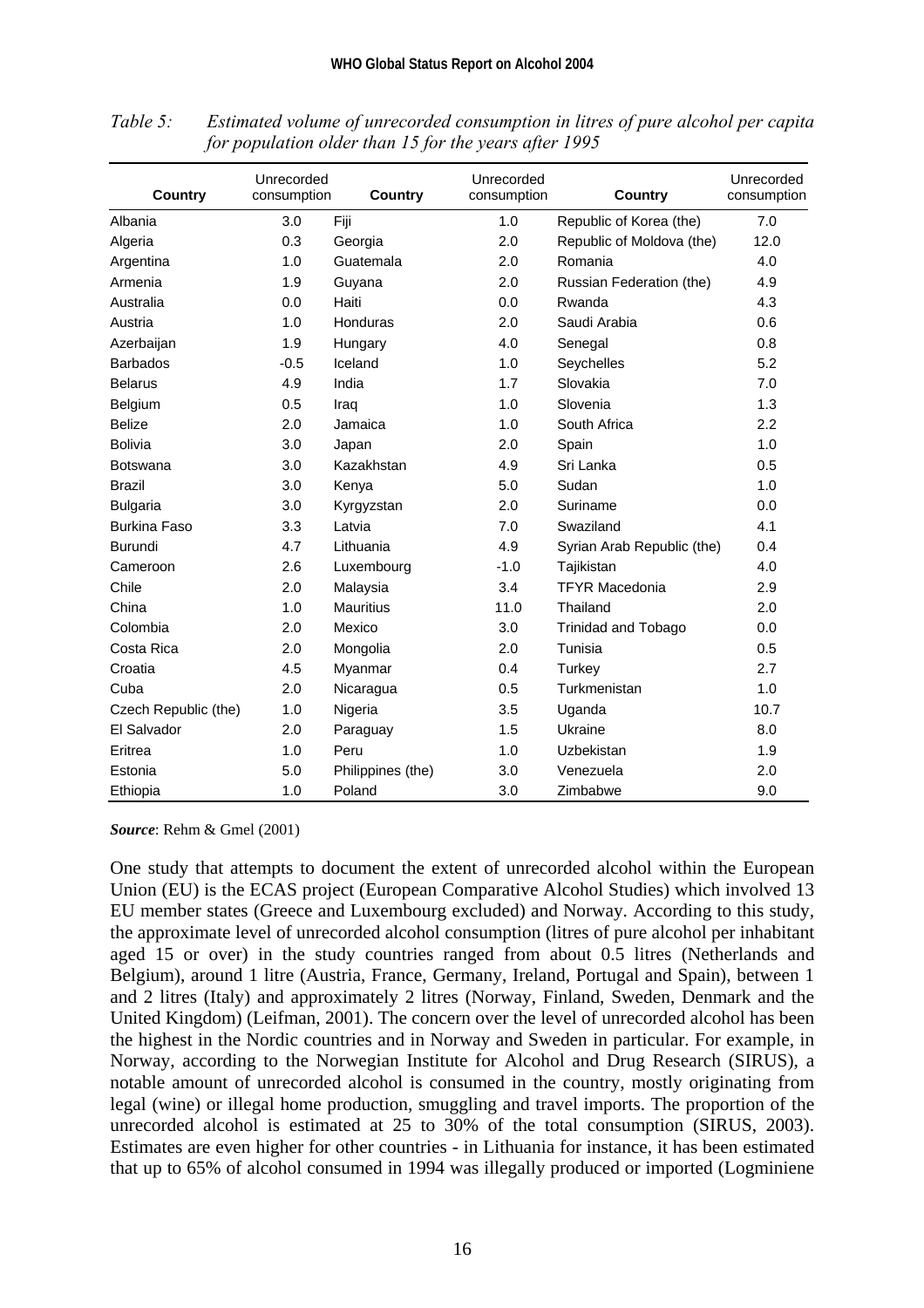et al., 2004). According to the *1999 Lithuanian Human Development Report* published by the United Nations Development Program, consumption of alcohol is higher among the rural population. Traditions of drinking heavily became stronger when home brew alcohol became more widespread and accessible. The rural population in Lithuania remains the principal market for illegal alcohol (Subata, 1999).

In most cases, adult per capita (APC) alcohol consumption is useful for looking at population level trends in alcohol consumption, but they do not include unrecorded alcohol consumption, which in some countries is actually the majority of the alcohol available. In Nepal, for instance, unlicensed home-brewing accounts for a major part of alcohol production. In fact, the Liquor Control Act of Nepal allows for the production of homemade forms of alcohol for domestic use, although much homemade alcohol is produced for the market. Such activity takes place mostly in rural settings but also occurs in urban areas. The poor are quite often dependent on home-brewing for their livelihood (Jhingan et al., 2003). Variations may also exist within a country. In China for example, a 2001 survey of community residents in five areas of China found that 7.1% of respondents reported having consumed unrecorded alcoholic beverages in the three months prior to the interview (most frequently rice wine and paddy wine); the amount of unrecorded alcoholic beverage (in pure alcohol terms) accounted for 14.9% of overall alcohol consumption in the five areas studied. The amount of unrecorded alcohol consumption varied, e.g., in Shandong Province, 24.1% of respondents had consumed unrecorded alcoholic beverages in the past three months and the proportion of these beverages was 29.9% of the overall alcohol consumption (Hao et al., 2004). In most cases for APC, the national or local level data is more reliable than international data. When thinking about the impact on the overall level of alcohol consumption of issues like smuggling, tourism, overseas consumption, stockpiling, duty-free purchases, home- or informally produced alcohol, it is recommended that questions about sources of unrecorded alcohol should be added to national or regional drinking surveys.

The official sales statistics in a country do not, for various reasons, represent the actual consumption of alcoholic beverages among the inhabitants. Part of the unrecorded alcohol stems from consumption of alcohol when inhabitants are abroad and also from tax-free purchases. The first one is to a large extent included in the official statistics, but not in the country where the consumer lives. A European study looking at potential corrections for consumption abroad and tax-free purchases found that among the 15 countries of the study, the correction in the official sales was between  $+11.4\%$  and  $-1.5\%$ ; on an aggregated level this corresponds to 2–3% of the official sales in the area (Trolldal, 2001).

It is not only for reasons of statistical accuracy that improved knowledge of unrecorded alcohol is needed. More important is the fact that variations in unrecorded alcohol consumption, both between and within countries over time, may indicate differences and changes in per capita consumption and in drinking patterns not otherwise revealed by changes in recorded consumption. Documentation of unrecorded alcohol is therefore of importance in alcohol policy studies, and especially in studying the links between alcohol policy, alcohol consumption and alcohol-related problems (Leifman, 2001).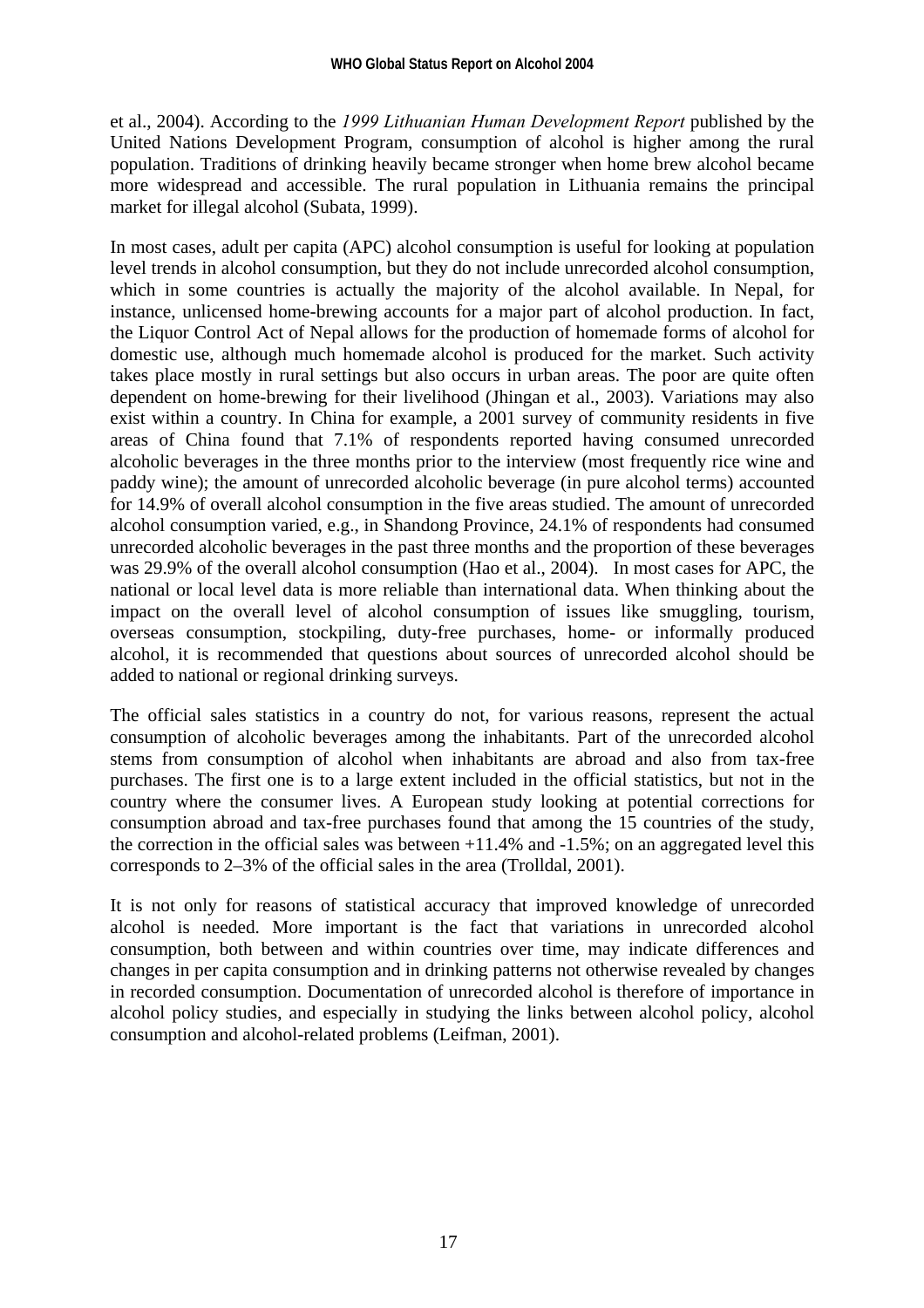# **Traditional or local alcoholic beverages**

In many countries there are beverages which either fall outside of the usual beer, wine and spirits categories or which are traditionally produced at the local level, for example in villages and in homes. This kind of production seems especially common in many African countries, where a wide variety of different beverages can be found. Many of these are produced by fermentation of seeds, grains, fruit, vegetables or from palm trees, which is a rather simple procedure. Through fermentation the alcohol content does not rise very high and often the beverages have a very short shelf life before they are spoilt. Distillation is a more complex procedure requiring more equipment and time, but then the result is both more potent and has a longer shelf life date.

Even with the limited data available about prices, it seems that there is ground for the expectation that at least some home or locally made beverages are cheaper than mass or factory produced "branded" beverages. In some cases the price difference is quite significant. This means that it is mostly the poorer segments of the society which consume these local beverages, except in the case of some culturally important beverages which might have ceremonial value. In Nigeria for example, the alcoholic beverage called *burukutu* is popular in rural areas and in poor urban neighbourhoods because it is more affordable than commercially produced beer (Obot, 2000). Likewise, in the United Republic of Tanzania, domestically produced "homemade" or "informal-sector" drinks continue to dominate the market and local drinking habits (Green, 1999). In the case of Seychelles, although home brew is consumed only by a minority of the population (mainly of low socioeconomic status), home brew drinkers consumed particularly high amounts of alcohol derived from these homemade beverages. The much lower cost per alcohol unit of home brews compared to beer or spirits is likely to be an important factor to maintain home brew drinking in segments of the population (Bovet, 2001). Furthermore, in some countries (e.g. Namibia), the production of homebrewed beverages is the dominant channel for alcohol availability. Control was practically non-existent and cheap home-brewed beer found an easy market among the low-income or no-income consumers. Production of home-brewed beverages is closely connected to food production in both the urban and rural areas. The producers are a heterogenous group, but many of them are women, particularly widows or divorced older women. Especially for older women it is largely a question of improving their economic livelihoods (Mustonen, Beukes & Du Preez, 2001).

These traditional forms of alcohol are usually poorly monitored for quality and strength, and in most countries it is possible to find examples of health consequences related to harmful impurities and adulterants. Extreme cases might even result in death as was the case in Kenya in November 2000 where 140 people reportedly died, many went blind and hundreds were hospitalized after consuming an illegally brewed and poisonous liquor called *kumi kumi* in the poor neighbourhoods of Mukuru Kwa Njenga and Mukuru Kaiyaba. Made from sorghum, maize or millet, the alcoholic drink is common among Kenyans living in the country's lowincome urban and rural areas who can ill-afford conventional legal beer. *Kumi kumi* contains methanol and other dangerous additives such as car battery acid and formalin (Mureithi, 2002). In Zimbabwe, it has been noted that in addition to home-brewed beer, alcohol industry representatives and government officials agree that there is a strong enough market for *kachasu*, a name given to home-distilled products with 10% to 70% alcohol content, to warrant it as a major problem. Occasional newspaper reports of alcohol poisonings from *kachasu* point not only to the high alcohol content, but also the continued use of lethal additives to speed drinkers to their desired high (Riley & Marshall, 1999). Similar cases have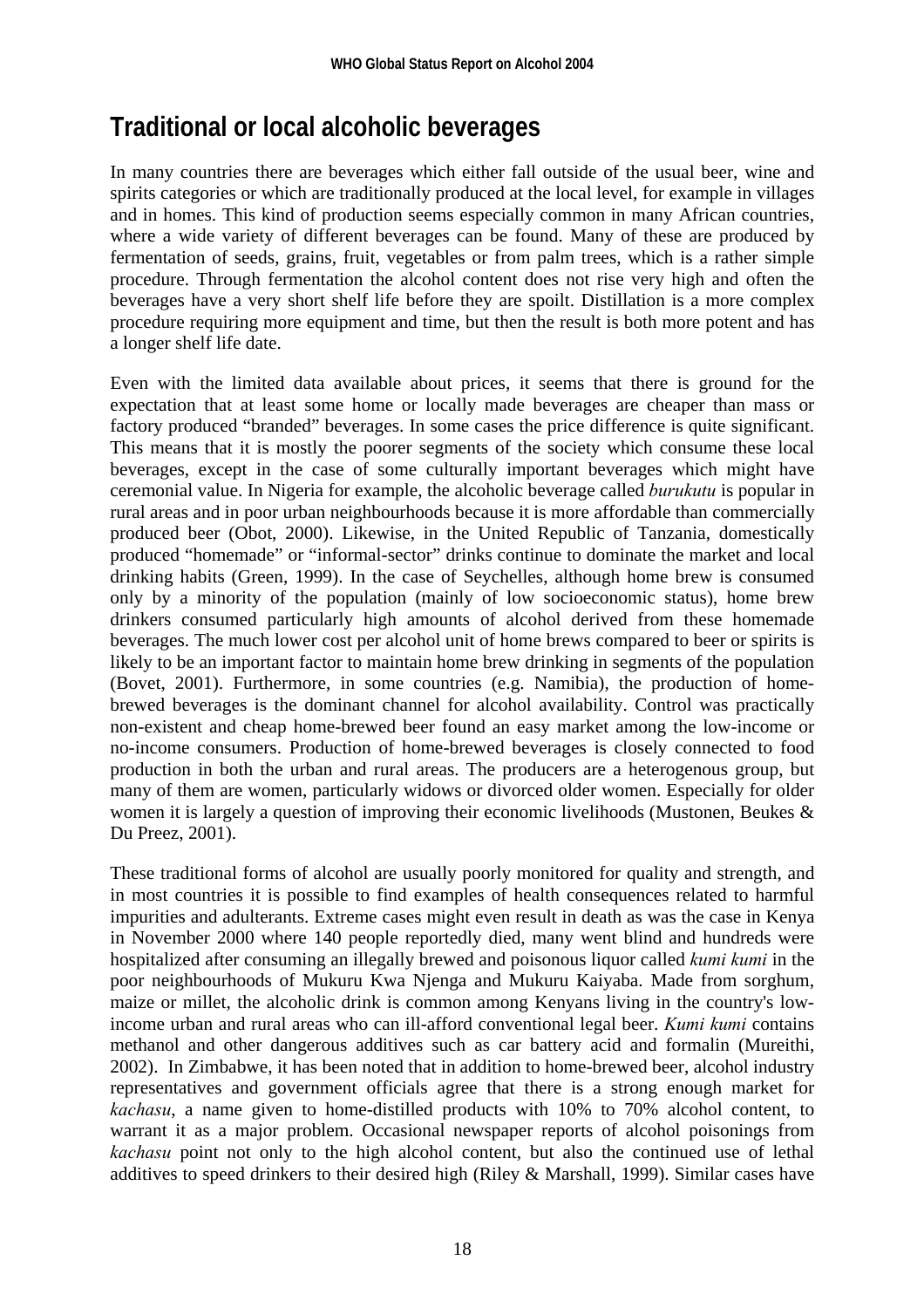also been reported in Bangladesh, India and Somalia (see country profiles for details). When viewed from a public health and welfare perspective, it is important for the state to gain effective control and oversight over informal alcohol production and distribution. Licensing and inspection of production, whether it be a matter of cottage, of small factory or of fullscale industrial production, is an important means of eliminating adulterants (Rehm et al., 2003b).

Although more expensive, there is indication that industrially produced beverages, particularly lager-style beer, are gaining popularity in many developing countries, due perhaps to issues of prestige attached to international brands and increasing marketing efforts by multinational alcohol beverage companies (Babor et al., 2003).

It would seem that there may be health benefits from replacing cottage-produced with industrially-produced alcohol in terms of the purity of the product. However, these benefits should also be empirically verified, since they can easily be overstated (Room et al., 2002). On the other hand, it could be speculated that traditionally produced alcoholic beverages may potentially carry the benefits of having a lower alcohol content, providing local employment opportunities and preserving values of the local culture (which may or may not promote lower levels of alcohol consumption).

The following case examples present some information regarding local and traditional alcoholic beverages in selected countries. As mentioned earlier, there exists a wide range of beverages - what is interesting to note here is the social context in which these beverages are produced and consumed in different parts of the world.

### **Case example 1: India**

Country liquor is a distilled alcoholic beverage made from locally available cheap raw material such as sugarcane, rice, palm, coconut and cheap grains, with an alcohol content between 25% and 45%. Common varieties of country liquor are *arrack* (from paddy or wheat), *desi sharab* and *tari*. Illicit liquor is mostly produced clandestinely in small production units with raw materials similar to that used for country liquor. With no legal quality control checks on them, alcohol concentration of illicit liquor varies (up to 56%). Adulteration is quite frequent, industrial methylated spirit being a common adulterant, which occasionally causes incidents like mass poisoning with consumers losing their lives or suffering irreversible damage to the eyes. Cheaper than licensed country liquor, illicit liquor is popular among the poorer sections of the population. In many parts of India, illicit production of liquor and its marketing is a cottage industry with each village having one or two units operating illegally.

*Source*: Mohan et al. (2001)

### **Case example 2: Venezuela**

Corn liquor is consumed by an indigenous tribe in Venezuela. Several times each year, especially during the corn harvest season, the trunk of a large tree would be hollowed out and filled with corn mash by an individual specially chosen by the community. The corn mash would be allowed to ferment to create an alcoholic beverage with a high enough alcohol content to cause intoxication after consumption of only two glasses or gourdfuls. When the corn liquor is ready, a village festival would be held in which all adults would drink to the point of falling down. Men would typically bring their bows and arrows and fight to settle grudges. Festivals would end after two or three days, when the corn liquor ran out. There were rarely individuals who consumed alcoholic beverages at times other than festival celebrations.

*Source*: Seale et al. (2002)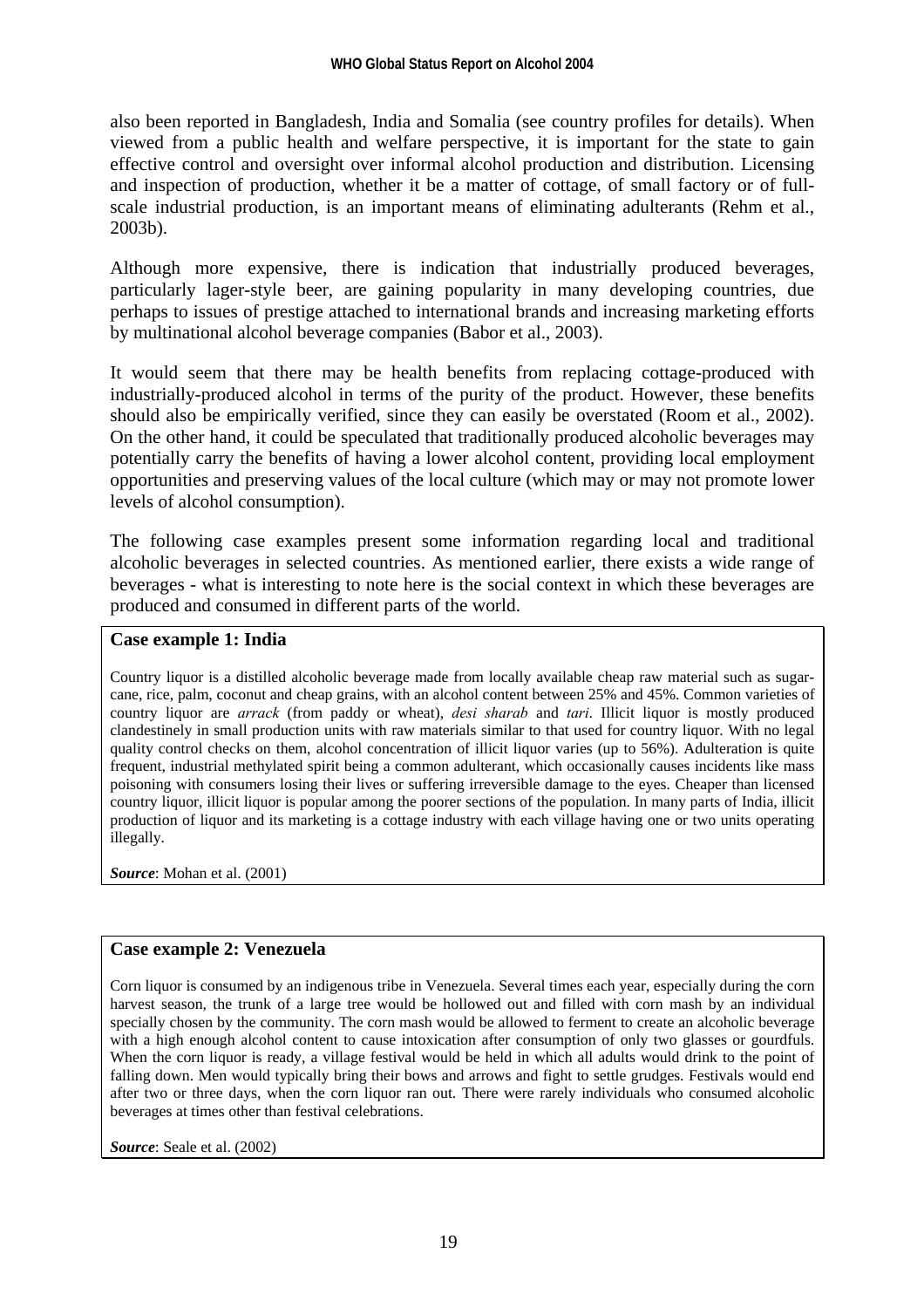#### **Case example 3: Malaysia**

In the East Malaysian states of Sabah and Sarawak on the island of Borneo, indigenous people traditionally drink a homemade rice wine called *tuak* or *tapai* in conjunction with harvest celebrations and social or communal gatherings. This rice wine is reportedly very potent. At such important functions, especially the harvest festival, which is of much significance for these agrarian folk, almost all are required to drink. Refusal by guests to partake of these drinks is a breach of etiquette. Such drinking is an integral part of the culture of these tribes.

*Source*: Arokiasamy (1995)

#### **Case example 4: Uganda**

*Tonto* is a traditional brew produced from juice obtained from special varieties of bananas. The common local banana varieties used in making *tonto* are *kisubi*, *ndizi*, *musa*, *kivuru*, *kabula* and *mbidde*. Another common name used for the brew in central Uganda is *mwenge bigere*. It is mostly consumed in central and western Uganda, where banana growing is a major agricultural activity, and in urban areas all around the country at social gatherings and in bars. In various parts of the country, it is a source of income for many families. The production of *tonto* is as follows: Green bananas are ripened for 3–5 days in a covered, previously warmed, pit lined with banana leaves to ensure uniform temperature. The juice is extracted from the ripe banana by squeezing, by a group of men using their feet after mixing with spear grass. The juice is then filtered through grass held in a calabash funnel and diluted with water in known ratios. Roasted and ground sorghum is added to the diluted banana juice in a canoe-shaped wood container. The fermentation broth is then covered with banana leaves and split banana stems in a warmed pit and incubated for 2–4 days. The alcohol content in *tonto* ranges between 6 and 11% v/v and is consumed from small gourds using straws.

*Source*: Mwesigye & Okurut (1995)

#### **Case example 5: Botswana**

*Bojalwa* (sorghum beer) and *khadi* are both home-brewed beer-like drinks that vary greatly in terms of taste, consistency and alcohol content depending on availability of ingredients and methods of fermentation. Indeed *khadi* could almost be described as a 'designer alcohol' often brewed to the consumer's needs and tastes. It is made from a base or 'mash' that can consist of a combination of any of the following ingredients: wild berries, wild pumpkins, wild roots, oranges, sorghum and maize. Yeast, black tobacco or other unspecified substances are sometimes added to this base to give it 'strength', and there have been rumours around Ghanzi of car battery acid also being added.

*Source*: Molamu & Macdonald (1996)

#### **Case example 6: Ethiopia**

*Talla* is an Ethiopian home-brewed beer which differs from the others in some respects. First it is brewed with barley or wheat, hops, or spices. Secondly, it has a smoky flavour due to the addition of bread darkened by baking and use of a fermentation vessel which has been smoked by inversion over smoldering wood. *Talla* is not processed under government regulations hence the alcohol content varies but is usually around 2% to 4%. Filtered *tella* has a higher alcohol content ranging from 5% to 6%.

*Source*: Selinus (2004)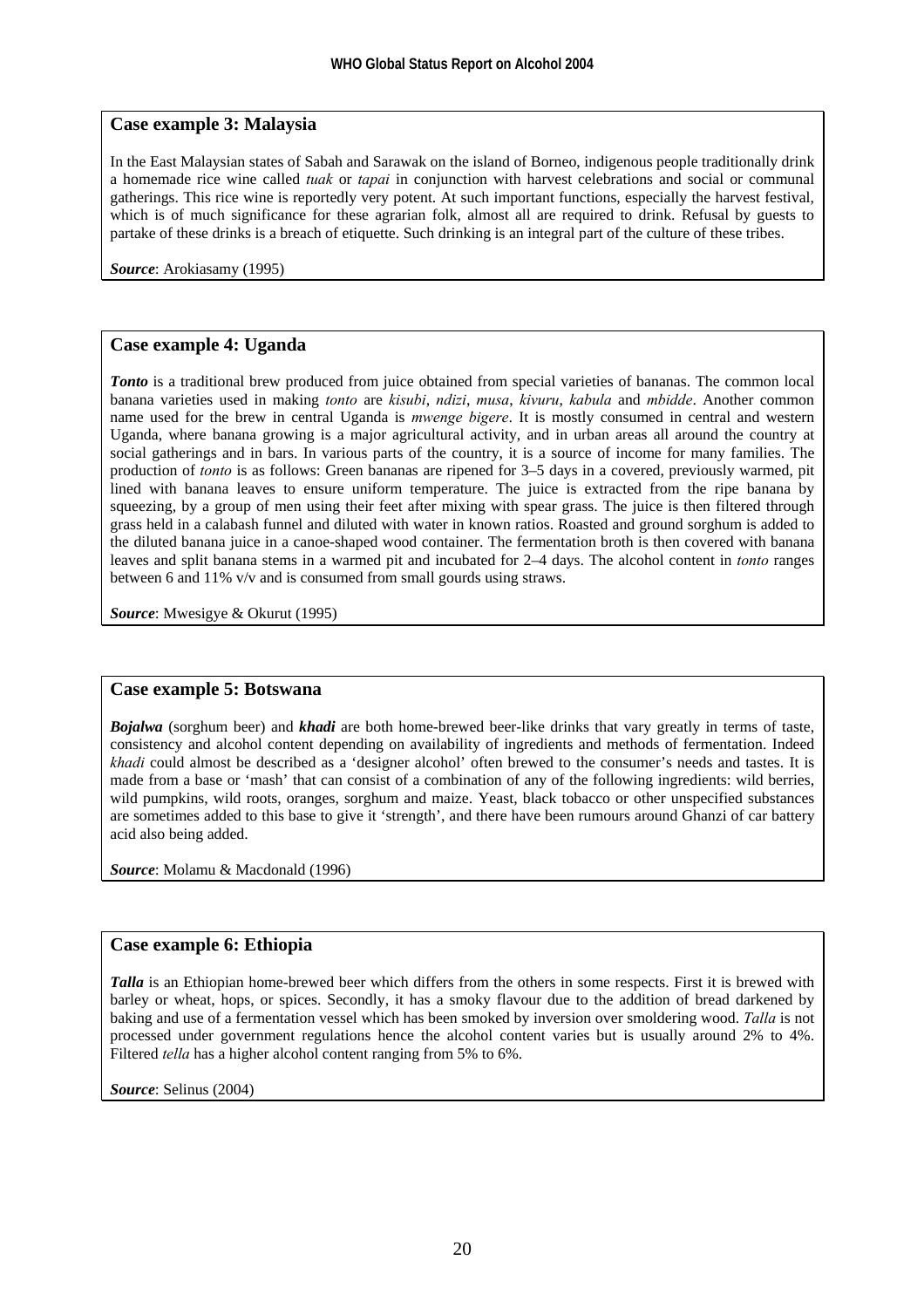#### **Case example 7: Egypt**

*Bouza* (traditional beer) is a fermented alcoholic beverage produced from wheat in Egypt, and has been known by the Egyptians since the days of the Pharaohs. It is a thick, pasty yellow beverage and produces a sensation of heat when consumed. Like other opaque beers, *bouza* has a very short shelf life and is expected to be consumed within a day. It has an alcoholic content of between 3.8% and 4.2%.

*Source*: Haard (1999)

#### **Case example 8: Ghana**

*Pito* (local brew made from millet) is widely consumed in Ghana. The brewing of *pito* is traditionally associated with the people in the northern part of the country, but migration has led to its production throughout the country. The industry is mostly controlled by women between the ages of 18 and 67 years old. *Pito* is golden yellow to dark brown in colour with taste varying from slightly sweet to very sour. It contains lactic acid, sugars, amino acids, 2% to 3% alcohol and some vitamins and proteins. There are four types of *pito* in Ghana – *nandom*, *kokmba*, *togo* and *dagarti*. The peculiar characteristics of each lies in the differences in their wort extraction and fermentation methods.

*Source*: Akyeampong (1995); Sefa-Dedeh (1999)

#### **Case example 9: Kenya**

*Muratina* is an alcoholic drink made from sugar-cane and muratina fruit in Kenya. The fruit is cut in half, sundried and boiled in water. The water is removed and the fruit sun-dried again. The fruit is added to a small amount of sugar-cane juice and incubated in a warm place. The fruit is removed from the juice after 24 hours and sun-dried. The fruit is now added to a barrel of sugar-cane juice which is allowed to ferment for between one and four days. The final product has a sour alcoholic taste.

*Source*: The Schumacher Centre for Technology & Development (2004)

#### **Case example 10: United Republic of Tanzania**

A study that collected and analysed 15 homemade but commercially available alcoholic beverages in Dar es Salaam found that ethanol concentrations of the brewed samples ranged from 2.2 to 8.5% w/v whilst the two distilled samples contained 24.2% and 29.3% ethanol w/v. Aflatoxin B1 was found in nine brewed beverages, suggesting the use of contaminated grains or fruit for their production. The amount of zinc in four samples was double the World Health Organization recommended maximum for drinking water (5 mg/litre). One brewed beverage contained toxic amounts of manganese (12.8 mg/litre). Both distilled spirits were rich in fusel alcohols and one was fortified by caffeine. The results suggested that impurities and contaminants possibly associated with severe health risks, including carcinogens, are often found in traditional alcoholic beverages. Continuous daily drinking of these beverages is certain to increase health risks.

*Source*: Nikander et al. (1991)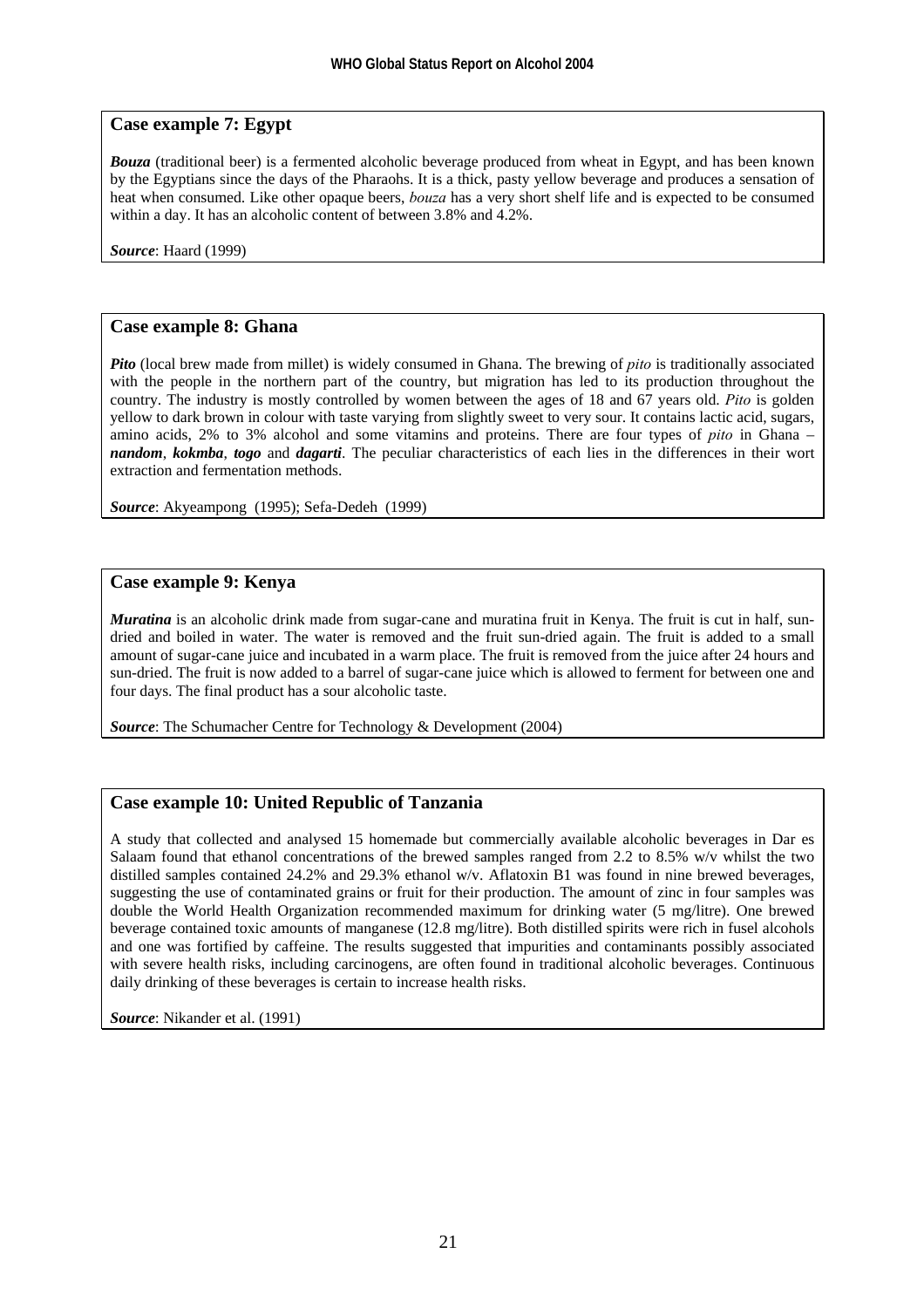# **Drinking patterns**

The consumption of alcoholic beverages can be studied from a number of viewpoints, ranging from the viewpoint of an economist to that of a cultural anthropologist. When viewed from a public health perspective, alcoholic beverages can potentially be an agent of illness and mortality. Depending on the consumption pattern, use of alcoholic beverages can elevate the drinker's risk of health problems (traffic and other accidents, chronic illness such as cirrhosis and cancer, and mental disorders such as alcohol dependence) as well as social problems (inability to cope with work, family and other roles, and harm to those in the drinker's surrounding environment). Against this burden, there is some evidence that small amounts of alcohol may play a protective role in heart disease (Midanik & Room, 1992; Corrao et al., 2000).

The distribution of drinking patterns in the population at large is of interest from all these perspectives, although different perspectives tend to emphasize different aspects of drinking. A public health analysis should take into account environmental factors, because they put drinking in its socioeconomic context and can provide important information on potential means of harm reduction. However, a public health analysis should also take into account the amount of alcohol consumed, because the alcohol content of beverages is a key risk factor for its various adverse consequences – as a biochemical agent in the development of chronic health problems, as an intoxicant involved in accidents and other acute problems, and as a dependence-causing substance in chronic problems (Midanik & Room, 1992).

Alcohol consumption in the population can be measured in two main ways: by analysing production and distribution statistics for alcoholic beverages as market commodities and by asking samples of the population questions about their drinking behaviour (Midanik & Room, 1992).

Survey data offer important advantages. In the first place, it is one way to measure, however imperfectly, the alcohol consumption, which is not recorded in official statistics – which in many countries constitutes the greater share of total alcohol consumption. Second, survey data can give a picture of the social location of drinking in a society, and also allows a direct focus on charting the distribution and correlates in the population of the patterns of drinking most likely to be associated with harm – intoxication episodes, and long-term heavy drinking. Third, a survey offers a way to measure directly alcohol-related problems, which do not show up in police or health statistics: problems in family life, for instance, or in work performance. Fourth, analyses of survey data can explore directly the relationship between patterns and contexts of drinking and the occurrence of social and health problems. Fifth, when surveys are repeated over time, they can be used to monitor the situation in the society and to evaluate policy initiatives (WHO, 2001b).

However, the most important advantage of survey data over consumption statistics is that each respondent's patterns are recorded separately. A person's drinking pattern can thus be related to other personal characteristics and behaviours. Drinking patterns can be surveyed for all kinds of population subgroups, whereas consumption statistics can be broken down only geographically.

A further advantage of survey data is that they allow a detailed examination of different facets of drinking behaviour. Many drinkers have quite complex patterns of drinking. Consider an example of a week's drinking by a relatively heavy-drinking respondent (adapted from Midanik & Room, 1992):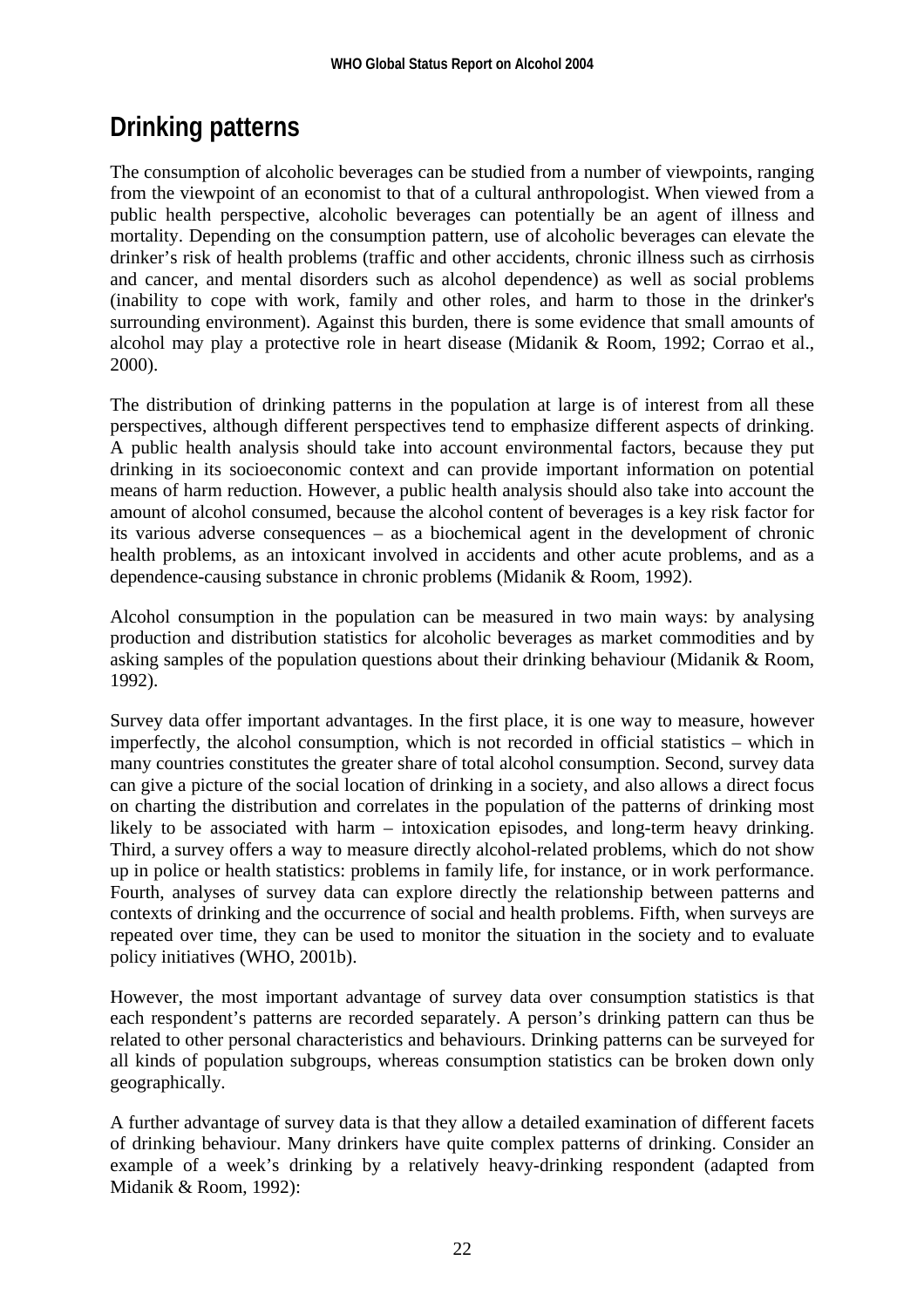- $\triangleright$  one drink after work on Monday with a work client
- $\triangleright$  two drinks with family dinner on Monday, Tuesday and Thursday
- $\triangleright$  no drinks on Wednesday
- $\geq$  eight drinks at a party on Friday night
- $\triangleright$  two drinks on a Saturday afternoon while relaxing in the backyard
- $\triangleright$  four drinks out at dinner with friends on Saturday evening
- $\triangleright$  no drinks on Sunday

The respondent's pattern can be summarized in a number of ways. In terms of *volume* of drinking, here the respondent drinks, on average, three drinks a day. In terms of *frequency* of drinking, the respondent drinks nearly every day  $-5$  days out of 7. But neither of these summaries provides a sense of *variability* in the drinking pattern – that the respondent drinks relatively moderate amounts on most days, but sometimes drinks much larger amounts. This aspect of drinking can be covered by a measure of dispersion (like the standard deviation), or with a summary of how often the respondent drinks more than a certain amount. For example, this respondent probably falls into the category of heavy episodic drinking – consuming five or more drinks on one occasion at least once a week (Midanik & Room, 1992).

The aspect of drinking pattern that should be emphasized during data collection and analysis depends in part on the purpose of the research. When viewed as a risk factor for many longterm physical consequences of drinking – such as cirrhosis of the liver – the overall volume of drinking is probably the most important aspect. But as a risk factor for accidents or social disruptions, it is the individual episodes of heavy drinking that are of interest, in combination with the drinking context. The greatest immediate risk associated with the above sample respondent's drinking week, for instance, would probably be if he or she attempted to drive home on Friday or Saturday night. For studies attuned to such consequences, the average number of drinks per day is less important than the frequency of drinking large amounts of alcohol. Someone who drinks one drink at lunch and two with dinner every day, for example, would be at less risk for problems associated with intoxication than the sample respondent, although the overall volume of drinking would be the same (Midanik & Room, 1992).

The modern tradition of survey research on drinking patterns and problems in the general population is a rather recent development. Some countries (mainly developed ones) have established in about the last 30 years or so a tradition of repeated surveys, allowing trends and developments to be monitored in the whole society and in subgroups of the population. Survey research on drinking patterns and problems in developing societies is much less common (although some exceptions such as in Costa Rica, India and Mexico can be found). Such surveys have contributed important information on the demography of drinking – where different patterns on drinking (or abstention) are distributed by subgroups of the population formed by differentiations such as gender, age, socioeconomic status and region of residence. They might have become a way of gathering information on alcohol consumption not recorded in official statistics. As a society builds up a tradition of such surveys, they also become tools for monitoring trends in different social groups, and sometimes for evaluating the effects of policy interventions in the society. They thus become an important tool for alcohol policymaking in a public health perspective (WHO, 2001b).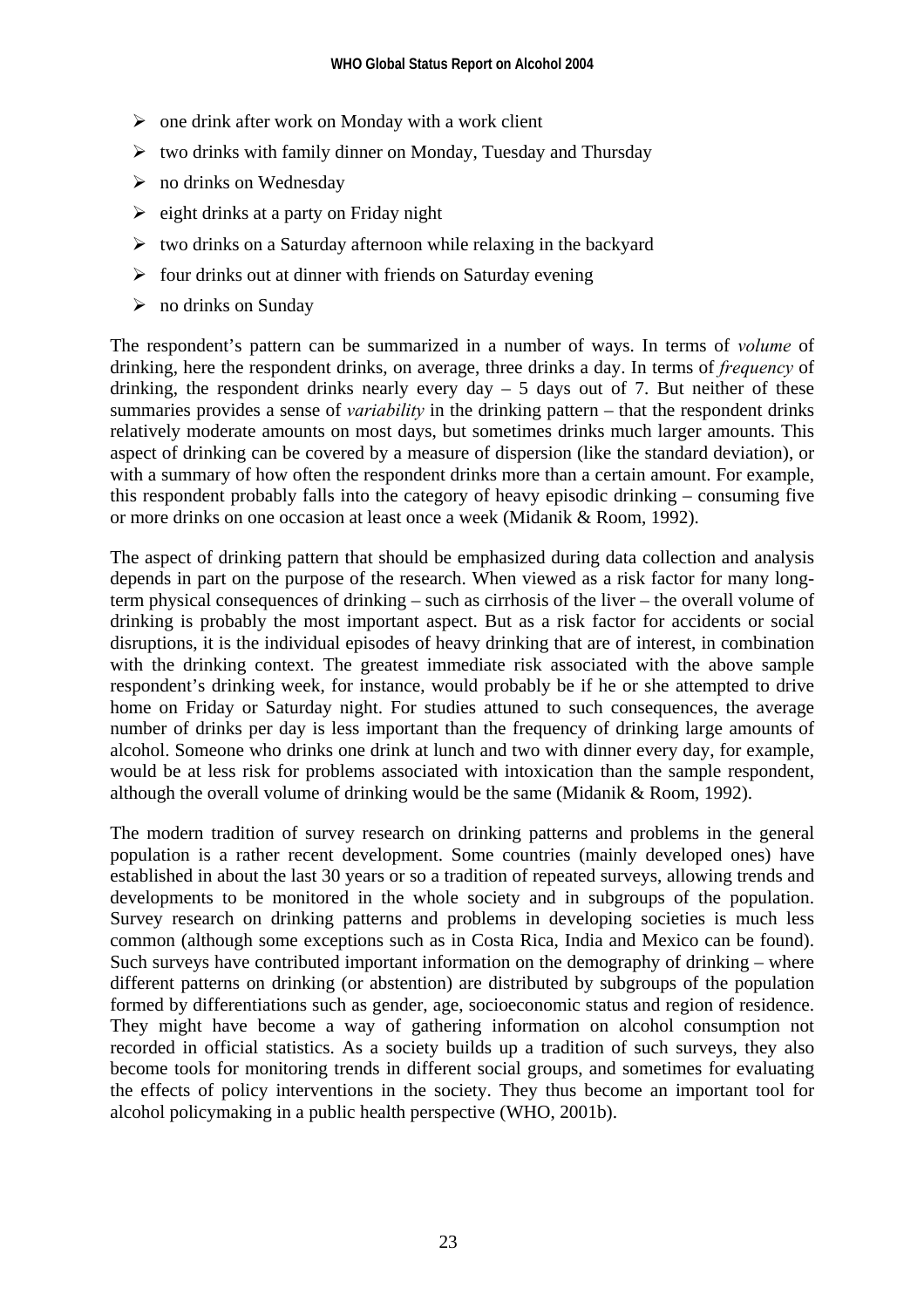This report looked at rates of alcohol abstainers, some measure of heavy and hazardous drinking, high risk drinking or problem drinking, heavy episodic drinking or binge drinking and alcohol dependence.

#### *Who are the abstainers?*

As can be seen in Table 6, the rates of abstainers vary considerably across countries. The proportion of last year abstainers among the total adult population reported across countries ranged from a low of 2.5% in Luxembourg to a high of 99.5% in Egypt. In relation to lifetime abstainers (have never tried alcohol) among the total adult population, the rates range from 9.4% in Latvia to 98.4% in the Comoros (see country profiles for more information). Care must be taken when interpreting this table as the cut-off age for different countries varies (from 12 years and above to 18 years and above). Given the role of alcohol in different societies, these differences may be quite easily explained. The one consistency that appears to transcend cultures is the difference in abstention rates between males and females. A higher proportion of women abstain from alcohol than men. A second common finding is the role of religion in shaping drinking habits. For instance, countries with Islam as the official religion almost always have higher rates of abstinence. However, in each case, one must keep in mind that patterns of abstinence, like drinking patterns, may vary within specific subpopulations and across different regions of a particular country. This is especially true for multicultural and multiethnic societies, in which different groups may represent quite diverse traditions with respect to alcohol.

| Country                                  | Year      | Total (%) | Male (%) | Female (%) |
|------------------------------------------|-----------|-----------|----------|------------|
| Albania                                  | 1995      | 24.0      | 12.0     | 36.0       |
| Algeria                                  | 1995      | 89.0      | 80.0     | 98.0       |
| Argentina <sup>a</sup>                   | 2003      | 16.2      | 7.5      | 23.2       |
| Armenia                                  | 1995      | 24.0      | 12.0     | 36.0       |
| Australia                                | 2001      | 17.5      | 14.1     | 20.8       |
| Austria                                  | 1993      | 11.0      | 5.8      | 16.1       |
| Azerbaijan                               | 1995      | 24.0      | 12.0     | 36.0       |
| <b>Barbados</b>                          | 1995      | 49.5      | 29.0     | 70.0       |
| <b>Belarus</b>                           | 1995      | 3.0       | 2.0      | 4.0        |
| Belgium                                  | 2001      | 18.9      | 11.5     | 25.8       |
| <b>Belize</b>                            | 1995      | 34.0      | 24.0     | 44.0       |
| $\mathsf{Benin}^{\mathsf{a},\mathsf{b}}$ | 1998      | N.A.      | 16.8     | 14.3       |
| Bolivia                                  | 1995      | 34.5      | 24.0     | 45.0       |
| <b>Botswana</b>                          | 1995      | 53.5      | 37.0     | 70.0       |
| <b>Brazil</b> <sup>a</sup>               | 2001-2002 | 51.5      | 40.0     | 60.5       |
| <b>Bulgaria</b>                          | 1997      | N.A.      | 32.1     | 65.1       |
| Cambodia                                 | 1995      | 85.0      | 74.0     | 96         |
| Canada <sup>b</sup>                      | 1998-1999 | 22.1      | 17.8     | 26.1       |
| Chile                                    | 2002      | 25.3      | 22.0     | 28.6       |
| China <sup>a</sup>                       | 2000-2001 | 48.6      | 27.5     | 73.1       |
| Colombia                                 | 2000-2001 | 15.1      | 4.9      | 20.7       |
| Costa Rica                               | 1995      | 60.0      | 45.0     | 75.0       |
| Cuba                                     | 1995      | 49.5      | 29.0     | 70.0       |
| Cyprus                                   | 1995      | 8.0       | 1.0      | 15.0       |
| Czech Republic (the)                     | 2002      | 14.6      | 9.1      | 20.0       |

*Table 6:* Rate of last year abstainers among the adult population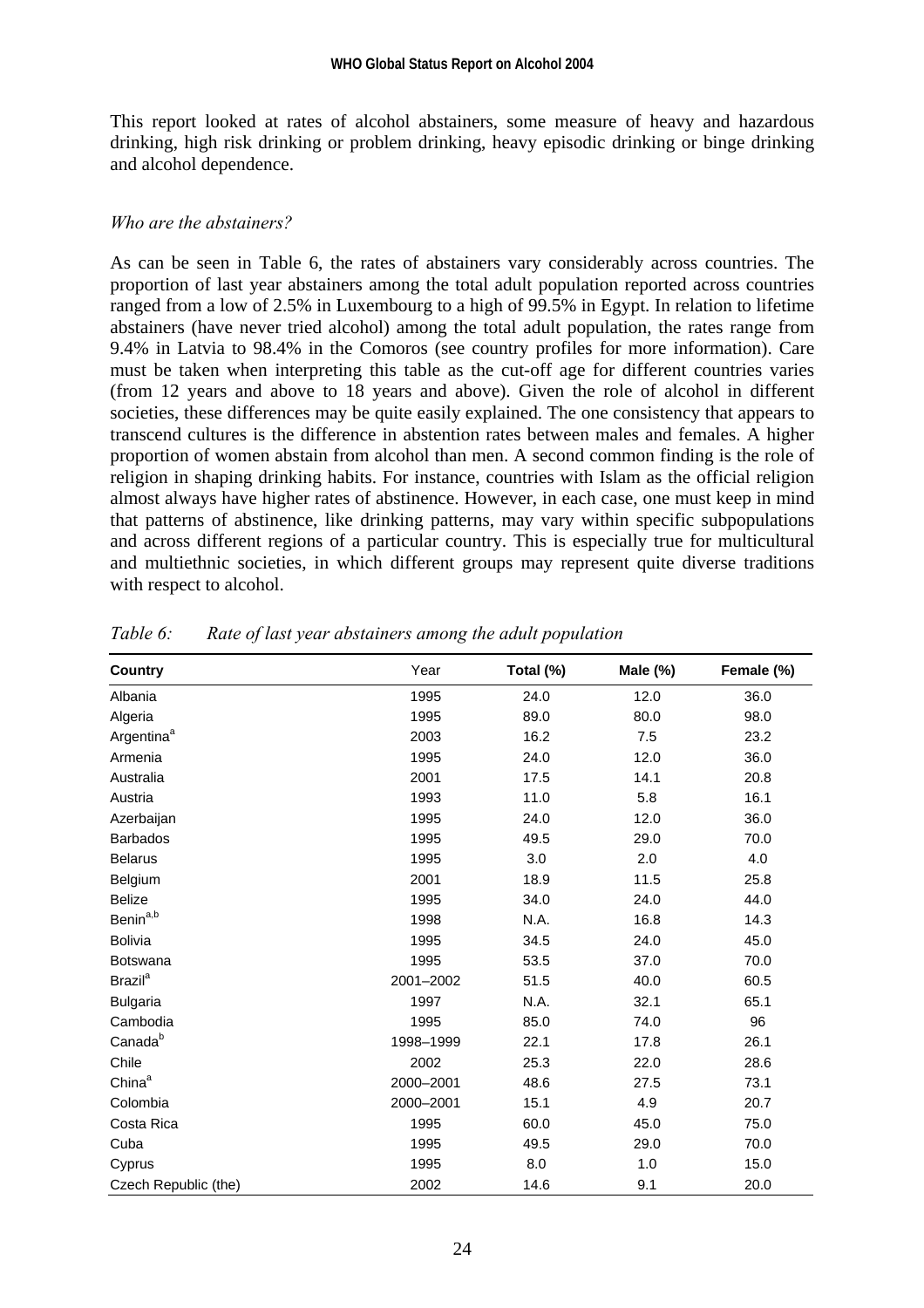| <b>Country</b>                   | Year      | Total (%) | Male (%) | Female (%) |
|----------------------------------|-----------|-----------|----------|------------|
| Denmark <sup>b</sup>             | 1997-1998 | 3.0       | 2.0      | 4.0        |
| Egypt                            | 2000-2001 | 99.5      | 99.0     | 100.0      |
| El Salvador                      | 1995      | 23.5      | 9.0      | 38.0       |
| Fijib                            | 1993      | 88.7      | 78.8     | 97.9       |
| Finland                          | 2000      | 7.4       | 7.1      | 7.7        |
| France                           | 1999      | 6.7       | 4.3      | 8.9        |
| Georgia                          | 2000-2001 | 22.9      | 8.7      | 33.5       |
| Germany                          | 2000      | 5.1       | 4.3      | 5.9        |
| Greece                           | 1995      | 8.0       | 1.0      | 15.0       |
| Guatemala                        | 1995      | 53.5      | 45.0     | 62.0       |
| Guyana                           | 1995      | 30.0      | 20.0     | 40.0       |
| Haiti                            | 1995      | 60.0      | 58.0     | 62.0       |
| Honduras                         | 1995      | 23.5      | 9.0      | 38.0       |
| Hungary                          | 2001      | 17.5      | 9.2      | 25.5       |
| Iceland                          | 2003      | 11.8      | 11.4     | 12.2       |
| India <sup>a</sup>               | 2000-2001 | 79.1      | 67.1     | 89.3       |
| Indonesia                        | 2000-2001 | 94.8      | 89.8     | 98.9       |
| Iraq                             | 1995      | 89.0      | 80.0     | 98.0       |
| Ireland <sup>c</sup>             | 2002      | 22.0      | 17.0     | 26.0       |
| Israel                           | 2001      | 35.5      | 25.7     | 45.4       |
| Italy                            | 2000      | 25.0      | 36.4     | 12.8       |
| Jamaica                          | 2001      | 57.6      | 43.8     | 69.4       |
| Japan                            | 2001      | 13.5      | 7.4      | 19.7       |
| Jordan                           | 1995      | 86.0      | 74.0     | 98.0       |
| Kenya                            | 1995      | 55.0      | 45.0     | 65.0       |
| Kiribati <sup>b</sup>            | 1981      | 73.1      | 51.4     | 92.9       |
| Kyrgyzstan                       | 1995      | 70.0      | 60.0     | 80.0       |
| Lebanon                          | 2000-2001 | 77.4      | 67.4     | 86.7       |
| Lesothoa,b                       | N.A.      | 74.0      | 47.0     | 81.0       |
| Lithuania                        | 1999      | 20.0      | 10.0     | 28.0       |
| Luxembourg                       | 1995      | 2.5       | 1.0      | 4.0        |
| Malaysia                         | 1995      | 49.5      | 35.0     | 64.0       |
| Marshall Islands (the)           | N.A.      | 66.3      | 80.6     | 95.5       |
| Mexico                           | 1998      | 41.6      | 22.4     | 55.0       |
| Micronesia (Federated States of) | N.A.      | 67.6      | 45.1     | 90.9       |
| Mongolia                         | 1995      | 41.5      | 20.0     | 63.0       |
| Myanmar                          | 1995      | 69.5      | 45.0     | 94.0       |
| Namibia                          | 1998      | N.A.      | 39.0     | 53.0       |
| Netherlands (the)                | 2001      | 15.8      | 9.4      | 21.8       |
| New Zealand <sup>b</sup>         | 2000      | 15.0      | 12.0     | 17.0       |
| Nicaragua                        | 1995      | 23.5      | 9.0      | 38.0       |
| Nigeria <sup>a</sup>             | 2000-2001 | 75.6      | 51.3     | 89.6       |
| Norway                           | 1999      | 6.0       | 5.8      | 6.2        |
| Pakistan                         | 1995      | 94.5      | 90.0     | 99.0       |
| Palau                            | 1990-1991 | N.A.      | 23.1     | 64.2       |
| Papua New Guinea                 | 1995      | 54.5      | 22.0     | 87.0       |
| Paraguay                         | 1995      | 28.0      | 18.0     | 38.0       |
| Peru                             | 2002      | 24.9      | 20.2     | 29.0       |
| Philippines (the)                | 1995      | 40.0      | 10.0     | 70.0       |
| Poland                           | 1995      | 19.0      | 12.0     | 26.0       |
| Portugal                         | 1995      | 15.5      | 7.0      | 24.0       |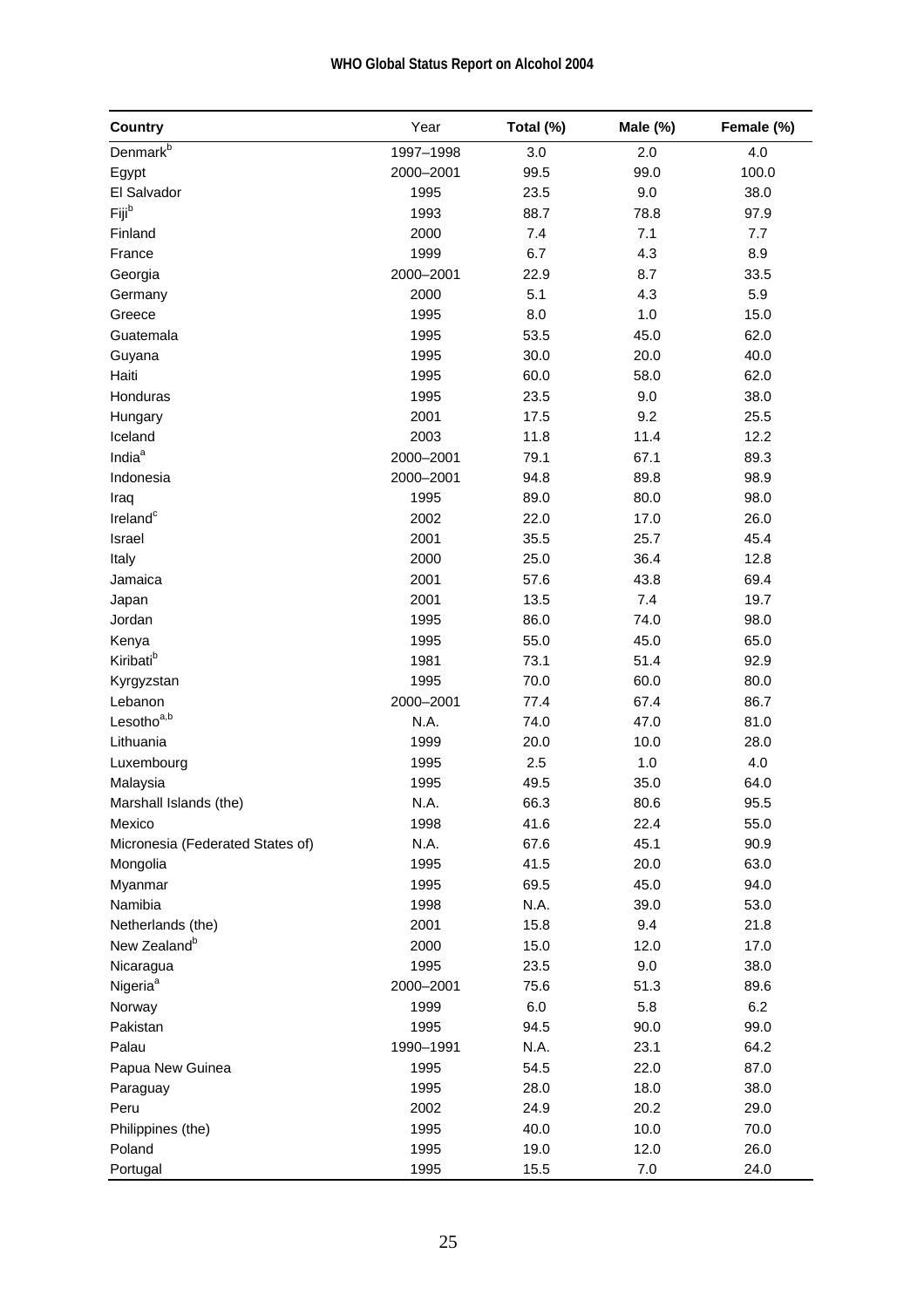| Country                              | Year      | Total (%) | Male (%) | Female (%) |
|--------------------------------------|-----------|-----------|----------|------------|
| Republic of Korea (the) <sup>b</sup> | 2001      | 27.1      | 12.4     | 38.9       |
| Republic of Moldova (the)            | 1995      | 13.5      | 9.0      | 18.0       |
| Romania                              | 1995      | 38.0      | 23.0     | 53.0       |
| Russian Federation (the)             | 1996      | 23.1      | 9.0      | 35.0       |
| Saudi Arabia                         | 1995      | 97.0      | 95.0     | 99.0       |
| Seychelles                           | 1995      | 27.5      | 10.0     | 45.0       |
| Singapore                            | 2000-2001 | 74.5      | 66.6     | 82.3       |
| Slovakia                             | 2000-2001 | 7.7       | 3.6      | 10.4       |
| Slovenia                             | 1995      | 24.0      | 12.0     | 36.0       |
| South Africa                         | 1995      | 69.0      | 55.0     | 83.0       |
| Spain <sup>a</sup>                   | 2003      | 37.7      | 26.9     | 48.7       |
| Sri Lanka                            | 2002      | 67.6      | 41.4     | 92.9       |
| Suriname                             | 1995      | 42.5      | 30.0     | 55.0       |
| Sweden                               | 2002      | 11.3      | 8.0      | 14.7       |
| Switzerland                          | 2002      | 22.5      | 14.2     | 30.4       |
| Syrian Arab Republic (the)           | 2000-2001 | 95.7      | 92.4     | 98.8       |
| Tajikistan                           | 1995      | 70.0      | 60.0     | 80.0       |
| Thailand <sup>b</sup>                | 2001      | 67.4      | 44.1     | 90.2       |
| TFYR Macedonia <sup>d</sup>          | 1995      | 24.0      | 12.0     | 36.0       |
| Tokelau <sup>e</sup>                 | 1976      | N.A.      | 50.0     | 92.0       |
| <b>Trinidad and Tobago</b>           | 1995      | 49.5      | 29.0     | 70.0       |
| Tunisia                              | 1995      | 82.5      | 70.0     | 95.0       |
| Turkey                               | 2000-2001 | 80.4      | 77.5     | 82.5       |
| Turkmenistan                         | 1995      | 45.0      | 35.0     | 55.0       |
| Uganda <sup>a</sup>                  | 2003      | 54.3      | 48.2     | 60.3       |
| The United Kingdom                   | 2000      | 12.0      | 9.0      | 14.0       |
| United States of America (the)       | 2002      | 33.9      | 29.3     | 38.2       |
| Uzbekistan                           | 1995      | 70.0      | 60.0     | 80.0       |
| Venezuela                            | 1995      | 42.5      | 30.0     | 55.0       |

*a Regional survey* 

*b No definition of abstainers given.* 

*c Last month abstainers* 

*d The former Yugoslav Republic of Macedonia* 

*e Current abstainers* 

*Note*: *Please refer to individual country profiles for details of references/sources used.* 

#### *Who are the heavy drinkers?*

Heavy drinking is a pattern of drinking that exceeds some standard of moderate drinking or – more equivocally – social drinking. Heavy drinking is often defined in terms of exceeding a certain daily volume (e.g. three drinks a day) or quantity per occasion (e.g. five drinks on an occasion, at least once a week), or daily drinking. Such persistent patterns of drinking may incur acute or chronic health and social consequences on the drinker in question. Table 7 presents some data for selected countries with data on heavy drinkers. Note that this table is not comparable as different surveys have varying definitions of heavy drinking and samples cover different age ranges. However, the majority of the data below are for the adult population of 18 years and above.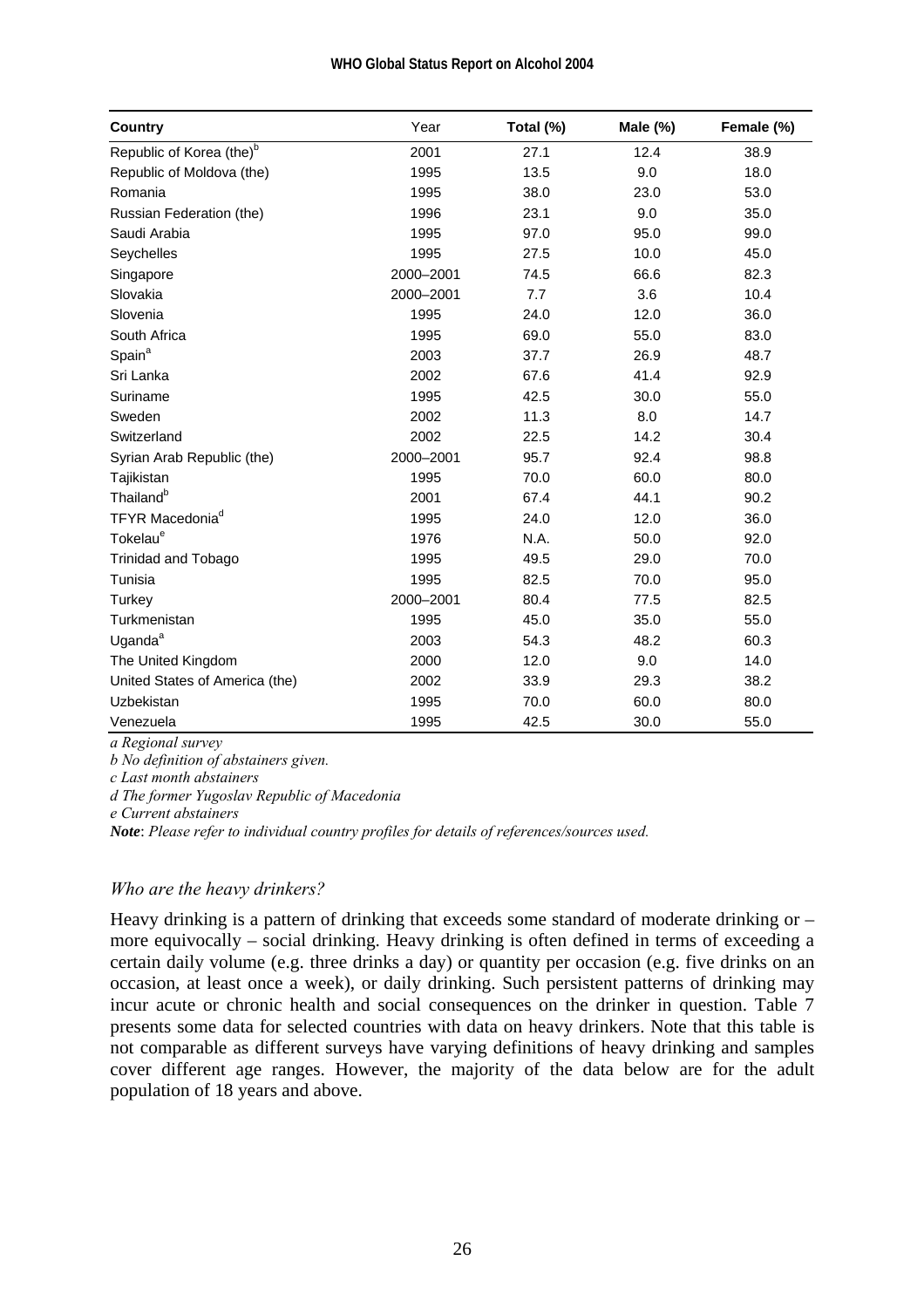| <b>Country</b>                        | Year      | Total (%) | Male (%) | Female (%) |
|---------------------------------------|-----------|-----------|----------|------------|
| Argentina <sup>a,b,c</sup>            | 2003      | N.A.      | 11.5     | 2.0        |
| Australia <sup>d</sup>                | 2001      | 7.0       | 6.7      | 7.2        |
| Austria <sup>b,c</sup>                | 1993      | N.A.      | 17.3     | $7.0$      |
| Brazil <sup>b,c</sup>                 | 2001-2002 | N.A.      | 17.8     | 18.2       |
| <b>Bulgaria</b> <sup>e</sup>          | 1997      | N.A.      | 18.2     | $0.8\,$    |
| Burkina Faso <sup>b</sup>             | 2003      | 11.6      | 10.0     | 13.2       |
| Chad <sup>b</sup>                     | 2003      | 11.0      | 12.8     | 9.5        |
| Colombia <sup>c,f</sup>               | 2001-2002 | 31.8      | 52.4     | 21.0       |
| Costa Ricab,c                         | 2003      | N.A.      | $5.0\,$  | $3.0\,$    |
| Czech Republic (the)b,c               | 2002      | N.A.      | 25.7     | 12.5       |
| Dominican Republic (the) <sup>b</sup> | 2003      | 2.1       | 1.1      | 3.1        |
| Ecuador <sup>b</sup>                  | 2003      | 4.1       | 7.3      | 1.7        |
| Estonia <sup>e</sup>                  | 1997      | N.A.      | 9.3      | 0.5        |
| Ethiopia <sup>b</sup>                 | 2003      | 9.3       | 8.1      | 10.6       |
| Finland <sup>b,c</sup>                | 2000      | N.A.      | 5.8      | 3.4        |
| Franceb,c                             | 1999      | N.A.      | 16.6     | 7.8        |
| Georgia <sup>c,f</sup>                | 2001-2002 | 27.8      | 50.1     | 10.6       |
| Germanyb,c                            | 2000      | N.A.      | 11.2     | 11.3       |
| Ghanab                                | 2003      | 1.9       | 2.1      | 1.7        |
| Hungary <sup>b</sup>                  | 2003      | 12.4      | 16.9     | 9.3        |
| India <sup>b</sup>                    | 2003      | $1.4$     | 2.4      | 0.4        |
| Israel <sup>b,c</sup>                 | 2001      | N.A.      | 5.9      | 4.7        |
| Italy <sup>9</sup>                    | 2000      | 5.8       | 9.8      | 2.0        |
| Japan <sup>b,c</sup>                  | 2001      | N.A.      | 22.7     | 4.9        |
| Lao People's Dem. Rep. <sup>b</sup>   | 2003      | 2.7       | 3.8      | 1.8        |
| Mexico <sup>c,f</sup>                 | 2000-2001 | 14.2      | 18.1     | 11.6       |
| Namibia <sup>b</sup>                  | 2003      | 4.1       | 3.1      | 4.9        |
| Nepal <sup>b</sup>                    | 2003      | 3.5       | 3.0      | 4.0        |
| Netherlands (the)b,c                  | 1999      | N.A.      | 10.4     | 11.1       |
| Nigeriab,c                            | 2003      | N.A.      | 27.8     | 36.1       |
| Norwayb,c                             | 1999      | N.A.      | 3.0      | 5.2        |
| Paraguay <sup>b</sup>                 | 2003      | 3.1       | 5.6      | 1.0        |
| Russian Federation (the) <sup>b</sup> | 2003      | 2.4       | 3.7      | 1.6        |
| Slovakiab                             | 2003      | 7.0       | 5.2      | 7.9        |
| South Africa <sup>c,f</sup>           | 1998      | 7.6       | 7.0      | 8.8        |
| Switzerlandb,c                        | 1997      | N.A.      | 8.6      | 6.1        |
| Turkey <sup>c,f</sup>                 | 2000-2001 | 1.7       | 1.3      | 2.5        |
| Uganda <sup>b,c</sup>                 | 2003      | N.A.      | 40.1     | 20.3       |
| The United Kingdom <sup>c,f</sup>     | 2000      | N.A.      | 39.0     | 42.0       |
| United States of America (the)b,c     | 1996      | N.A.      | 6.4      | 5.0        |
| Viet Nam                              | 2003      | 2.9       | 5.7      | 0.6        |
| Zimbabwe                              | 2003      | 2.7       | 5.8      | 1.0        |

*Table 7: Heavy drinkers among the adult population* 

*a Regional survey* 

*b Consumption of 40 g or more pure alcohol/day for men and 20 g or more pure alcohol/day for women.* 

*c Among drinkers only d Consumption of more than 40 g pure alcohol/day for men and more than 20 g pure alcohol/day for women. e Consumption of 560 g of ethanol a week or more (80 g a day or more).* 

*f Consumption of five or more standard drinks for males and three or more standard drinks for females on a typical drinking day.* 

*g Consumption of more than 0.5 litres of wine daily.* 

*Note*: *Please refer to individual country profiles for details of references/sources used.*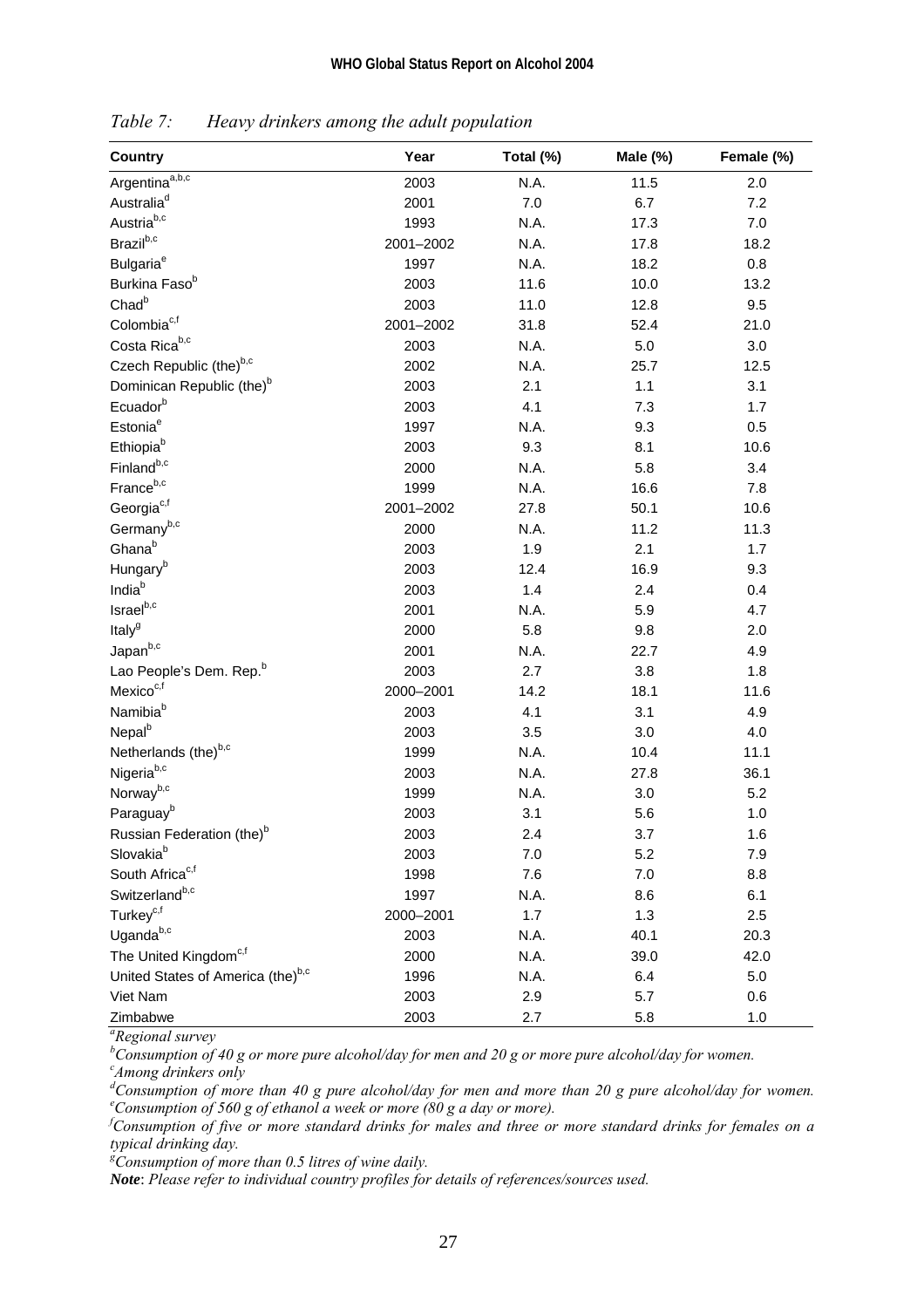### *Who are the heavy episodic drinkers?*

The term "binge drinking" or "heavy episodic drinking", as used in this report, has been rather ambivalently used in the literature. Gmel, Rehm and Kuntsche (2003) identified two main definitions: (a) a drinking occasion leading to intoxication, often measured as having more than *x* number of drinks on one occasion, and (b) a pattern of heavy drinking that occurs over an extended period of time set aside for this purpose, and linked to more clinical definitions of harmful use or dependence. This report uses the former definition of bingeing as a risky single drinking occasion. Data for some countries show continued trends of binge or heavy episodic drinking among those who drink. In Ireland, for example, results of a recent survey suggest that among those consuming alcohol, binge drinking is the norm among men and occurs in about a third of the drinking occasions of women (Ramstedt & Hope, 2003). A national survey conducted in New Zealand in 2000 found that 19% of male drinkers and 9% of female drinkers engaged in heavy episodic drinking at least weekly (Habgood et al., 2001). A more recent national survey conducted in the Republic of Korea found that 63.4% of drinkers (66.3% of male drinkers and 57.8% of female drinkers) had engaged in heavy episodic drinking (Ministry of Health and Social Affairs, 2002).

Table 8 presents data for a selected number of countries on rates of heavy episodic drinking among the total adult population. Again, caution must be taken when interpreting this table as the cut-off age for different countries varies (from 14 years and above to 18 years and above).

| <b>Country</b>                        | Year      | Total (%) | Male (%) | Female (%) |
|---------------------------------------|-----------|-----------|----------|------------|
| Australia <sup>a</sup>                | 2001      | 13.4      | 15.3     | 11.6       |
| Belgium <sup>b</sup>                  | 2001      | 20.1      | 32.6     | 8.4        |
| Bosnia and Herzegovina <sup>e</sup>   | 2003      | 1.2       | 2.9      | 0.0        |
| <b>Brazil</b> <sup>e</sup>            | 2003      | 9.9       | 17.2     | 4.1        |
| Burkina Faso <sup>e</sup>             | 2003      | 10.9      | 13.9     | 7.7        |
| Canada <sup>c,f</sup>                 | 2001-2002 | 20.1      | 28.3     | 11.2       |
| Chade                                 | 2003      | 12.3      | 17.2     | 7.9        |
| China <sup>e</sup>                    | 2003      | 3.8       | 7.5      | 0.3        |
| Colombia <sup>9</sup>                 | 2001-2002 | 5.2       | 11.6     | 1.9        |
| Comoros (the) <sup>e</sup>            | 2003      | 0.2       | 0.4      | 0.0        |
| Congo <sup>e</sup>                    | 2003      | 5.2       | 8.3      | 2.5        |
| Costa Rica <sup>c,d</sup>             | 2003      | N.A.      | 22.1     | 8.2        |
| Côte d'Ivoire                         | 2003      | 4.1       | 6.5      | 0.9        |
| Czech Republic (the) <sup>c,d</sup>   | 2002      | N.A.      | 28.8     | 9.9        |
| Dominican Republic (the) <sup>e</sup> | 2003      | 9.1       | 15.7     | 3.5        |
| Ecuador <sup>e</sup>                  | 2003      | 4.7       | 9.3      | 1.2        |
| Estonia <sup>e</sup>                  | 2003      | 6.9       | 15.2     | 2.3        |
| Ethiopia <sup>e</sup>                 | 2003      | 4.1       | 7.7      | 0.4        |
| Finland <sup>c,h</sup>                | 2000      | N.A.      | 49.1     | 14.1       |
| $France^{c,h}$                        | 2000      | N.A.      | 27.9     | 9.7        |
| Georgia <sup>e</sup>                  | 2003      | 10.8      | 22.3     | 1.2        |
| Germany <sup>c.d</sup>                | 2000      | N.A.      | 42.1     | 12.7       |
| Ghana <sup>e</sup>                    | 2003      | 1.4       | 2.5      | 0.4        |
| Guatemala <sup>e</sup>                | 2003      | 1.3       | 3.4      | 0.2        |
| Hungary <sup>e</sup>                  | 2003      | 9.1       | 18.9     | 1.9        |
| Iceland <sup>c,d</sup>                | 2001      | N.A.      | 42.7     | 20.0       |
| India <sup>e</sup>                    | 2003      | 1.4       | 2.9      | 0.1        |

*Table 8: Heavy episodic drinkers among the adult population*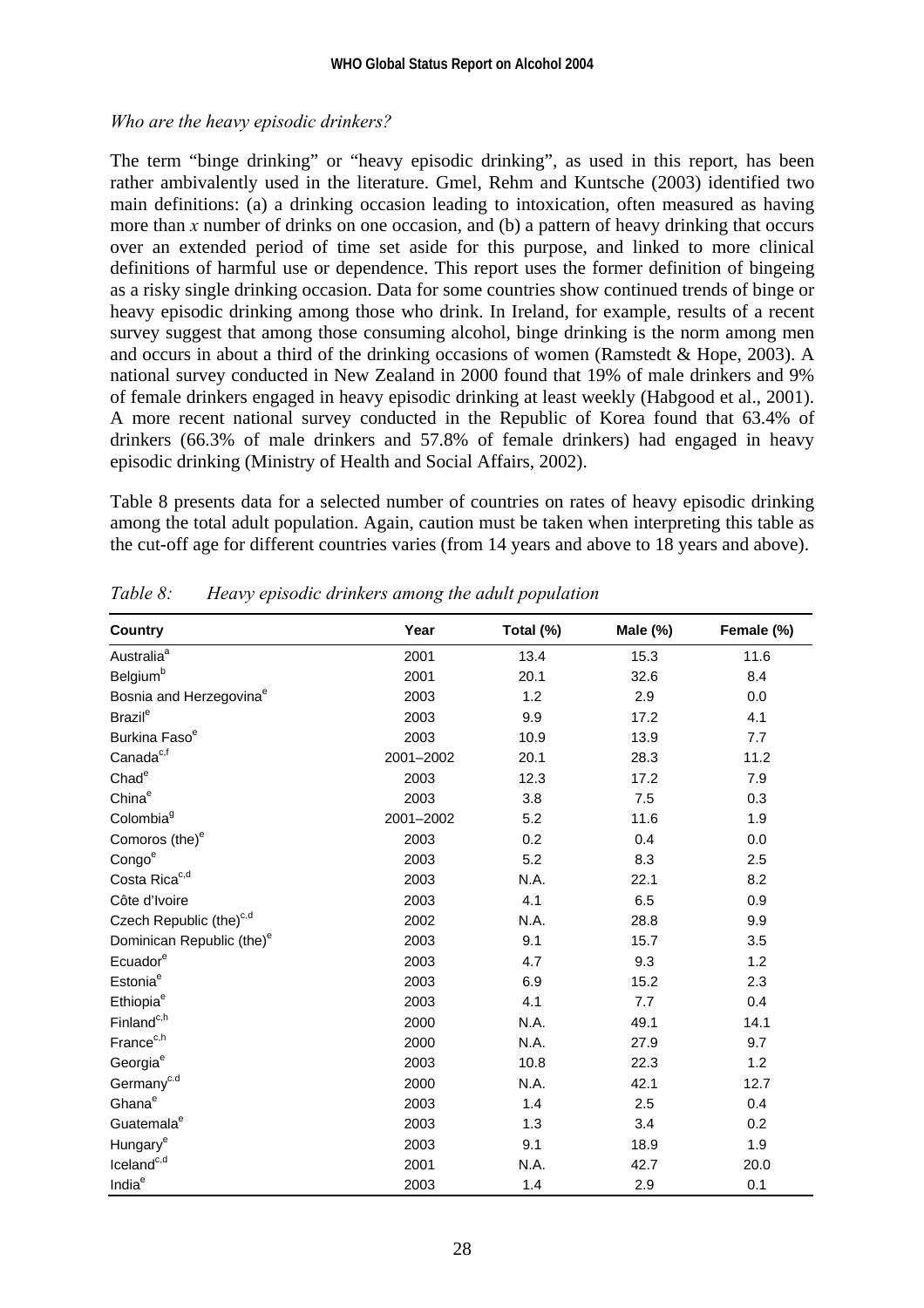| Country                                       | Year      | Total (%) | Male $(\%)$ | Female (%) |
|-----------------------------------------------|-----------|-----------|-------------|------------|
| Italy $b,c$                                   | 2001-2002 | N.A.      | 12.8        | 11.5       |
| Japan <sup>c,h</sup>                          | 2001      | N.A.      | 38.3        | 10.7       |
| Kazakhstan                                    | 2003      | 4.4       | 8.8         | 2.0        |
| Lao People's Dem. Republic (the) <sup>e</sup> | 2003      | 12.3      | 20.9        | 4.8        |
| Mexico <sup>c,d</sup>                         | 1998      | N.A.      | 46.9        | 5.8        |
| Namibia <sup>e</sup>                          | 2003      | 6.2       | 9.5         | 4.0        |
| Netherlands (the) <sup>c,h</sup>              | 1999      | N.A.      | 36.6        | 11.6       |
| Nigeria <sup>c,d</sup>                        | 2003      | N.A.      | 52.0        | 39.6       |
| Paraguay <sup>e</sup>                         | 2003      | 14.3      | 27.4        | 3.4        |
| Philippines (the) <sup>e</sup>                | 2003      | 7.0       | 13.2        | 1.6        |
| Russian Federation (the) <sup>b</sup>         | 2003      | 8.2       | 15.1        | 3.6        |
| Slovakiab                                     | 2003      | 6.8       | 13.9        | 2.8        |
| Spain <sup>e</sup>                            | 2003      | 4.6       | 8.5         | 1.6        |
| Sri Lanka <sup>e</sup>                        | 2003      | 2.4       | 4.9         | 0.1        |
| Ukraine <sup>e</sup>                          | 2003      | 9.6       | 19.5        | 3.7        |
| Uganda $c,d$                                  | 2003      | N.A.      | 46.0        | 17.6       |
| The United Kingdom <sup>g</sup>               | 2000      | 17.0      | 24.0        | 9.0        |
| Viet Nam <sup>e</sup>                         | 2003      | 4.7       | 10.2        | 0.3        |
| Zimbabwe <sup>e</sup>                         | 2003      | 4.0       | 10.1        | 0.9        |

*a Consumption of seven or more standard drinks for males (five or more for females) on any one drinking occasion at least monthly.* 

*b At least once a month six or more drinks on the same day.* 

*c Among drinkers only* 

*d Consumption of five or more drinks on one occasion at least once a month in the last year.* 

*e At least once a week consumption of five or more standard drinks in one sitting.* 

*f Consumption of five or more drinks on one occasion, 12 or more times in the last year.* 

*g Consumption of six or more drinks on one occasion weekly or more.* 

*h Consumption of six or more drinks on one occasion at least once a month in the last year.* 

*Note: Countries in bold indicate that surveys were not national but regional. Please refer to individual country profiles for details of references/sources used.* 

#### *Alcohol dependence*

The Tenth Revision of the International Classification of Diseases and Health Problems (ICD-10) defines alcohol dependence syndrome as being a cluster of physiological, behavioural, and cognitive phenomena in which the use of alcohol takes on a much higher priority for a given individual than other behaviours that once had greater value. A central descriptive characteristic of the dependence syndrome is the desire (often strong, sometimes overpowering) or sense of compulsion to take alcohol. It is worth noting here that reporting rates of alcohol dependence in different countries is complicated by the fact that there exists important differences in the diagnostic instruments and tools based on the Diagnostic and Statistical Manual of Mental Disorders, Third Edition, Revised (DSM-III-R) or the Diagnostic and Statistical Manual of Mental Disorders, Fourth Edition (DSM-IV) and ICD-10; as well as if the prevalence rates measured refer to lifetime or last year alcohol dependence. Table 9 shows the rate of alcohol dependence among the national adult population in some selected countries. Again, caution must be taken when interpreting this table as the cut-off age and diagnostic measures used differed between countries.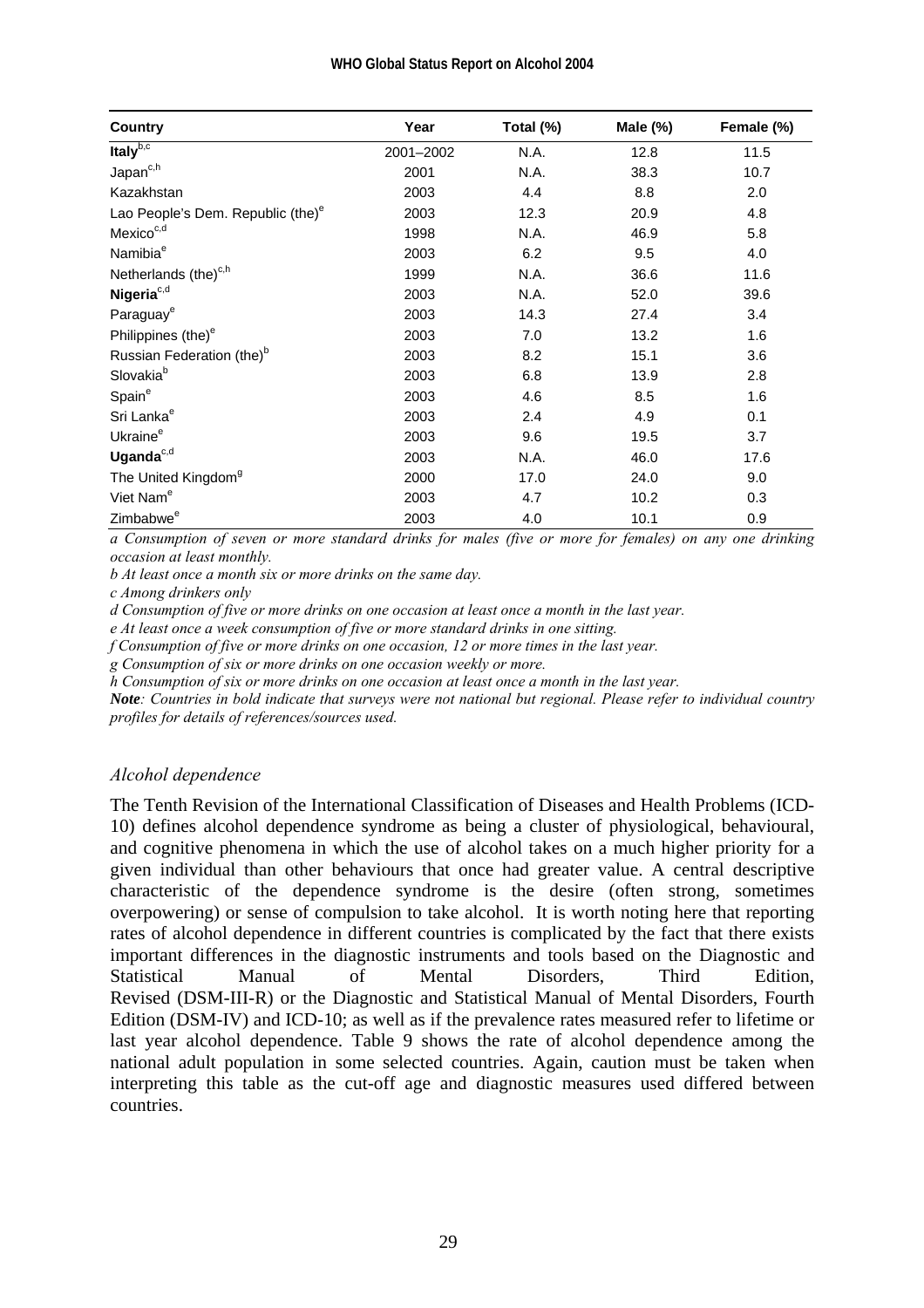| <b>Country</b>                              | Year      | Total (%) | Male (%) | Female (%) | <b>Measure</b>           |
|---------------------------------------------|-----------|-----------|----------|------------|--------------------------|
| Argentina <sup>a</sup>                      | 1999      | 4.31      | 6.67     | 1.74       | ICD-10                   |
| Australia <sup>a</sup>                      | 1997      | 3.5       | 5.2      | 1.8        | ICD-10                   |
| Austriab                                    | 1996      | 2.2       | N.A.     | N.A.       | CAGE                     |
| Belgium <sup>b</sup>                        | 2001      | 7.0       | 9.5      | 3.6        | N.A.                     |
| <b>Brazil</b> <sup>b</sup>                  | 2001      | 11.2      | 17.1     | 5.7        | N.A.                     |
| Canada <sup>c</sup>                         | 2002      | 9.3       | 14.0     | 4.5        | mixed                    |
| Chile <sup>d</sup>                          | N.A.      | 6.4       | 11.0     | 2.1        | DSM-III-R                |
| Chinab                                      | 2001      | 3.8       | 6.6      | 0.2        | DSM-III-R                |
| Colombia <sup>a</sup>                       | 2000-2001 | 4.8       | 9.8      | 2.2        | ICD-10                   |
| Costa Ricab,e                               | 2000-2001 | 7.0       | 10.8     | 2.4        | mixed                    |
| $E$ gypt <sup>a</sup>                       | 2000-2001 | 0.2       | 0.4      | 0.0        | <b>ICD-10</b>            |
| Ethiopia <sup>d</sup>                       | 1994      | 1.0       | 1.9      | 0.1        | CAGE/CIDI                |
| Finland <sup>b</sup>                        | 2000      | 4.0       | 6.5      | 1.5        | DSM-IV                   |
| Franceb                                     | 2000      | N.A.      | 13.3     | 4.1        | <b>DETA</b> <sup>f</sup> |
| Georgia <sup>a</sup>                        | 2000-2001 | 3.2       | 7.3      | 0.2        | <b>ICD-10</b>            |
| Germany <sup>b</sup>                        | 2000      | 3.8       | 6.0      | 1.5        | DSM-IV                   |
| India <sup>a</sup>                          | 2000-2001 | 3.6       | 6.8      | 0.7        | ICD-10                   |
| Indonesia <sup>a</sup>                      | 2000-2001 | 1.0       | 1.7      | 0.3        | ICD-10                   |
| Iran <sup>e</sup>                           | N.A.      | 7.3       | 11.9     | 2.7        | DSM-IV                   |
| Japan <sup>d</sup>                          | 1997-1999 | 4.1       | 8.4      | 0.7        | DSM-III-R                |
| Mexico <sup>a</sup>                         | 2000-2001 | 1.8       | 4.2      | 0.2        | ICD-10                   |
| Netherlands (the) <sup>b</sup>              | 1996      | 5.5       | 9.0      | 1.9        | DSM-III-R                |
| Nigeria <sup>a</sup>                        | 2001-2002 | 0.7       | 1.9      | 0.0        | <b>ICD-10</b>            |
| Peruh                                       | 2002      | 10.6      | 17.8     | 4.3        | ICD-10                   |
| Poland <sup>b</sup>                         | 1999      | 12.2      | 23.3     | 4.1        | CAGE                     |
| Republic of Korea (the) <sup>a</sup>        | 2003      | 4.3       | 6.9      | 1.7        | <b>CIDI</b>              |
| Singapore <sup>a</sup>                      | 2001-2002 | 0.6       | 1.1      | 0.2        | ICD-10                   |
| Slovakia <sup>A</sup>                       | 2001-2002 | 4.8       | 9.4      | 1.1        | ICD-10                   |
| South Africa <sup>d</sup>                   | 1998      | N.A.      | 27.6     | 9.9        | CAGE                     |
| Syrian Arab Republic (the) <sup>a</sup>     | 2001-2002 | 0.2       | 0.5      | 0.0        | ICD-10                   |
| Turkey <sup>A</sup>                         | 2001-2002 | 1.3       | 1.7      | 0.7        | ICD-10                   |
| The United Kingdom <sup>b</sup>             | N.A.      | 4.7       | 7.5      | 2.1        | ICD-10                   |
| United States of America (the) <sup>9</sup> | 2002      | 7.7       | 10.8     | 4.8        | DSM-IV                   |
| Uruguay <sup>b</sup>                        | 2001      | 5.0       | 8.5      | 1.3        | DSM-IV                   |

*Table 9: Alcohol dependence among adult population* 

*a Last year alcohol dependence* 

*b No definition of alcohol dependence given.* 

*c Alcohol dependence classification was based on a set of questions which examined aspects of alcohol tolerance (for e.g. needing more to have an effect), withdrawal, loss of control, and social or physical problems related to alcohol use in daily life.* 

*d Lifetime alcohol dependence* 

*e Alcohol dependency/alcoholic was defined as an individual that presents/displays the inability to abstain from the consumption of spirits or is unable to stop when consuming spirits as well as symptoms of greater deprivation (e.g. tremors).* 

*f Diminuer entourage trop alcohol (Reduce alcohol-based surroundings) test* 

*g Alcohol dependence or abuse* 

*Note: Countries in bold indicate that surveys were not national. Please refer to individual country profiles for details of references/sources used.*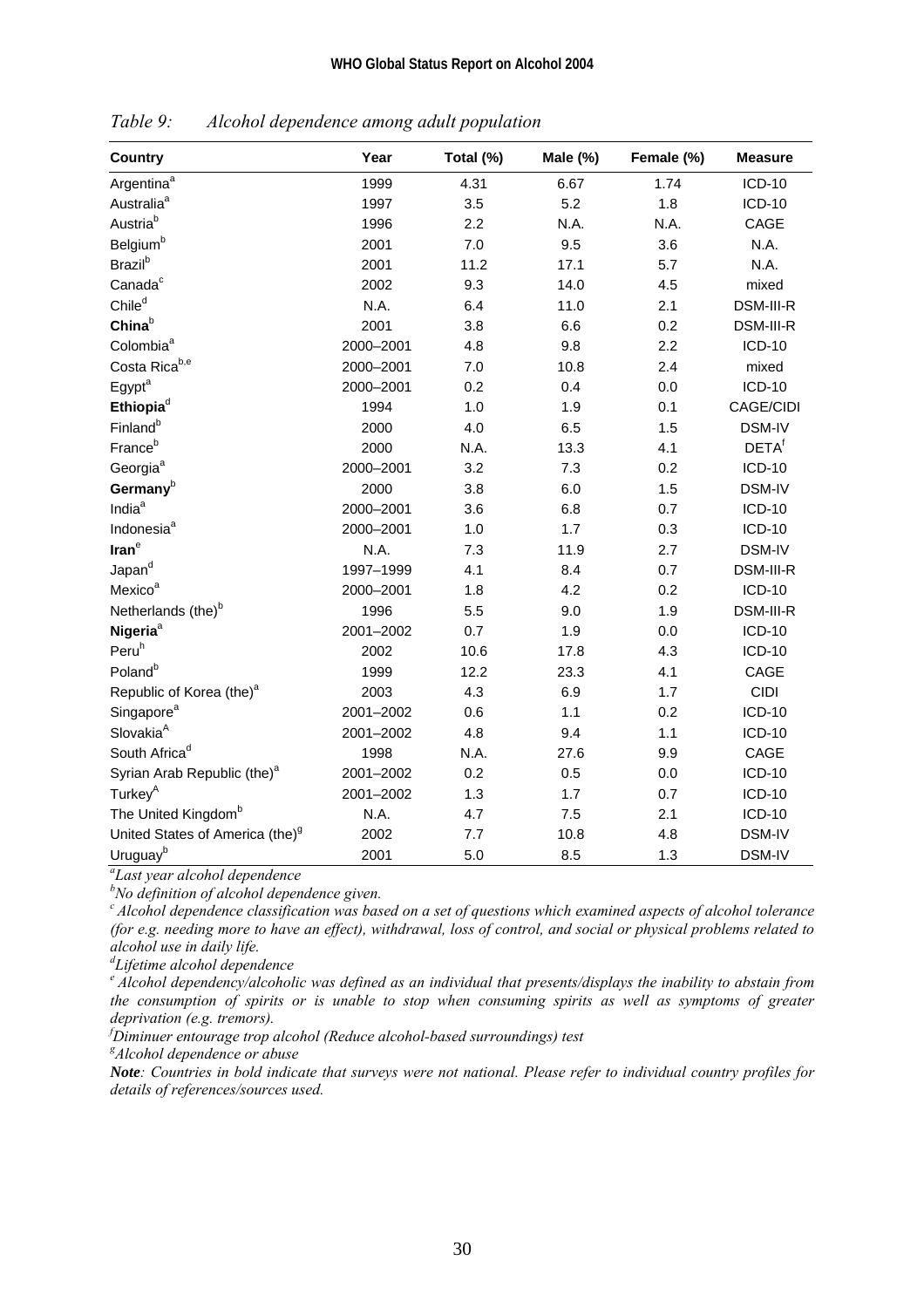# *Youth drinking*

With the large exception of Europe and North America, there is little uniformity in the means and scales used to monitor alcohol consumption among young people. Although it is more common for countries to survey their young populations regarding alcohol use than to conduct national population surveys, the range of ages being surveyed and of definitions of categories of consumption used render cross-national comparisons difficult in most regions.

In Europe, two large-scale international studies have been carried out in an attempt to collect comparable data on alcohol use among young people. The European School Survey Project on Alcohol and other Drugs (ESPAD) was conducted for the first time in 1995 and subsequently in 1999 and 2003. This study examined drinking (also smoking and illicit drug use) among representative samples of 15–16-year-old school students in Europe. The second ESPAD study carried out in 1999 involved more than 90 000 students from a total of 30 countries. This is probably the largest international study of the social and behavioural aspects of alcohol epidemiology ever attempted (Plant & Miller, 2001). The Health Behaviour in School Children (HBSC) study, established in 1982, is conducted by an international network of research teams in collaboration with the WHO Regional Office for Europe. It aims to gain new insight into and to increase understanding of young people's health, well-being, health behaviour and social context. There have since been several rounds of the HSBC surveys being conducted every four years involving young people aged 11 to 15 years. The most recent surveys were in 2001/2002 whereby 35 countries and regions participated (WHO, 2004d).

Other examples of large-scale studies on youth and alcohol include the Monitoring the Future Survey (MTF) – an annual survey among  $8<sup>th</sup>$ ,  $10<sup>th</sup>$ , and  $12<sup>th</sup>$  graders in the United States, the Youth Risk Behavior Survey conducted among students in grades 9 to 12 in the United States, and the Harvard School of Public Health College Alcohol Study, and the recently initiated Health Behaviour and Lifestyle of Pacific Youth (HBLPY) survey conducted in the Federated States of Micronesia, Tonga and Vanuatu. Such initiatives should be strongly encouraged as a means to obtain reliable, useful and comparable data on monitoring alcohol consumption among youths.

In line with this, WHO has launched the Global school-based student health survey (GSHS) – an international collaborative surveillance project designed to help countries measure and assess the behavioural risk factors and protective factors in ten key areas (alcohol use being one of them) among young people aged 13 to 15. The GSHS is a relatively low-cost schoolbased survey which uses a self-administered questionnaire to obtain data on young people's health behaviour and protective factors related to the leading causes of morbidity and mortality among children and adults worldwide. Among the countries participating in this study are the Bahamas, Botswana, Chile, China, Guatemala, Guyana, Jordan, Kenya, Mozambique, the Philippines, Swaziland, Trinidad and Tobago, Uganda, Venezuela, Zambia and Zimbabwe (to access more information on the GSHS, please see WHO, 2004b).

There is widespread agreement that the health and well-being of many young people today are seriously being threatened by the use of alcohol. Worries have arisen as emerging trends in consumption are starting to permeate youth culture, showing increasing signs of transcending national boundaries. There appears to be an international pattern towards a more hedonistic attitude to drinking, consciously using alcohol for its pleasurable psychological effects. Associated with this is a trend of increased drinking to intoxication. Increased binge drinking and intoxication in young people – the pattern of consumption associated with Northern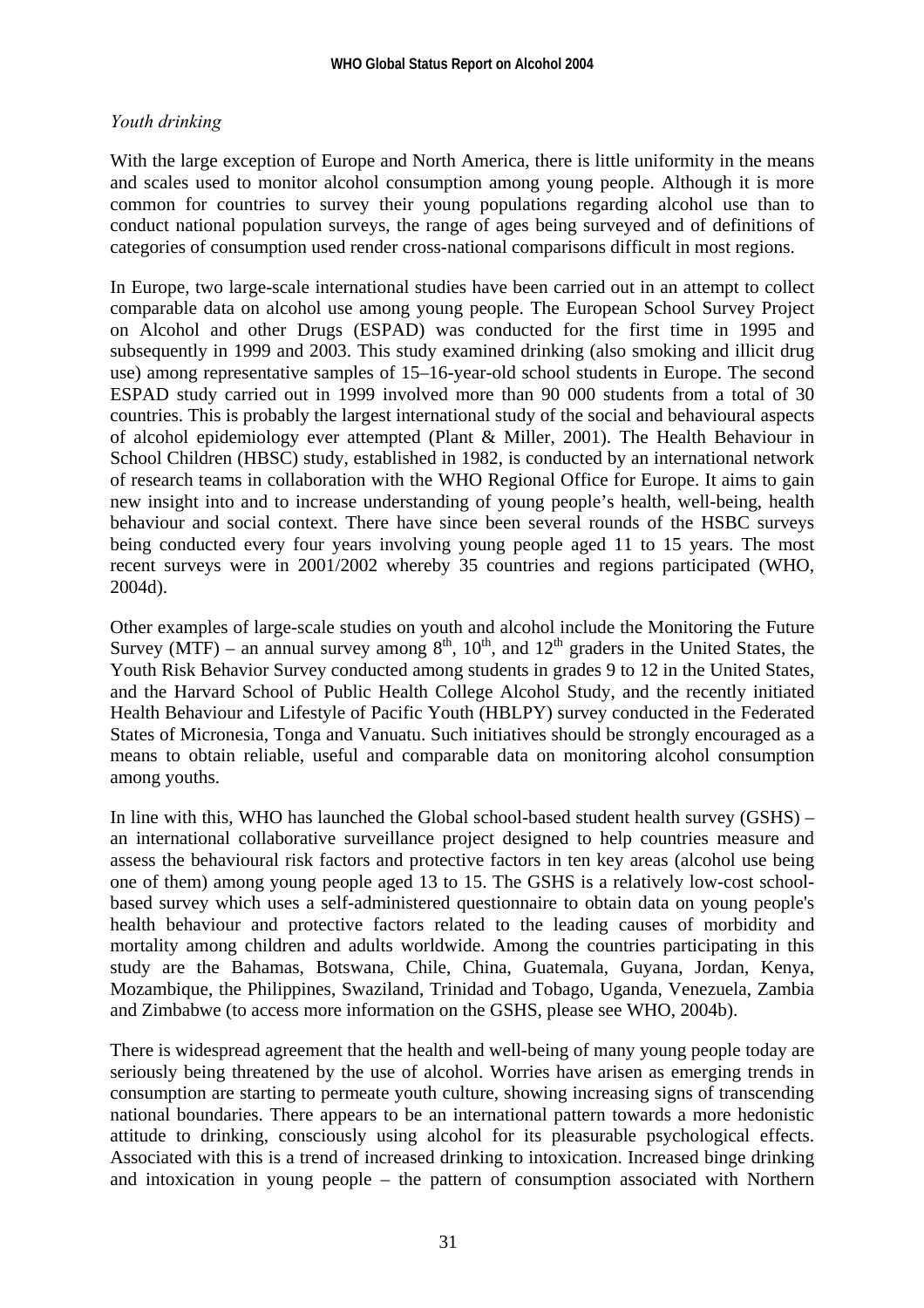Europe – is now reported even in countries such as France and Spain in which drunkenness was traditionally alien to the drinking culture and in which the overall level of alcohol consumption is declining fairly steeply. In the Mediterranean countries, changes in drinking styles are associated with changes in beverage preferences, beer replacing wine as the main beverage of choice for young people. There are anecdotal reports that this change of beverage preference is linked to the increasing spread and popularity of Anglo-Irish style pubs across Europe (Global Alcohol Policy Alliance, 2001).

Internationally, therefore, an important current feature of young people's drinking is the importance of the 'buzz'. Many young people now drink in order to get drunk. Drunkenness is widely tolerated, indeed positively approved. Drinking to get drunk does seem to be the pattern favoured by a substantial and growing minority of young people and to have a disproportionate cultural importance (Global Alcohol Policy Alliance, 2001). Studies have shown a high prevalence of drunkenness as well as the trend towards more drunkenness – especially that involving the use of spirits – among youths in many countries (Schmid, 2003). A comparative study conducted in six European Union (EU) countries found that in all countries but one (Italy), the young people show a higher frequency of intoxication than their elders (Leifman, Österberg & Ramstedt, 2002). Another issue of concern is the emergence of alcoholic carbonated drinks (or more commonly known as alcopops) in the market today. Given their marketing, cartoon-style labeling and sweet taste, many of these drinks are targeted at young people (McKibben, 1996, cited in McKeganey, 1998) and concerns are raised as to whether alcopops act as a bridge to other, stronger alcohol products and/or reduce the age at which young people begin to start consuming alcohol.

Table 10 shows data for selected countries on the rate of heavy episodic drinking among youths (below 20 years old) and Table 11 shows data for selected countries on the rate of heavy episodic drinking among young adults (aged 18–24 years old). Again, care has to be taken when interpreting the data as different age group samples and definitions of heavy episodic drinking are used in the various studies.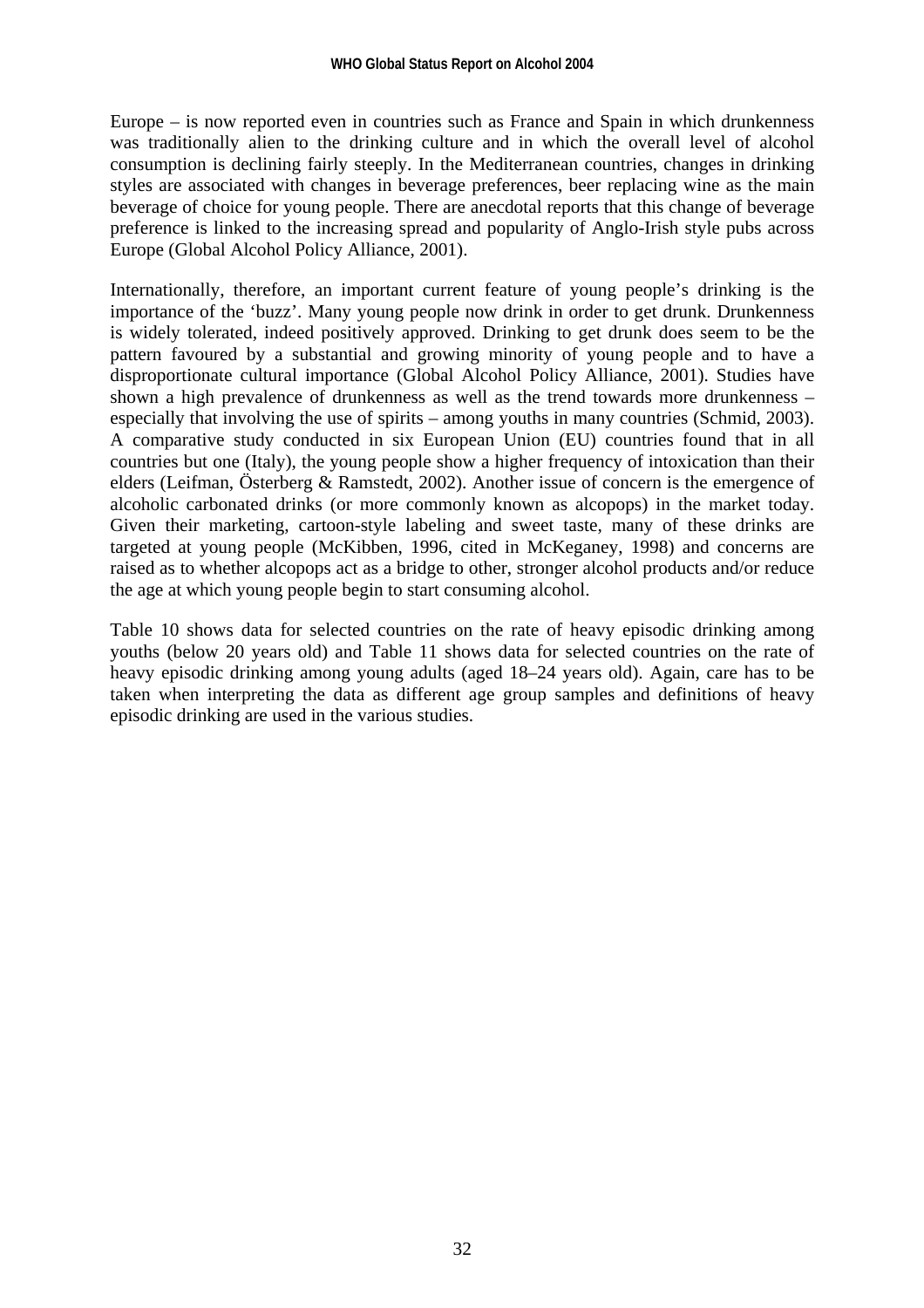| <b>Country</b>                              | Year      | Total (%) | Male (%) | Female (%) | Age group |
|---------------------------------------------|-----------|-----------|----------|------------|-----------|
| Australia <sup>a</sup>                      | 2001      | 10.7      | 9.6      | 11.8       | $14 - 19$ |
| <b>Bulgaria</b> <sup>b</sup>                | 1999      | 11.0      | 15.0     | 6.0        | $15 - 16$ |
| Canada <sup>c</sup>                         | 2000-2001 | 15.3      | 26.3     | 5.2        | $15 - 19$ |
| China <sup>d</sup>                          | 2000-2001 | 1.3       | 2.5      | 0.0        | $15 - 19$ |
| Colombia <sup>c</sup>                       | 2000-2001 | 7.8       | 14.5     | 4.1        | $15 - 19$ |
| Cyprus <sup>b</sup>                         | 1999      | 12.0      | 18.0     | 6.0        | $15 - 16$ |
| Denmark <sup>e</sup>                        | 2002      | N.A.      | 62.0     | 54.0       | $11 - 15$ |
| Finland <sup>b</sup>                        | 1999      | 18.0      | 21.0     | 15.0       | $15 - 16$ |
| Franceb                                     | 1999      | 12.0      | 16.0     | 7.0        | $15 - 16$ |
| Georgia <sup>d</sup>                        | 2000-2001 | 2.7       | 4.4      | 1.3        | $15 - 19$ |
| Greece <sup>b</sup>                         | 1999      | 9.0       | 13.0     | 5.0        | $15 - 16$ |
| Hungary <sup>f</sup>                        | 2003      | 27.5      | 39.2     | 22.2       | $15 - 16$ |
| Iceland <sup>b</sup>                        | 1999      | 17.0      | 18.0     | 15.0       | $15 - 16$ |
| Ireland <sup>b</sup>                        | 1999      | 31.0      | 32.0     | 32.0       | $15 - 16$ |
| India <sup>d</sup>                          | 2000-2001 | 0.5       | 1.2      | 0.0        | $15 - 19$ |
| Indonesia <sup>d</sup>                      | 2000-2001 | 1.1       | 1.1      | 1.1        | $15 - 19$ |
| Lithuania <sup>b</sup>                      | 1999      | 9.0       | 12.0     | 18.0       | $15 - 16$ |
| Maltab                                      | 1999      | 22.0      | 25.0     | 23.0       | $15 - 16$ |
| Mexico <sup>d</sup>                         | 2000-2001 | 2.5       | 0.8      | 1.5        | $15 - 19$ |
| Nigeria <sup>d</sup>                        | 2000-2001 | 1.2       | 1.0      | 1.3        | $15 - 19$ |
| Norway <sup>b</sup>                         | 2003      | 15.0      | 17.0     | 14.0       | $15 - 16$ |
| Poland <sup>b</sup>                         | 1999      | 31.0      | 41.0     | 23.0       | $15 - 16$ |
| Sweden <sup>b</sup>                         | 1999      | 17.0      | 22.0     | 13.0       | $15 - 16$ |
| Syrian Arab Republic (the) <sup>d</sup>     | 2000-2001 | 0.4       | 0.0      | 0.2        | $15 - 19$ |
| Turkey <sup>d</sup>                         | 2000-2001 | 1.4       | 0.5      | 1.1        | $15 - 19$ |
| The United Kingdom <sup>b</sup>             | 1999      | 30.0      | 33.0     | 27.0       | $15 - 16$ |
| United States of America (the) <sup>†</sup> | 2002      | 10.7      | 11.4     | 9.9        | $12 - 17$ |

*Table 10: Heavy episodic drinkers among youths* 

*aConsumption of seven or more standard drinks on any one drinking occasion for males and five or more standard drinks on any one drinking occasion for females (at least weekly).* 

*b Consumption of five or more drinks in a row three times or more in the last 30 days.* 

*c Consumption of five or more drinks on one occasion, twelve or more times in the last year (among drinkers*  only).<br><sup>*d*</sup> At least once a week consumption of six or more standard drinks in one sitting.

*d At least once a week consumption of six or more standard drinks in one sitting. e Consumption of five or more standard drinks in one day at least once in the last month.* 

*f Consumption of five or more drinks on one occasion at least once in the past month.* 

*Note: Countries in bold indicate that surveys were not national. Please refer to individual country profiles for details of references/sources used.*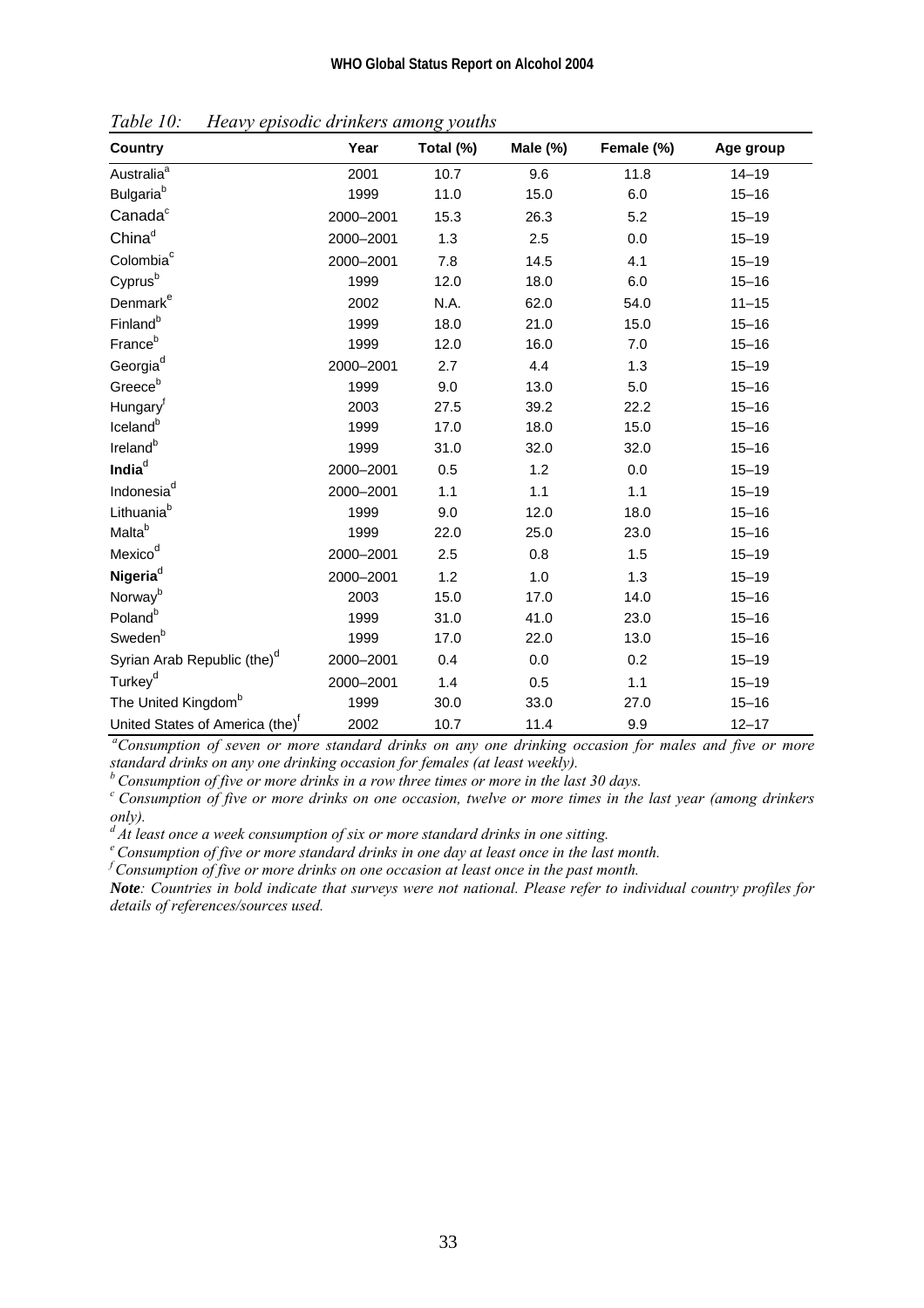| <b>Country</b>                                      | Year      | Total (%) | Male (%) | Female (%) |  |
|-----------------------------------------------------|-----------|-----------|----------|------------|--|
| Bosnia and Herzegovina <sup>a</sup>                 | 2003      | 0.8       | 1.8      | 0.0        |  |
| <b>Brazil</b> <sup>a</sup>                          | 2003      | 15.3      | 26.3     | 5.2        |  |
| Burkina Faso <sup>a</sup>                           | 2003      | 6.4       | 8.4      | 5.1        |  |
| Chad <sup>a</sup>                                   | 2003      | 9.3       | 13.7     | 5.6        |  |
| Chinab                                              | 2000-2001 | 2.1       | 3.9      | 0.3        |  |
| Colombiab                                           | 2000-2001 | 7.8       | 14.5     | 4.1        |  |
| Comoros <sup>a</sup>                                | 2003      | 0.3       | 0.6      | 0.0        |  |
| Congo (the) <sup>a</sup>                            | 2003      | 3.9       | 6.4      | 2.2        |  |
| Côte d'Ivoire <sup>a</sup>                          | 2003      | 3.9       | 6.9      | 0.3        |  |
| Croatia <sup>a</sup>                                | 2003      | 4.6       | 9.6      | 0.0        |  |
| Czech Republic (the)                                | 2003      | 20.1      | 32.7     | 9.0        |  |
| Dominican Republic <sup>a</sup>                     | 2003      | 12.0      | 17.9     | 7.4        |  |
| Ecuador <sup>a</sup>                                | 2003      | 5.1       | 11.2     | 0.5        |  |
| Estonia <sup>a</sup>                                | 2003      | 6.0       | 10.4     | 3.5        |  |
| Ethiopia <sup>a</sup>                               | 2003      | 2.0       | 4.2      | 0.2        |  |
| Georgia <sup>a</sup>                                | 2003      | 10.1      | 19.6     | 2.1        |  |
| Ghana <sup>a</sup>                                  | 2003      | 0.6       | 1.0      | 0.3        |  |
| Guatemala <sup>a</sup>                              | 2003      | 1.7       | 4.8      | 0.0        |  |
| Hungary <sup>a</sup>                                | 2003      | 12.2      | 20.8     | 3.5        |  |
| India <sup>b</sup>                                  | 2000-2001 | 0.7       | 1.6      | 0.0        |  |
| Indonesia <sup>b</sup>                              | 2000-2001 | 0.8       | 1.3      | 0.3        |  |
| Kazakhstan <sup>a</sup>                             | 2003      | 3.1       | 6.8      | 1.1        |  |
| Lao People's Democratic Republic (the) <sup>a</sup> | 2003      | 11.5      | 19.2     | 5.3        |  |
| Latvia <sup>a</sup>                                 | 2003      | 14.4      | 27.3     | 4.3        |  |
| Lebanon <sup>b</sup>                                | 2000-2001 | 0.2       | 0.4      | 0.0        |  |
| Malawi <sup>a</sup>                                 | 2003      | 1.9       | 4.5      | 0.2        |  |
| Malaysia <sup>a</sup>                               | 2003      | 0.2       | 0.5      | 0.0        |  |
| Mali <sup>a</sup>                                   | 2003      | 0.3       | 0.6      | 0.0        |  |
| Mauritius <sup>a</sup>                              | 2003      | 2.8       | 5.2      | 0.0        |  |
| Mexico <sup>a</sup>                                 | 2003      | 3.1       | 6.3      | 0.8        |  |
| Morocco <sup>a</sup>                                | 2003      | 0.6       | 1.2      | 0.2        |  |
| Namibia <sup>a</sup>                                | 2003      | 5.4       | 10.6     | 2.0        |  |
| Nepal <sup>a</sup>                                  | 2003      | 0.6       | 1.3      | 0.2        |  |
| Nigeria <sup>b</sup>                                | 2000-2001 | 1.0       | 1.7      | 0.6        |  |
| Paraguay <sup>a</sup>                               | 2003      | 16.1      | 29.2     | 4.4        |  |
| Philippines (the) <sup>a</sup>                      | 2003      | 7.3       | 13.6     | 0.9        |  |
| Russian Federation (the) <sup>a</sup>               | 2003      | 5.7       | 6.9      | 4.6        |  |
| Slovakia <sup>a</sup>                               | 2003      | 17.8      | 28.4     | 9.0        |  |
| Spain <sup>a</sup>                                  | 2003      | 8.6       | 15.1     | 3.2        |  |
| Sri Lanka <sup>a</sup>                              | 2003      | 0.8       | 1.5      | 0.0        |  |
| Tunisia <sup>a</sup>                                | 2003      | 3.3       | 6.3      | 0.0        |  |
| Turkey <sup>a</sup>                                 | 2003      | 0.8       | 2.1      | 0.0        |  |
| Ukraine <sup>a</sup>                                | 2003      | 8.5       | 13.4     | 4.9        |  |
| Uruguay <sup>a</sup>                                | 2003      | 8.4       | 13.5     | 2.8        |  |
| Viet Nam <sup>a</sup>                               | 2003      | 3.7       | 8.1      | 0.0        |  |
| Zimbabwe <sup>a</sup>                               | 2003      | 2.8       | 6.6      | 0.3        |  |

*Table 11: Heavy episodic drinkers among young adults aged 18–24 years old* 

<sup>*a*</sup>At least once a week consumption of five or more standard drinks in one sitting.<br><sup>b</sup>At least once a week consumption of six or more drinks in one sitting.

*Note: Countries in bold indicate that surveys were not national. Please refer to individual country profiles for details of references/sources used.*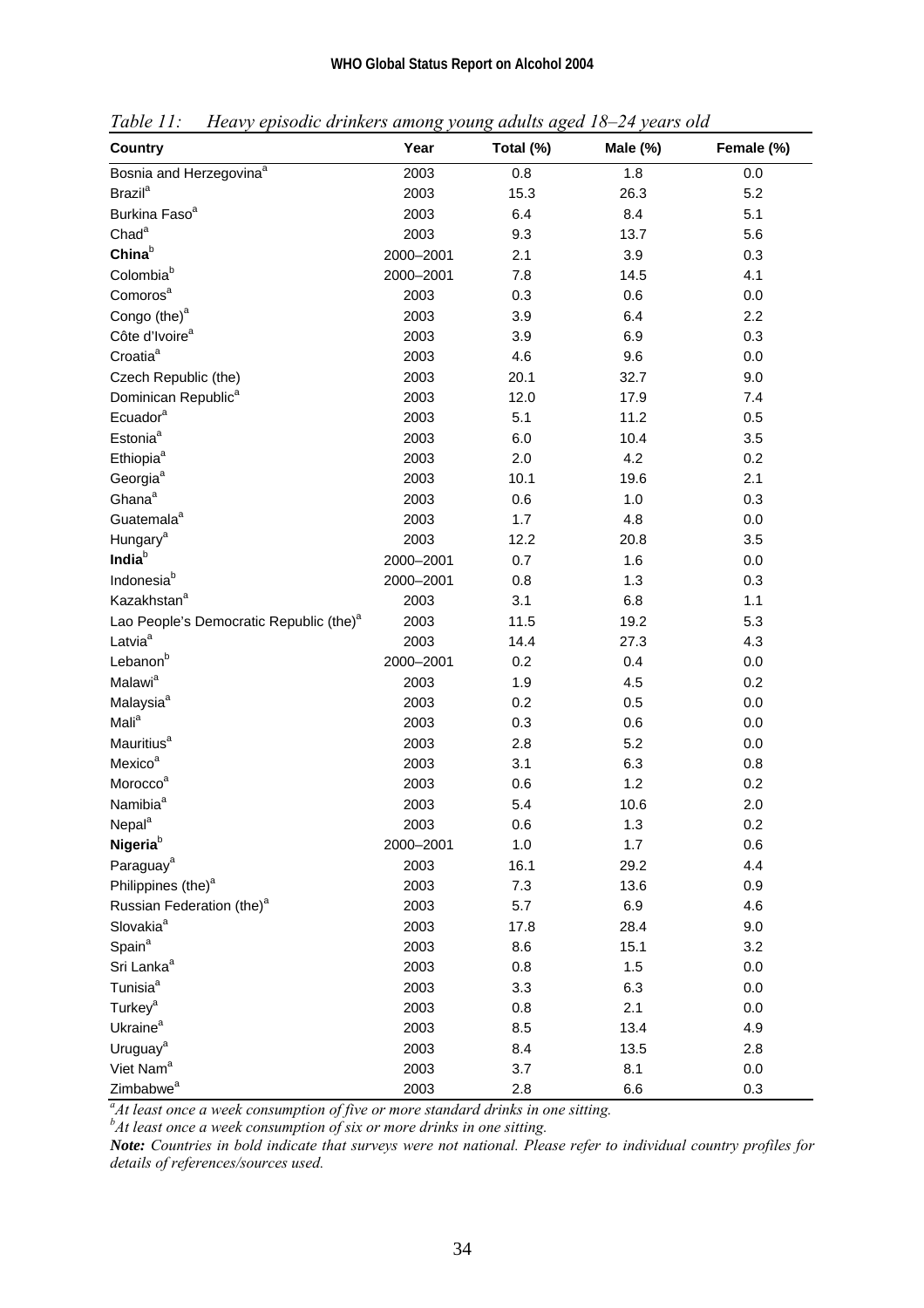# **Health effects and global burden of disease**

Alcohol use is related to wide range of physical, mental and social harms<sup>1</sup>. Most health professionals agree that alcohol affects practically every organ in the human body. Alcohol consumption was linked to more than 60 disease conditions in a series of recent meta-analyses (English et al., 1995; Gutjahr, Gmel & Rehm, 2001; Ridolfo & Stevenson, 2001; Single et al., 1999). The present chapter mainly draws on the work of Gutjahr and Gmel (2001) and Rehm et al. (in press).

The link between alcohol consumption and consequences depends a) on the two main dimensions of alcohol consumption: average volume of consumption and patterns of drinking; and b) on the mediating mechanisms: biochemical effects, intoxication, and dependence (see Figure 4 for the main paths).

# *Figure 4: Model of alcohol consumption, mediating variables, and short-term and longterm consequences*



*\* Independent of intoxication or dependence Source: Rehm et al. (2003c)* 

 $\overline{a}$ 

*Direct biochemical effects* of alcohol may influence chronic disease either in a beneficial (e.g., protection against blood clot formation of moderate consumption (Zakhari, 1997), which is protective for coronary heart disease) or harmful way (e.g., toxic effects on acinar cells triggering pancreatic damage (Apte, Wilson & Korsten, 1997). *Intoxication* is a

 $1$  Social outcomes of alcohol are defined as changes that affect the social behaviour of individuals, or their interaction with partners and other family members, or their circumstances (Klingemann & Gmel, 2001). Social outcomes would include family problems, public disorder, or workplace problems. Social outcomes or consequences will not be addressed as part of this chapter unless they are part of the International Statistical Classification of Diseases and Related Health Problems (ICD). The majority of these problems are not covered by the ICD classification, even though health by WHO is defined in a broad way to include well-being. However, the quantification of such outcomes is difficult to derive and fraught by methodological difficulties. It is nevertheless important to note that social harm has a major impact on wellbeing, which may even exceed that from "quantifiable" diseases. For overviews see e.g. Klingeman and Gmel (2001) or Gmel and Rehm (2003).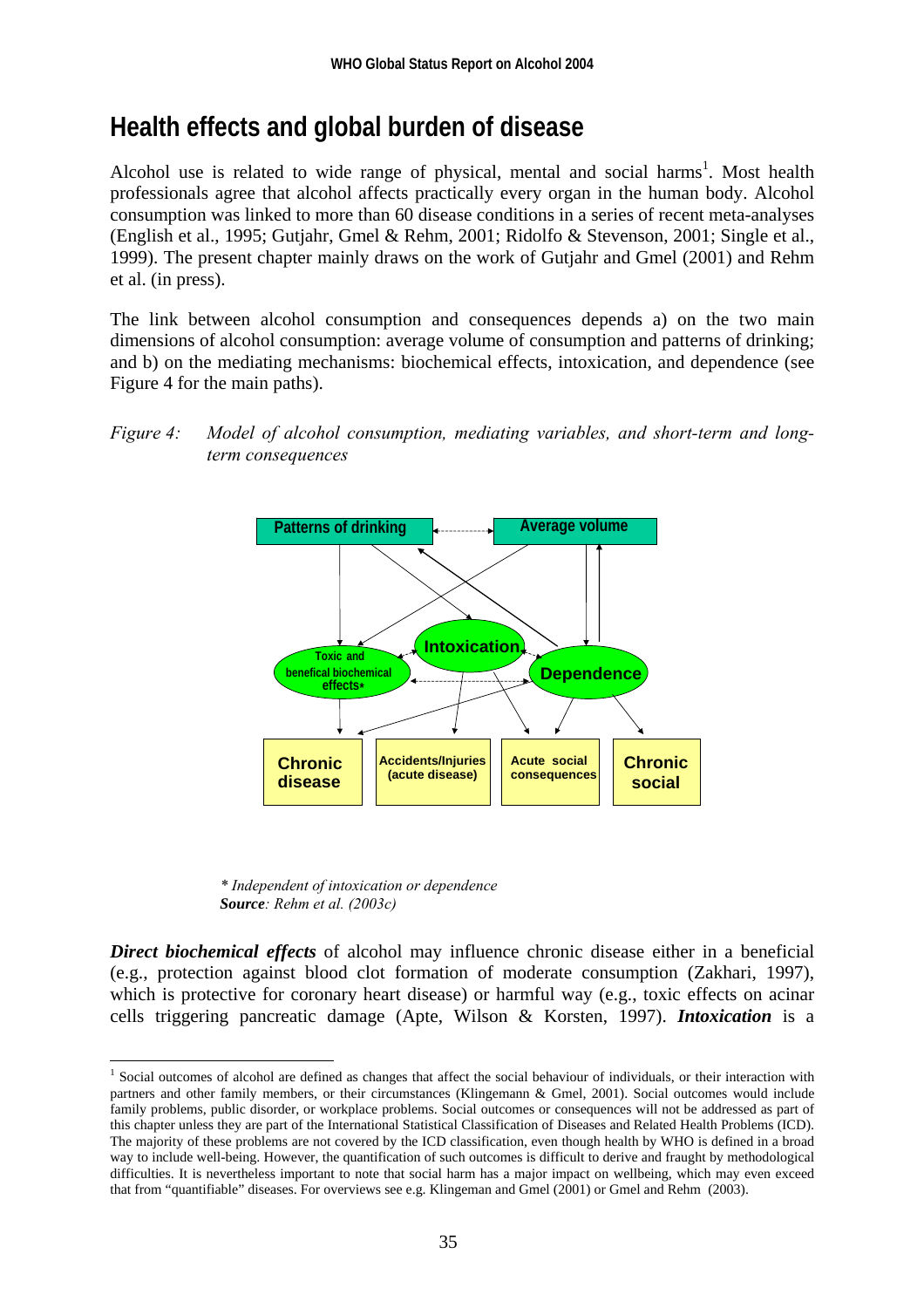powerful mediator mainly for acute outcomes, such as accidents, or intentional injuries or deaths, domestic conflict and violence (Klingemann & Gmel, 2001; Gmel & Rehm, 2003). *Alcohol dependence* is a powerful mechanism sustaining alcohol consumption and thus impacting on both chronic and acute consequences of alcohol (see Drummond, 1990), though it is also a consequence of drinking itself.

Total consumption or average volume of consumption has been historically the usual measure of exposure linking alcohol to disease (Bruun et al., 1975). Average volume of consumption as a risk factor is mainly linked to long-term consequences (WHO, 2000a). Acute effects of alcohol related to injury and death are much better predicted by *patterns of drinking* (Rehm et al., 1996; Bondy, 1996; Puddey et al., 1999), although there is also an association with volume of drinking. For example, the same overall average volume of alcohol can be consumed in small quantities regularly with meals (e.g. two drinks a day with meals) or in large quantities on few occasions (e.g. two bottles of wine on a single occasion every Friday). In other words, the impact of an average volume of consumption on mortality or morbidity is partly moderated by the way alcohol is consumed by the individual, which in turn is influenced by the social context (Room & Mäkelä, 2000). It should be noted that patterns of drinking have not only been linked to acute health outcomes such as injuries (Greenfield, 2001; Rossow, Pernanen & Rehm, 2001), but also to chronic diseases such as coronary heart disease (CHD) and especially sudden cardiac death (Britton & McKee, 2000; Chadwick & Goode, 1998; Puddey et al., 1999; Trevisan et al., 2001a; Trevisan et al., 2001b).

Thus, the variation of disease burden due to alcohol consumption across countries depends at least on two factors. First, it depends on the overall amount consumed in a country for which an indicator is *per capita* consumption. *Per capita* consumption of course is also influenced by the percentages of drinkers (or abstainers) in a country. Second, it depends on the way alcohol is consumed, e.g. regularly in moderate amounts with meals versus irregular in heavy drinking occasions often outside meals. Similarly, the distribution of alcohol related burden across diseases may vary widely across countries. At the risk of oversimplifying, chronic alcohol-related diseases predominantly depend on volume of drinking and should thus have a bigger share of the total burden in countries in which total *per capita* consumption is high, but the prevailing drinking pattern is a regular drinking pattern, whereas the share of acute consequences on the total burden should be higher in countries, where alcohol is commonly used more infrequently but often in high amounts when alcohol consumption takes place.

"Alcohol relatedness" varies across diseases. This is commonly expressed in alcohol attributable fractions (AAF). Some diseases or consequences are fully attributable to alcohol (e.g. the alcohol dependence syndrome), other consequences have a high alcohol attribution such as liver cirrhosis, for some consequences there are many other factors which may cause a disease, among which alcohol often plays one role, and thus the alcohol attributable part may be low. Low, however does not mean negligible. If 10% of all cases may be attributable to alcohol, for some highly prevalent diseases (e.g. breast cancer for women) the alcohol-related share may clearly outnumber diseases that are fully attributable to alcohol, but commonly rare. There are different ways to determine AAFs of diseases (for details see English et al., 1995). One is the indirect way, where relative risk estimates derived from meta-analyses are combined with country-specific disease prevalences to yield country-specific AAFs. The second is to use directly estimated AAFs, e.g. the percentage of traffic accidents where an involved person was tested positive for a blood alcohol concentration (BAC) exceeding a certain amount (e.g. 0.5 per mille). For most chronic diseases the indirect method is used. Behind this calculation stands the assumption that the mechanism for the development of a disease depend mainly on the consumed amount of alcohol and is therefore cross-culturally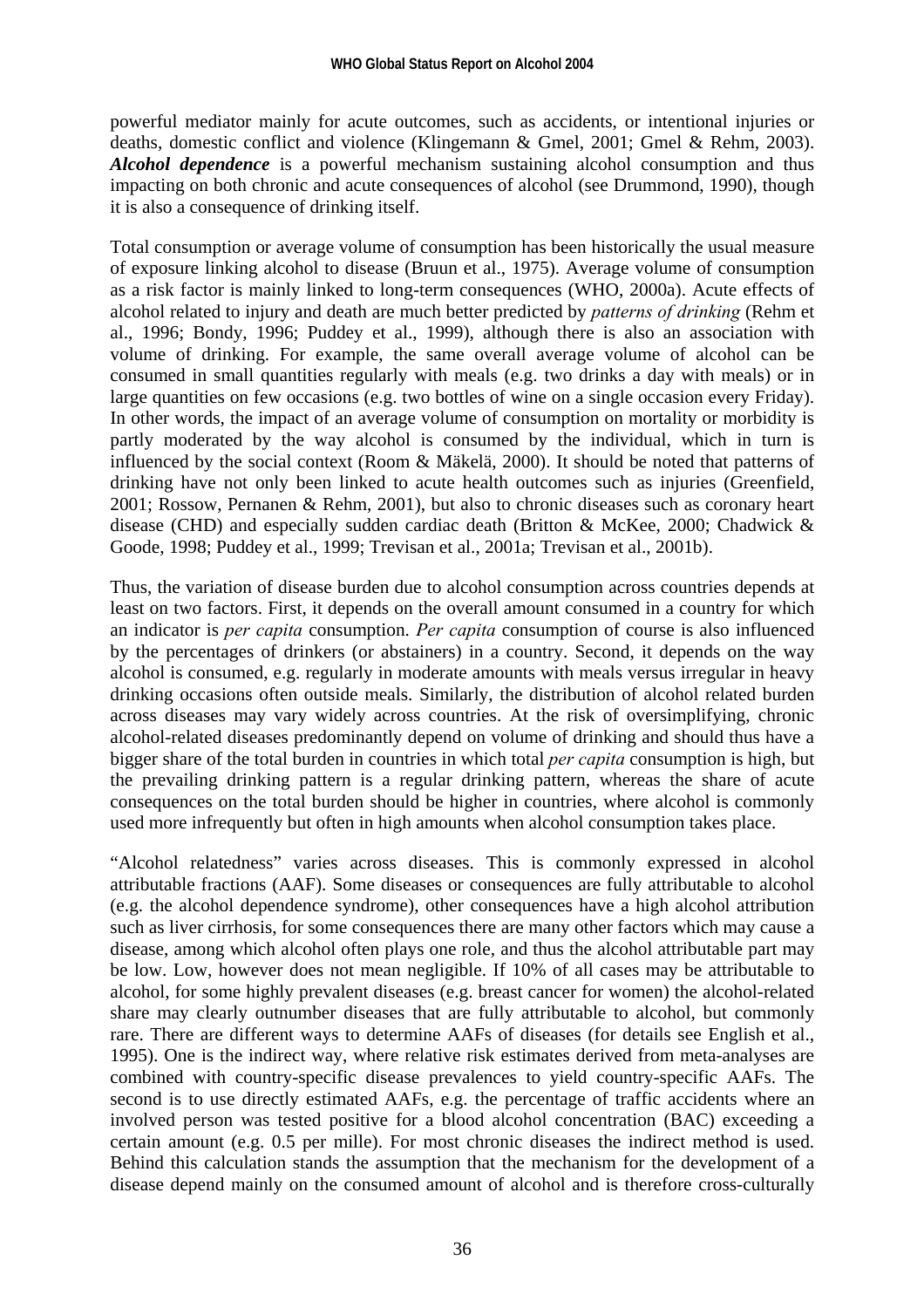stable. Therefore, Relative Risks (RR) can be derived by meta-analytical pooling of epidemiologic studies across different countries and regions all over the world. Differences in AAFs across countries then depend mainly on the prevalence of consumption distribution, e.g. the prevalence of chronic heavy drinking.

For most acute diseases, however, AAFs should be derived directly, because they depend on the way alcohol is consumed, e.g. a drinking pattern of frequent drinking to intoxication. An example for consequences for which the AAF are commonly directly derived are road accidents for which an alcohol attributable fraction is based on whether the accidentresponsible driver tested positive for alcohol and to what degree (e.g. at blood alcohol concentration BAC >0.05%).

# **Harmful effects of alcohol consumption excluding depression and coronary heart disease**

## *Wholly alcohol-attributable diseases*

A number of diseases are by definition fully attributable to alcohol ( $AAF = 1$  or 100%). These are listed in Table 12

| $ICD-9$                                                                  | Disease                       |
|--------------------------------------------------------------------------|-------------------------------|
| 291                                                                      | Alcoholic psychoses           |
| 303                                                                      | Alcohol-dependence syndrome   |
| 305.0                                                                    | Alcohol abuse                 |
| 357.5                                                                    | Alcoholic polyneuropathy      |
| 425.5                                                                    | Alcoholic cardiomyopathy      |
| 535.3                                                                    | Alcoholic gastritis           |
| 571.0-571.3                                                              | Alcoholic liver cirrhosis     |
| 790.3                                                                    | Excess blood alcohol          |
| 980.0, 980.1                                                             | Ethanol and methanol toxicity |
| $\sim$ $\sim$ $\sim$ $\sim$ $\sim$<br>$\sim$ $\sim$ $\sim$ $\sim$ $\sim$ |                               |

*Table 12: Disease conditions which are by definition alcohol-related (attributable fraction of 1)* 

*Source: Rehm et al. (2003c)* 

*Diseases with a contributory role* 

# **Cancer**

*Oropharyngeal, oesophageal and liver cancers*: Alcohol has consistently been related to the risk of cancer of the mouth (lip, tongue), pharynx, larynx, hypopharynx, oesophagus and liver (Corrao et al., 1999; English et al., 1995; Gurr, 1996; Single et al., 1999; US Department of Health and Human Services, 2000; WHO, 2000a). The relationship between average volume of alcohol consumption and cancer is usually characterized as almost monotonically increasing relative risks with increasing volume of drinking (Bagnardi et al., 2001).

*Female breast cancer*: Much research has been conducted over the last decade on breast cancer. Prior to 1995, it has most often been concluded that evidence of a causal relationship with alcohol was insufficient (English et al., 1995; Rosenberg, Metzger & Palmer, 1993;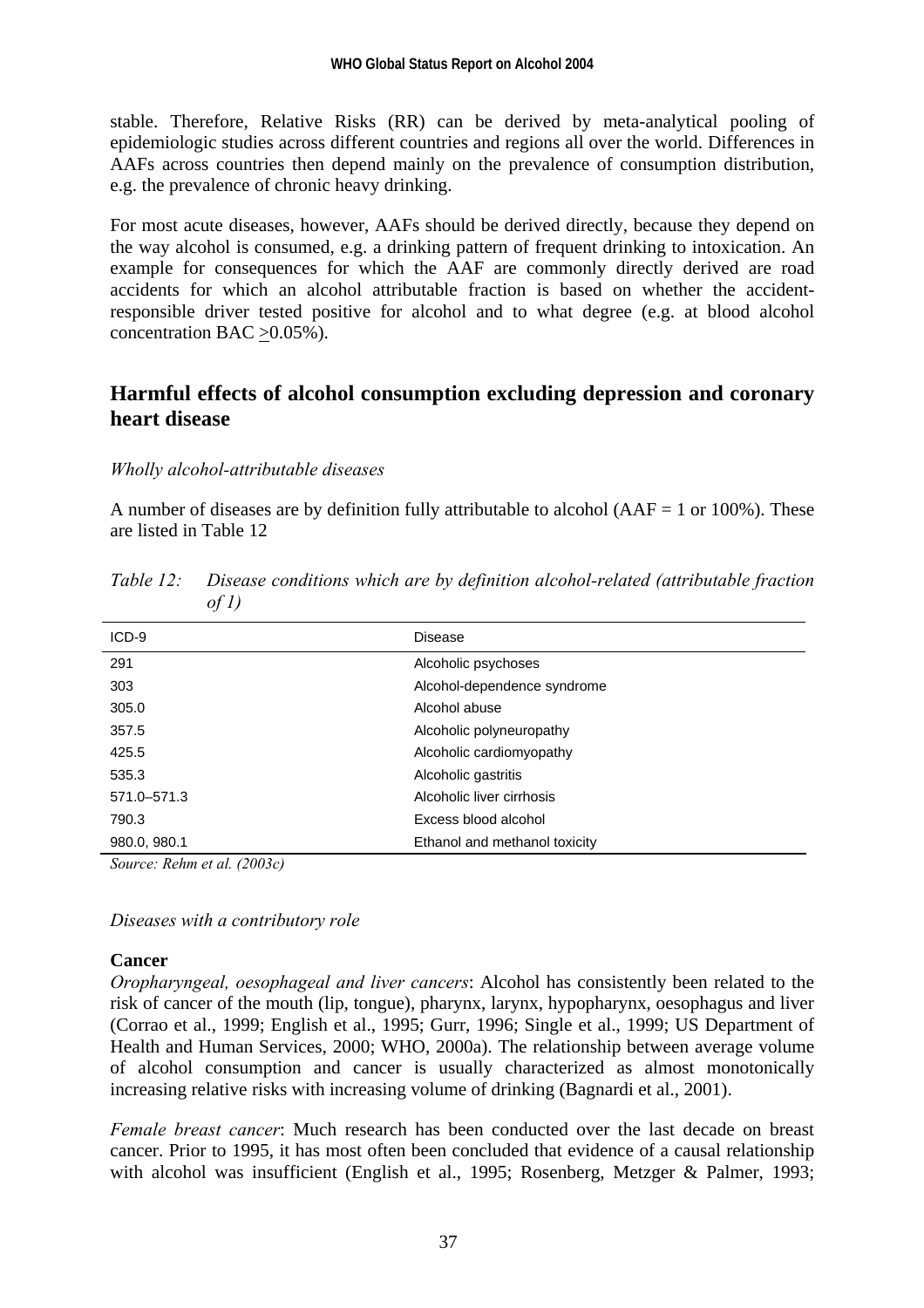Schatzkin & Longnecker, 1994). However, recent studies and reviews have shown that not only hazardous or harmful drinking, but also even moderate alcohol consumption, can cause female breast cancer (Single et al., 1999). A meta-analysis by Smith-Warner et al. (1998) found a clear linear relationship over the whole continuum of consumption. Other original studies supported this finding (Bowlin et al., 1997; Corrao et al., 1999; Nasca et al., 1994; Royo-Bordonada et al., 1997; Swanson et al., 1997; van den Brandt, Goldbohm & van 't Veer, 1995; Wingo et al., 1997).

*Cancers of the stomach, pancreas, colon, rectum, prostate, salivary glands, ovarium, endometrium, bladder:* Many recent research projects have investigated whether these cancers are alcohol-related. Overall, evidence for a causal relationship between alcohol and cancer of the stomach, pancreas, colon, rectum, if any was found, was weak and inconclusive (Bode & Bode, 1997; Boutron et al., 1995; De Stefani et al., 1998; Gapstur, Potter & Folsom, 1994; Harnack et al., 1997; Ji et al., 1996 ; Longnecker & Enger, 1996; Lundberg & Passik, 1997; Piette, Barnett & Moos, 1998; Sarles, Bernard & Johnson, 1996; Seitz, Poschl & Simanowski, 1998; Seitz et al., 1998; Soler et al., 1998). A recent meta-analysis assessing the link between alcohol and various types of cancer showed that statistically significant increases in risk existed for cancers of the stomach, colon, rectum and ovaries (Bagnardi et al., 2001).

On prostate cancer, again most studies did not report observing an increased risk (Breslow & Weed, 1998; Ellison et al., 1998; Hiatt et al., 1994; Tavani et al., 1994), whereas two cohort studies (Ajani et al., 1998; Putnam et al., 1998) and one case–control study (Hayes et al., 1996) reported a small increased risk in men who consume even moderate amounts of alcohol.

It has been hypothesized that alcohol might constitute a risk factor for cancer of the major salivary glands (Horn-Ross, Ljung & Morrow, 1997; Muscat & Wynder, 1998), ovarium, endometrium (Bradley et al., 1998; Longnecker & Enger, 1996; Newcomb, Trentham-Dietz & Storer, 1997; Parazzini et al., 1995), and the bladder (Bruemmer et al., 1997; Donato et al., 1997; Longnecker & Enger, 1996; Yu et al., 1997). For each of these sites, results were either scarce or heterogeneous, or the effects, if any were found, not statistically significant. In sum, evidence for a causal relationship between alcohol and cancers of these sites so far has not produced consistent results, especially with regard to physiological pathways.

Overall, the risk relationship between alcohol and alcohol-related cancers can be characterized by an almost linear dose–response relationship between volume of drinking and the relative risk of outcome. Although there have been speculations about the impact of patterns of drinking**,** especially for breast cancer (Kohlmeier & Mendez, 1997), the current state of knowledge does not suggest that patterns of drinking play an important role in the etiology of cancer.<sup>2</sup>

#### **Cardiovascular disease**

 $\overline{a}$ 

There is increasing research in the past decades about the role of alcohol as both a risk and protective factor for cardiovascular disease. *Coronary heart disease* and the protective role of alcohol has been the focus of most research and will be discussed in a separate point below. Most studies suggest that low-level consumption equally offers some protection against *ischaemic stroke*.

<sup>&</sup>lt;sup>2</sup> Part of this lack of an influence on patterns of cancer risk may be due to methodological reasons. Most epidemiological studies only measure volume of consumption and only model monotonically increasing trends and thus could not detect any influence of patterns of drinking even it were present.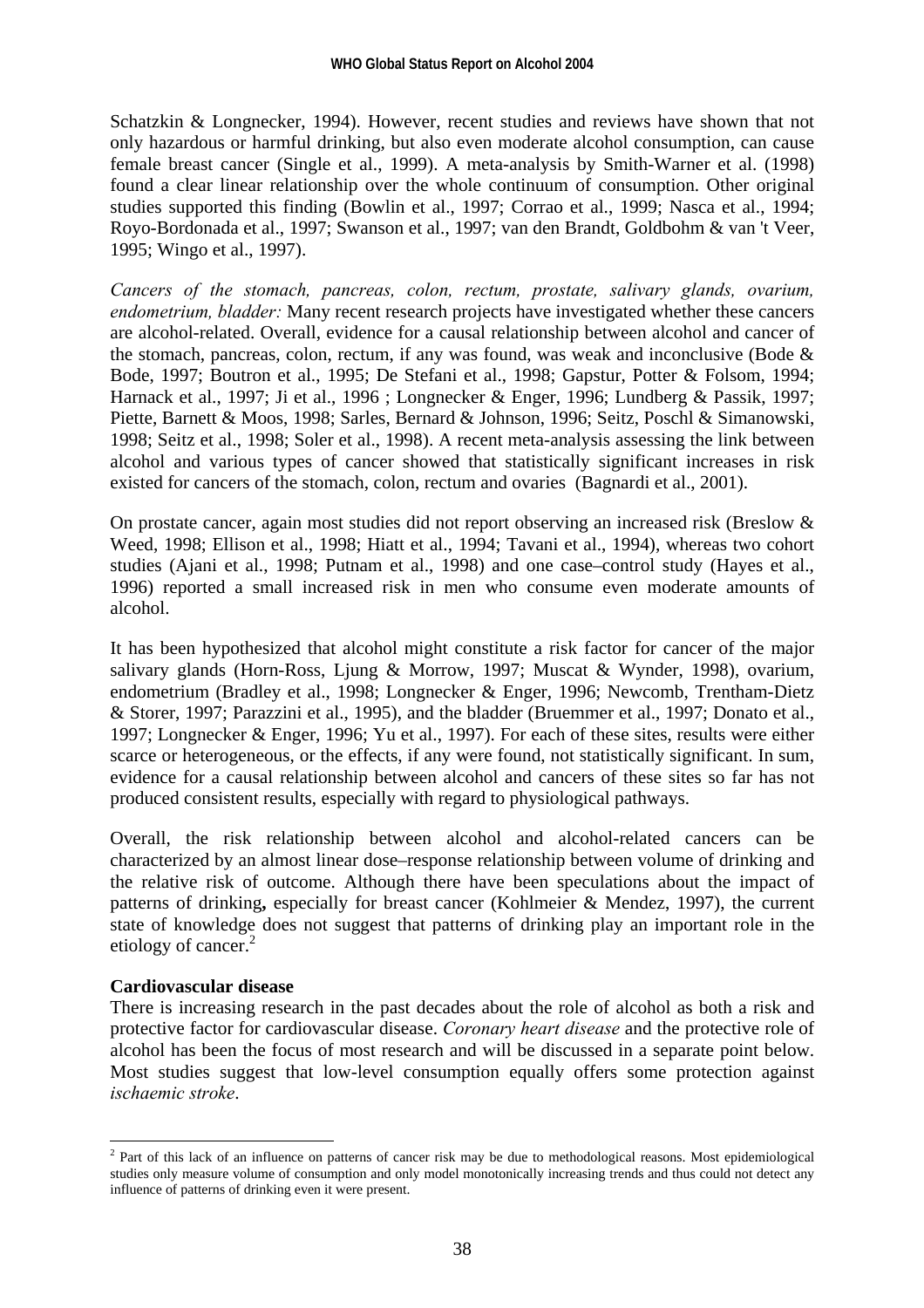In contrast, *hypertension* and other cardiovascular disorders such as *cardiac arrhythmias* or *heart failure* are adversely affected by alcohol (see Friedman, 1998; Klatsky, 1995; Puddey et al., 1999; Rosenqvist, 1998; US Department of Health and Human Services, 1997; Wood et al., 1998). There are some indications that hypertension may be related to the pattern of heavy drinking occasions (Murray et al., 2002; Puddey et al., 1999; Wannamethee & Shaper, 1991).

For *haemorrhagic stroke***,** the weight of evidence suggests an increase in risk for males even at low levels of consumption (Berger et al., 1999; Jackson, 1994; Sacco et al., 1999; You et al., 1997). For females the most recent meta-analyses of Ridolfo and Stevenson (2001) suggested a protective effect for drinking below 40 g pure ethanol per day, but an 8-fold increased risk for drinking above these limits. Patterns of drinking not only play a role in any protective effects of alcohol on CHD, drinking patterns are also relevant to risks of stroke (Hillbom, Juvela & Karttunen, 1998) and for sudden cardiovascular death or cardiovascular death in general (Kauhanen et al., 1997a; Kauhanen et al., 1997b; Kozarevic et al., 1982; Poikolainen, 1983; Wannamethee & Shaper, 1992) with heavy drinking occasions and intoxication resulting in increased risk.

# **Liver cirrhosis**

Alcohol has been estimated as the leading cause of liver cirrhosis in established market economies (Corrao et al., 1997; Corrao et al., 1998; English et al., 1995). There is some debate whether alcohol's contributory role should be restricted to alcoholic liver cirrhosis alone or be extended to unspecified liver cirrhosis. Several authors contend that, empirically, it is extremely difficult to separate alcoholic from unspecified liver cirrhosis, and that the term "unspecified liver cirrhosis" is applied when no specific etiological factor is reported or identified (English et al., 1995). Research in the United States and in Central and South American countries indicated that an appreciable proportion of cirrhosis deaths without mention of alcohol was in fact attributable to alcohol (Haberman & Weinbaum, 1990; Puffer & Griffith, 1967; Room, 1972).

On the other hand, applying RRs of liver cirrhosis derived in established market economies to other countries can be extremely misleading. In many countries (e.g. China or India), liver cirrhosis is mainly caused by other factors such as viral infections. The corresponding AAFs have been shown to vary between less than 10% (China) and 90 % (Finland) (WHO, 2000a).

The relationship between alcohol consumption and liver cirrhosis seems to be mainly dependent on volume of drinking and independent of patterns of drinking (Lelbach, 1975; Lelbach, 1976). However, some research also indicates a potential effect of occasions of heavy drinking (Rhodés, Salaspuro & Sorensen, 1993).

# **Effects of prenatal alcohol exposure**

Alcohol consumption during pregnancy is related to various risks to the fetus, which include gross congenital anomalies and Fetal Alcohol Spectrum Disorders (FASD), which include conditions such as fetal alcohol syndrome (Alvear, Andreani & Cortes, 1998; Church et al., 1997; Faden, Graubard & Dufour, 1997; Habbick et al., 1997; Larkby & Day, 1997; Larroque & Kaminski, 1996; Mattson et al., 1997; Passaro & Little, 1997; Passaro et al., 1996; Polygenis et al., 1998; Roebuck, Mattson & Riley, 1998; Shu et al., 1995; Windham et al., 1995). FASD ranges from individual anomalies at one end and serious neurobiological dysfunctions, including mental retardation, on the other (Connor & Streissguth, 1996). The prenatal teratogenic effects of alcohol also include lethal consequences. They comprise spontaneous abortion, low birth weight, fetal damage, prematurity, and intrauterine growth retardation (Abel, 1997; Bradley et al., 1998; Windham et al., 1997).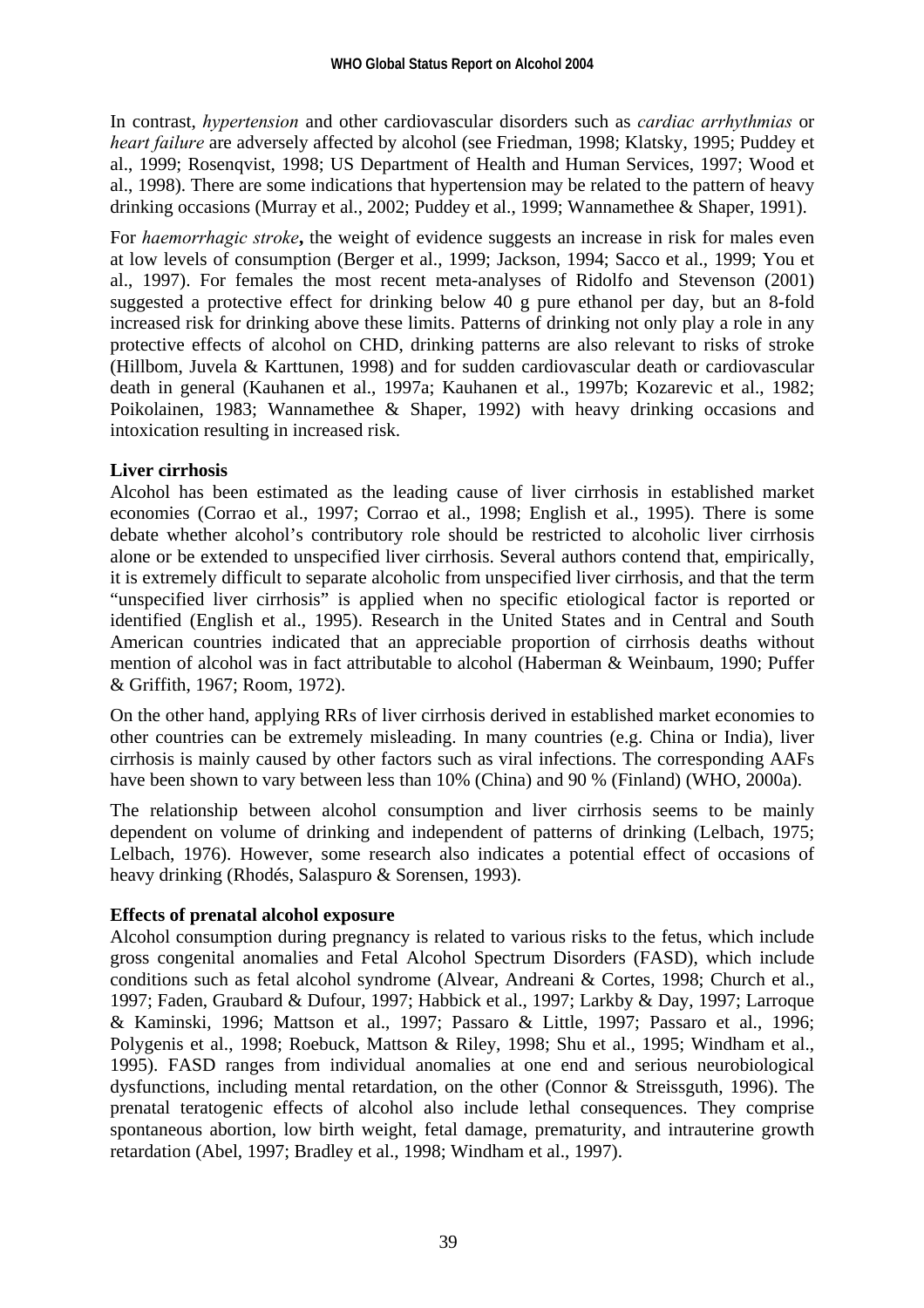## **Mental conditions**

The co-morbidity of alcohol dependence with other mental conditions is high, both in clinical and in general population samples (e.g. Grant & Harford, 1995; Merikangas et al., 1998). The crucial question in this respect is about causation. Sufficient evidence for a causal role of alcohol consumption at this point of research appears to exist mainly for depression. Since this relationship is controversial it will be discussed below in a separate section.

#### **Other chronic conditions**

Other risks of alcohol consumption currently discussed in the literature include *epilepsy* (see e.g. Jallon et al., 1998; Leone et al., 1997; Martín et al., 1995), *acute and chronic pancreatitis* (Ammann, Heitz & Klöppel, 1996; Skinazi, Lévy & Bernades, 1995; Damström Thakker, 1998; Robles-Diaz & Gorelick, 1997) and *psoriasis* (English et al., 1995).

## *Beneficial health effects of alcohol consumption excluding CHD*

## **Ischaemic stroke**

Cerebrovascular disease (stroke) consists of several subtypes, the most common subtypes being ischaemic stroke and haemorrhagic stroke, which are affected differently by alcohol. For ischaemic stroke, the predominant type of stroke, the weight of evidence including biological mechanisms, suggests effects similar to those for CHD, namely that low to moderate consumption may offer some protection (Beilin, Puddey & Burke, 1996; Hillbom, 1998; Keil et al., 1997; Kitamura et al., 1998; Knuiman & Vu, 1996; Sacco et al., 1999; Thun et al., 1997; Yuan et al., 1997; Wannamethee & Shaper, 1996). Alcohol consumption has detrimental effects on haemorrhagic stroke.

# *Other beneficial health effects of alcohol consumption*

Alcohol may offer some protection against *diabetes* and cholelithiasis (gallstones) (English et al., 1995; see also Ashley et al., 2000, for a recent overview on beneficial effects of alcohol). Findings from a cohort of more than 40 000 male health professionals showed that moderate alcohol consumption may decrease the risk of diabetes, perhaps through the effects of alcohol on insulin sensitivity (Rimm et al., 1995). The protective effect was further substantiated, mainly in studies in established market economies (Perry et al., 1995; Ajani et al., 1999), however there may be differential effects on men and women, and even detrimental effects at higher levels of intake (Wei et al., 2000; Kao et al., 1998). Plausible biological mechanisms were seen to exist in mediating effects of moderate alcohol intake on glucose tolerance and insulin resistance (Facchini, Chen & Reaven, 1994; Kiechl et al., 1996; Lazarus, Sparrow & Weiss, 1997; Flanagan et al., 2000).

With regard to *cholelithiasis* (gallstones) there is some evidence that alcohol may offer some protection against gallstones (English et al., 1995; Holman et al., 1996). These findings have been substantiated by recent large-scale cohort and case-control studies, which reported an inverse relationship (Attili et al., 1998; Caroli-Bosc et al., 1998; Chen et al., 1999; Leitzmann et al., 1998).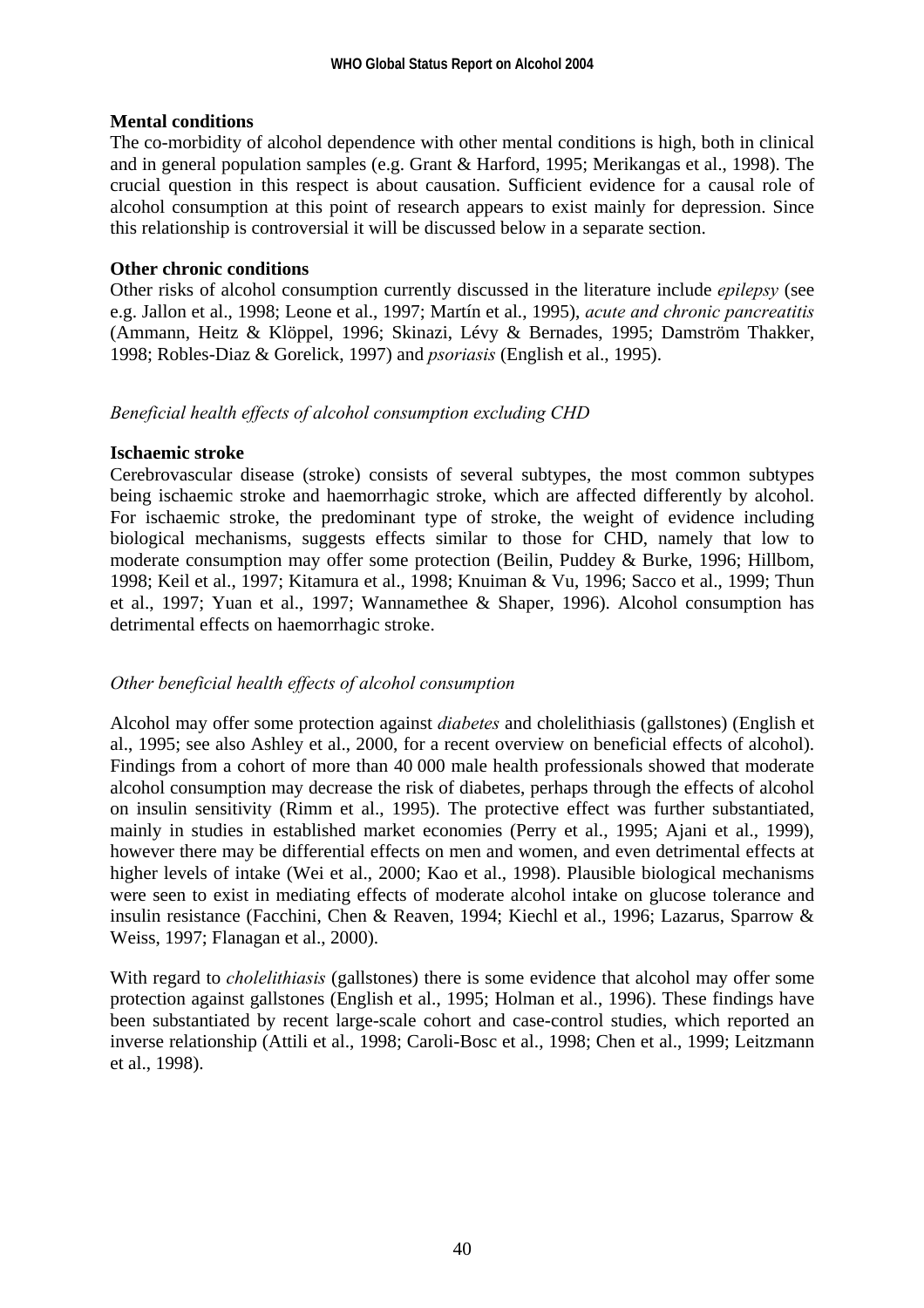*Table 13: Relative risks for beneficial alcohol-related health effects for different drinking* 

| <b>Disease</b>   | $ICD-9$ | <b>RR</b>                                          |      |                              |      |      |      |  |  |  |
|------------------|---------|----------------------------------------------------|------|------------------------------|------|------|------|--|--|--|
|                  |         | Drinking category I<br><b>Drinking category II</b> |      | <b>Drinking category III</b> |      |      |      |  |  |  |
|                  |         | F                                                  | M    |                              | M    |      | М    |  |  |  |
| <b>Diabetes</b>  | 250     | 0.92                                               | 0.99 | 0.87                         | 0.57 | 1.13 | 0.73 |  |  |  |
| Ischaemic stroke | 433-435 | 0.52                                               | 0.94 | 0.64                         | 1.33 | 1.06 | 1.65 |  |  |  |
| Cholelithiasis   | 574     | 0.82                                               | 0.82 | 0.68                         | 0.68 | 0.50 | 0.50 |  |  |  |

Table 13 gives an overview of diseases on which alcohol potentially has beneficial effects.

**Source***: Gutjahr, Gmel & Rehm (2001), Ridolfo & Stevenson (2001); Rehm et al. (in press).* 

*categories (compared to abstainers)* 

*Definition of drinking categories: category I: for females not exceeding on average 0 to 19.99 g pure alcohol per day; for males not exceeding on average 0 to 39.99 g pure alcohol per day; category II: for females not exceeding on average 20 to 39.99 g pure alcohol per day; for males not exceeding on average 40 to 59.99 g pure alcohol per day; category III: for females on average 40 g pure alcohol and above per day; for males on average 60 g pure alcohol and above per day. For comparison: a 75 cl. bottle of wine contains about 70 g of pure alcohol.* 

# *CHD as a chronic condition where alcohol has harmful and beneficial consequences*

Coronary heart disease<sup>3</sup> is one of the leading causes of death in the world (Murray & Lopez, 1996a). The most important health benefits of alcohol have been found in the area of coronary heart disease at low to moderate levels of average volume of alcohol consumption (Beaglehole & Jackson, 1992; Doll, 1998; Edwards et al., 1994; Fuchs et al., 1995; Goldberg, Hahn & Parkes, 1995; Hillbom, 1998; Holman et al., 1996; Jackson, 1994; Rehm et al., 1997; Single et al., 1999; Svärdsudd, 1998). Only a few individual-level studies have failed to substantiate this association in men (Hart et al., 1999) or women (Fillmore et al., 1998; Maskarinec, Meng & Kolonel, 1998).

While some studies have found that alcohol may offer protection against CHD not only at low to moderate average intake, but across the continuum of alcohol consumption (Camargo et al., 1997; Doll et al., 1994; Keil et al., 1997), they nevertheless show that most of the protective effect is gained at low levels of consumption such as one drink every other day. The common assumption nowadays is that – at least in established market economies - average volume of drinking and CHD shows a J-shape relationship (Corrao et al., 2000), with detrimental effects compared with abstainers at higher levels of alcohol intake. The epidemiological evidence that light to moderate average alcohol consumption protects against CHD is strengthened by substantial evidence concerning the biological mechanisms by which a protective effect could be mediated:

- $\triangleright$  Favourable lipid profiles, especially an increase in high-density lipoproteins (HDL) (Baraona & Lieber, 1998). It has been estimated that as much as 40%–50% of the protective effect may be attributable to this mechanism (Criqui et al., 1987; Criqui  $\&$ Ringek, 1994; Shu et al., 1992).
- $\triangleright$  Favourable effects on coagulation profiles, in particular, through its effects on platelet aggregation (McKenzie & Eisenberg, 1996; Rubin, 1999) and fibrinolysis (Reeder et al., 1996).

 $\overline{a}$  $3$  CHD is used here for denoting all diseases with ICD 9 rubrics 410–414 (ICD 10: I20–I25). The same categories have also been labelled ischaemic heart disease (IHD).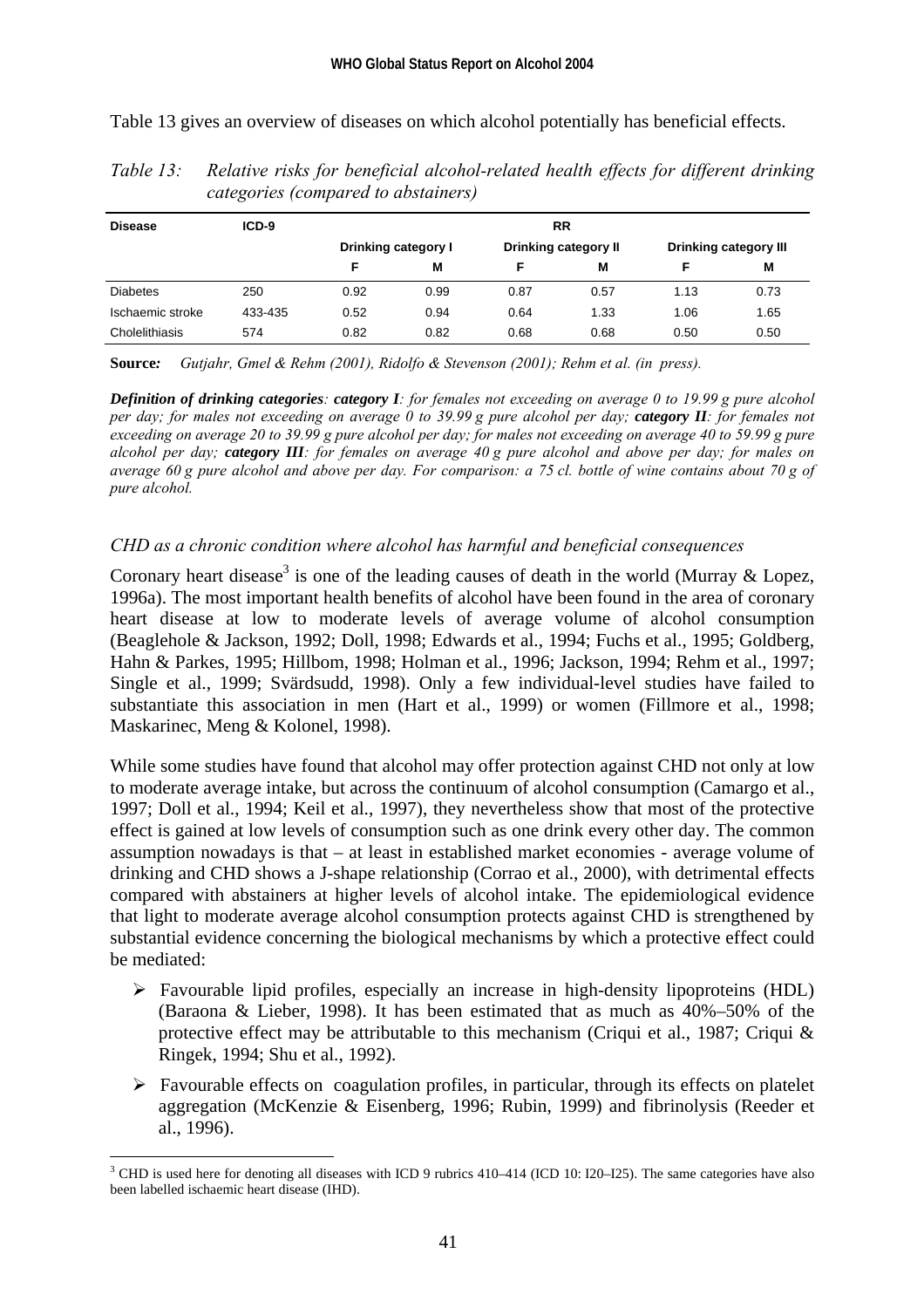- $\triangleright$  Favourable effects on insulin resistance (Kiechl et al., 1996; Lazarus, Sparrow & Weiss, 1997; Rankin, 1994).
- ¾ Favourable effects on hormonal profiles, in particular, its estrogen effects (Svärdsudd, 1998).
- $\triangleright$  Alcohol metabolite acetate has been postulated to protect against CHD by promoting vasodilation (US Department of Health and Human Services, 1997).
- $\blacktriangleright$  Alcohol may affect inflammation (Imhof et al., 2001; Jacques et al., 2001; Morrow & Ridker, 2000; Ridker, 2001).

Finally, it is possible that some of the protective effects are mediated through the antioxidative constituents of alcohol beverages, especially wine (Reinke & McKay, 1996). However, most of the protective effect appears to be linked to ethanol, per se. In sum, the relationship between average volume of drinking and CHD seems to be J-shaped. Light to moderate drinking is associated with a lower CHD risk than abstaining or heavy drinking. However, the studies on average volume of consumption and CHD are heterogeneous, indicating that factors other than the ones included in the study co-determine the relationship. One of the main factors is pattern of drinking (i.e. the way in which the same average amount of alcohol is consumed). In this respect two patterns deserve mentioning: irregular heavy drinking occasions and drinking with meals.

As regards **heavy drinking occasions**, several studies showed that for the same volume consumed (i.e. adjusting for volume in multiple regression models) heavy drinking occasions (e.g. eight drinks in one sitting) have detrimental effects on CHD (McElduff & Dobson, 1997; Murray et al., 2002; Trevisan et al., 2001a).

In addition to the effect on CHD, there appears to be a relationship between irregular heavy drinking occasions and other forms of cardiovascular death, especially sudden cardiac death (Kauhanen et al., 1997b; Wannamethee & Shaper, 1992; Wood et al., 1998). This is consistent with the physiological mechanisms of increased clotting and reducing the threshold for ventricular fibrillation after heavy drinking occasions, which have been reviewed by McKee and Britton (1998). Specifically, heavy drinking occasions have been shown to increase low-density lipoproteins, which in turn have been linked to negative cardiovascular outcomes. Contrary to low or moderate steady drinking, heavy irregular drinking occasions are not associated with an increase of high-density lipoproteins, which themselves have been linked to favourable cardiovascular outcomes. In addition, irregular drinking is associated with increased risk of thrombosis, occurring after cessation of drinking (Renaud & Ruf, 1996). Finally, irregular heavy drinking seems to predispose to histological changes in the myocardium and conducting system, as well as to a reduction in the threshold for ventricular fibrillation. In sum, irregular heavy drinking occasions are mainly associated with physiological mechanisms increasing the risk of sudden cardiac death and other cardiovascular outcomes, in contrast to the physiological mechanisms triggered by steady low to moderate consumption and linked to favourable cardiac outcomes.

With respect to **drinking with meals**, Trevisan and colleagues (2001a; 2001b) reported more protective effects of alcohol consumption when it was predominately consumed with meals compared to alcohol consumption outside meals.

The potential mechanisms linking consumption of alcoholic beverages with meals to a lower CHD risk, remain to be fully clarified. Mechanisms may be the reduced postprandial blood pressure (Foppa et al., 1999), positive effects on fibrinolysis (Hendriks et al., 1994) and lipids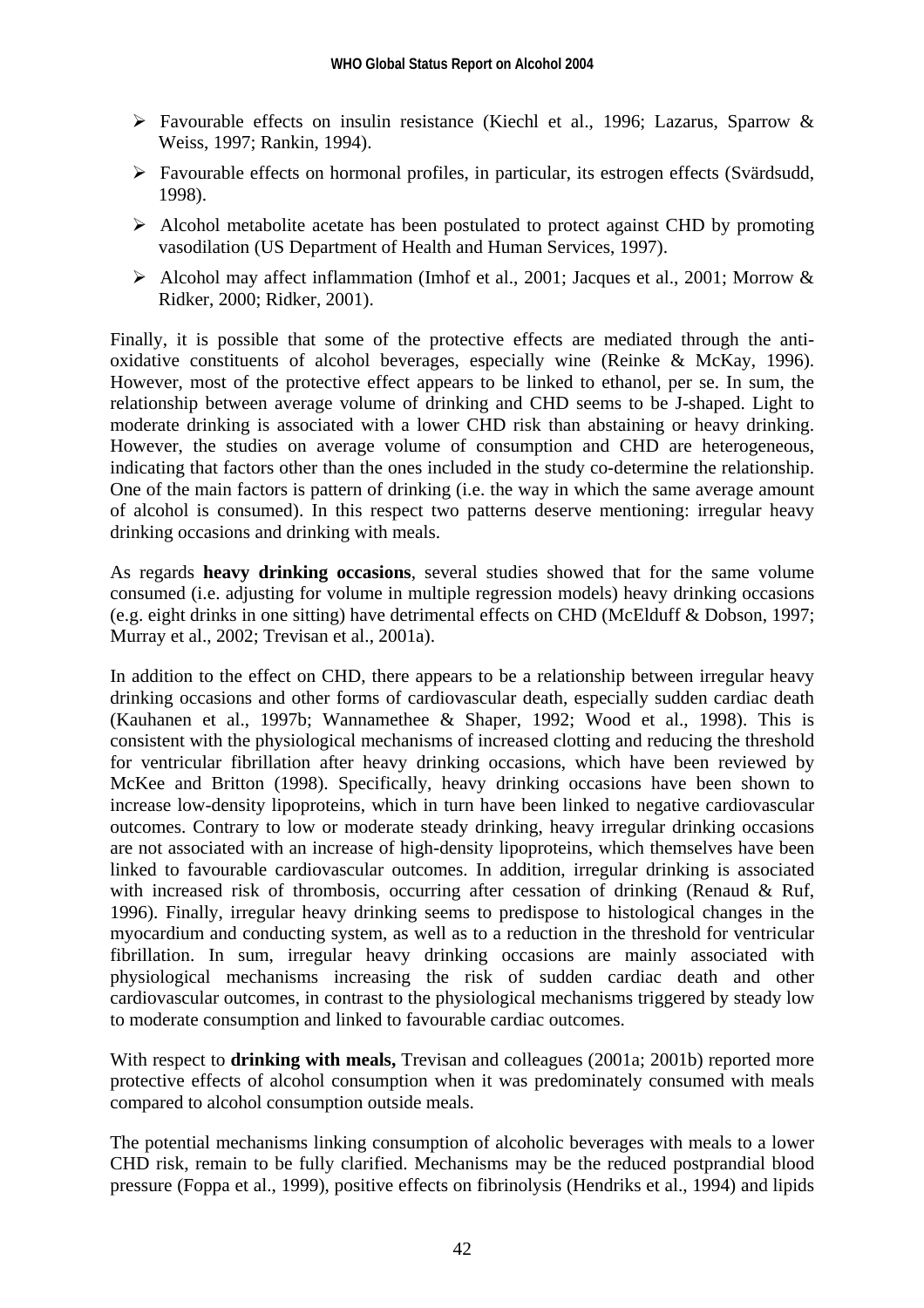(Veenstra et al., 1990), and an increased alcohol elimination rate or a reduced alcohol absorption rate with food in the gastrointestinal tract (Gentry, 2000; Ramchandani, Kwo & Li, 2001). Several studies - mainly conducted at the aggregate level - showed that cultural drinking patterns are related to differential effects of volume on CHD mortality and morbidity. Most of them were either related to drastic changes in alcohol consumption and CHD mortality connected with the anti-alcohol campaign of the last years of the Soviet Union (Shkolnikov & Nemtsov, 1997; Bobak & Marmot, 1999; Britton & McKee, 2000; Leon et al., 1997; McKee, Shkolnikov & Leon, 2001; Notzon et al., 1998; Shkolnikov, McKee & Leon, 2001). Another indirect line of research on the effect of heavy drinking on CHD shows that countries with a tradition of heavier or binge-drinking occasions on weekends show proportionately high CHD or cardiovascular disease morality on or immediately after the weekend [Germany: CHD, (Willich et al., 1994); Moscow, Russian Federation: cardiovascular disease events, (Chenet et al., 1998); Lithuania: CHD events, (Chenet et al., 2001); Scotland: CHD events (cf. Evans et al., 2000)]. Finally, in the Global Burden of Disease (GBD) 2000 study, the moderating effect of drinking patterns on CHD could be demonstrated (Gmel, Rehm & Frick, 2003; Rehm et al., in press).

#### *Depression*

Alcohol is implicated in a variety of mental disorders which are not alcohol-specific. However, before the GBD 2000 study no major overview on alcohol-attributable burden of disease has included these conditions (English et al., 1995; Gutjahr, Gmel & Rehm, 2001; Rehm & Gmel, 2001; Ridolfo & Stevenson, 2001; Single et al., 1999). While the causality of the relation is hard to define, sufficient evidence now exists to assume alcohol's causal role in depression, a common mental disorder.

In the general population, alcohol dependence and major depression co-occur overproportionally, on both a 12-month and a lifetime basis (Kessler et al., 1996; Kessler et al., 1997; Lynskey, 1998). Among alcohol consumers in the general population, higher volume of consumption is associated with more symptoms of depression (Graham & Schmidt, 1999; Mehrabian, 2001; Rodgers et al., 2000). Among patients in treatment for alcohol abuse and dependence, the prevalence of major depression is higher than in the general population (Lynskey, 1998; Schuckit et al., 1997). Higher prevalence of alcohol use disorders has been documented for patients in treatment for depression (Alpert et al., 1999; Blixen, McDougall & Suen, 1997).

This suggests that alcohol use disorders are linked to depressive symptoms, and that alcohol dependence and depressive disorders co-occur to a larger degree than expected by chance. However, it is not clear in the individual case whether the depression caused alcohol problems, whether the alcohol consumption or alcohol problems caused depression, or whether both could be attributed to a third cause (Vaillant, 1993). The pathway from depression to harmful alcohol use and alcohol dependence has long been discussed under the heading of self-medication (i.e. the use of alcohol to alleviate depressive symptoms). In addition, a shared third cause could be certain neurobiological mechanisms (see Markou, Kosten & Koob, 1998) or genetic predisposition. To be a causal factor, one condition is that alcohol use disorders must precede depression, i.e. only that fraction of depression can logically be caused by alcohol dependence where the onset of dependence preceded the onset of depression. Such fractions can be found in many countries (see data of the International Consortium in Psychiatric Epidemiology (ICPE), Merikangas et al., 1998). Commonly, proportions of depressive disorders, which are preceded by alcohol dependence, were higher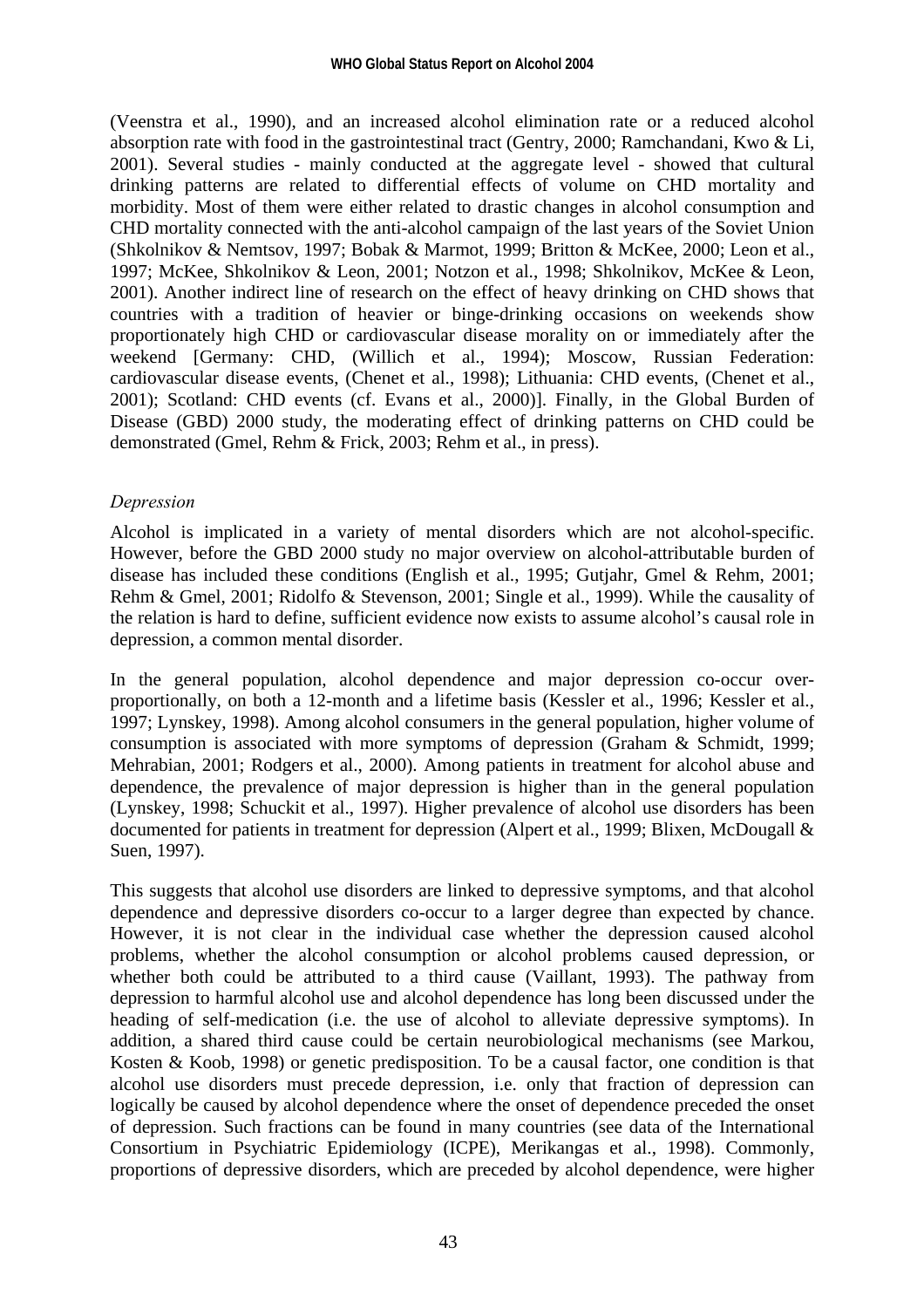for males than for females. This corresponds to the higher prevalence rates of alcohol dependence in men. In fact, the proportion of depressive disorders and alcohol dependence rates correlate to about 0.80 (Rehm et al., in press; Rehm & Eschmann, 2002). Besides strength of association (commonly two-fold to three-fold increase in risk of depressive disorders have been found, e.g. Schuckit, 1996; Swendsen et al., 1998; Hilarski & Wodarki, 2001), reversibility (remission during abstinence) is a key indicator for causal effect of alcohol dependence on depressive disorders. There is sufficient evidence that abstinence substantially removes depressive symptoms in alcohol dependent persons within a short time frame (Brown & Schuckit, 1988; Dackis et al., 1986; Davidson, 1995; Gibson & Becker, 1973; Penick et al., 1988; Pettinati, Sugerman & Maurer, 1982; Willenbring, 1986).

The evidence indicates that a clear and consistent association exists between alcohol dependence and depressive disorders and that chance, confounding variables and other bias can be ruled out with reasonable confidence as factors in this association.

## *Summary on diseases related mainly to chronic alcohol consumption*

Table 14 gives an overview of relative risks of major chronic diseases related to alcohol consumption.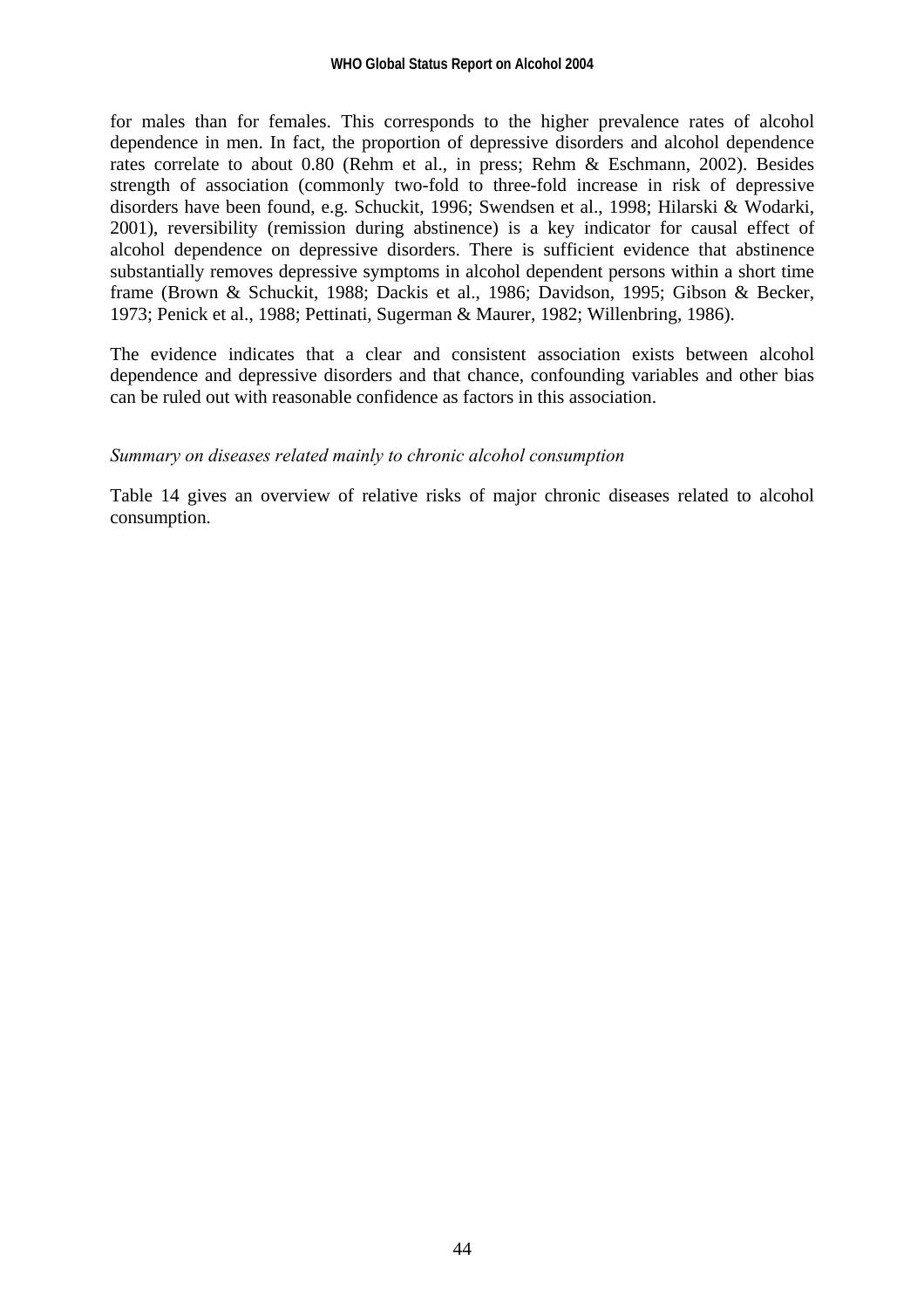|                                                          | $ICD-9$                | <b>ICD-10</b>       |                                                                                                                                            | F                                                               |             |             | M           |             |  |  |
|----------------------------------------------------------|------------------------|---------------------|--------------------------------------------------------------------------------------------------------------------------------------------|-----------------------------------------------------------------|-------------|-------------|-------------|-------------|--|--|
| <b>Disease</b>                                           | 4digit                 | 4digit              | cat.I                                                                                                                                      | Drinking Drinking Drinking Drinking Drinking Drinking<br>cat.II | cat.III     | cat.I       | cat.II      | cat.III     |  |  |
| <b>Conditions arising during the</b><br>perinatal period | 760-779<br>minus 771.3 | P00-P96             |                                                                                                                                            |                                                                 |             |             |             |             |  |  |
| Low birth weight                                         | 764-765                | P05-P07             | 1.00                                                                                                                                       | 1.40                                                            | 1.40        | 1.00        | 1.40        | 1.40        |  |  |
| <b>Malignant neoplasms</b>                               | 140-208                | C00-C97             |                                                                                                                                            |                                                                 |             |             |             |             |  |  |
| Mouth and oropharynx cancers                             | 140-149                | C00-C14             | 1.45                                                                                                                                       | 1.85                                                            | 5.39        | 1.45        | 1.85        | 5.39        |  |  |
| Oesophagus cancer                                        | 150                    | C <sub>15</sub>     | 1.80                                                                                                                                       | 2.38                                                            | 4.36        | 1.80        | 2.38        | 4.36        |  |  |
| Liver cancer                                             | 155                    | C <sub>22</sub>     | 1.45                                                                                                                                       | 3.03                                                            | 3.60        | 1.45        | 3.03        | 3.6         |  |  |
| Breast cancer*                                           |                        |                     | 1.14                                                                                                                                       | 1.41                                                            | 1.59        | n.a.        | n.a.        | n.a.        |  |  |
| Under 45 years of age*                                   | 174                    | C <sub>50</sub>     | 1.15                                                                                                                                       | 1.41                                                            | 1.46        | n.a.        | n.a.        | n.a.        |  |  |
| 45 years and over*                                       |                        |                     | 1.14                                                                                                                                       | 1.38                                                            | 1.62        | n.a.        | n.a.        | n.a.        |  |  |
| Other neoplasms                                          | 210-239                | D00-D48             | 1.10                                                                                                                                       | 1.30                                                            | 1.70        | 1.10        | 1.30        | 1.70        |  |  |
| <b>Diabetes mellitus</b>                                 | 250                    | E10-E14             | 0.92                                                                                                                                       | 0.87                                                            | 1.13        | 1.00        | 0.57        | 0.73        |  |  |
| <b>Neuro-psychiatric conditions</b>                      | 290-319.<br>324-359    | F01-F99.<br>G06-G98 |                                                                                                                                            |                                                                 |             |             |             |             |  |  |
| Unipolar major depression                                | 300.4                  | F32-F33             | AAF were directly assessed using dependence rates, but<br>varied widely across regions and sex. For details see Rehm<br>et al. (in press). |                                                                 |             |             |             |             |  |  |
| <b>Epilepsy</b>                                          | 345                    | G40-G41             | 1.34                                                                                                                                       | 7.22                                                            | 7.52        | 1.23        | 7.52        | 6.83        |  |  |
| Alcohol-use disorders                                    | 291, 303,<br>305.0     | F <sub>10</sub>     | AAF<br>100%                                                                                                                                | AAF<br>100%                                                     | AAF<br>100% | AAF<br>100% | AAF<br>100% | AAF<br>100% |  |  |
| <b>Cardiovascular diseases</b>                           | 390-459                | $100 - 199$         |                                                                                                                                            |                                                                 |             |             |             |             |  |  |
| <b>Hypertensive disease</b>                              | $401 - 405$            | $110 - 113$         | 1.40                                                                                                                                       | 2.00                                                            | 2.00        | 1.40        | 2.00        | 4.10        |  |  |
|                                                          |                        |                     | 0.82                                                                                                                                       | 0.83                                                            | 1.12        | 0.82        | 0.83        | 1.00        |  |  |
| <b>Coronary heart disease</b>                            | 410-414                | $120 - 125$         | AAFs need modelling of drinking patterns and thus widely<br>vary across regions and sex. For details see Rehm et al. (in<br>press).        |                                                                 |             |             |             |             |  |  |
| Cerebrovascular disease                                  | 430-438                | $160 - 169$         |                                                                                                                                            |                                                                 |             |             |             |             |  |  |
| Ischaemic stroke*                                        | 433-435                |                     | 0.52                                                                                                                                       | 0.64                                                            | 1.06        | 0.94        | 1.33        | 1.65        |  |  |
| Haemorrhagic stroke*                                     | 430-432                |                     | 0.59                                                                                                                                       | 0.65                                                            | 7.98        | 1.27        | 2.19        | 2.38        |  |  |
| <b>Digestive diseases</b>                                | 530-579                | K20-K92             |                                                                                                                                            |                                                                 |             |             |             |             |  |  |
| <b>Cirrhosis of the liver</b>                            | 571                    | K70, K74            | 1.30                                                                                                                                       | 9.50                                                            | 13.00       | 1.30        | 9.50        | 13.00       |  |  |

| Table 14: Relative risk for major chronic disease categories by sex and average drinking |  |
|------------------------------------------------------------------------------------------|--|
| category                                                                                 |  |

**Sources***: Gutjahr & Gmel (2001), Ridolfo & Stevenson (2001); if indicated by \*; the category III estimates for CHD were based on Corrao et al. (2000) and Rehm et al. (in press).* 

*Definition of drinking categories: category I: for females not exceeding on average 0 to 19.99 g pure alcohol per day; for males not exceeding on average 0 to 39.99 g pure alcohol per day; category II: for females not exceeding on average 20 to 39.99 g pure alcohol per day; for males not exceeding on average 40 to 59.99 g pure alcohol per day; category III: for females on average 40 g pure alcohol and above per day; for males on average 60 g pure alcohol and above per day. For comparison: a 75 cl. bottle of wine contains about 70 g of pure alcohol.*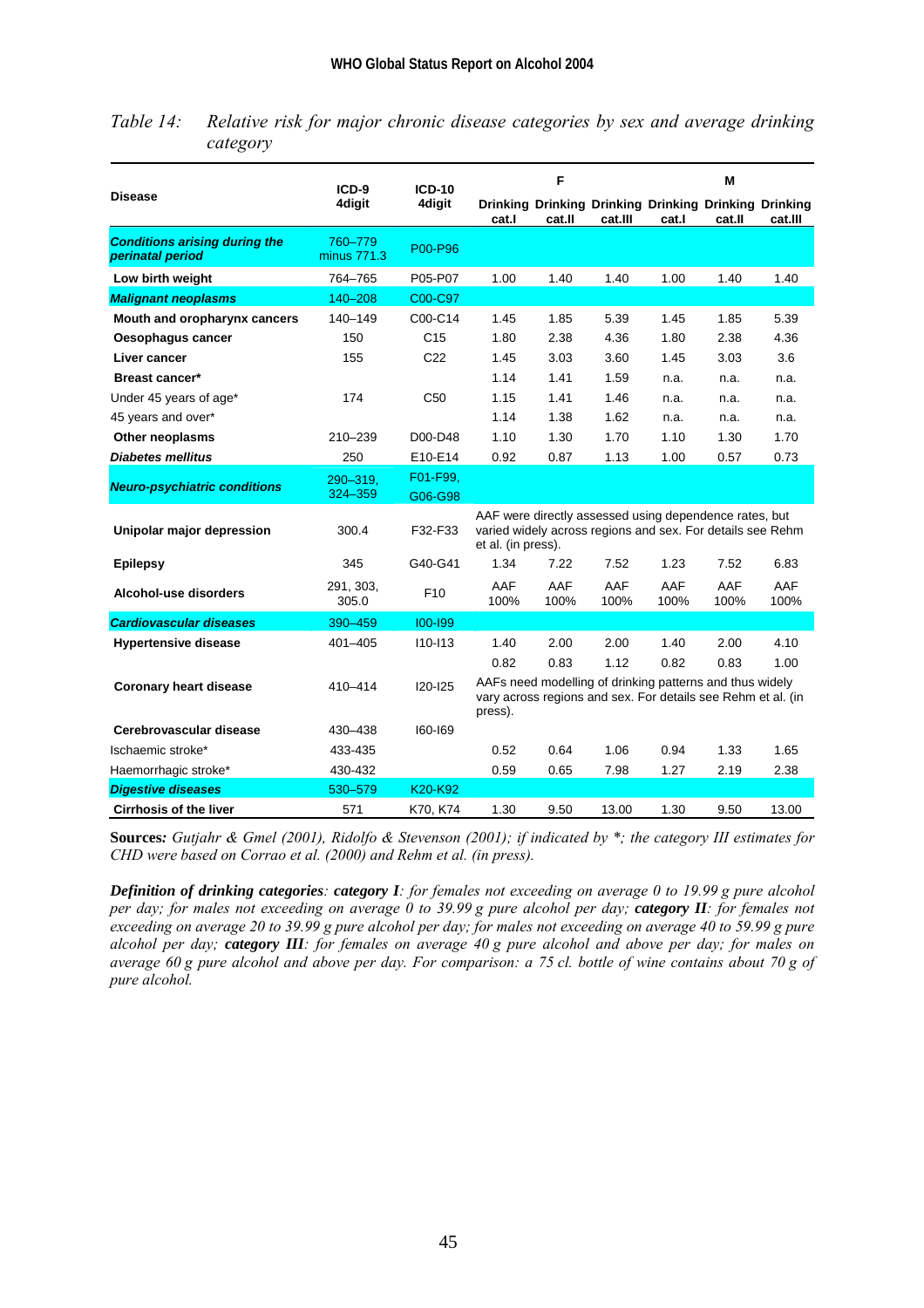# **Acute adverse health consequences: accidental injury and poisoning, suicide, interpersonal violence and assaults**

Alcohol use has been associated with increased risk of injury in a wide variety of settings including road traffic accident (vehicles, bicycles, pedestrians), falls, fires, injuries related to sports and recreational activities, self-inflicted injuries or injuries resulting from interpersonal violence (Cherpitel, 1992; Freedland, McMicken & D'Onofrio, 1993; Hingson & Howland, 1987; Hingson & Howland, 1993; Hurst, Harte & Firth, 1994; Martin, 1992; Martin & Bachman, 1997; US Department of Health and Human Services, 1997; US Department of Health and Human Services, 2000). There is also some evidence that the presence of alcohol in the body at the time of injury may be associated with greater severity of injury and less positive outcomes (Fuller, 1995; Li et al., 1997).

# *Unintentional injuries*

Alcohol consumption produces effects that are often perceived as positive, as evidenced by the widespread popularity of drinking. But it also leads to actions that result in unintentional injury and death. This section highlights research findings on causality of alcohol involvement and findings relevant to establishing dose–response relationships and drinking patterns. It focuses on traffic injuries, as most of the research has been conducted in this area, and traffic accidents are the most important component of unintentional injuries (Rehm et al., 2003a).

Studies relating average volume of drinking to risk of injury have found the risk of injury to be positively related to increasing average intake levels of alcohol, with the risk increasing at relatively low volumes of intake (Cherpitel et al., 1995). Several patterns of drinking have been related to injury risk. Frequent heavy drinking and frequent subjective drunkenness are both associated with injury, particularly injury resulting from violence (Cherpitel, 1996). Often, the greatest risk was found in individuals who consume relatively large amounts on some occasions, and whose highest amounts are markedly greater than their average amount per occasion (Gruenewald & Nephew, 1994; Gruenewald, Mitchell & Treno, 1996; Gruenewald, Treno & Mitchell, 1996; Treno, Gruenewald & Ponicki, 1997; Treno & Holder, 1997). This was also confirmed in a statistically adequate re-analysis of the Grand Rapids study, that indicates that though all levels of BAC are associated with an increased risk of crashes, relative to a BAC of zero, the risk slope was accelerated for less frequent drinkers (Hurst, Harte & Firth, 1994).

There are clear biological mechanisms why alcohol is related to injury. Moderate doses of alcohol have been demonstrated in controlled experimental studies to have cognitive and psychomotor effects that are relevant to the risk of injury, such as reaction time, cognitive processing, coordination and vigilance (Eckhardt et al., 1998; Krüger et al., 1993; Moskowitz & Robinson, 1988; US Department of Health and Human Services, 1997). The comprehensive recent review by Eckardt and colleagues (1998) concluded that the threshold dose for negative effects on psychomotor tasks is generally found at around 40 to 50 mg% (equivalent to 0.04%–0.05%).

In summary, the evidence indicates that the amount consumed per occasion, and more specifically blood alcohol content, is the critical feature in determining risk of injury. Table 15 gives the attributable fractions for alcohol for different kinds of injuries in four recent reviews. The reviews based their estimates on meta-analyses or other summaries of the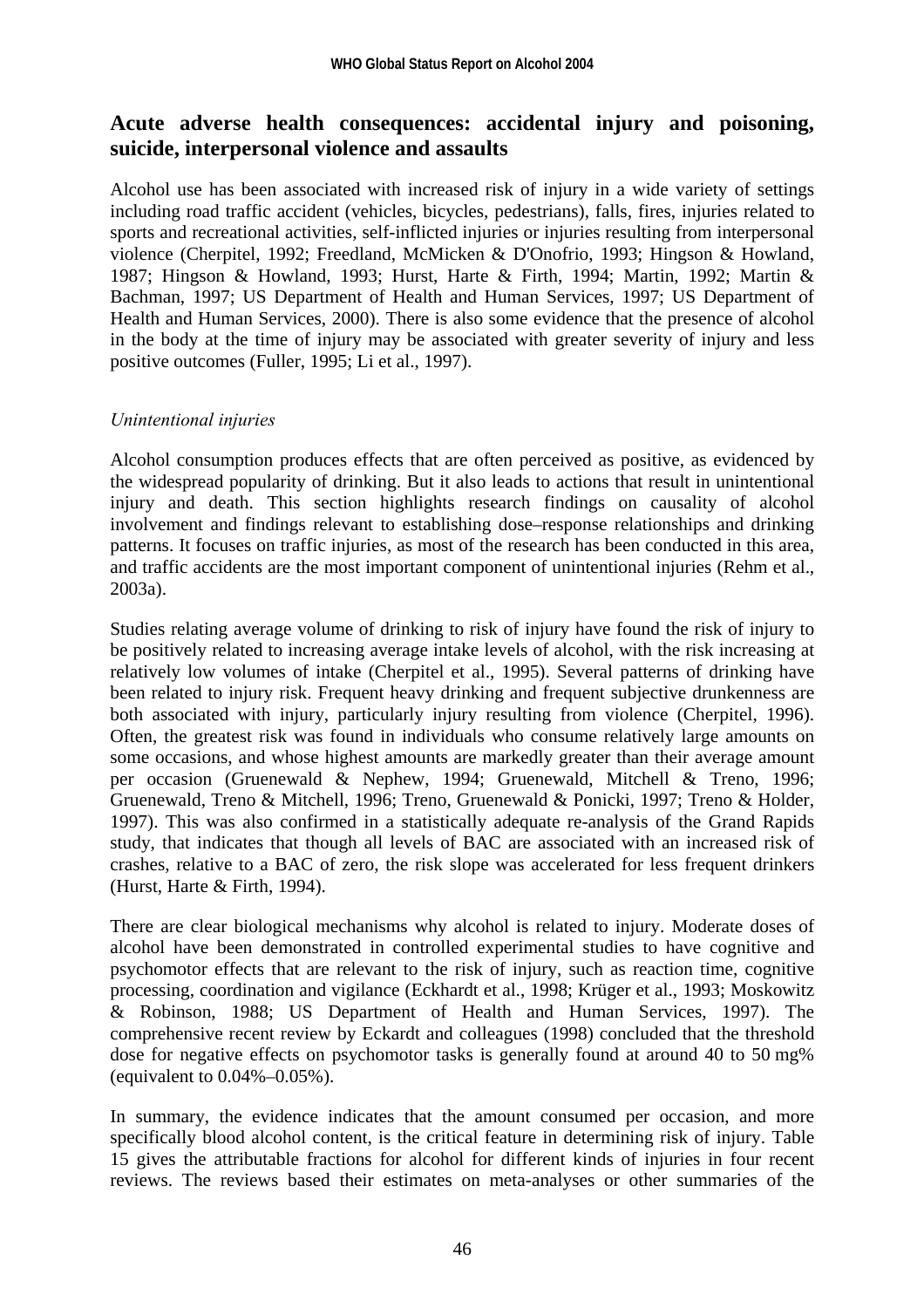relations found in published studies. It should be recognized that, while there are many such studies, they are mostly from a relatively small range of countries, mostly from established market economies. Hence, such estimates cannot necessarily be projected to other countries with different patterns of drinking and different average volumes of drinking.

# *Intentional injuries*

Alcohol is strongly associated with violent crime (Graham & West, 2001), although this association varies considerably across settings (Murdoch, Pihl & Ross, 1990; Room & Rossow (2001), Rossow, Pernanen & Rehm, 2001). Studies on violence have repeatedly shown that alcohol consumption precedes violent events, and that the amount of drinking is related to severity of subsequent violence. Based on meta-analyses of experimental studies there appears to be a small effect size of about 0.22 (Bushman, 1997) in the overall relationship between alcohol consumption and aggression. However, experimental research was not able to attribute effects on aggression to pharmacological effects only. Specific expectations of consumers as regards the effects of alcohol must accompany alcohol consumption to result in aggression (Gmel & Rehm, 2003). The general conclusion is that expectations form part of the "psycho-pharmacological" effects of alcohol (Bushman, 1997; Graham et al., 1998), and should not be separated in attempting to understand the effects of alcohol.

There are a number of different effects of alcohol contributing to increased likelihood of aggressive behaviour. Alcohol may have an effect on the serotonin (5HT) and GABA brain receptors that may reduce fear and anxiety about social, physical or legal consequences of one's actions. Alcohol also affects cognitive functioning (Peterson et al., 1990), leading to impaired problem solving in conflict situations (Sayette, Wilson & Elias, 1993) and overly emotional responses or emotional ability (Pihl, Peterson & Lau, 1993). Other behavioural and attitudinal effects of alcohol related to aggression have been identified, although at this point not necessarily linked to particular pharmacological effects on the brain. These include a narrow and tenacious focus on the present (Graham, West & Wells, 2000; Washburne, 1956), also described as "alcohol myopia" (Steele & Josephs, 1990), and increased concerns with demonstrating personal power, at least for men (Graham, West & Wells, 2000; McClelland et al., 1972; Tomsen, 1997).

Estimating the proportion of alcohol induced intentional injuries is problematic and needs assessment from different sources, such as time-series analyses, natural experiments, case– control studies, emergency-room studies, general population surveys, and experimental designs (Pernanen, 2001). For details of a potential approach, using volume of drinking and drinking patterns in a cross-cultural approach see Rehm et al. (in press).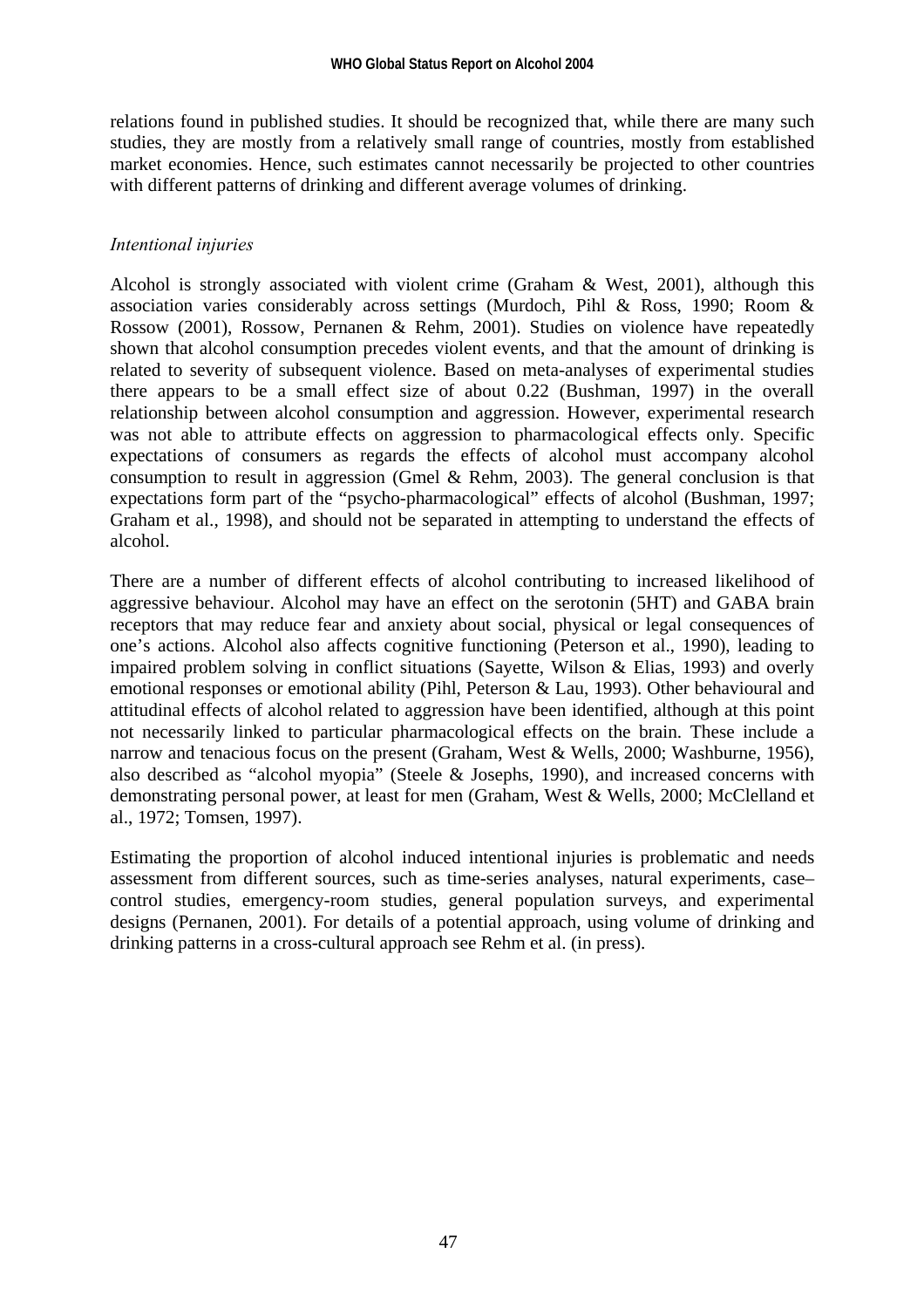|                                                 |                   | <b>USA</b>               |      |         | <b>AUSTRALIA</b> |                  | <b>CANADA</b>           |                                              | <b>AUSTRALIA</b>                         |
|-------------------------------------------------|-------------------|--------------------------|------|---------|------------------|------------------|-------------------------|----------------------------------------------|------------------------------------------|
| <b>Injury</b>                                   | ICD-9             | Stinson et al.<br>(1993) |      | (1995)  | English et al.   |                  | Single et al.<br>(1996) |                                              | <b>Ridolfo &amp; Stevenson</b><br>(2001) |
|                                                 |                   | F                        | Μ    | F       | Μ                | F                | Μ                       | F                                            | Μ                                        |
| Motor vehicle<br>traffic accidents              | E810-E819         | 0.42                     | 0.42 | 0.18    | 0.37             | 0.43             | 0.43                    | 0.11 for                                     |                                          |
| Motor vehicle<br>nontraffic accidents           | E820-E825         | 0.42                     | 0.42 | 0.18    | 0.37             | 0.43             | 0.43                    | deaths (d)<br>and hospitali-<br>zations (h); | $0.33$ (d);<br>024(h);                   |
| Bicycle accident<br>injuries                    | E826              | 0.20                     | 0.20 | 0.18    | 0.37             | 0.20             | 0.20                    | pedestrians<br>$0.17$ (d); $0.06$            | pedestrians<br>$0.40$ (d); $0.37$<br>(h) |
| Other road vehicle<br>accident injuries         | E829              | 0.20                     | 0.20 | 0.18    | 0.37             | 0.2              | 0.20                    | (h)                                          |                                          |
| Water transport<br>accident injuries            | E830-E839         | 0.20                     | 0.20 | No data | No data          | 0.20             | 0.20                    | No data                                      | No data                                  |
| Air-space transport<br>accident injuries        | E840-E845         | 0.16                     | 0.16 | No data | No data          | 0.16             | 0.16                    | No data                                      | No data                                  |
| Accidental ethanol<br>and methanol<br>poisoning | E860.0-<br>E860.2 | 1.00                     | 1.00 | 1.00    | 1.00             | 1.00             | 1.00                    | 1.00                                         | 1.00                                     |
| Accidental fall<br>injuries                     | E880-E888         | 0.35                     | 0.35 | 0.34    | 0.34             | $0.13 -$<br>0.34 | $0.20 -$<br>0.34        | $0.14$ for age<br><65:<br>0.04 > 65          | $0.22$ for age<br><65;<br>0.12 > 65      |
| Arson injuries                                  | E890-E899         | 0.45                     | 0.45 | 0.44    | 0.44             | 0.38             | 0.38                    | 0.44                                         | 0.44                                     |
| Accidental<br>excessive cold                    | E901              | 0.25                     | 0.25 | No data | No data          | 0.25             | 0.25                    | No data                                      | No data                                  |
| Accidental<br>drowning                          | E910              | 0.38                     | 0.38 | 0.34    | 0.34             | $0.31 -$<br>0.50 | $0.31 -$<br>0.50        | 0.34                                         | 0.34                                     |
| Accidental<br>aspiration                        | E911              | 0.25                     | 0.25 | 1.0     | 1.00             | 0.25             | 0.25                    | 1.00                                         | 1.00                                     |
| Striking against /<br>struck by objects         | E917              | 0.25                     | 0.25 | No data | No data          | 0.07             | 0.07                    | No data                                      | No data                                  |
| Caught in /<br>between objects                  | E918              | 0.25                     | 0.25 | No data | No data          | 0.07             | 0.07                    | No data                                      | No data                                  |
| Occupational and<br>machine injuries            | E919-E920         | 0.25                     | 0.25 | 0.07    | 0.07             | 0.07             | 0.07                    | 0.07                                         | 0.07                                     |
| Accidental firearm<br>missile injuries          | E922              | 0.25                     | 0.25 | No data | No data          | 0.25             | 0.25                    | No data                                      | No data                                  |
| Suicide, self-<br>inflicted injuries            | E950-E959         | 0.28                     | 0.28 | 0.08    | 0.12             | $0.11 -$<br>0.19 | $0.23 -$<br>0.31        | 0.29                                         | 0.32                                     |
| Victim, fight, brawl,<br>rape                   | E960              | 0.46                     | 0.46 | 0.47    | 0.47             | 0.27             | 0.27                    | 0.47                                         | 0.47                                     |
| Victim assault<br>firearms                      | E965              | 0.46                     | 0.46 | 0.47    | 0.47             | 0.27             | 0.27                    | 0.47                                         | 0.47                                     |
| Victim assault<br>cutting instrument            | E966              | 0.46                     | 0.46 | 0.47    | 0.47             | 0.27             | 0.27                    | 0.47                                         | 0.47                                     |
| Victim child<br>battering                       | E967              | 0.46                     | 0.46 | 0.16    | 0.16             | 0.16             | 0.16                    | 0.16                                         | 0.16                                     |
| Victim assault<br>other                         | E968              | 0.46                     | 0.46 | 0.47    | 0.47             | 0.27             | 0.27                    | 0.47                                         | 0.47                                     |
| Late effects of<br>injuries by another          | E969              | 0.46                     | 0.46 | 0.47    | 0.47             | 0.27             | 0.27                    | 0.47                                         | 0.47                                     |

*Table 15: Attributable fractions of acute alcohol-related health effects in the adult general population* 

*Remarks:Ranges refer to age-specific attributable fractions; minimum (>0) and maximum estimates are shown. Source: Rehm et al. (in press)*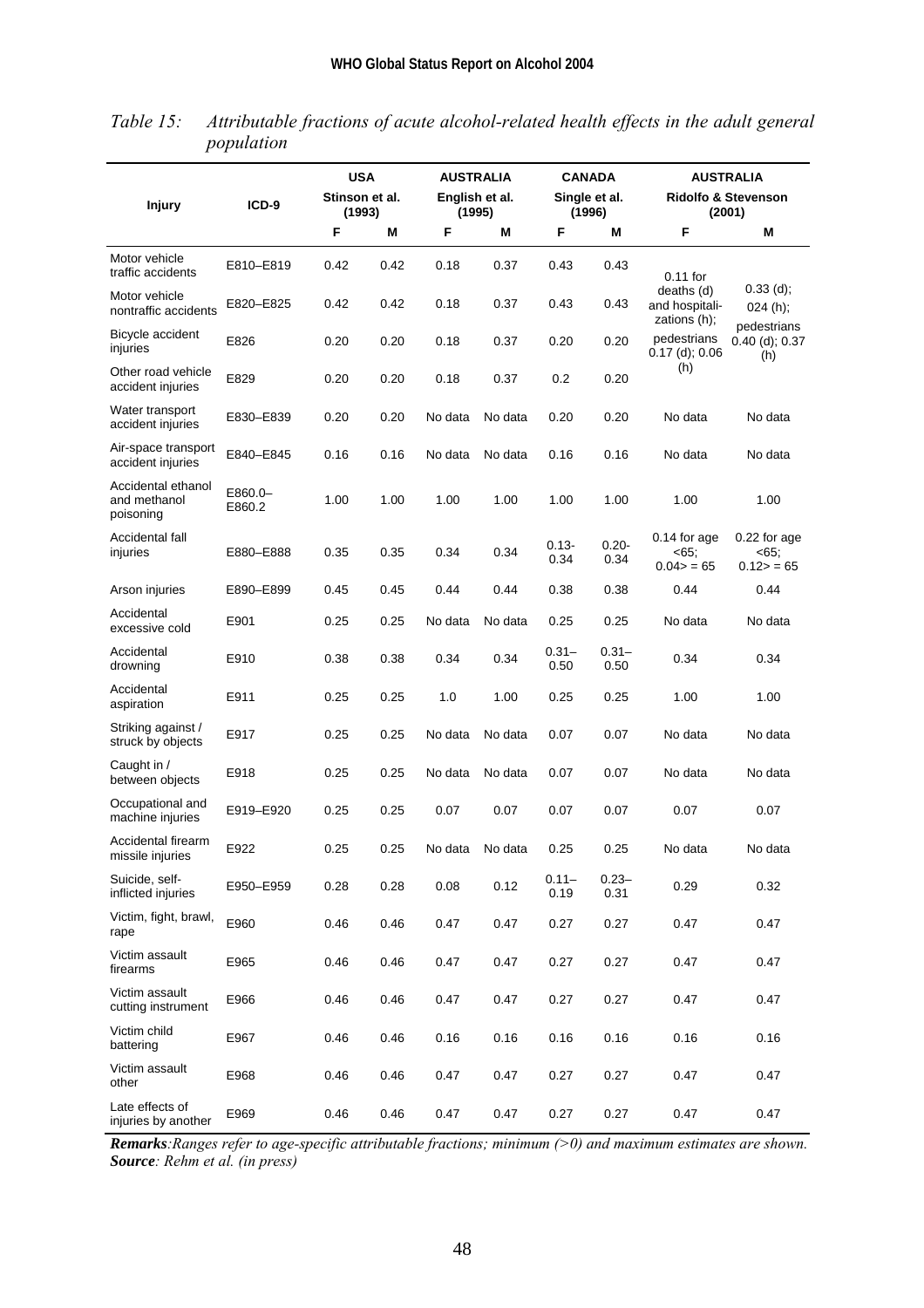To sum up, in some countries there would be even more alcohol-related "prevented" death than caused deaths, mainly owing to the beneficial effect of low and moderate alcohol consumption on cardiovascular disease in some populations, like women of advanced age. This, however applies mainly to countries with established market economies, where life expectancy is high and the country's prevailing drinking pattern is a regular drinking pattern of moderate amounts, preferably consumed with meals. If one considers, however, life years lost instead of counting deaths only, a different picture emerges. There are more life years lost due to alcohol consumption than deaths "prevented". This can be explained by the fact that the years gained from alcohol consumption's beneficial effect on CHD are usually gained at higher ages and comprise only few years compared to the many years lost in deaths at early ages, e.g. in alcohol-related traffic-casualties. The balance would even bend down more stronger to the detrimental side, if in addition to life years lost also years spent in disability were included in estimates, such as in the burden of disease measure of disability adjusted life years lost (for details see next paragraph). Figures 5 and 6 demonstrate the difference in counting death versus other measures of life years lost for alcohol use disorders.

*Figure 5: Global disease burden (in DALYs) in 2001 from alcohol use disorders, by age group and sex* 

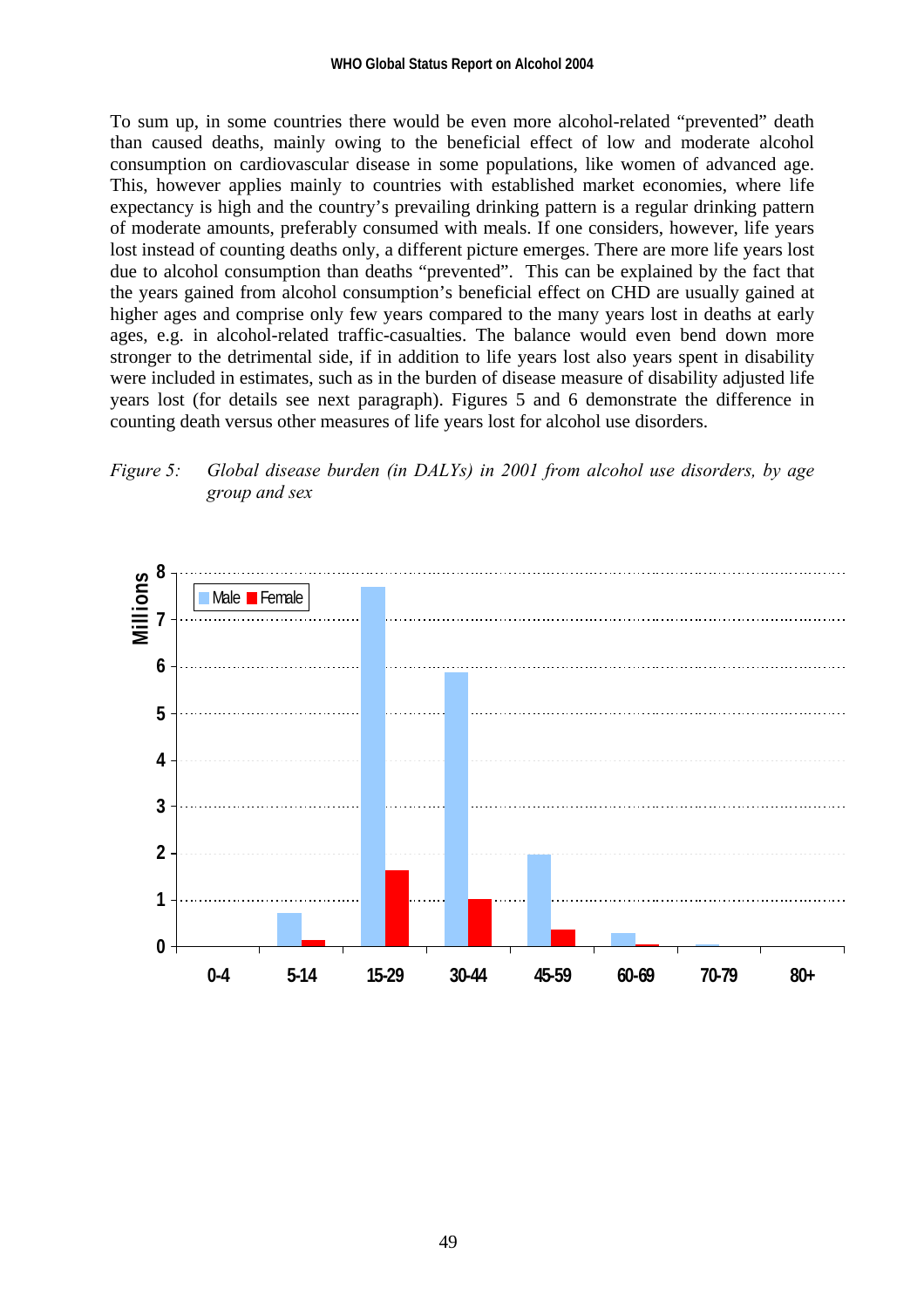*Figure 6: Global deaths in 2001 from alcohol use disorders, by age group and sex*



# **The global burden of disease**

A common measure of disease burden today are disability adjusted life years lost (DALYS, Murray & Lopez, 1996b). Such a measure combines mortality in terms of life years lost (YLL) due to premature death, and morbidity in terms of life years lived in disability (YLD). The latter weights the severity of a disease and its duration. For example, with a severity factor of 0.2 for a disease, five years spent in disability equals one year of life lost due to premature mortality. Alcohol-attributable DALYs are summarized in Table 16.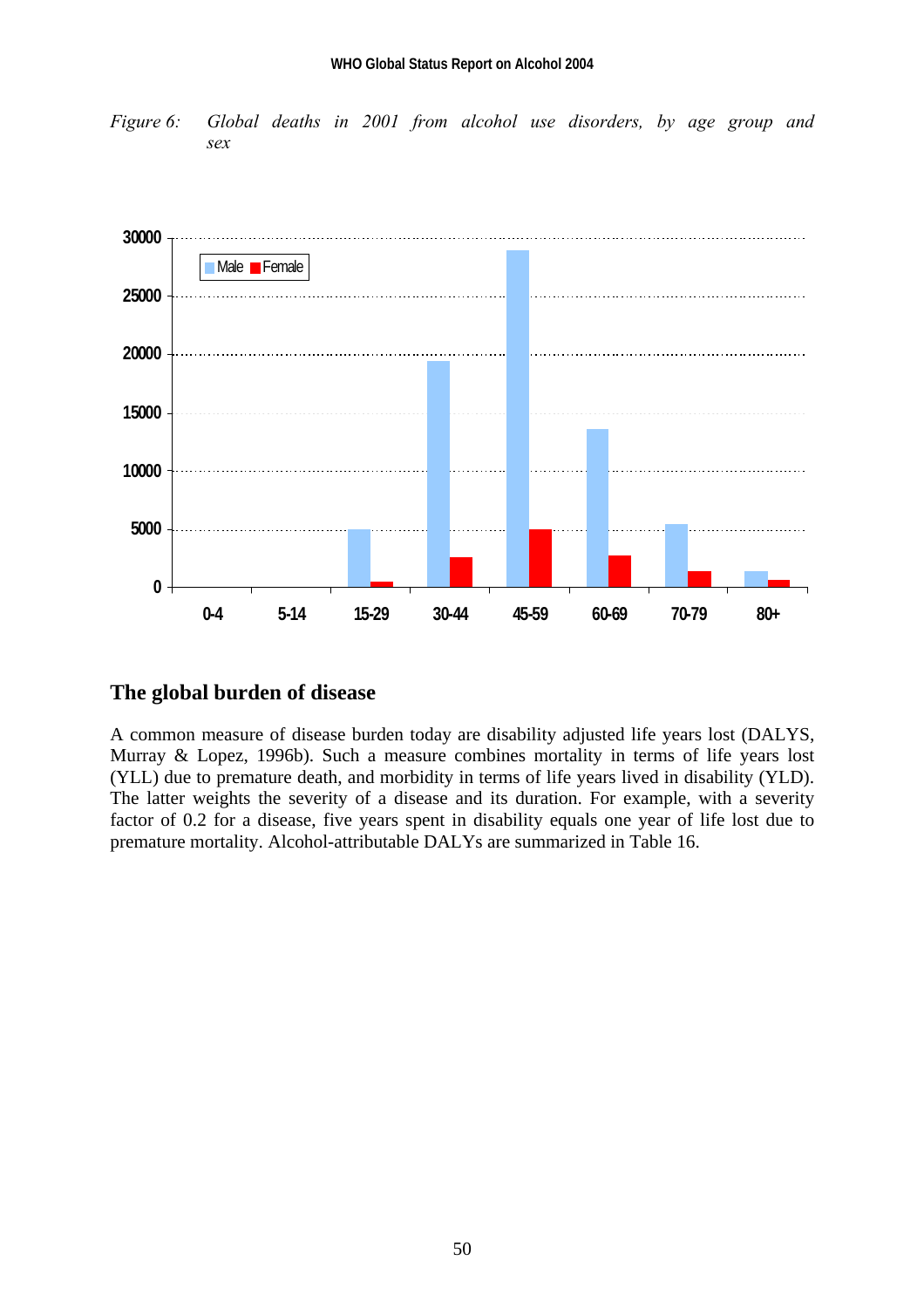| Disease or Injury                                             | Female  | <b>Male</b> | Total     | % of all alcohol-<br>attributable DALYs   |  |  |  |
|---------------------------------------------------------------|---------|-------------|-----------|-------------------------------------------|--|--|--|
| Conditions arising during the<br>perinatal period             | 55      | 68          | 123       | 0%                                        |  |  |  |
| Malignant neoplasm                                            | 1021    | 3180        | 4201      | 7%                                        |  |  |  |
| Neuro-psychiatric conditions                                  | 3814    | 18 090      | 21 904    | 38%                                       |  |  |  |
| Cardiovascular diseases                                       | -428    | 4411        | 3983      | 7%                                        |  |  |  |
| Other noncommunicable diseases<br>(diabetes, liver cirrhosis) | 860     | 3695        | 4555      | 8%                                        |  |  |  |
| Unintentional injuries                                        | 2487    | 14 008      | 16 495    | 28%                                       |  |  |  |
| Intentional injuries                                          | 1117    | 5945        | 7062      | 12%                                       |  |  |  |
| Alcohol-related disease burden all<br>causes (DALYs)          | 8926    | 49 397      | 58 323    | 100%                                      |  |  |  |
| All DALYS                                                     | 693 911 | 761 562     | 1 455 473 |                                           |  |  |  |
| % of all DALYs that can be<br>attributable to alcohol         | 1.3%    | 6.5%        | 4.0%      | In comparison: estimate<br>for 1990: 3.5% |  |  |  |

*Table 16: Global burden of disease in 2000 attributable to alcohol according to major disease categories (DALYs in 000s)* 

*Source: Rehm et al. (2003d)* 

What are the most striking differences between regions? Clearly alcohol-related burden is most detrimental in the developed world. Here 9.2% of all the disease burden is attributable to alcohol, only exceeded by the burden attributable to tobacco and blood pressure (see Table 17 and WHO, 2002). Here also the ratio of males to females is lowest. However, as Table 17 indicates, alcohol also places a toll on health in the developing world with relatively low mortality patterns. Here the disease burden attributable to alcohol is the highest of all 26 risk factors examined in the CRA of the GBD 2000 study (Ezzati et al., 2002). In the developing world with high mortality patterns like Africa and parts of South-East Asia, alcohol is not yet one of the major risk factors. Here, the most important risk factors are being underweight, unsafe sex, unsafe water sanitation and hygiene and other environmental factors. However, if seems to be predictable that alcohol–attributable burden will increase in these regions as well with economic development (Rehm et al., in press).

*Table 17: Burden of disease in 2000 attributable to tobacco, alcohol and drugs by developing status and sex* 

|                              | High mortality developing<br>(AFR-D, AFR-E, AMR-D,<br>EMR-D, SEAR-D) |         | Low mortality developing<br>(AMR-B, EMR-B,<br>SEAR-B, WPR-B) |         |         | <b>Developed</b><br>(AMR-A, EUR-A, EUR-B,<br>EUR-C, WPR-A) |         |        |         |
|------------------------------|----------------------------------------------------------------------|---------|--------------------------------------------------------------|---------|---------|------------------------------------------------------------|---------|--------|---------|
|                              | Male                                                                 | Female  | Total                                                        | Male    | Female  | Total                                                      | Male    | Female | Total   |
| Total DALYs (000s)           | 420 711                                                              | 412 052 | 832 763                                                      | 223 181 | 185 316 | 408 497                                                    | 117 670 | 96 543 | 214 213 |
| Smoking and oral tobacco (%) | 3.4                                                                  | 0.6     | 2.0                                                          | 6.2     | 1.3     | 4.0                                                        | 17.1    | 6.2    | 12.2    |
| Alcohol (%)                  | 2.6                                                                  | 0.5     | 1.6                                                          | 9.8     | 2.0     | 6.2                                                        | 14.0    | 3.3    | 9.2     |
| Illicit drugs (%)            | 0.8                                                                  | 0.2     | 0.5                                                          | 1.2     | 0.3     | 0.8                                                        | 2.3     | 1.2    | 1.8     |

*Source: Rehm et al. (in press).*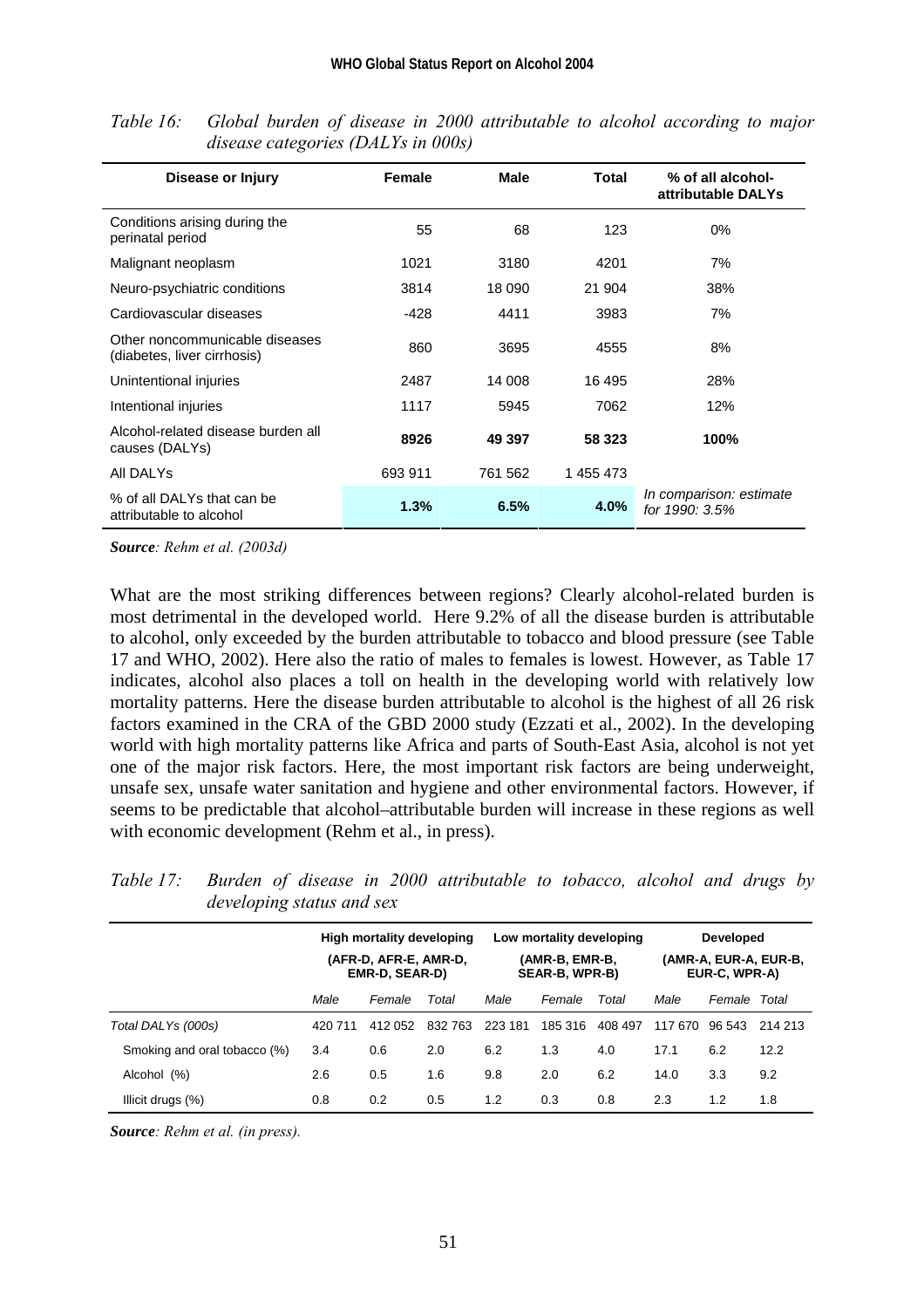As stated above, the impact of alcohol consumption on diseases and the distribution of alcohol-related diseases should vary according to two factors: the volume and the drinking pattern.

Table 18 gives an overview of differences in alcohol consumption across WHO regions. The regional subgroupings have been defined by WHO (2000b) on the basis of high, medium or low levels of adult and of infant mortality. 'A' stands for very low child and very low adult mortality, 'B' stands for low child and low adult mortality, 'C' for low child and high adult mortality, 'D' for high child and high adult mortality, and 'E' for very high child and very high adult mortality (WHO, 2000b). From this it can be seen that in the developed low mortality countries (EUR-A, AMR-A, WPR-A) alcohol consumption of drinkers is usually high but alcohol is commonly consumed in a less detrimental way (e.g. regularly with meals; for details as regards the average drinking pattern, see Rehm et al., in press), and thus one would expect a larger share of chronic diseases including alcohol abuse and dependence, and a lower share of acute consequences such as injury. In developing countries with low mortality (AMR-B, EMR-B, SEAR-B, WPR-B) volume of drinking is high but drinking patterns are more detrimental. Thus, there should be a larger share of acute consequences. The same is true for high mortality developing countries (AFR-D, AFR-E, AMR-D, EMR-D, SEAR-D), for which however volume of drinking is usually low and thus the total alcohol-related burden should also be lower compared to the developing countries with low mortality. The greatest burden from alcohol consumption should be expected in the EUR-B and EUR-C regions where both volume of drinking is high and alcohol is consumed mostly in a detrimental pattern, and thus there should again be a high share of acute consequences again.

As Table 19 shows, empirically the aforementioned predictions could be confirmed, with the highest alcohol-related burden in the former socialist countries and the lowest burden in regions with low volume of drinking. Burden from acute consequences are highest in those regions, where regular drinking is rare, but alcohol is often consumed in large amounts when drinking takes place.

Table 20 shows the average attributable alcohol fractions (AAF) which were derived from calculations described in Babor, Rehm and Room (in press), for the categories of disorders for which alcohol was considered to be causal. The average AAFs are shown for men and women separately and together, for the world as a whole and for the three categories of highmortality developing countries, low-mortality developing countries, and developed countries. Looking at the table, there are obvious gender differences to be found, with males having higher AAFs than females globally and in all regions. Also, the AAFs for developed countries are considerably higher than those of developing countries.

Table 21 gives an overview of standardized death rates for the chronic and acute diseases used in the current report (data shown is for most recent year available). It should be noted that these are not purely alcohol-related deaths. Traffic injuries, for example, also depend on the development of the transport system in a country, traffic or car densities, or road safety issues. Similarly, liver cirrhosis in many countries do not have a high alcohol involvement, but are related to poor sanitary conditions (poor drinking water quality causing high levels of hepatitis infections and liver diseases). Also, the numbers here do not imply that alcohol is responsible for all deaths from say cirrhosis of the liver or mouth and oropharynx cancer with the exception of alcohol use disorders, the standardized mortality rates shown here are derived from the total number of deaths from the eight causes chosen irrespective of whether alcohol was a direct or indirect contributor to the deaths.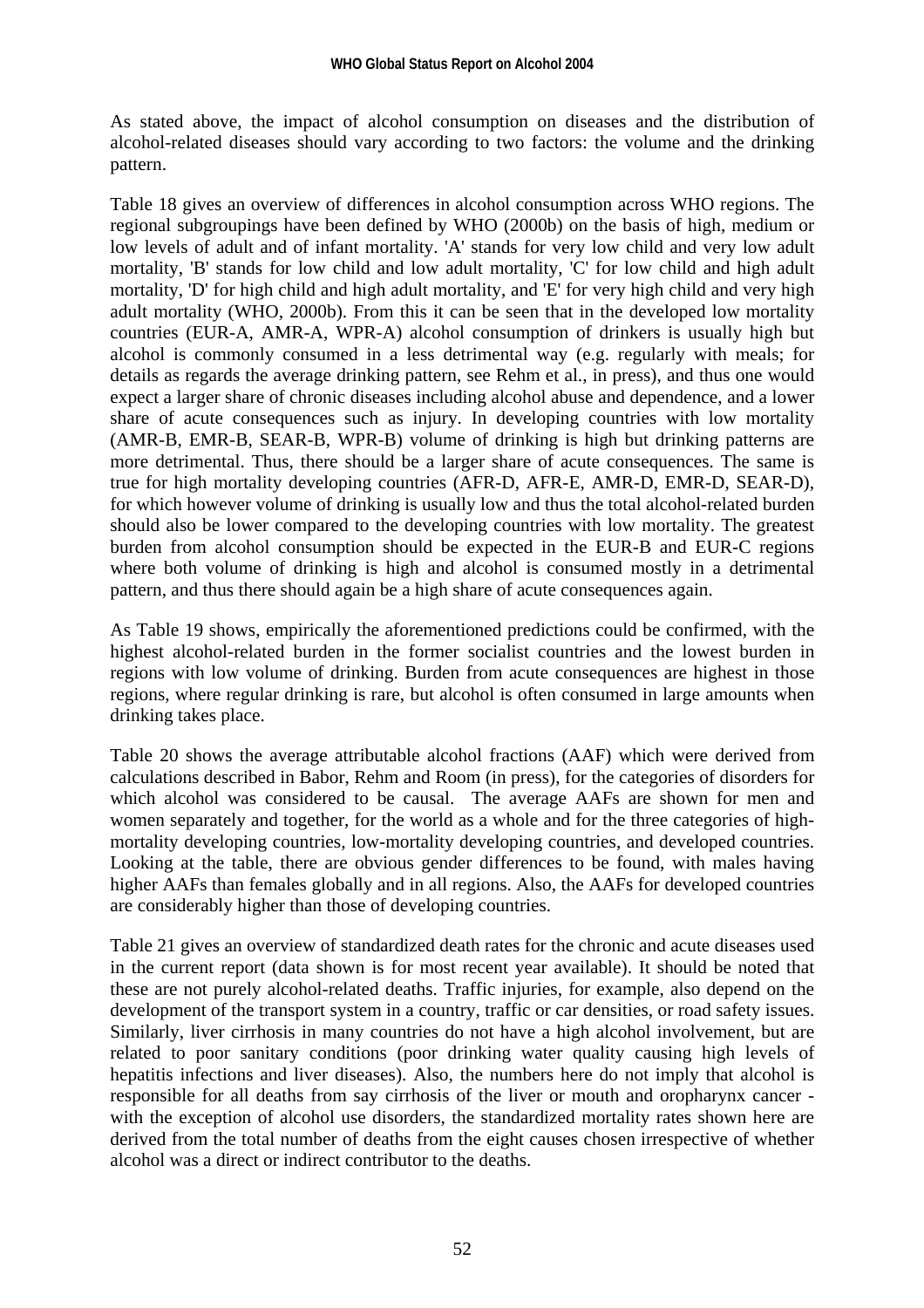| <b>WHO Region</b><br>(Definition see below)                                  | Beverage type mostly consumed                      | <b>Total</b><br>consumption <sup>1</sup> | %<br>unrecorded<br>of total <sup>2</sup> | % heavy<br>drinkers <sup>3</sup> | %<br>drinkers<br>among<br>males | %<br>drinkers<br>among<br>females | <b>Consumption</b><br>per drinker <sup>4</sup> | Average<br>drinking<br>pattern <sup>5</sup> |
|------------------------------------------------------------------------------|----------------------------------------------------|------------------------------------------|------------------------------------------|----------------------------------|---------------------------------|-----------------------------------|------------------------------------------------|---------------------------------------------|
| Africa D (e.g. Nigeria, Algeria)                                             | Mainly other fermented beverages                   | 4.9                                      | 53                                       | 5.3                              | 47                              | 27                                | 13.3                                           | 2.5                                         |
| Africa E (e.g. Ethiopia, South Africa)                                       | Mainly other fermented beverages and<br>beer       | 7.1                                      | 46                                       | 10.3                             | 55                              | 30                                | 16.6                                           | 3.1                                         |
| Americas A (Canada, Cuba, the United<br>States)                              | > 50% of consumption is beer, about<br>25% spirits | 9.3                                      | 11                                       | 11.2                             | 73                              | 58                                | 14.3                                           | 2.0                                         |
| Americas B (e.g. Brazil, Mexico)                                             | Beer, followed by spirits                          | 9.0                                      | 30                                       | 9.1                              | 75                              | 53                                | 14.1                                           | 3.1                                         |
| Americas D (e.g. Bolivia, Peru)                                              | Spirits, followed by beer                          | 5.1                                      | 34                                       | 2.7                              | 74                              | 60                                | 7.6                                            | 3.1                                         |
| Eastern Mediterranean B (e.g. the Islamic<br>Republic of Iran, Saudi Arabia) | Spirits and beer, but scarce data                  | 1.3                                      | 34                                       | 1.5                              | 18                              | 4                                 | 11.0                                           | 2.0                                         |
| Eastern Mediterranean D (e.g.<br>Afghanistan, Pakistan)                      | Spirits and beer, but scarce data                  | 0.6                                      | 56                                       | 0.1                              | 17                              | 1                                 | 6.0                                            | 2.4                                         |
| Europe A (e.g. Germany, France, the<br>United Kingdom)                       | Wine and beer                                      | 12.9                                     | 10                                       | 15.7                             | 90                              | 81                                | 15.1                                           | 1.3                                         |
| Europe B (e.g. Bulgaria, Poland, Turkey)                                     | Spirits                                            | 8.3                                      | 41                                       | 8.8                              | 72                              | 52                                | 13.4                                           | 2.9                                         |
| Europe C (e.g. the Russian Federation,<br>Ukraine)                           | <b>Spirits</b>                                     | 13.9                                     | 38                                       | 18.6                             | 89                              | 81                                | 16.5                                           | 3.6                                         |
| South-East Asia B (e.g. Indonesia,<br>Thailand)                              | <b>Spirits</b>                                     | 3.1                                      | 27                                       | 1.2                              | 35                              | 9                                 | 13.7                                           | 2.5                                         |
| South-East Asia D (e.g. Bangladesh,<br>India)                                | Spirits                                            | 2.0                                      | 79                                       | 0.9                              | 26                              | 4                                 | 12.9                                           | 3.0                                         |
| Western Pacific A (e.g. Australia, Japan)                                    | Beer and spirits                                   | 8.5                                      | 20                                       | 4.2                              | 87                              | 77                                | 10.4                                           | 1.2                                         |
| Western Pacific B (e.g. China, the<br>Philippines, Viet Nam)                 | <b>Spirits</b>                                     | $5.0\,$                                  | 26                                       | 4.1                              | 84                              | 30                                | 8.8                                            | 2.2                                         |

*Table 18: Characteristics of adult alcohol consumption in different regions of the world 2000 (population weighted averages)* 

*1 Estimated total alcohol consumption per resident aged 15 and older in litres of absolute alcohol (recorded and unrecorded)* 

*2 Percentage of total adult per capita consumption (= column 3) which is estimated to be unrecorded* 

*3 Estimated % rate of heavy drinking (males ≥ 40 g and females ≥ 20 g) among those aged 15+* 

*4 Estimated total alcohol consumption (in litres of absolute alcohol) per adult drinker* 

*5 Estimated average pattern of drinking (1-4 with 4 being the most detrimental pattern i.e. based on many heavy drinking occasions, drinking outside meals, high level of fiesta drinking and drinking in public places, etc. and 1 being the least detrimental pattern i.e. least heavy drinking occasions, drinking with meals, no fiesta drinking, elast drinking in public places, etc. )* 

*Source: Rehm et al. (2003b)*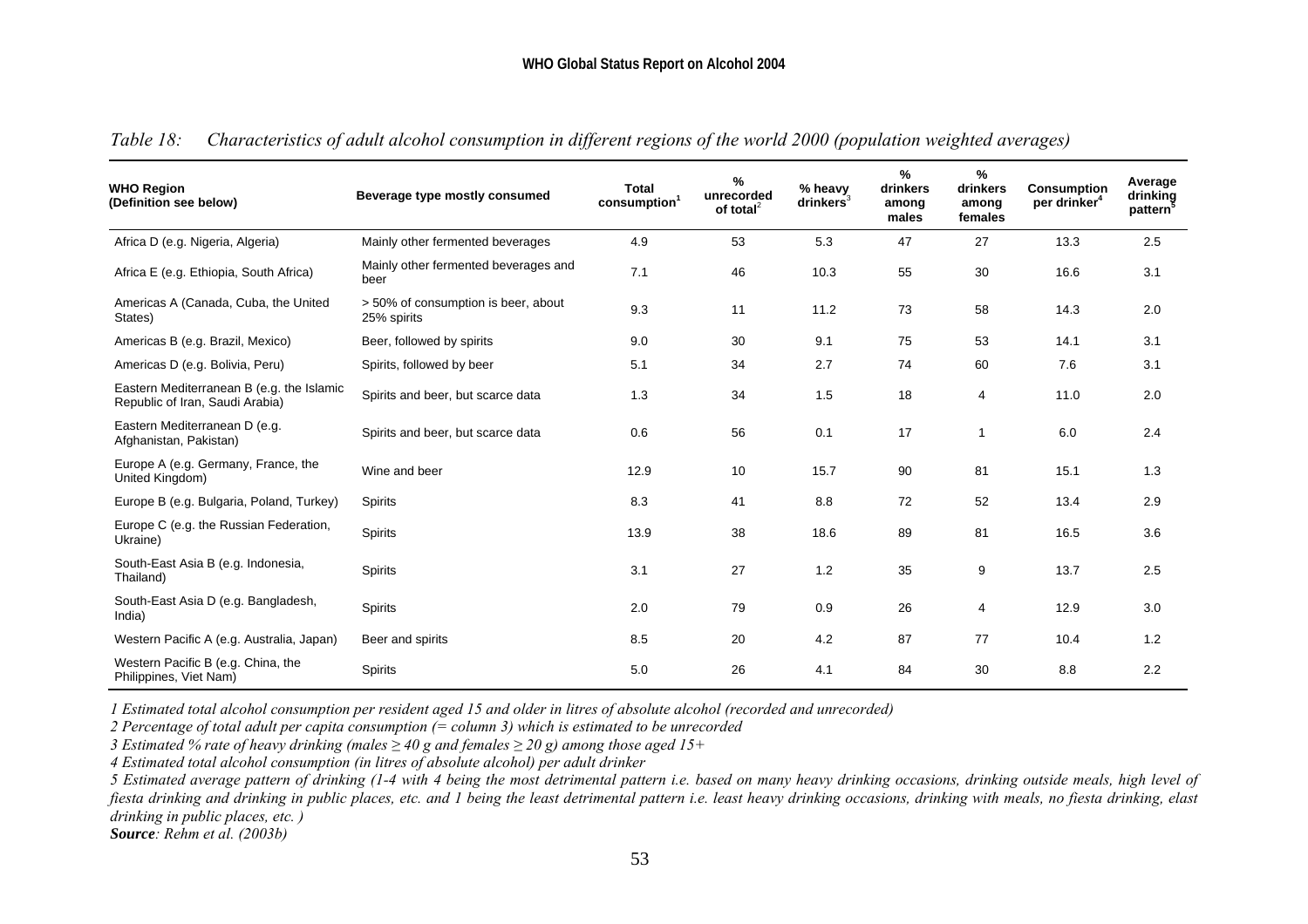|                                                    |                                                                                | <b>Developing countries</b> |               |                                                                       | <b>Developed countries</b>        |       |                                           |       | World        |       |
|----------------------------------------------------|--------------------------------------------------------------------------------|-----------------------------|---------------|-----------------------------------------------------------------------|-----------------------------------|-------|-------------------------------------------|-------|--------------|-------|
|                                                    | very high or high<br>mortality<br>AFR-D, AFR-E, AMR-D,<br><b>EMR-D, SEAR-D</b> |                             | low mortality |                                                                       | very low mortality<br>only burden |       | <b>Former Socialist:</b><br>low mortality |       |              |       |
|                                                    |                                                                                |                             |               | AMR-B, EMR-B,<br>AMR A, EUR A,<br><b>SEAR-B, WPR-B</b><br><b>WPRA</b> |                                   |       | Eur B, C                                  |       |              |       |
|                                                    | <b>DALYs</b>                                                                   | %                           | <b>DALYs</b>  | %                                                                     | <b>DALYs</b>                      | %     | <b>DALYs</b>                              | %     | <b>DALYs</b> | %     |
| Neuro-psychiatric conditions* and other NCD**      | 4369                                                                           | 33.2                        | 12 006        | 47.0                                                                  | 6484                              | 68.7  | 3601                                      | 30.7  | 26460        | 44.2  |
| Alcohol use disorders                              | 3885                                                                           | 29.5                        | 5715          | 22.4                                                                  | 6318                              | 65.8  | 2550                                      | 21.7  | 18469        | 31.7  |
| Unintentional injuries                             | 5033                                                                           | 38.2                        | 5961          | 23.4                                                                  | 1571                              | 16.4  | 3929                                      | 33.5  | 16494        | 28.3  |
| Intentional injuries                               | 1689                                                                           | 12.8                        | 2940          | 11.5                                                                  | 558                               | 5.8   | 1874                                      | 16.0  | 7061         | 12.1  |
| Total alcohol related burden in DALYs              | 13 165                                                                         | 100.0                       | 25 519        | 100.0                                                                 | $9445^{\rm \#}$                   | 100.0 | 11742                                     | 100.0 | 58323        | 100.0 |
| Total burden of disease in DALYs                   | 845 628                                                                        |                             | 411268        |                                                                       | 115246                            |       | 100250                                    |       | 1472392      |       |
| % of total disease burden which is alcohol related | 1.6                                                                            |                             | 6.2           |                                                                       | 8.3                               |       | 11.7                                      |       | 4.0          |       |

*Table 19: Alcohol-related harm in different regions of the world (population weighted averages), DALYs (000s)* 

*\*dominated by alcohol use disorders (plus epilepsy and depression)* 

*\*\* other noncommunicable diseases, dominated by liver cirrhosis (plus diabetes)* 

*# before reduction of – 1548 DALYs due to protective effects of vascular diseases* 

*Source: Rehm et al. (2003d); WHO (2001c, p. 150) (also available www.who.int/whr2001/2001/main/en/annex/Annex3-en-WEB.xls); own calculations*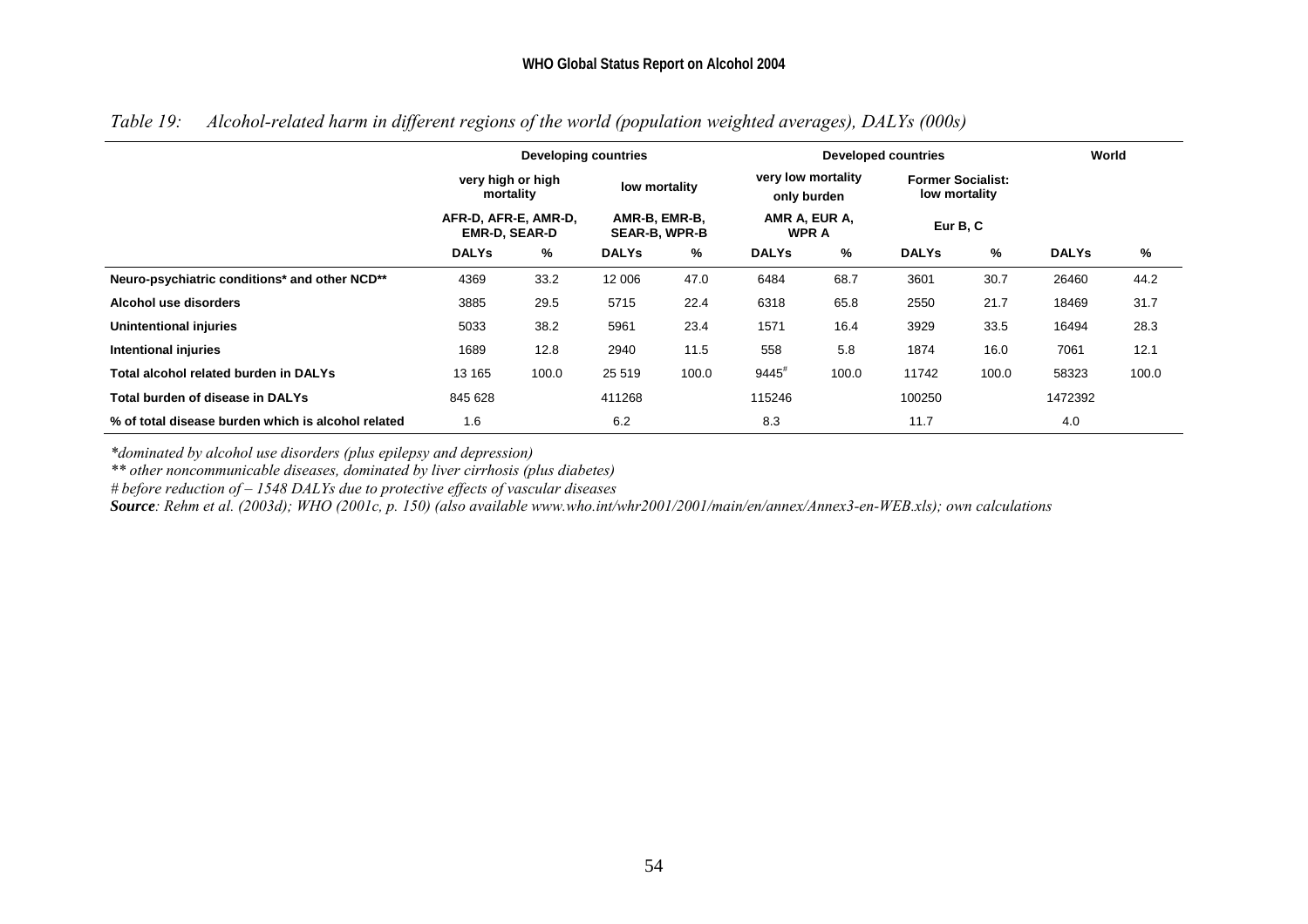| Table 20: Selected population alcohol-attributable fractions, by disease category, sex and level of development (% DALYs for each cause) in |  |
|---------------------------------------------------------------------------------------------------------------------------------------------|--|
| 2000                                                                                                                                        |  |

|                               | World        |                |                | <b>High mortality</b><br>developing |                | Low mortality<br>developing |                                                         | Developed      |                                        |  |
|-------------------------------|--------------|----------------|----------------|-------------------------------------|----------------|-----------------------------|---------------------------------------------------------|----------------|----------------------------------------|--|
| <b>GBD disease categories</b> |              |                |                |                                     | EMR-D, SEAR-D) |                             | (AFR-D, AFR-E, AMR-D, (AMR-B, EMR-B, SEAR-<br>B, WPR-B) |                | (AMR-A, EUR-A, EUR-B,<br>EUR-C, WPR-A) |  |
|                               | <b>Males</b> | <b>Females</b> | <b>Both</b>    | <b>Males</b>                        | <b>Females</b> | <b>Males</b>                | <b>Females</b>                                          | <b>Males</b>   | <b>Females</b>                         |  |
| Mouth and oropharynx cancers  | 22           | 9              | 19             | 11                                  | 4              | 28                          | 10                                                      | 41             | 28                                     |  |
| Oesophagus cancer             | 37           | 15             | 29             | 17                                  | 6              | 42                          | 16                                                      | 46             | 36                                     |  |
| Liver cancer                  | 30           | 13             | 25             | 23                                  | 10             | 32                          | 11                                                      | 36             | 28                                     |  |
| Other neoplasms               | 6            | 3              | 4              | $\overline{2}$                      | 1              | 5                           | $\overline{2}$                                          | 11             | 8                                      |  |
| Unipolar depressive disorders | 3            |                | 2              | $\overline{2}$                      | 0              | 3                           | 0                                                       | $\overline{7}$ | 2                                      |  |
| Epilepsy                      | 23           | 12             | 18             | 14                                  | 7              | 27                          | 13                                                      | 45             | 36                                     |  |
| Alcohol use disorders         | 100          | 100            | 100            | 100                                 | 100            | 100                         | 100                                                     | 100            | 100                                    |  |
| Ischaemic heart disease       | 4            | $-1$           | 2              | 7                                   | 0              | 5                           | 0                                                       | $\overline{2}$ | $-3$                                   |  |
| Haemorrhagic stroke           | 18           |                | 10             | 7                                   | $\overline{2}$ | 21                          | $\overline{2}$                                          | 26             | $\Omega$                               |  |
| Ischaemic stroke              | 3            | -6             | $-1$           |                                     | 0              | 3                           | 0                                                       | 5              | $-16$                                  |  |
| Cirrhosis of the Liver        | 39           | 18             | 32             | 19                                  | 7              | 45                          | 13                                                      | 63             | 49                                     |  |
| Motor vehicle accidents       | 25           | 8              | 20             | 19                                  | 5              | 25                          | 8                                                       | 45             | 18                                     |  |
| Drownings                     | 12           | 6              | 10             | 8                                   | 4              | 10                          | 6                                                       | 43             | 25                                     |  |
| Falls                         | 9            | 3              | $\overline{7}$ | 5                                   | 1              | 8                           | 3                                                       | 21             | 8                                      |  |
| Poisonings                    | 23           | 9              | 18             | 7                                   | 3              | 11                          | $\overline{7}$                                          | 43             | 26                                     |  |
| Other unintentional injuries  | 15           | 5              | 11             | 10                                  | 4              | 15                          | 6                                                       | 32             | 16                                     |  |
| Self-inflicted injuries       | 15           | 5              | 11             | 8                                   | 2              | 10                          | 5                                                       | 27             | 12                                     |  |
| Homicide                      | 26           | 16             | 24             | 18                                  | 12             | 28                          | 16                                                      | 41             | 32                                     |  |
| Other Intentional injuries    | 13           | 7              | 12             |                                     | 3              | 20                          | 11                                                      | 32             | 19                                     |  |

*Source*: Babor, Rehm & Room (in press)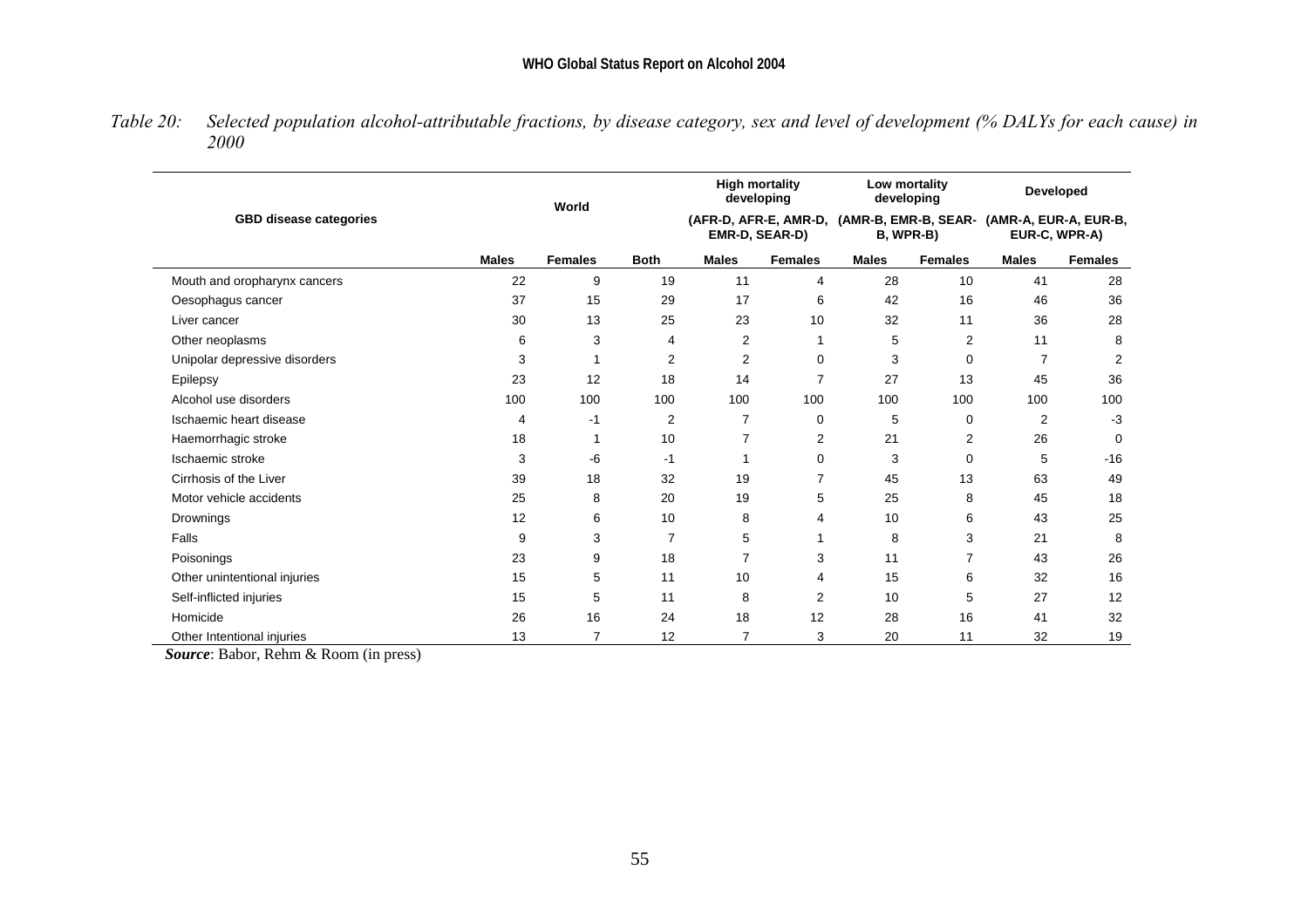## **WHO Global Status Report on Alcohol 2004**

|         | Country                              | <b>Falls</b> | Intentional<br>injuries | <b>Traffic</b><br>casualties | <b>Accidental</b><br>poisoning | Alcohol<br>use<br>disorders | Liver<br>cirrhosis | Mouth<br>and<br>oropharynx<br>cancer | Ischaemic<br>heart<br>disease |
|---------|--------------------------------------|--------------|-------------------------|------------------------------|--------------------------------|-----------------------------|--------------------|--------------------------------------|-------------------------------|
| AFR-D   | Mauritius                            | 2.77         | 14.44                   | 15.91                        | N.A.                           | 2.04                        | 15.78              | 3.85                                 | 173.51                        |
| AMR-D   | Ecuador <sup>a</sup>                 | 3.42         | 22.16                   | 11.95                        | 1.96                           | 2.97                        | 15.45              | 0.97                                 | 31.32                         |
| EMR-D   | $E$ gypt <sup>a</sup>                | 0.93         | 0.51                    | 6.65                         | 0.15                           | 0.00                        | 35.89              | 0.57                                 | 27.05                         |
| AMR-B   | Argentina                            | 0.79         | 15.51                   | 9.56                         | 0.45                           | 1.83                        | 6.39               | 2.14                                 | 49.38                         |
|         | Bahamas (the) <sup>a,b</sup>         | 0.45         | 26.02                   | 20.04                        | 0.30                           | 3.98                        | 16.91              | 2.49                                 | 85.79                         |
|         | <b>Brazil</b> <sup>a</sup>           | 3.53         | 29.63                   | 16.63                        | 0.17                           | 3.28                        | 11.31              | 3.87                                 | 72.26                         |
|         | Chile                                | 0.83         | 10.26                   | 10.69                        | 0.27                           | 1.47                        | 20.49              | 1.35                                 | 62.42                         |
|         | Colombia <sup>ª</sup>                | 3.34         | 69.15                   | 17.71                        | 0.29                           | 0.03                        | 6.25               | 1.72                                 | 89.80                         |
|         | Costa Rica <sup>a</sup>              | 2.35         | 11.78                   | 17.83                        | 0.27                           | 0.93                        | 7.81               | 2.22                                 | 93.08                         |
|         | El Salvador <sup>a</sup>             | 3.92         | 50.62                   | 33.51                        | 0.22                           | 19.50                       | 12.41              | 1.05                                 | 77.84                         |
|         | Mexico                               | 3.14         | 15.00                   | 11.64                        | 1.05                           | 5.82                        | 36.15              | 1.33                                 | 75.78                         |
|         | Panama <sup>a</sup>                  | 3.69         | 15.88                   | 15.25                        | 0.41                           | 1.03                        | 7.91               | 2.83                                 | 59.02                         |
|         | Paraguay <sup>a</sup>                | 0.74         | 16.38                   | 10.42                        | 0.43                           | 1.42                        | 6.26               | 2.05                                 | 51.31                         |
|         | <b>Trinidad and Tobago</b>           | 2.48         | 16.74                   | 11.87                        | 3.33                           | 0.67                        | 9.55               | 3.87                                 | 170.91                        |
|         | Uruguay                              | 1.43         | 15.18                   | 10.05                        | 4.02                           | 1.45                        | 5.95               | 3.27                                 | 60.10                         |
|         | Venezuela                            | 3.19         | 19.39                   | 23.20                        | 2.24                           | 0.84                        | 11.21              | 1.81                                 | 119.36                        |
| $EMR-B$ | Kuwait                               | 2.20         | 3.93                    | 19.01                        | 0.65                           | 0.05                        | 4.01               | 0.97                                 | 79.10                         |
| WPR-B   | Philippines (the) <sup>a</sup>       | 2.35         | 19.80                   | 8.60                         | 0.30                           | 0.71                        | 10.00              | 4.67                                 | 86.22                         |
|         | Republic of Korea (the) <sup>a</sup> | 6.59         | 16.00                   | 20.00                        | 0.92                           | 2.48                        | 20.02              | 1.69                                 | 27.01                         |

*Table 21: Standardized mortality rates (per 100 000) for acute and chronic disease and injury, by WHO regional subgroupings (data shown is for most recent year available)*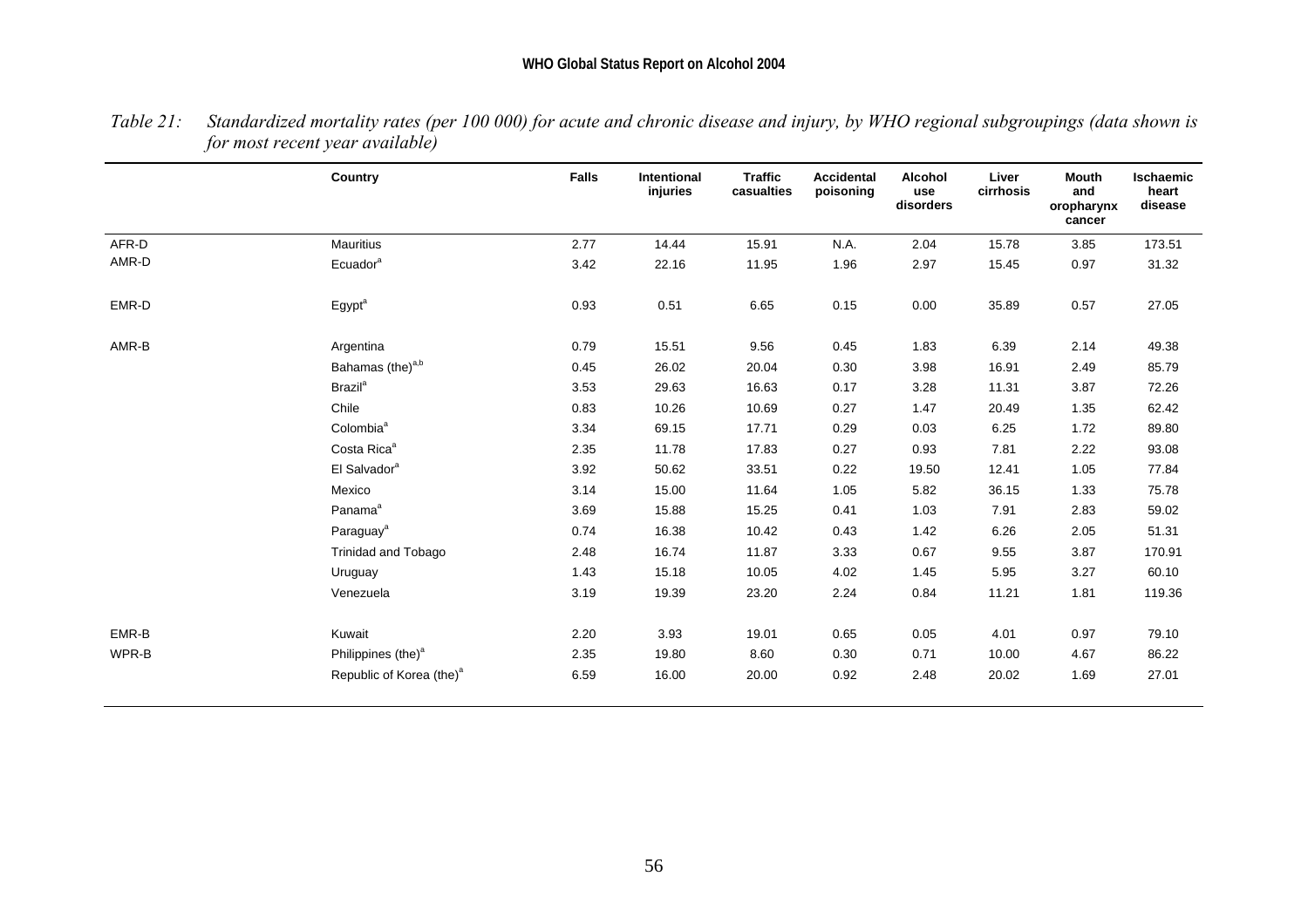|       | Country                        | <b>Falls</b> | Intentional<br>injuries | <b>Traffic</b><br>casualties | <b>Accidental</b><br>poisoning | Alcohol<br>use<br>disorders | Liver<br>cirrhosis | <b>Mouth</b><br>and<br>oropharynx<br>cancer | Ischaemic<br>heart<br>disease |
|-------|--------------------------------|--------------|-------------------------|------------------------------|--------------------------------|-----------------------------|--------------------|---------------------------------------------|-------------------------------|
| AMR-A | Canada                         | 3.08         | 12.09                   | 8.45                         | 2.73                           | 1.61                        | 5.24               | 2.06                                        | 82.97                         |
|       | Cuba                           | 12.26        | 18.22                   | 12.19                        | 0.32                           | 2.31                        | 7.61               | 3.82                                        | 108.52                        |
|       | United States of America (the) | 6.78         | 20.21                   | 15.00                        | 0.58                           | 1.90                        | 7.47               | 2.00                                        | 112.40                        |
| EUR-A | Austria                        | 6.76         | 15.38                   | 9.84                         | 1.11                           | 2.98                        | 14.95              | 3.96                                        | 100.03                        |
|       | Croatia                        | 8.33         | 17.32                   | 11.27                        | 1.72                           | 3.18                        | 20.90              | 5.27                                        | 127.98                        |
|       | Czech Republic (the)           | 12.18        | 14.31                   | 8.65                         | 2.76                           | 0.76                        | 12.36              | 4.04                                        | 141.13                        |
|       | Denmark                        | 12.20        | 13.00                   | 9.57                         | 2.96                           | 6.90                        | 11.70              | 3.17                                        | 90.91                         |
|       | Finland                        | 10.84        | 23.20                   | 7.77                         | 9.12                           | 3.63                        | 9.60               | 1.82                                        | 122.98                        |
|       | France                         | 8.69         | 15.01                   | 13.06                        | 0.79                           | 3.37                        | 11.45              | 5.85                                        | 39.12                         |
|       | Germany                        | 4.40         | 11.15                   | 8.05                         | 1.14                           | 4.01                        | 13.36              | 3.77                                        | 95.74                         |
|       | Greece                         | 3.20         | 4.06                    | 18.88                        | 2.57                           | 0.05                        | 3.83               | 1.22                                        | 63.65                         |
|       | Iceland <sup>b</sup>           | 2.81         | 11.42                   | 6.16                         | 0.57                           | 2.29                        | 2.58               | 1.60                                        | 108.20                        |
|       | Ireland                        | 7.00         | 11.97                   | 10.14                        | 1.04                           | 1.98                        | 3.94               | 3.04                                        | 133.70                        |
|       | Israel                         | 1.46         | 8.26                    | 5.57                         | 0.26                           | 0.93                        | 3.85               | 1.20                                        | 77.33                         |
|       | Italy                          | 7.48         | 6.38                    | 11.76                        | 0.37                           | 0.22                        | 10.73              | 2.90                                        | 57.20                         |
|       | Luxembourgb                    | 5.25         | 16.77                   | 17.36                        | 5.22                           | 4.17                        | 12.19              | 4.28                                        | 59.33                         |
|       | Maltab                         | 8.70         | 9.55                    | 4.49                         | 1.30                           | 0.37                        | 5.46               | 4.64                                        | 144.63                        |
|       | Netherlands (the)              | 2.66         | 9.54                    | 6.59                         | 0.74                           | 1.39                        | 4.44               | 2.47                                        | 70.17                         |
|       | Norway                         | 8.05         | 12.16                   | 6.05                         | 1.99                           | 3.44                        | 3.10               | 2.47                                        | 81.19                         |
|       | Portugal                       | 3.38         | 4.82                    | 12.50                        | 0.64                           | 0.32                        | 13.08              | 4.06                                        | 50.51                         |
|       | Spain                          | 2.31         | 7.49                    | 13.98                        | 2.03                           | 0.52                        | 8.45               | 3.75                                        | 49.94                         |
|       | Sweden                         | 18.45        | 21.10                   | 5.84                         | 1.49                           | 2.47                        | 3.97               | 1.69                                        | 89.28                         |
|       | Switzerland                    | 2.88         | 14.65                   | 6.50                         | 3.85                           | 2.31                        | 5.79               | 3.33                                        | 70.55                         |
|       | United Kingdom (the)           | 14.80        | 14.62                   | 5.62                         | 1.91                           | 0.87                        | 7.36               | 2.15                                        | 112.41                        |
| WPR-A | Australia                      | 2.27         | 13.63                   | 8.91                         | 3.05                           | 0.99                        | 3.77               | 2.69                                        | 85.46                         |
|       | Japan                          | 2.78         | 18.80                   | 7.38                         | 0.38                           | 0.24                        | 6.15               | 2.23                                        | 27.29                         |
|       | New Zealand                    | 4.17         | 13.23                   | 11.57                        | 0.83                           | 0.46                        | 2.40               | 2.65                                        | 102.50                        |
|       | Singapore <sup>a</sup>         | 3.09         | 9.47                    | 4.96                         | 0.09                           | N.A.                        | 2.84               | 5.83                                        | 91.24                         |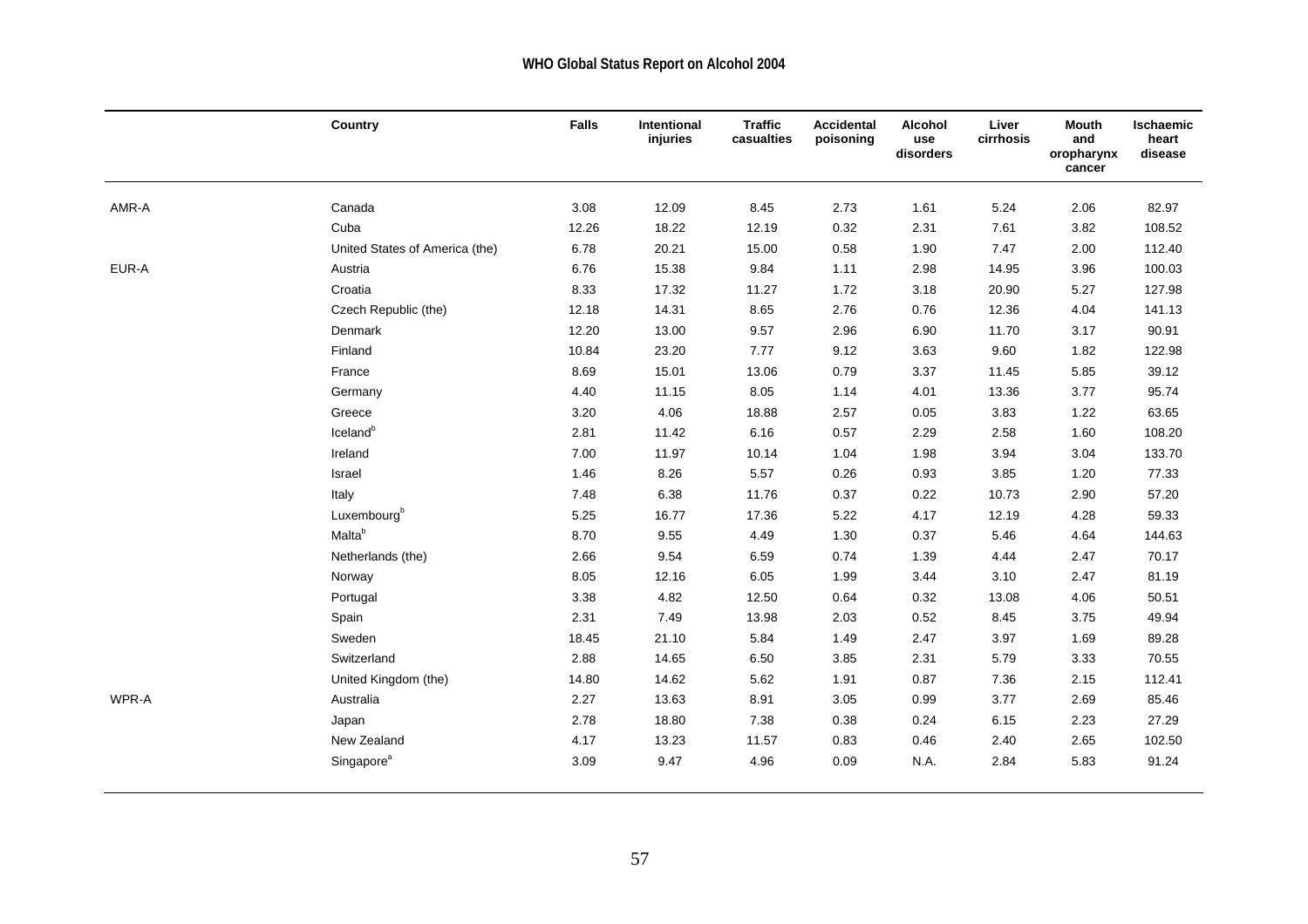|       | Country                                | <b>Falls</b> | Intentional<br>injuries | <b>Traffic</b><br>casualties | <b>Accidental</b><br>poisoning | <b>Alcohol</b><br>use<br>disorders | Liver<br>cirrhosis | Mouth<br>and<br>oropharynx<br>cancer | Ischaemic<br>heart<br>disease |
|-------|----------------------------------------|--------------|-------------------------|------------------------------|--------------------------------|------------------------------------|--------------------|--------------------------------------|-------------------------------|
| EUR-B | Albania <sup>a</sup>                   | 1.22         | 11.52                   | 7.83                         | 2.97                           | 0.39                               | N.A.               | 1.88                                 | 77.81                         |
|       | Armenia                                | 0.72         | 3.62                    | 5.43                         | 1.32                           | N.A.                               | 13.07              | 2.16                                 | 261.22                        |
|       | Azerbaijan <sup>a</sup>                | 0.30         | 6.80                    | 5.15                         | 1.14                           | N.A.                               | 34.02              | 1.23                                 | 284.62                        |
|       | <b>Bulgaria</b>                        | 3.06         | 14.95                   | 10.92                        | 2.18                           | 0.77                               | 12.74              | 3.12                                 | 144.31                        |
|       | Kyrgyzstan <sup>a</sup>                | 3.39         | 21.81                   | 11.36                        | 13.61                          | 1.98                               | 38.36              | 2.98                                 | 240.83                        |
|       | Poland                                 | 7.87         | 15.04                   | 13.21                        | 3.72                           | 2.91                               | 10.67              | 3.61                                 | 102.65                        |
|       | Romania                                | 5.80         | 13.75                   | 11.23                        | 5.10                           | 3.38                               | 37.09              | 5.72                                 | 175.06                        |
|       | Slovenia                               | 11.82        | 24.24                   | 13.42                        | 1.57                           | 4.90                               | 26.29              | 6.34                                 | 78.62                         |
|       | <b>TFYR Macedonia</b>                  | 0.99         | 19.09                   | 5.12                         | 0.97                           | 0.80                               | 5.70               | 2.51                                 | 84.17                         |
|       | Turkmenistan <sup>a</sup>              | 4.01         | 28.40                   | 8.60                         | 19.04                          | N.A.                               | 42.35              | 3.63                                 | 319.76                        |
|       | Uzbekistan <sup>a</sup>                | 11.25        | 14.68                   | 8.89                         | 1.31                           | N.A.                               | 39.05              | 2.59                                 | 316.50                        |
| EUR-C | <b>Belarus</b>                         | 5.14         | 38.92                   | 13.97                        | 29.09                          | N.A.                               | 12.76              | 4.37                                 | 331.23                        |
|       | Estonia                                | 7.99         | 38.35                   | 14.35                        | 25.65                          | 3.63                               | 17.39              | 6.18                                 | 274.79                        |
|       | Hungary                                | 18.67        | 25.96                   | 11.69                        | 1.40                           | 2.87                               | 45.79              | 12.64                                | 179.07                        |
|       | Kazakhstan <sup>a</sup>                | 2.41         | 42.20                   | 12.02                        | 44.47                          | 1.90                               | 23.20              | 3.54                                 | 269.93                        |
|       | Latvia                                 | 13.25        | 37.26                   | 22.78                        | 13.60                          | 8.15                               | 12.10              | 3.99                                 | 250.55                        |
|       | Lithuania                              | 10.22        | 45.94                   | 18.16                        | 16.20                          | 1.10                               | 14.36              | 5.58                                 | 250.20                        |
|       | Republic of Moldova (the) <sup>a</sup> | 3.33         | 22.37                   | 11.69                        | 8.60                           | 1.58                               | 65.03              | 4.72                                 | 311.58                        |
|       | Russian Federation (the)               | 8.42         | 61.42                   | 25.82                        | 36.62                          | N.A.                               | N.A.               | 4.49                                 | 285.38                        |
|       | Ukraine                                | 9.30         | 8.72                    | 10.56                        | 1.85                           | N.A.                               | 20.72              | 5.21                                 | 368.11                        |

aCaution should be exercised when interpreting the results as death registration level is incomplete.

<sup>b</sup>As countries with very small population size are likely to have spurious trends, care should be exercised when making inter-country comparisons.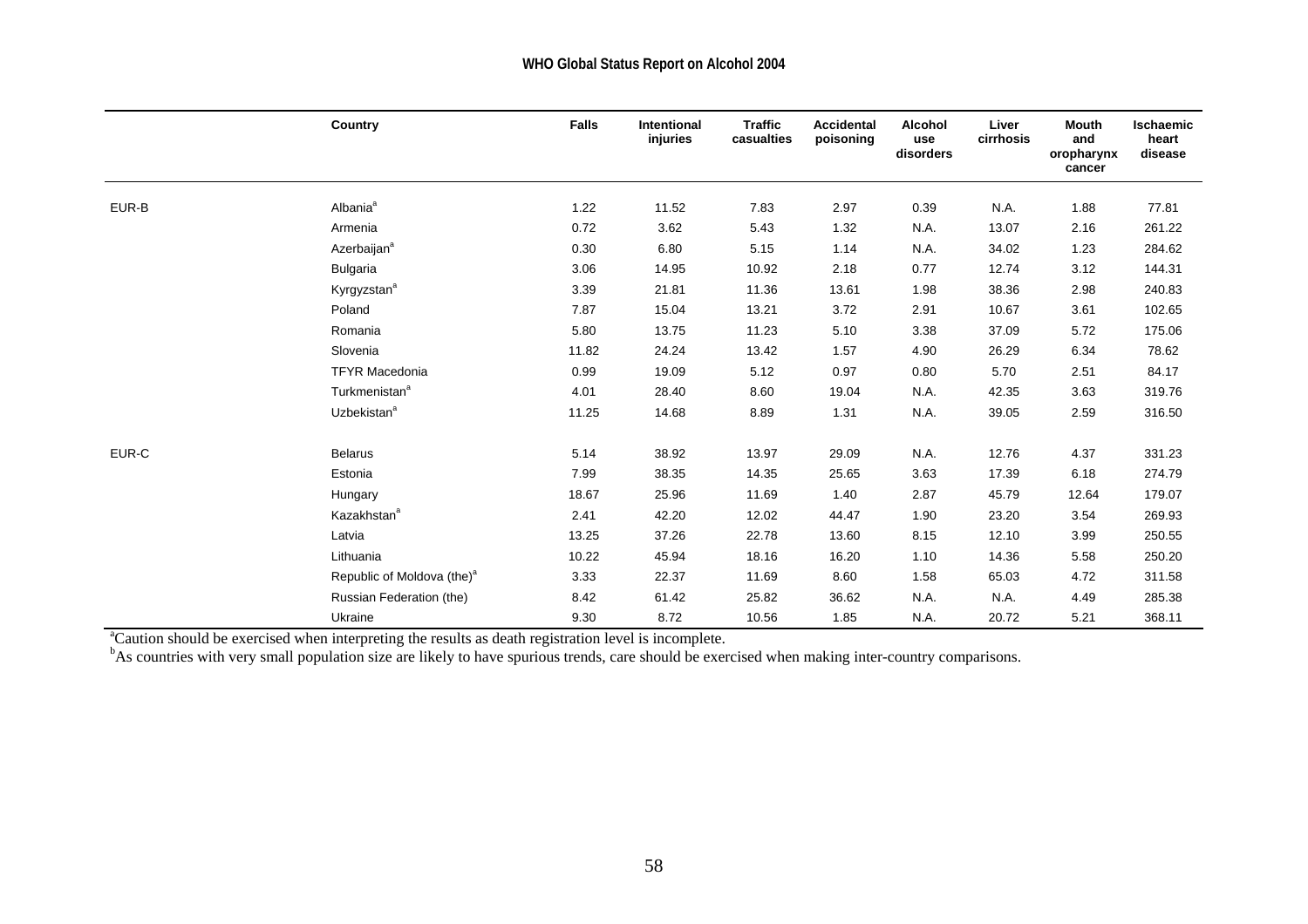# **Social problems associated with alcohol use**

Alcohol consumption is linked to many harmful consequences for the individual drinker, the drinker's immediate environment and society as a whole. Such social consequences as traffic accidents, workplace-related problems, family and domestic problems, and interpersonal violence have been receiving more public or research attention in recent years, indicating a growing interest in a broader concept of alcohol-related consequences (Klingemann & Gmel, 2001). On the other hand, however, social consequences affect individuals other than the drinker e.g. passengers involved in traffic casualties, or family members affected by failure to fulfill social role obligations, or incidences of violence in the family. Ultimately, however, these events have an impact on society as a whole insofar as they affect economic productivity or require the attention and resources of the criminal justice or health care system, or of other social institutions (Gmel & Rehm, 2003). Due to space constraints, this section will only highlight some issues and data involving the following selected social problems: alcohol consumption and workplace problems, alcohol consumption and family problems, poverty, and domestic violence.

# *Alcohol consumption and the workplace*

Heavy drinking at the workplace may potentially lower productivity. Sickness absence associated with harmful use of alcohol and alcohol dependence entails a substantial cost to employees and social security systems. There is ample evidence that people with alcohol dependence and problem drinkers have higher rates of sickness absence than other employees (Klingemann & Gmel, 2001).

Klingemann & Gmel (2001) note that a number of studies have demonstrated an association between heavy drinking or alcohol abuse and unemployment. Here, a causal association may go in either direction, heavy drinking may lead to unemployment, as suggested by Mustonen, Paakkaned & Simpura (1994) and Mullahy & Sindelar (1996); but loss of work may also result in increased drinking, which may become heavy drinking, as indicated by Gallant (1993), Dooley & Prause (1998) and Claussen (1999).

Blum, Roman & Martin (1993) and Mangione et al. (1999) found that work performance was related to volume and pattern of drinking. Blum and her colleagues found no significant relationship between work performance and average daily volume when performance was assessed by self-reports of the drinker. However, lower performance, lack of self-direction and problems in personal relations were found to be related to heavy drinking, particularly when collateral reports were used. In the Mangione et al. study, it was found that although moderate-heavy and heavy drinkers reported more work performance problems than very light, or moderate drinkers, the lower-level-drinking employees, since they were more plentiful, accounted for a larger proportion of work performance problems than did the heavier drinking groups. A study conducted by Ames, Grube & Moore (1997) found modest but significant relationships between drinking behaviours and self-reports of workplace problems.

Some examples may highlight the extent to which alcohol affects work performance. It has been estimated that 30% of absenteeism and workplace accidents in Costa Rica were caused by alcohol dependence (Pan American Health Organization, 1990). According to industry association sources from India, 15% to 20% of absenteeism and 40% of accidents at work are due to alcohol consumption (Saxena, Sharma & Maulik, 2003). A study by the Department of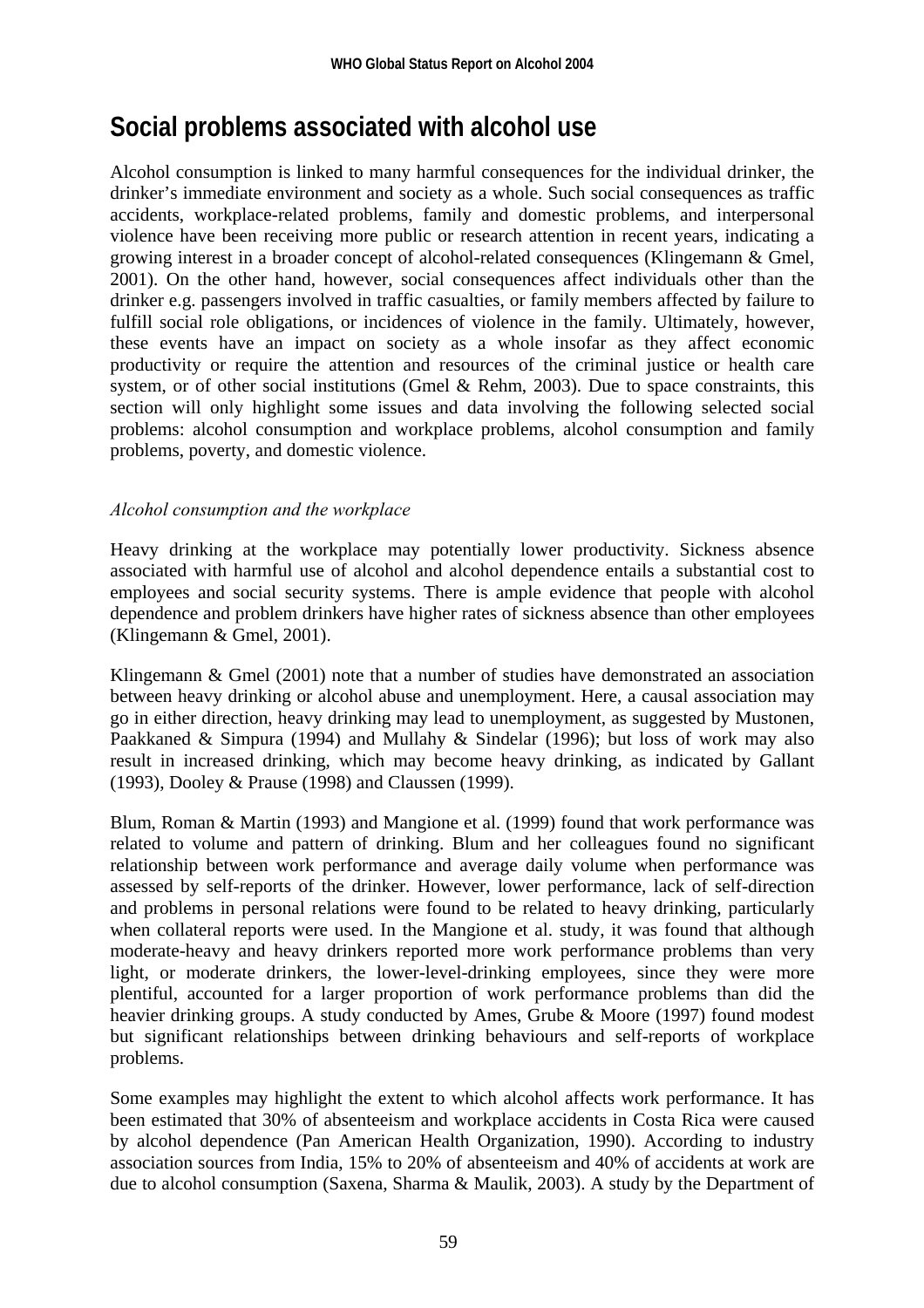Hygiene and Industrial Safety in three factories in La Paz, Bolivia found that 7.3% of absenteeism in the first two days of the work week and 1.2% of work-related accidents were directly related to the consumption of alcohol (Pan American Health Organization, 1990). It has been estimated that 20–22% of work-related accidents in Chile have a direct or indirect relationship with recent alcohol use. In a study of patients who required hospitalization for severe work-related accidents, it was found that 15% reported recent use of alcohol (Trucco et al., 1998). It has been reported that in Latvia, alcoholism has had adverse impacts on productivity in the workplace and increased absenteeism. No figures have been published on the extent of absenteeism due to excessive alcohol use. It is estimated that drinking and alcoholism have reduced labour productivity by some 10% (Trapenciere, 2000). A recent survey conducted in the United States of America found that farm residents who drank more frequently had significantly higher farm work injury incidence rates (3.35 per 10 000 persondays of observation) than others who consumed less frequently  $(1.94$  injuries per 10 000 person-days) (Stallones & Xiang, 2003).

With regards to trauma, alcohol is the cause of 10% to 20% of work accidents in France (Costes & Martineau, 2002). A survey conducted in Australia of 833 employees at an industrial worksite found that problem drinkers were 2.7 times more likely to have injuryrelated absences than non-problem drinkers (Webb et al., 1994). In a 1994 survey, 90% of personnel directors from British organizations cited alcohol consumption as a problem within their workplace. Their major concerns included loss of productivity, absenteeism, safety, employee relations, poor behaviour and impacts on company image. About 8–14 million working days are lost annually to alcohol-related problems. With regard to safety, up to 25% of workplace accidents and around 60% of fatal accidents at work may be associated with alcohol (Hughes & Bellis, 2000). It is estimated that the annual alcohol-related costs to workplaces in the United Kingdom is £6.4 billion (Prime Minister's Strategy Unit, 2003).

# *Alcohol consumption and the family*

It is well established that drinking can severely impair the individual's functioning in various social roles. Alcohol misuse is associated with many negative consequences both for the drinker's partner as well as the children. Maternal alcohol consumption during pregnancy can result in fetal alcohol syndrome in children, and parental drinking is correlated with child abuse and impacts a child's environment in many social, psychological and economic ways (Gmel & Rehm, 2003). Drinking can impair performance as a parent, as a spouse or partner, and as a contributor to household functioning. There are also other aspects of drinking which may impair functioning as a family member. In many societies, drinking may be carried out primarily outside the family and the home. In this circumstance, time spent while drinking often competes with the time needed to carry on family life. Drinking also costs money and can impact upon resources particularly of a poor family, leaving other family members destitute. Also, it is worth noting that specific intoxicated events can also have lasting consequences, through home accidents and family violence (Room, 1998; Room et al., 2002). A recent paper by Bonu et al. (2004) suggests that adverse child health effects of alcohol use are primarily through two distal determinants (indirect effects) - forgone household disposable income and caretakers' time for childcare. Diversion of scant economic resources for alcohol use that could have otherwise been used for seeking health care, may lead to selfcare or delay in seeking health care. The other potential ways by which alcohol use can reduce the household income are through morbidity associated with the drinking habit among the consuming individuals, resulting in increase in medical expenditures and loss of income due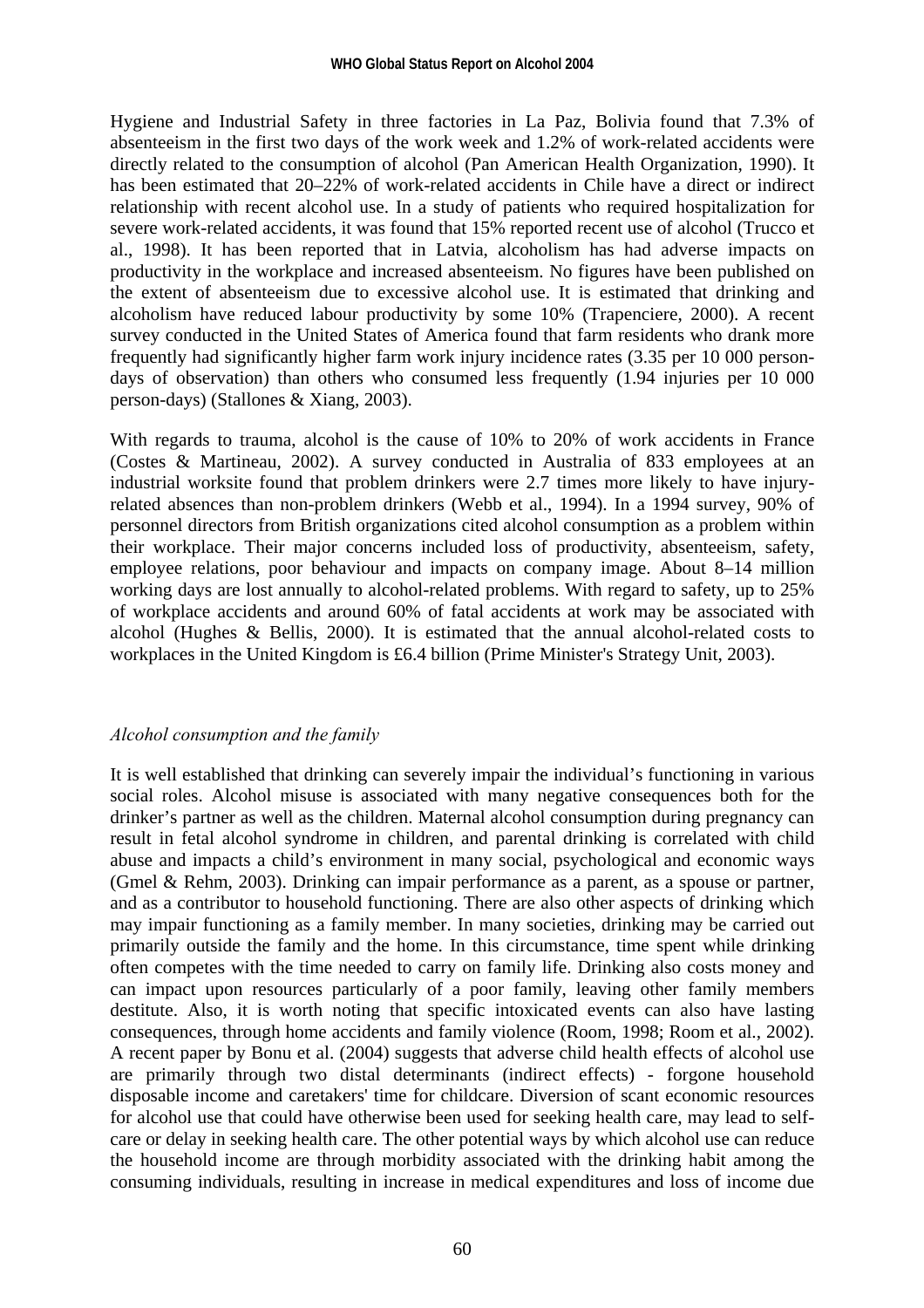to lost wages, and, sometimes, resulting in the premature death of sole wage earners in a household (Bonu et al., 2004).

Implicit in the habitual drinker's potential impact on family life is the fact that the drinking and its consequences can result in substantial mental health problems of family members. Such effects, though potentially common, are not often documented. Some insight into this issue can be gained from interviews with members of Al-Anon, a companion organization to Alcoholic Anonymous for spouses and family members of people with alcohol dependence. In interviews with 45 Al-Anon members in Mexico (82% of them the wife of a husband who was alcohol-dependent), 73% reported feelings of anxiety, fear, and depression; 62% reported physical or verbal aggression by the spouse toward the family; and 31% reported family disintegration with serious problems involving money and the children (Rosovsky et al., 1992, cited in Room et al., 2002).

The effects of men's drinking on other members of the family is often particularly on women in their roles as mothers or wives of drinkers. The risks include violence, HIV infection, and an increased burden in their role of economic providers. In a paper that looked at alcohol and alcohol-related problems facing women in Lesotho, it was noted that as in many other developing countries, the cultural position of women in Lesotho facilitates a vicious circle in which women are at one time brewers of alcohol, then sellers, then become excessive consumers due to the problems created by their drinking husbands (Mphi, 1994).

## **Case example 1: Botswana**

The economic consequences of chronic alcohol use are devastating and can seriously hinder any sense of development. In a study of alcohol use among the Basarwa of the Kgalagadi and Ghanzi districts in Botswana, informants stated that since a significant proportion of household income was spent on liquor, less cash was available for food, clothing and other essential items. As one informant succinctly stated 'alcohol makes poor people poorer'. A person who is regularly under the influence of alcohol will have little motivation or interest in working, unless it is to obtain money to buy more alcohol. One particular problem is that a regular drinker can easily become economically tied and indebted to alcohol vendors who are only too pleased to provide alcohol 'on credit'.

Child neglect is an increasing problem when parents are intoxicated so early in the day that they are not able to prepare food for their children, even if there is food available. A concern is that some parents will sell food to buy alcohol while others will give alcohol to their children as a food substitute and to stave off hunger. Generally, the neglect of young children due to alcohol abuse means that these children are under-socialized as well as malnourished, leading to a refusal to attend school, begging and stealing for food, and other delinquent activities.

Source: Molamu & MacDonald (1996)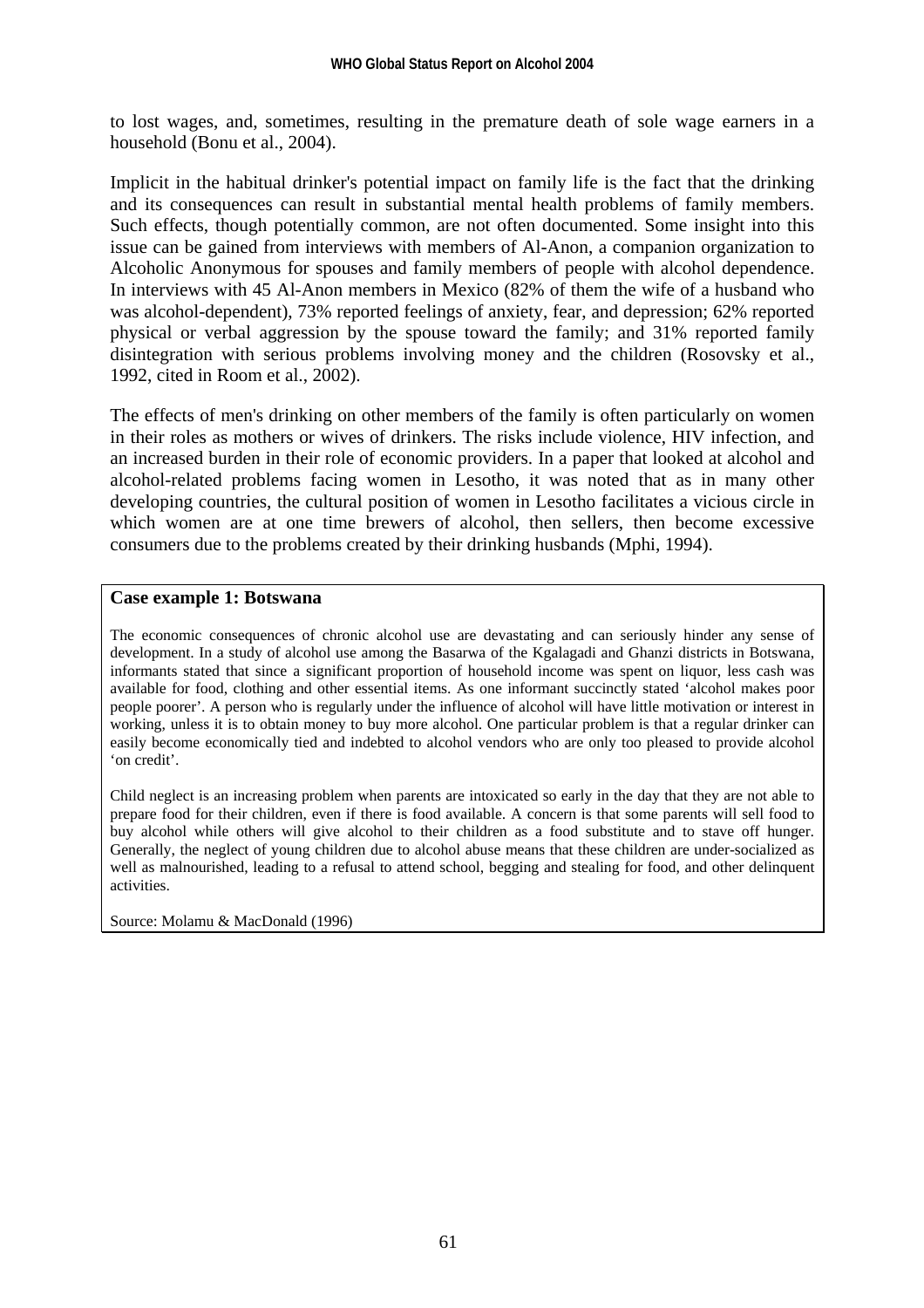#### **Case example 2: Nepal**

In a large-scale study covering about 2400 households in 16 of Nepal's 70 districts, the adult respondents perceived the impact of family members use of alcohol and drugs on children as violence and physical abuse (33.4%), neglect and mental abuse (28.5%), deprivation from education (20.2%) and push factor for children to use intoxicants (11.1%), malnutrition and running away from home. 35.9% of children interviewed felt that there was an impact of parental drinking on the family. The impact included domestic violence (40%), loss of wealth and indebtedness (27.8%), loss of social prestige and bad relationship with neighbours.

Source: Dhital et al. (2001)

#### *Alcohol and poverty*

The economic consequences of expenditures on alcohol are significant especially in high poverty areas. Besides money spent on alcohol, a heavy drinker also suffers other adverse economic effects. These include lowered wages (because of missed work and decreased efficiency on the job), lost employment opportunities, increased medical expenses for illness and accidents, legal cost of drink-related offences, and decreased eligibility of loans. A recent study conducted in 11 districts in Sri Lanka examining the link between alcohol and poverty found that 7% of men said that their alcohol expenditure was greater than their income. Though a relatively small percentage, this is still a worrying statistic for the families concerned and for those interested in helping the worst-off families (Baklien & Samarasinghe, 2001).

#### **Case example 3: Cameroon**

What is problematic in Cameroon is the high cost of purchasing even one beer a week given the income of an average rural family. When comparing the price of two major beers sold in a rural village in 1983 as a percentage of male and female wages, it was found that the cost of one beer represented 60–84% of women's and 36–50% of men's daily wages. Drinking even in these small amounts means that one day's wages is quickly consumed. The danger is when individuals start forsaking paying children's school fees because their money is spent on beer. Such individuals are considered disruptive of community life because their negligence impedes others from doing their work or meeting obligations towards friends, association members and kin.

Source: Diduk (1993)

#### **Case example 4: India**

In a 1997 study comparing two groups of families within the same community in Delhi, India (Group A having at least one adult consuming alcoholic drinks at least three times per week in the last month and Group B having no adult consuming more than one drink in the last month), it was found that Group A, on an average, spent almost 14 times more on alcohol per month compared with Group B. A larger proportion of families in Group A had significant debt compared with Group B. The implications of this are towards fewer financial resources for food and education of children and fewer resources for purchasing daily living consumables. The more heavily drinking Group A was more likely to report major illnesses or injuries during the past one year and was more likely to require medical treatment.

Source: Saxena, Sharma & Maulik (2003)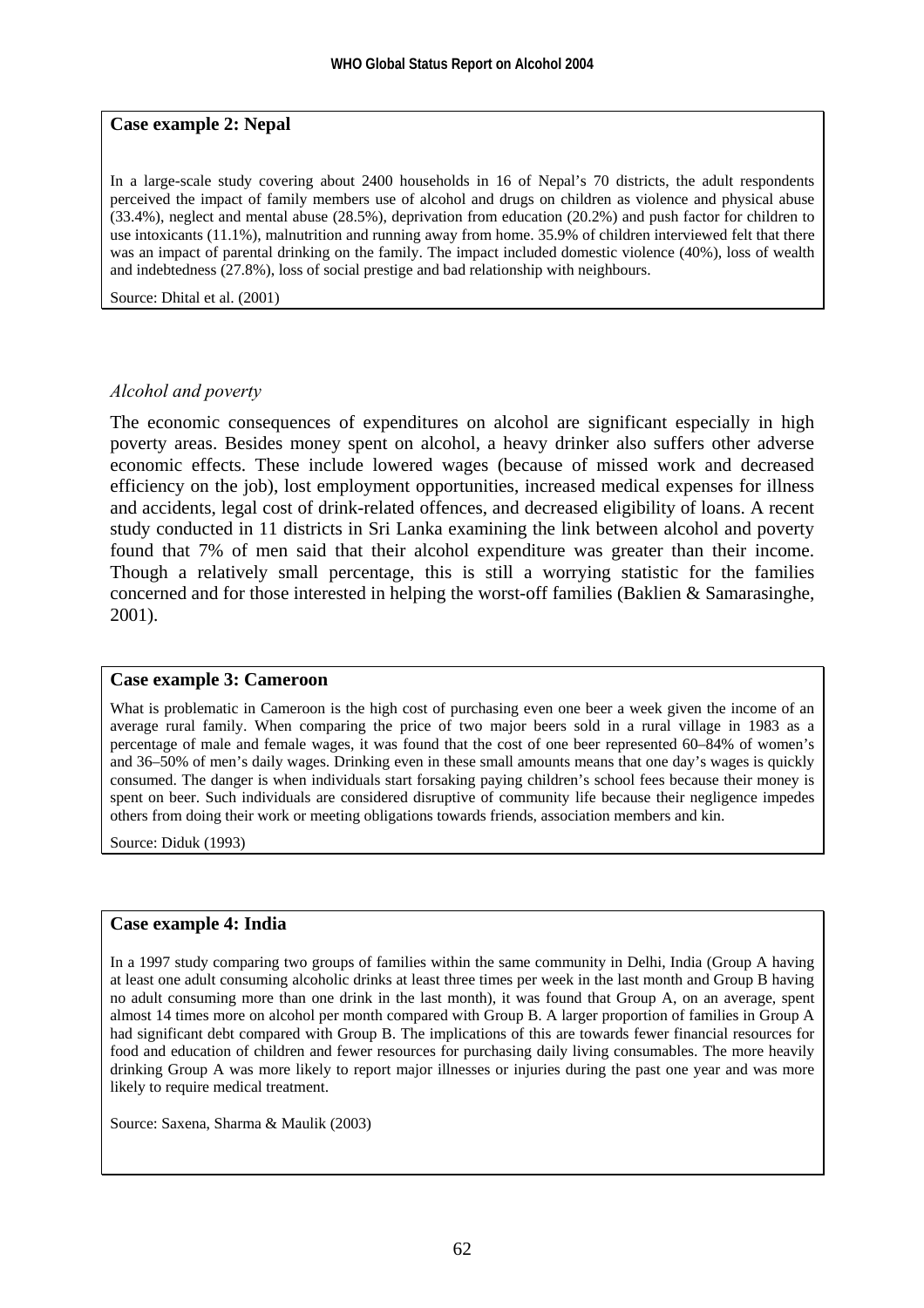#### **Case example 5: Malaysia**

Alcohol is a major factor in exacerbating poverty. In a month a rural labourer can spend about RM 300 (US\$ 80) on alcohol which is about how much he earns. The alcohol menace ruins families and contributes to the breakdown of the basic social fabric of society. Often it is the women who bear the brunt of this problem – wife battery, discord in the home, abused and deprived children, non-working or chronically ill husbands who become a burden to both the family and society. Besides loss in family income, the burden on the family is worsened when the drinker falls ill, cannot work and requires medical attention.

Source: Assunta (2001–2002)

#### *Alcohol and domestic violence*

Research has found that alcohol is present in a substantial number of domestic violence accidents. The most common pattern is drinking by both offender and victim. Alcohol has been shown to be a significant risk factor for husband-to-wife violence. Studies have shown that the relationship between alcohol and domestic violence is complex.

Drinking frequently has been associated with intrafamily violence. Reviews have found that excessive alcohol use is a strong and consistent correlate of marital violence, but that violence rates vary based on research designs, methodologies, and samples. Therefore, the role of alcohol remains unclear. Studies based on interviews with abused wives tend to report higher proportions of alcohol involvement than do general population studies or police samples. In a study examining episodes of domestic violence reported to the police in Zurich, Switzerland, evidence of alcohol involvement was found in 40% of the investigated situations. Police officers thus believed there was a clear link between alcohol and violence in at least 26% of the cases studied (Maffli & Zumbrunn, 2003).

Regarding partner violence, research evidence indicates that it is more strongly associated with heavy drinking, whether usual or occasional, than is non-partner violence, and conflicts as to whether drinking by the victim makes violent acts by a partner more likely. That alcohol consumption has a stronger association with partner violence than with nonpartner violence may be a matter of access, with partners having more contact and thus more opportunities for violent encounters (Gmel & Rehm, 2003). Studies also report an association between drinking patterns and intimate partner violence; excessive drinkers and alcohol-dependent individuals are more likely to act violently toward their intimate partners (White & Chen, 2002).

To give some examples from the literature, a study conducted in Nigeria showed a strong association between domestic violence and alcohol use. Alcohol use was involved in 51% of the cases in which a husband stabbed a wife (Obot, 2000). In a 1998 cross-sectional study of violence against women undertaken in three provinces in South Africa, it was found that domestic violence was significantly positively associated with the women drinking alcohol and conflict over the partner's drinking (Jewkes, Levin & Penn-Kekana 2002).

In a 2000–2001 survey of 5109 women of reproductive age in the Rakai District of Uganda, it was found that the strength of the association between alcohol consumption and domestic violence was particularly noteworthy. Women whose partner frequently or always consumed alcohol before having sex faced risks of domestic violence almost five times higher than those whose partners never drank before having sex. Of women who recently experienced domestic violence, 52% reported that their partner had consumed alcohol and 27% reported that their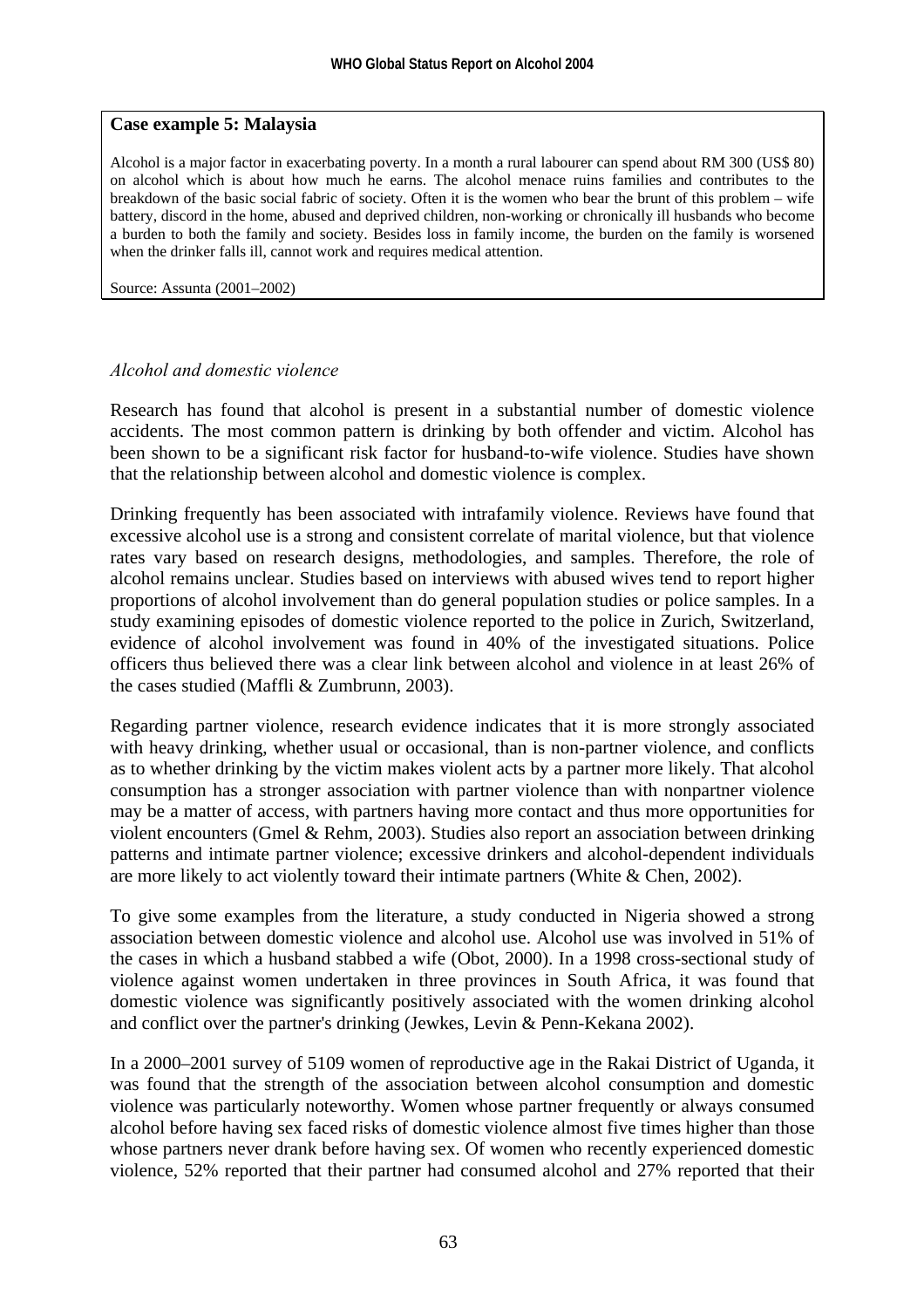partners had frequently consumed alcohol. This finding supports the conclusion that alcohol may play a direct precipitating role for domestic violence (Koenig et al., 2003).

In a study of 180 women seeking prenatal care in rural South India, it was found that 20% of the women reported domestic violence and 94.5% of these women identified their husbands as the aggressors. Husband's alcohol use was a significant risk factor for domestic violence (Halasyamani, Davis & Battacharjee, 1997). The role of alcohol in domestic violence is also cited in another Indian study which found that 33% of spouse-abusing husbands were using alcohol. Of these 15% were occasional, 45% frequent and about 40% were daily users of alcohol. More than half of the spousal abuse took place during the period of intoxication (AIIMS, 1997). A cross-sectional study of a random sample of 275 women in Barranquilla, Colombia found that habitual alcohol consumption in the women and in the spouses were factors associated with marital violence (Tuesca & Borda, 2003).

It has been suggested that because alcohol-dependent individuals are intoxicated more frequently than non-dependent individuals, the observed association between spousal abuse and intoxication may occur simply by chance. In addition, most instances of spouse abuse occur in the absence of alcohol intoxication, suggesting the need to understand better the processes through which some episodes escalate into violence (Martin, 1992). Although many studies have found that alcohol use is associated with intimate partner violence, the nature of the association needs to be clarified.

In conclusion, however, there is little doubt that alcohol consumption is associated with many social consequences. The available data on consequences to the direct social and personal environment from short-term as well as long-term use of alcohol are sparse. Much more research into this issue would be required to obtain standard measures or data that would allow quantification of these consequences in a meaningful and comparable manner.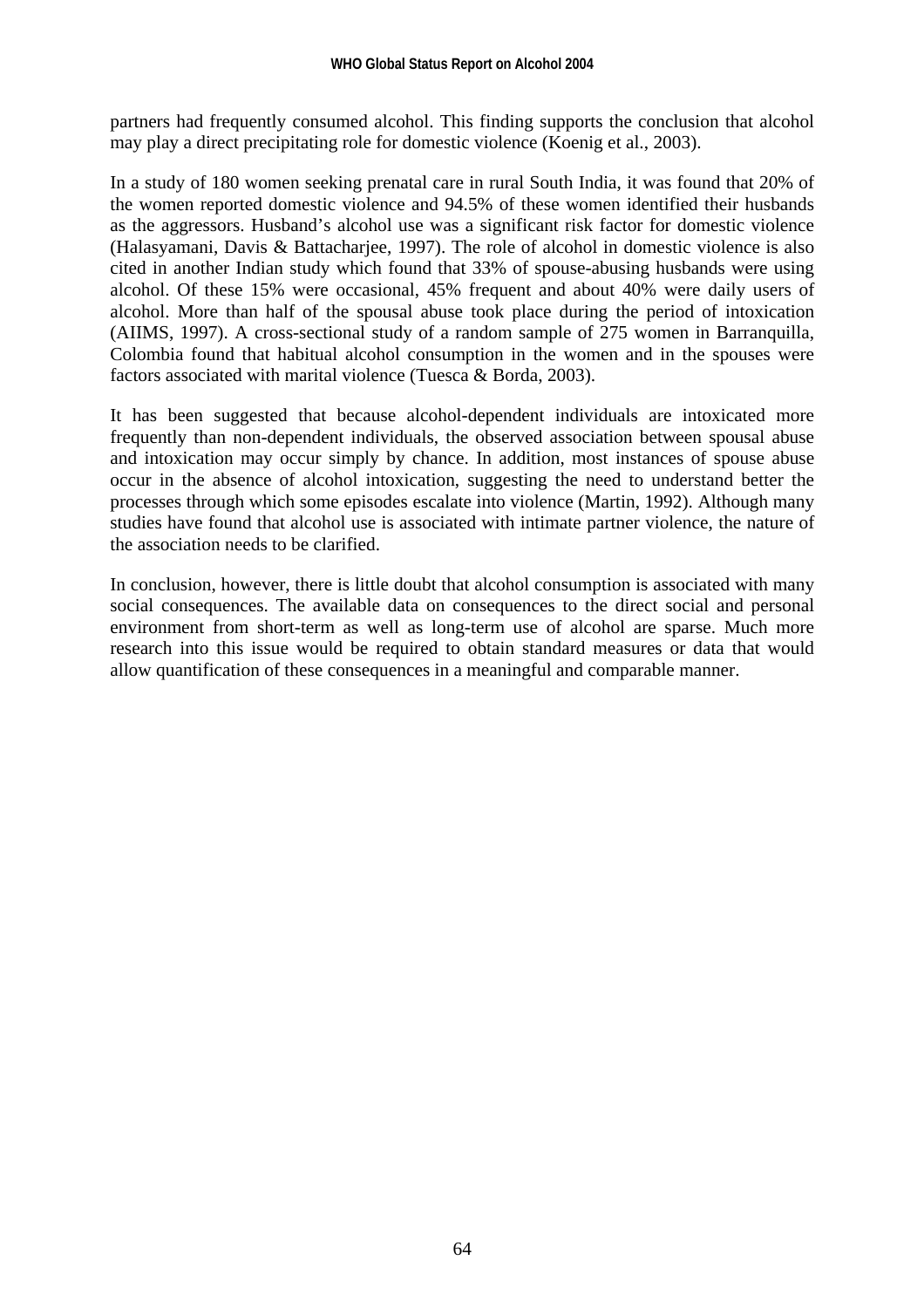# **Economic and social costs of alcohol use**

There is a strong interest in many countries regarding the development of scientifically valid, credible estimates of the economic costs of alcohol use (and use of other psychoactive substance use like tobacco and drugs). It is a well established fact that the use of alcohol entails a large number of adverse consequences in such widely differing areas as physical and mental health, traffic safety, violence, and labour productivity. There has been much effort in the past three decades in attempting to estimate these costs and recent investigations have suggested that they account annually for a substantial part of the Gross Domestic Product of industrialized countries (Klingemann & Gmel, 2001).

On the assumption that the harmful effects of drinking can be evaluated in monetary terms, health researchers and economists have attempted to estimate the costs of alcohol consumption to society. According to Klingemann & Gmel (2001), social costs are largely defined as costs to society, i.e. all costs arising from alcohol consumption that are not borne exclusively, knowingly and freely by the drinker, such as spending on the drinks. Thus, social costs are the negative economic impact of alcohol consumption on the material welfare of society. When defining costs, a key distinction is made between direct and indirect costs. According to Harwood, Fountain & Livermore (1998, cited in Klingemann & Gmel, 2001), direct costs refer to the value of goods and services actually delivered to address the harmful effects of alcohol consumption. In contrast, indirect costs represent the value of personal productive services that are not performed because of the adverse consequences of drinking.

Single and colleagues (2003) summarize the many purposes that estimates of the social and economic costs of alcohol use can serve:

- $\triangleright$  Economic cost estimates can be used to argue or justify certain policies on alcohol i.e. such policies to reduce the harm associated with alcohol use should be given a high priority on the public policy agenda. The public is entitled to a quality standard against which individual cost estimation studies can be assessed.
- $\triangleright$  Cost estimates help to appropriately target specific problems and policies. It is important for policy makers to be aware of which psychoactive substances involve the greatest economic costs. For example, the recent study conducted in Australia concluded that the costs of alcohol (and tobacco) far exceeds the social costs from illicit drugs, thus drawing greater attention on public policy towards the licit drugs. The specific types of cost may also draw attention to specific areas which need public attention, or where specific measures may be effective.
- $\triangleright$  Economic costs studies help to identify information gaps, research needs and desirable refinements to national statistical reporting systems.
- $\triangleright$  The development of improved estimates of the costs of alcohol abuse offers the potential to provide baseline measures to determine the efficacy of drug policies and programmes intended to reduce the damaging consequences of alcohol use.

Relatively few countries have attempted to estimate the costs of alcohol use. Estimating the costs of alcohol consumption encounters problems over availability of data as well as methodological difficulties. However, the fact that studies carried out in different countries using a variety of approaches and methods all seem to lead to convergent results is a positive indication that results are valid. In all cases, there is confirmation that alcohol consumption imposes significant damage on society.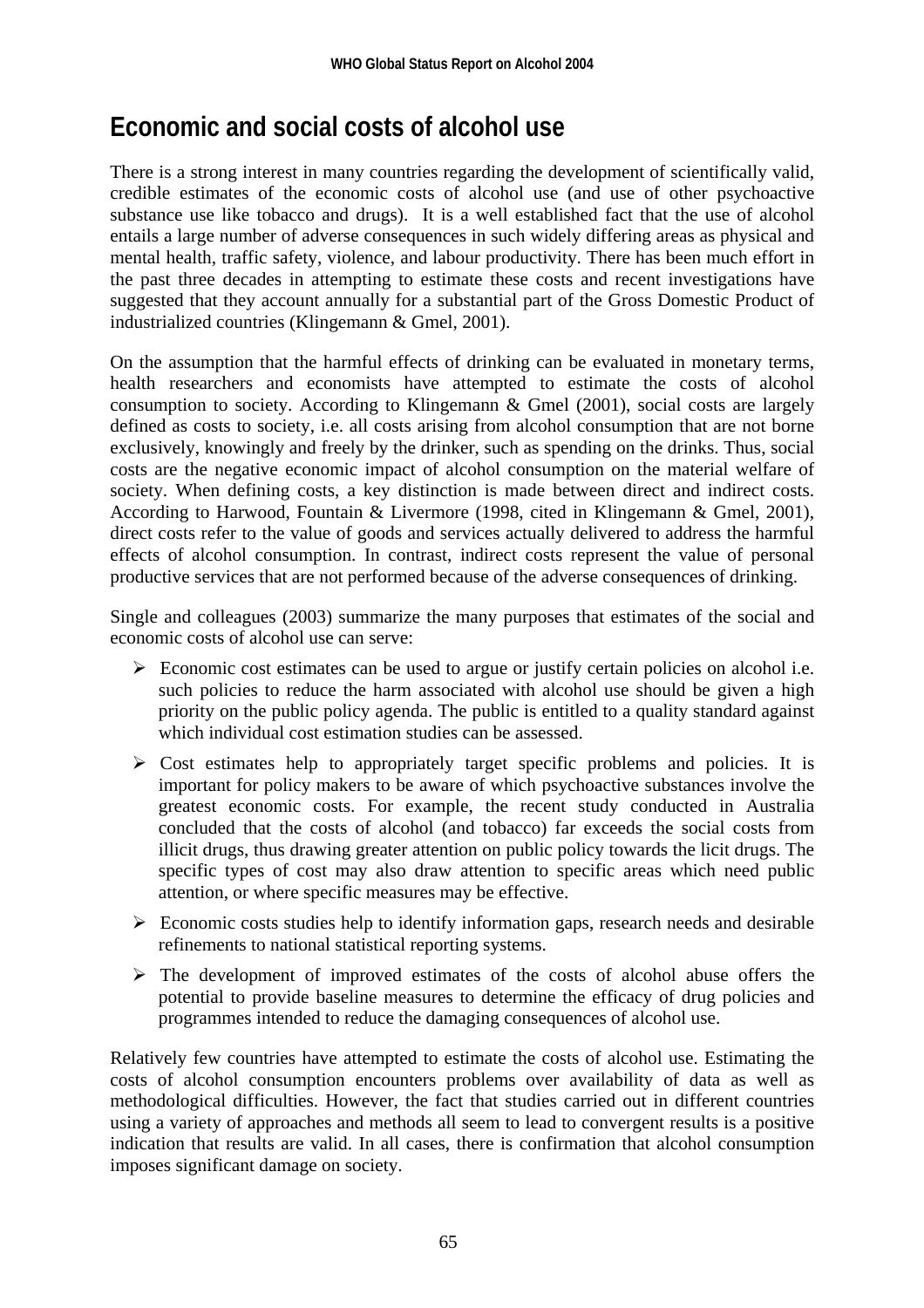Table 21 presents some data on the estimated social and economic costs of alcohol use in various countries. Note that this table is not comparable as different methods of estimations have been used, and for some data, the year of the study/estimate was not available. Most of the literature on social costs of alcohol consumption comes from the English-speaking, non-European countries, especially from the United States of America, Canada, Australia and New Zealand. It is difficult to make any comparisons as such given that a variety of approaches and methods are used. Please refer to the individual country profiles and the original sources for a more detailed description of the estimation methods used.

| Country              | Year      | <b>Total Cost Estimate</b> | % of GDP |
|----------------------|-----------|----------------------------|----------|
| Australia            | 1998-1999 | A\$ 7560.3 million         | N.A.     |
| Canada               | 1992      | \$7.52 billion             | 1.1      |
| Chile                | N.A.      | \$2.969 billion            | N.A.     |
| Finland              | 1990      | \$3.351-5.738 billion      | N.A.     |
| France               | 1997      | 115 420.91 FF              | 1.42     |
| Ireland              | N.A.      | €2.4 billion               | N.A.     |
| Italy                | 2003      | €26-66 billion             | $5 - 6$  |
| Japan                | 1987      | US\$ 5.7 billion           | N.A.     |
| Netherlands (the)    | N.A.      | €2.577 billion             | N.A.     |
| New Zealand          | 1990      | \$16.1 billion             | 4.0      |
| Scotland             | 2001-2002 | \$1.071 billion            | 1.5      |
| South Africa         | N.A.      | \$1.7 billion              | 2.0      |
| Switzerland          | 1998      | 6480 million Swiss francs  | N.A.     |
| United Kingdom (the) | N.A.      | £15.4 billion              | N.A.     |
| United States (the)  | 1998      | \$184.6 billion            | N.A.     |

*Table 21: Social and economic costs of alcohol abuse for selected countries* 

*Note: Please refer to the individual country profiles to obtain the original source used.* 

It has been argued that economic cost studies should be conducted within the framework of cost-of-illness studies. In cost estimation studies, the impact of alcohol use disorders on the material welfare of a society is estimated by examining the social costs of treatment, prevention, research, law enforcement and lost productivity plus some measure of the quality of life years lost. It is recognized that data are frequently lacking for many of these costs. However, in many countries it will be possible to develop reasonable estimates for some, if not most, of the costs associated with alcohol consumption. Thus, these guidelines should be viewed as a framework rather than a rigorous methodology to be applied in every situation (Single et al., 2003).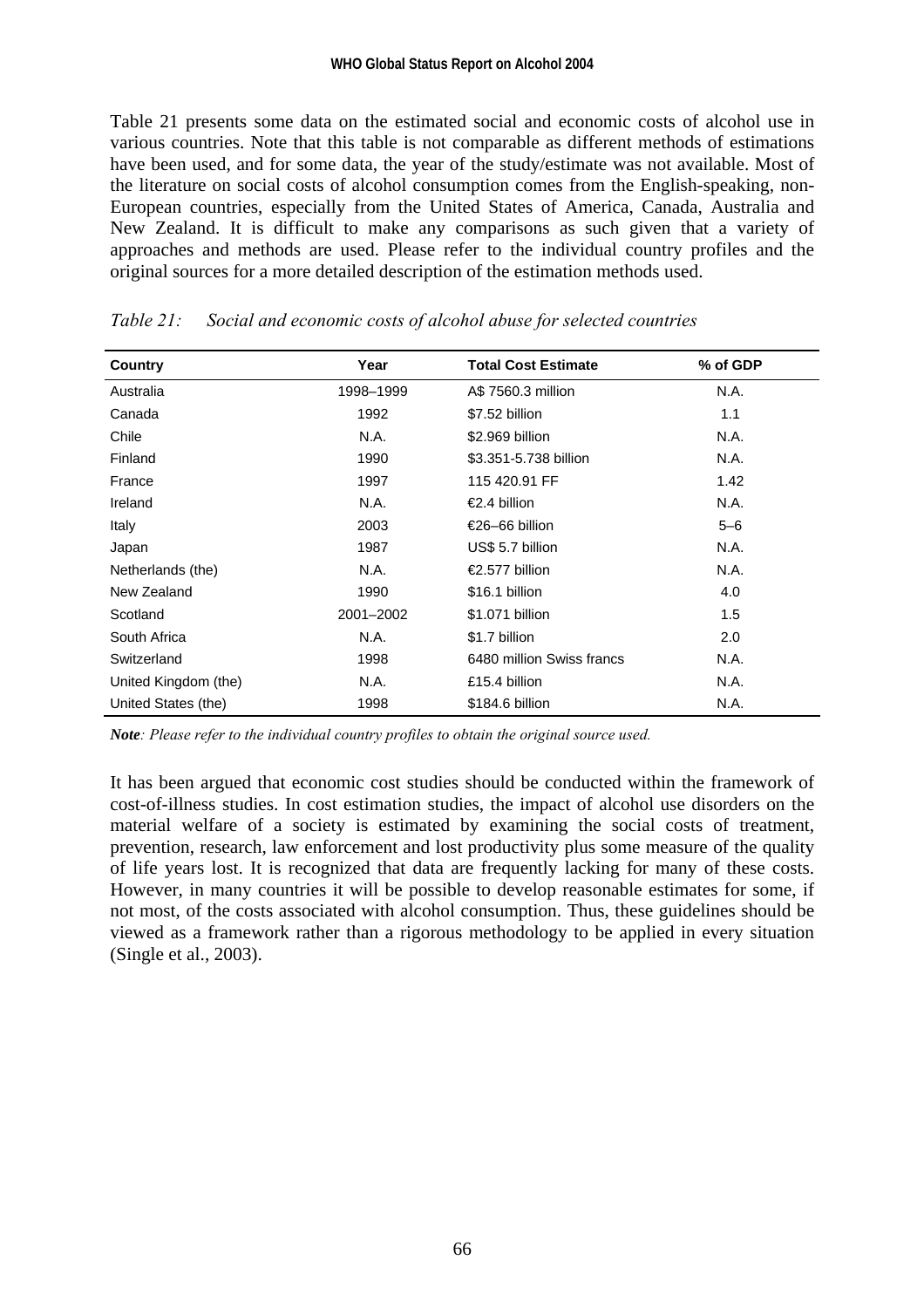## **Conclusion**

Alcohol is not an ordinary commodity. While it carries connotations of pleasure and sociability in the minds of many, harmful consequences of its use are diverse and widespread. As documented in this report, globally, alcohol problems exert an enormous toll on the lives and communities of many nations, especially those in the developing world. Research has shown that when extrapolating from historical trends, the role of alcohol as a major factor in the burden of disease will be increasing in the future. Particularly worrying trends are the increases in average volume of drinking predicted for the most populous regions of the world (e.g. in China and India) and the emerging trend of more harmful and risky patterns in drinking especially among young people.

A global perspective on alcohol policy needs to acknowledge and take into account the characteristics, effects and consequences of alcohol use in different societies, and yet to focus and act on the public health goal which is to minimize the harm caused by drinking. Alcoholrelated burden is linked to at least two different dimensions of consumption: average volume and patterns of drinking. Thus, in order to avoid or reduce burden, both dimensions should be taken into consideration. In other words, one may reduce burden by decreasing the average volume of alcohol consumed or by shifting patterns of drinking to less harmful patterns. One may also change burden by weakening the link between exposure and disease, e.g. by disaggregating the link between alcohol and traffic injuries by not combining drinking and driving (Rehm et al., 2003b).

This report has contributed to the knowledge base for doing so, by documenting levels and trends in alcohol-related problems, and showing how drinking levels and patterns contribute to these problems. Another recent WHO publication - the *Global status report: alcohol policy* - seeks to evaluate and disseminate knowledge of strategies and policies that are effective in reducing the rates of alcohol problems. The Global Alcohol Database, as well as this report, aims at providing a standardized reference source of information for global epidemiological surveillance of alcohol use and related problems. It is evident from this report that there is a need for countries to develop national monitoring systems to keep track of alcohol consumption and its health and social consequences. This would be particularly useful in raising awareness among the general public and policy-makers of the serious implications that alcohol use have within the public health domain.

To effectively reduce the level of harmful social and health consequences from alcohol use requires much preparation and planning. It is now the responsibility of governments worldwide and concerned citizens to encourage healthy debate and formulate effective public health-oriented countermeasures in order to minimize the harm caused by alcohol use.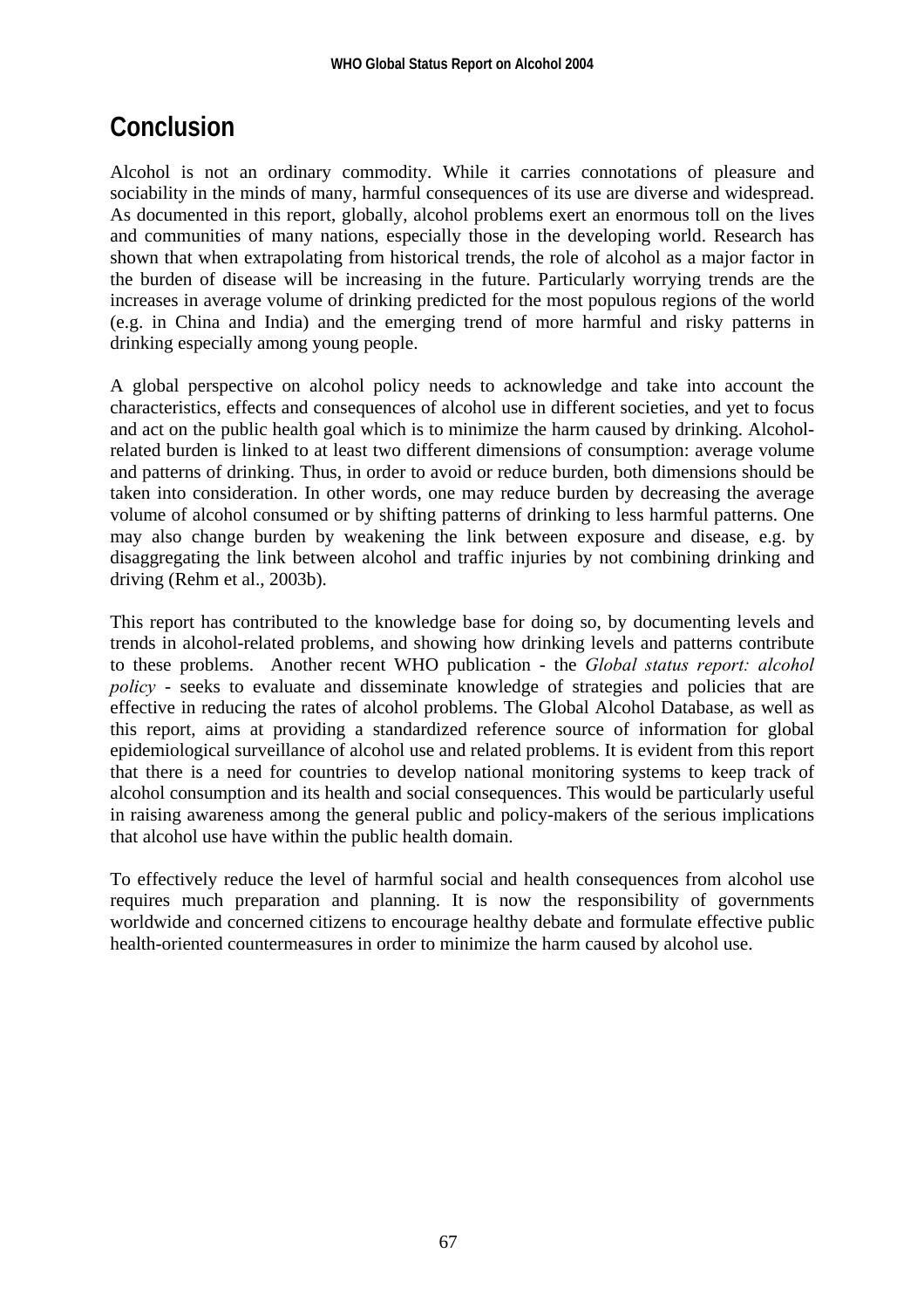## **References**

Abel EL. Maternal alcohol consumption and spontaneous abortion. *Alcohol and Alcoholism*, 1997, 32(3):211-219.

*Summary and recommendations. National Workshop on Alcohol Policy: Health Perspectives*. New Delhi, All India Institute of Medical Sciences, 1997.

Ajani UA et al. Alcohol consumption and incidence of malignant neoplasms: The Physicians' Health Study. *American Journal of Epidemiology*, 1998, 147(11):45.

Ajani UA et al. Alcohol consumption and risk of type two diabetes mellitus. *American Journal of Epidemiology*, 1999, 149:S3.

Akyeampong E. Alcoholism in Ghana - a socio-cultural exploration. *Culture, Medicine and Psychiatry*, 1995, 19(2):261-280.

Alpert JE et al. Patterns of axis I comorbidity in early-onset versus late-onset major depressive disorder. *Biological Psychiatry*, 1999, 46(2):202-211.

Alvear J, Andreani S, Cortes F. Fetal alcohol syndrome and fetal alcohol effects: importance of early diagnosis and nutritional treatment. *Revista Medica de Chile*, 1998, 126(4):407-412.

Ames GM, Grube JW, Moore RS. The relationship of drinking and hangovers to workplace problems: an empirical study. *Journal of Studies on Alcohol*, 1997, 58(1):37-47.

Ammann RW, Heitz PU, Klöppel G. Course of alcoholic chronic pancreatitis: a prospective clinicomorphological long-term study. *Gastroenterology*, 1996, 111(1):224-231.

Apte MV, Wilson JS, Korsten MA. Alcohol-related pancreatic damage: mechanisms and treatment. *Alcohol Health and Research World*, 1997, 21(1):13-20.

Arokiasamy CV. Malaysia. In: Heath DB, ed. *International Handbook on Alcohol and Culture*. Westport, Greenwood Press, 1995.

Ashley MJ et al. Beyond ischemic heart disease: are there other health benefits from drinking alcohol? *Contemporary Drug Problems*, 2000, 27:735-777.

Assunta M. The alcohol problem in Malaysia. *The Globe*, 2001-2002, Special Issue 4:18-21.

Attili AF et al. Diet and gallstones in Italy: the cross-sectional MICOL results. *Hepatology*, 1998, 27(6):1492-1598.

Babor T et al. *Alcohol: No ordinary commodity. Research and public policy.* New York, Oxford University Press, 2003.

Babor T, Rehm J, Room R. Alcohol's role in the global burden of disease: implications for alcohol policy. Geneva, World Health Organization, in press.

Bagnardi V et al. Alcohol consumption and the risk of cancer: a meta-analysis. *Alcohol Research and Health*, 2001, 25(4):263-270.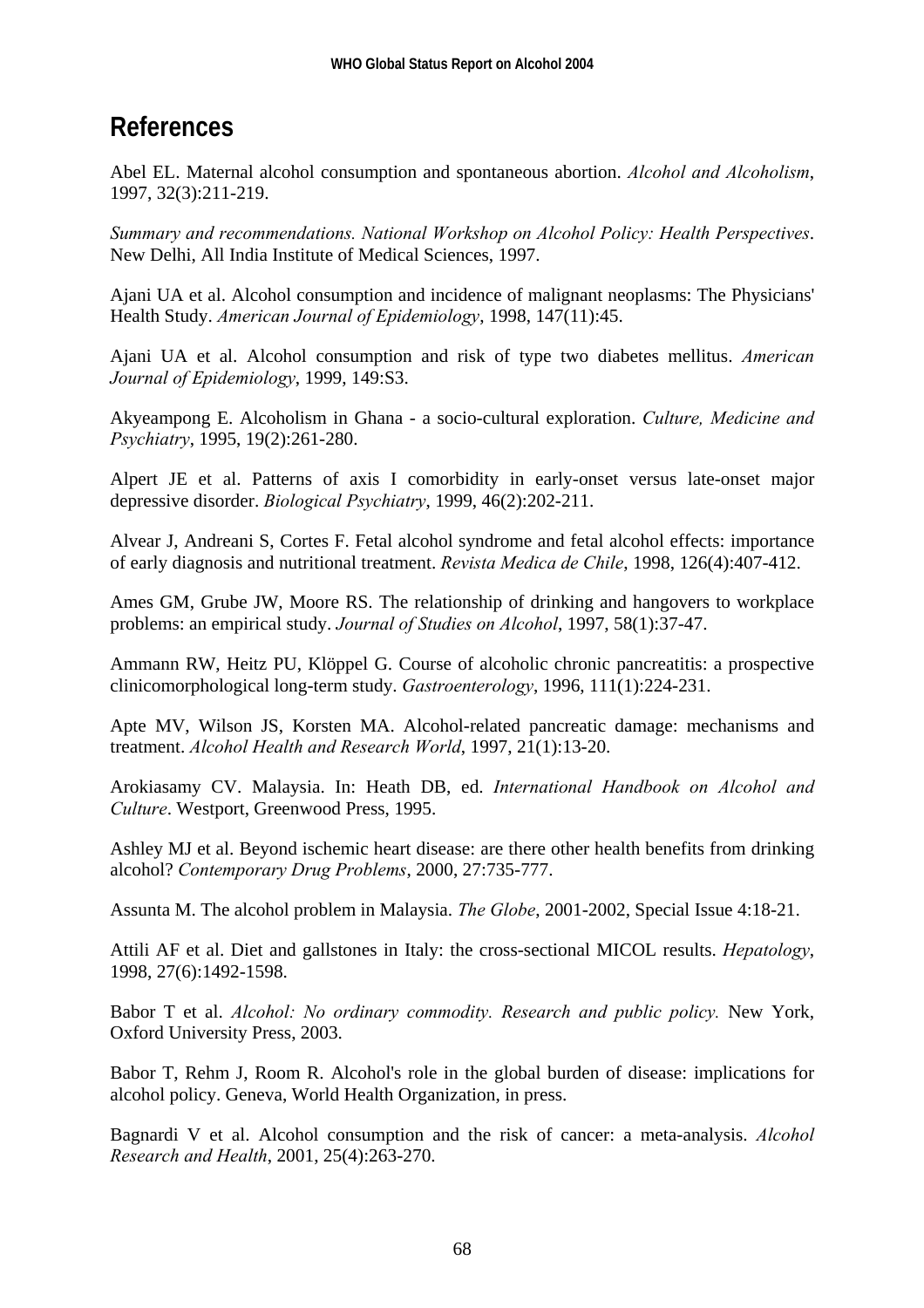Baklien B, Samarasinghe D. *Alcohol and poverty in Sri Lanka*. FORUT (Solidaritetsaksjon for utvikling [Campaign for development and solidarity]), 2001.

Baraona E, Lieber CS. Alcohol and lipids. In: Galanter M, ed. *The Consequences of Alcoholism.* New York, Plenum Press, 1998:97-134.

Beaglehole R, Jackson R. Alcohol, cardiovascular diseases and all causes of death: a review of the epidemiological evidence. *Drug and Alcohol Review*, 1992, 11:175-290.

Beilin LJ, Puddey IB, Burke V. Alcohol and hypertension - kill or cure? *Journal of Human Hypertension*, 1996, 10(2):S1-S5.

Berger K et al. Light-to-moderate alcohol consumption and risk of stroke among U.S. male physicians. *New England Journal of Medicine*, 1999, 341(21):1557-1564.

Blixen CE, McDougall GJ, Suen LJ. Dual diagnosis in elders discharged from a psychiatric hospital. *International Journal of Geriatric Psychiatry*, 1997, 12(3):307-313.

Blum TC, Roman PM, Martin JK. Alcohol consumption and work performance. *Journal of Studies on Alcohol*, 1993, 54(1):61-70.

Bobak M, Marmot M. Alcohol and mortality in Russia: is it different than elsewhere? *Annals of Epidemiology*, 1999, 9(6):335-338.

Bode C, Bode JC. Alcohol's role in gastrointestinal tract disorders. *Alcohol Health and Research World*, 1997, 21(1):76-83.

Bondy SJ. Overview of studies on drinking patterns and their reported consequences. *Addiction*, 1996, 91(11):1661-1674.

Bonu S et al. Household tobacco and alcohol use, and child health: an exploratory study from India. *Health Policy*, 2004, 70:67–83.

Boutron MC et al. Tobacco, alcohol, and colorectal tumors: a multistep process. *American Journal of Epidemiology*, 1995, 141(11):1038-1046.

Bovet P. Alcohol consumption and association with the CAGE questionnaire and physiological variables in the Seychelles Islands (Indian Ocean). In: Demers A, Room R, Bourgault C. *Survey of drinking patterns and problems in seven developing countries*. Geneva, World Health Organization, 2001.

Bowlin SJ et al. Breast cancer risk and alcohol consumption: results from a large case-control study. *International Journal of Epidemiology*, 1997, 26(5):915-923.

Bradley KA et al. Medical risks for women who drink alcohol. *Journal of General Internal Medicine*, 1998, 13(9):627-639.

Breslow RA, Weed DL. Review of epidemiologic studies of alcohol and prostate cancer: 1971-1996. *Nutrition and Cancer*, 1998, 30(1):1-13.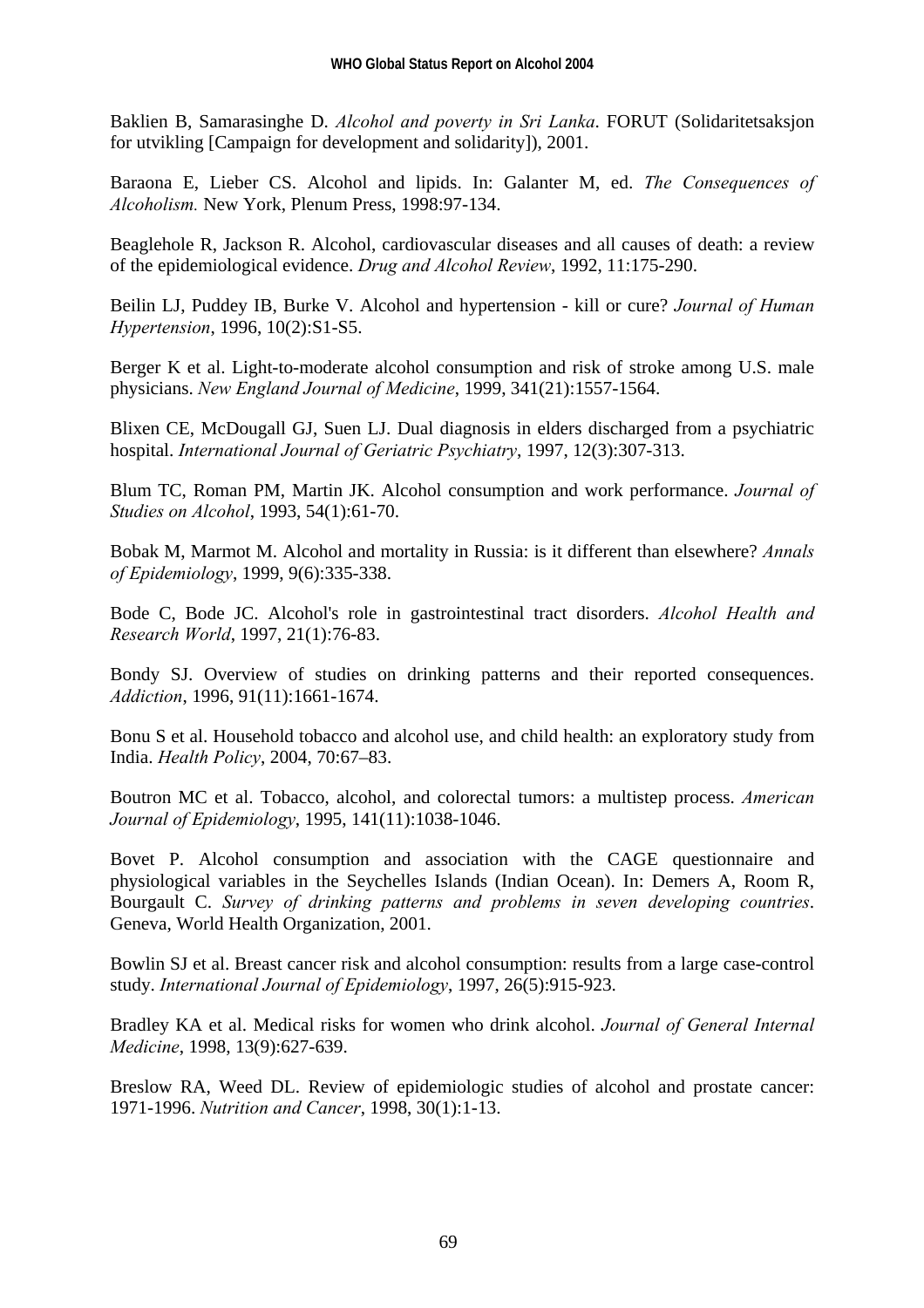Britton A, McKee M. The relation between alcohol and cardiovascular disease in Eastern Europe: explaining the paradox. *Journal of Epidemiology and Community Health*, 2000, 54(5):328-332.

Brown SA, Schuckit MA. Changes in depression among abstinent alcoholics. *Journal of Studies on Alcohol*, 1988, 49:412-417.

Bruemmer B et al. Fluid intake and the incidence of bladder cancer among middle-aged men and women in a three-county area of Western Washington. *Nutrition and Cancer*, 1997, 29(2):163-168.

Bruun K et al. *Alcohol Control Policies in Public Health Perspective*. Helsinki, Finnish Foundation for Alcohol Studies, 1975.

Bushman BJ. Effects of alcohol on human aggression: Validity of proposed mechanisms. In: Galanter M, ed. *Recent developments in alcoholism.* New York, Plenum Press, 1997:227-244.

Camargo CA et al. Prospective study of moderate alcohol consumption and mortality in US male physicians. *Archives of Internal Medicine*, 1997, 157(1):79-85.

Caroli-Bosc FX et al. Cholelithiasis and dietary risk factors: an epidemiologic investigation in Vidauban, Southeast France. General Practitioner's Group of Vidauban. *Digestive Diseases and Sciences*, 1998, 43(9):2131-2137.

Chadwick DJ, Goode JA, eds. *Alcohol and Cardiovascular Diseases: Novartis Foundation Symposium 216*. New York, John Wiley & Sons, 1998.

Chen CY et al. The risk factors for gallstone disease among senior citizens: an Oriental study. *Hepatogastroenterology*, 1999, 46:1607-1612.

Chenet L et al. Daily variations in deaths in Lithuania: the possible contribution of binge drinking. *International Journal of Epidemiology*, 2001, 30(4):743-748.

Chenet L et al. Alcohol and cardiovascular mortality in Moscow; new evidence of a causal association. *Journal of Epidemiology and Community Health*, 1998, 52(12):772-774.

Cherpitel CJ. The epidemiology of alcohol-related trauma. *Alcohol Health & Research World*, 1992, 16:191-196.

Cherpitel CJ. Drinking patterns and problems and drinking in the event: An analysis of injury by cause among casualty patients. *Alcoholism: Clinical and Experimental Research*, 1996, 20:1130-1137.

Cherpitel CJ et al. Alcohol and non-fatal injury in the U.S. general population: A risk function analysis. *Accident Analysis Prevention*, 1995, 27:651-661.

Church MW et al. Hearing, language, speech, vestibular, and dentofacial disorders in fetal alcohol syndrome. *Alcoholism, Clinical and Experimental Research*, 1997, 21(2):227-237.

Claussen B. Alcohol disorders and re-employment in a 5-year follow-up of long-term unemployed. *Addiction*, 1999, 94(1):133-138.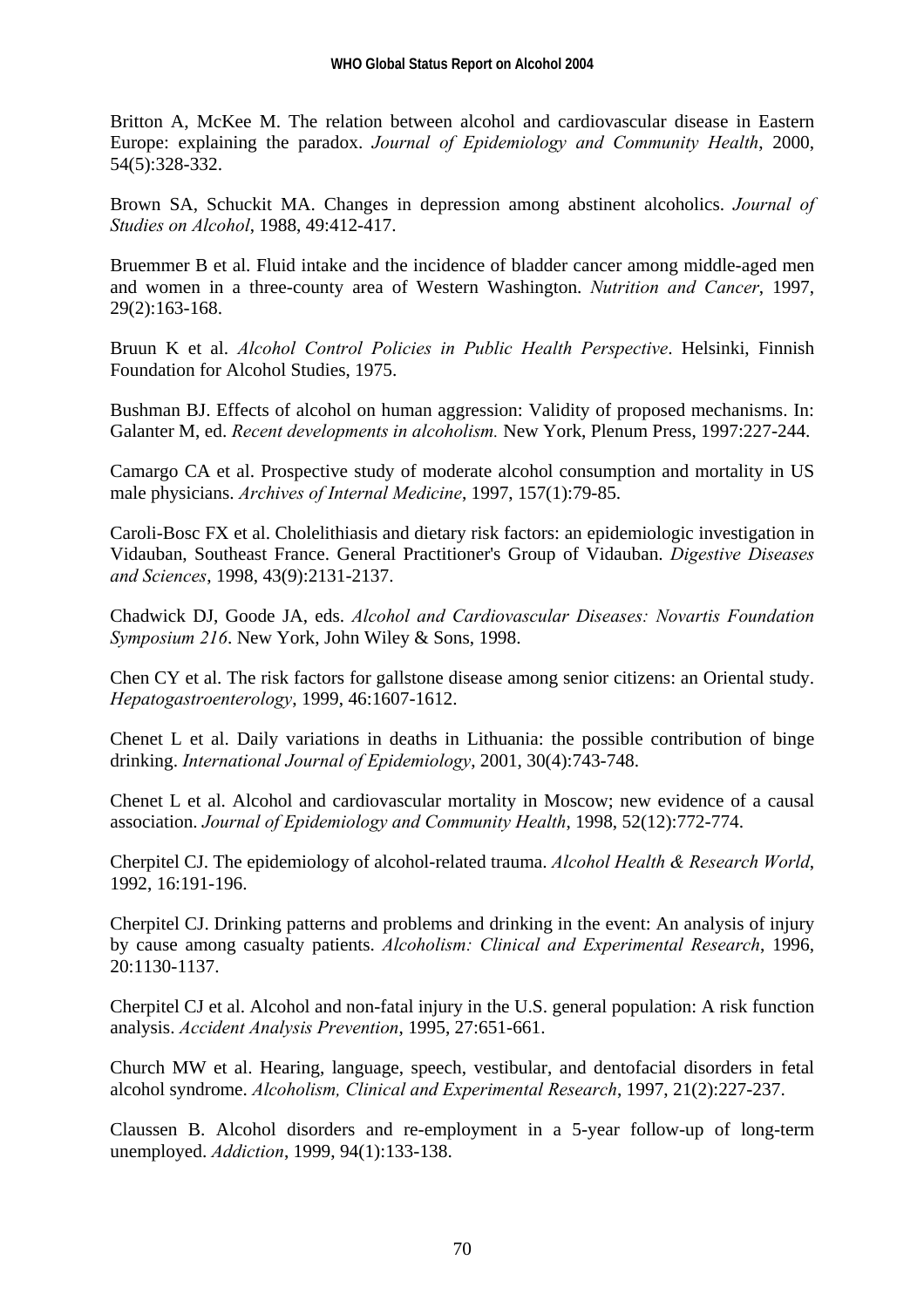Connor PD, Streissguth AP. Effects of prenatal exposure to alcohol across the life span. *Alcohol Health and Research World*, 1996, 20(3):170-174.

Corrao G et al. Female sex and the risk of liver cirrhosis. Collaborative Groups for the Study of Liver Diseases in Italy. *Scandinavian Journal of Gastroenterology*, 1997, 32(11):1174- 1180.

Corrao G et al. Meta-analysis of alcohol intake in relation to risk of liver cirrhosis. *Alcohol and Alcoholism*, 1998, 33(4):381-392.

Corrao G et al. Exploring the dose-response relationship between alcohol consumption and the risk of several alcohol-related conditions: a meta-analysis. *Addiction*, 1999, 94(10):1551- 1573.

Corrao G et al. Alcohol and coronary heart disease: a meta-analysis. *Addiction*, 2000, 95(10):1505-1523.

Costes JM, Martineau H. Drugs and dependence - Indicators and trends in 2002. *Tendances, 19*. Paris, Observatoire Français des Drogues et des Toxicomanies [French Monitoring Centre of Drugs and Drug Addiction], 2002.

Criqui MH et al. Lipoprotein medicators for the effects of alcohol consumption and cigarette smoking on cardiovascular mortality. Results from the Lipid Research Clinics Follow-up Study. *American Journal of Epidemiology*, 1987, 126:629-637.

Criqui MH, Ringek BL. Does diet or alcohol explain the French paradox? *The Lancet*, 1994, 344:1719-1723.

Dackis CA et al. Evaluating depression in alcoholics. *Psychiatry Research*, 1986, 17(2):105- 109.

Damström Thakker K. An overview of health risks and benefits of alcohol consumption. *Alcoholism: Clinical and Experimental Research*, 1998, 22(7):285S-298S.

Davidson KM. Diagnosis of depession in alcohol dependence: changes in prevalence with drinking status. *British Journal of Psychiatry*, 1995, 166:199-204.

De Stefani E et al. Tobacco smoking and alcohol drinking as risk factors for stomach cancer: a case-control study in Uruguay. *Cancer Causes and Control*, 1998, 9(3):321-329.

Dhital R et al. *Alcohol and drug in Nepal: With reference to children*. Kathmandu, Child Workers in Nepal Concerned Centre (CWIN), 2001.

Diduk S. European alcohol, history and the state in Cameroon. *African Studies Review*, 1993,  $36(1):1-42.$ 

Doll R. The benefit of alcohol in moderation. *Drug and Alcohol Review*, 1998, 17:353-363.

Doll R et al. Mortality in relation to consumption of alcohol: 13 years' observations on male British doctors. *British Medical Journal*, 1994, 309:911-918.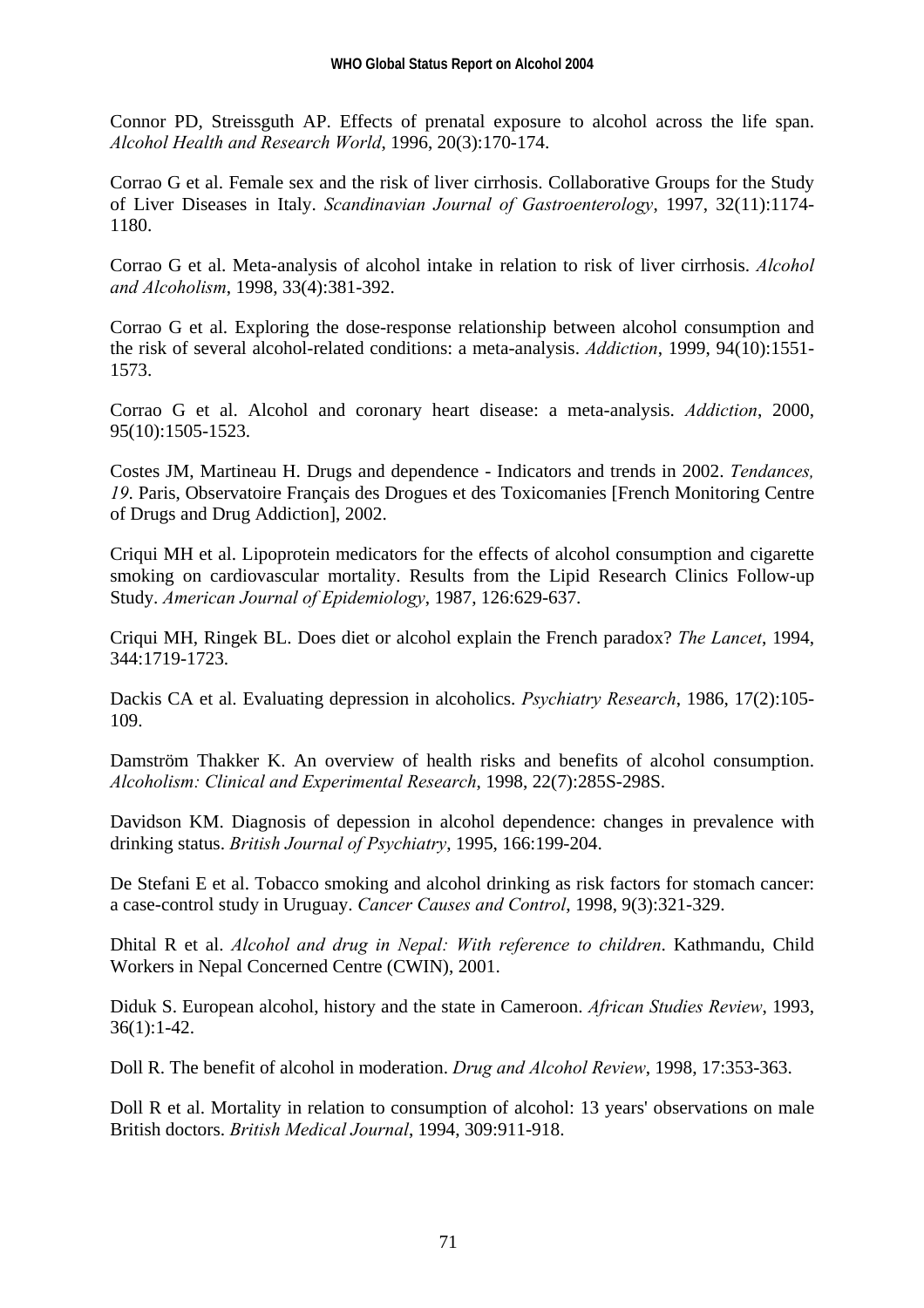Donato F et al. Bladder cancer, tobacco smoking, coffee and alcohol drinking in Brescia, northern Italy. *European Journal of Epidemiology*, 1997, 13(7):795-800.

Dooley D, Prause J. Underemployment and alcohol misuse in the National Longitudinal Survey of Youth. *Journal of Studies on Alcohol*, 1998, 59(6):669-680.

Drummond DC. The relationship between alcohol dependence and alcohol-related problems in a clinical population. *British Journal of Addiction*, 1990, 85(3):357-366.

Eckhardt MJ et al. Effects of Moderate Alcohol Consumption in the Central Nervous System. *Alcoholism: Clinical and Experimental Research*, 1998, 22(5):998-1040.

Edwards G et al. *Alcohol Policy and the Public Good*. New York, Oxford University Press, 1994.

Ellison LF et al. Monograph series on aging-related diseases: X. Prostate cancer. *Chronic Diseases in Canada*, 1998, 19(1):1-18.

English DR et al. *The Quantification of Drug Caused Morbidity and Mortality in Australia, 1992*. Canberra, Commonwealth Department of Human Services and Health, 1995.

Evans C et al. "I don't like Mondays" - day of the week of coronary heart disease deaths in Scotland: study of routinely collected data. *British Medical Journal*, 2000, 320(7229):218- 219.

Ezzati M et al. and the Comparative Risk Assessment Collaborating Group. Selected major risk factors and global and regional burden of disease. *Lancet*, published online 30 October 2002 (http://image.thelancet.com/extras/02art9066web.pdf, accessed 15 June 2004).

Facchini F, Chen YD, Reaven GM. Light-to-moderate alcohol intake is associated with enhanced insulin sensitivity. *Diabetes Care*, 1994, 17:115-119.

Faden VB, Graubard BI, Dufour M. The relationship of drinking and birth outcome in a US national sample of expectant mothers. *Paediatric and Perinatal Epidemiology*, 1997, 11(2):167-180.

Fillmore KM et al. Alcohol consumption and mortality. III. Studies of female populations. *Addiction*, 1998, 93(2):219-229.

Flanagan DEH et al. Alcohol consumption and insulin resistance in young adults. *European Journal of Clinical Investigation*, 2000, 30(4):297-301.

Foppa M et al. Wine with the noon meal lowers post meal blood pressure: Randomized trial in centrally obese hypertensive patients. *Hypertension*, 1999, 33(4):119.

Freedland E, McMicken D, D'Onofrio G. Alcohol and trauma. *Emergency Medicine Clinics of North America*, 1993, 11:225-239.

Friedman HS. Cardiovascular effects of alcohol. In: Galanter M, ed. *The Consequences of Alcoholism*. New York, Plenum Press, 1998:135-166.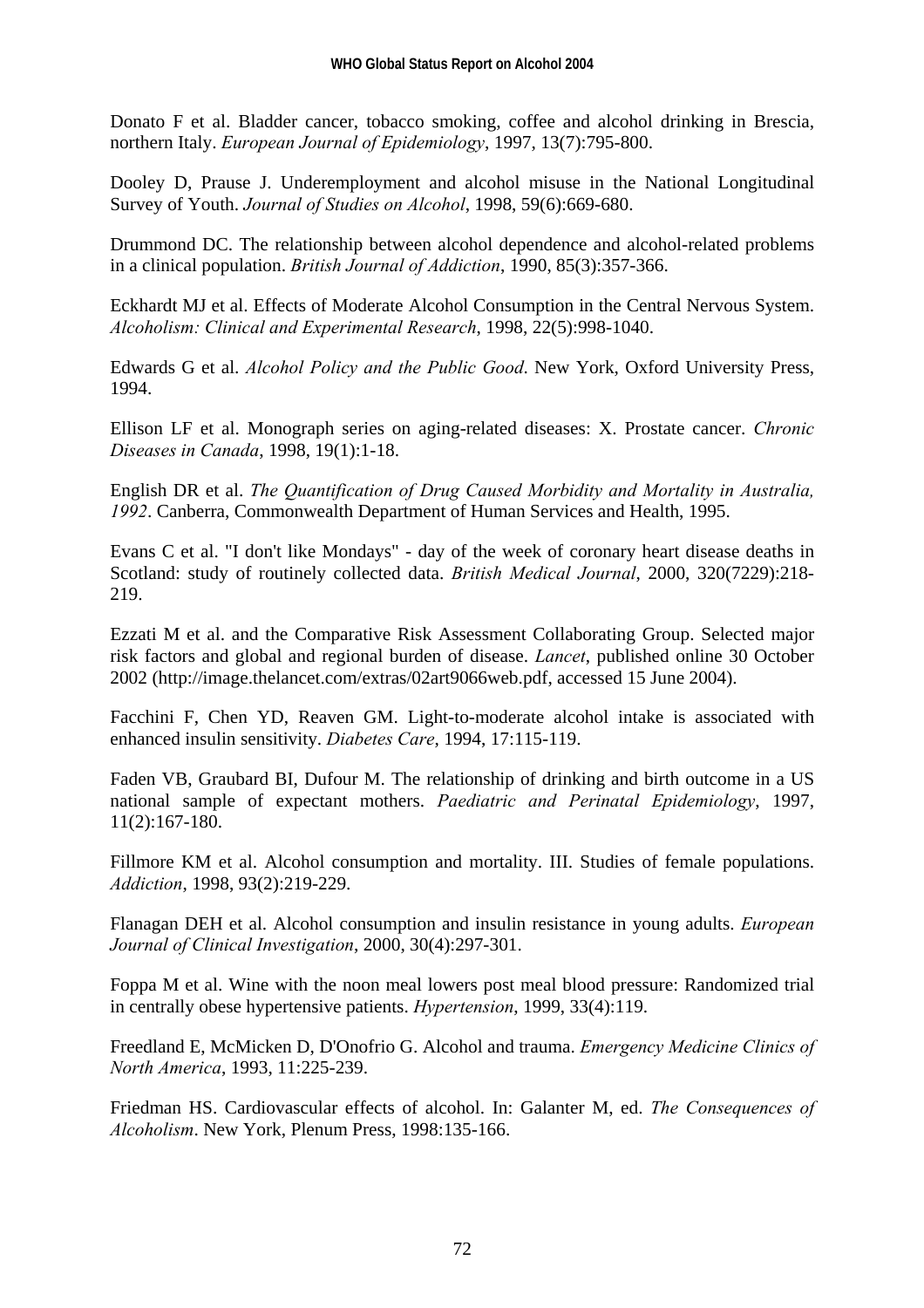Fuchs CS et al. Alcohol consumption and mortality among women. *New England Journal of Medicine*, 1995, 332(19):1245-1250.

Fuller M. Alcohol use and injury severity in trauma patients. *Journal of Affective Disorders*, 1995, 14:47-53.

Gallant DM. Unemployment and alcohol consumption. *Alcoholism, Clinical and Experimental Research*, 1993, 17(3):722-723.

Gapstur SM, Potter JD, Folsom AR. Alcohol consumption and colon and rectal cancer in postmenopausal women. *International Journal of Epidemiology*, 1994, 23(1):50-57.

Gentry RT. Effect of food on the pharmacokinetics of alcohol absorption. *Alcoholism, Clinical and Experimental Research*, 2000, 24(4):403-404.

Gibson S, Becker J. Changes in Alcoholics' Self-reported depression. *Quarterly Journal of Studies on Alcohol*, 1973, 34(3):829-836.

*Global Alcohol Database*. Geneva, World Health Organization, 2004a ( http://www.who.int/alcohol, accessed 15 June 2004).

Global Alcohol Policy Alliance. Youth and alcohol in Europe - WHO Ministerial Conference, Stockholm 2002. *The Globe*. Global Alcohol Policy Alliance, 2001.

*Global school-based student health survey (GSHS)*. Geneva, World Health Organization, 2004b (http://www.who.int/school\_youth\_health/assessment/gshs/en/, accessed 15 June 2004).

*Global Status Report on Alcohol*. Geneva, World Health Organization, 1999.

*Global Status Report: Alcohol and Young People*. Geneva, World Health Organization, 2001a.

*Global Status Report: Alcohol Policy*. Geneva, World Health Organization, 2004c.

Gmel G, Rehm J. Harmful alcohol use. *Alcohol Research and Health*, 2003, 27(1):52-62.

Gmel G, Rehm J, Frick U. Trinkmuster, Pro-Kopf-Konsum von Alkohol und koronare Mortalität. *Sucht*, 2003, 49(2):95-104.

Gmel G, Rehm J, Kuntsche EN. Binge drinking in Europe: definitions, epidemiology, trends, and consequences. *Sucht*, 2003, 49(2):105-115.

Goldberg DM, Hahn SE, Parkes JG. Beyond alcohol: beverage consumption and cardiovascular mortality. *Clinica Chimica Acta*, 1995, 237:155-187.

Graham K et al. Current directions in research on understanding and preventing intoxicated aggression. *Addiction*, 1998, 93:659-676.

Graham K, Schmidt G. Alcohol use and psychosocial well-being among older adults. *Journal of Studies on Alcohol*, 1999, 60(3):345-351.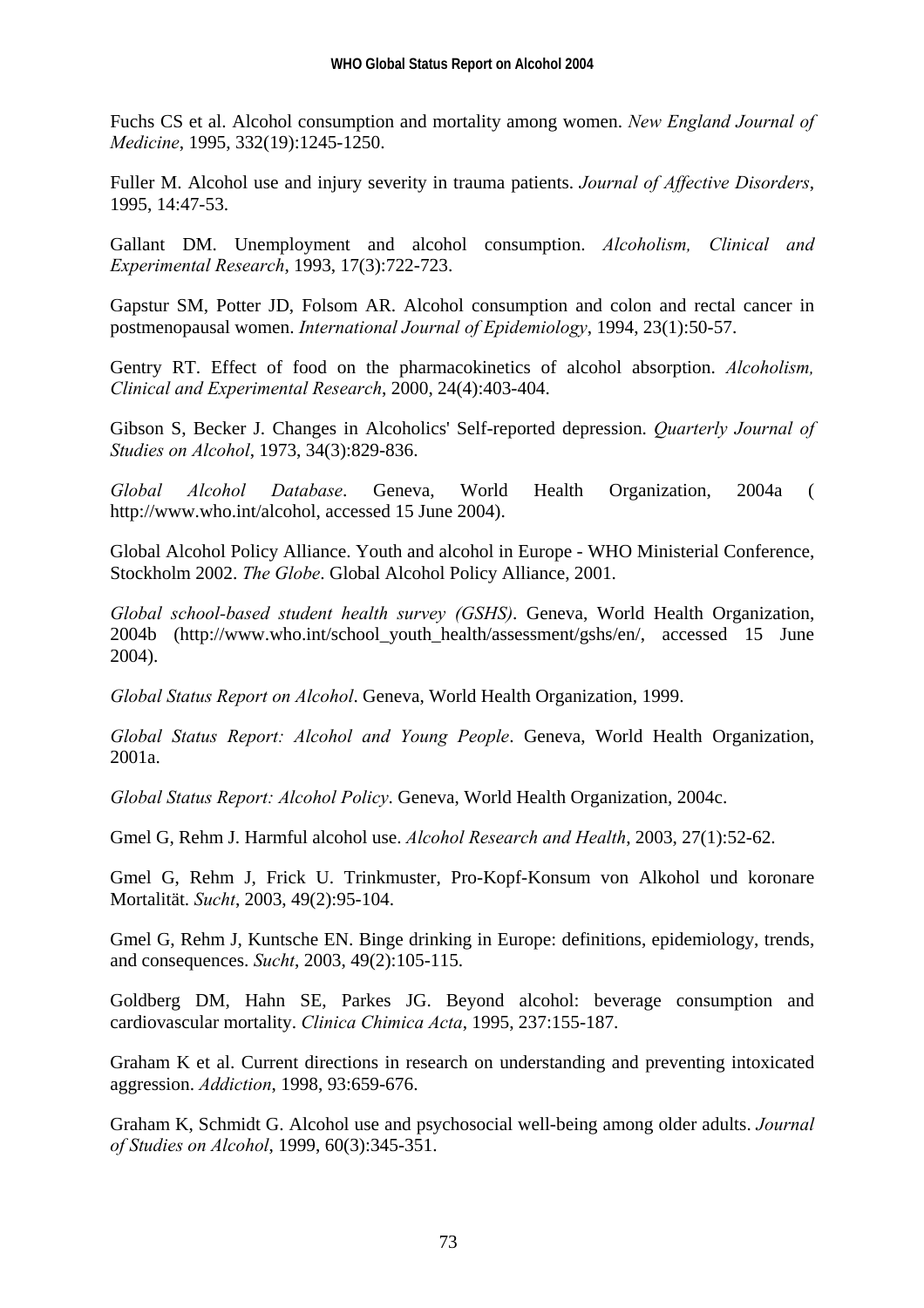Graham K, West P. Alcohol and crime. In: Heather N, Peters TJ, Stockwell T, eds. *International handbook of alcohol dependence and problems.* London, John Wiley & Sons, 2001:439-470.

Graham K, West P, Wells S. Evaluating theories of alcohol-related aggression using observations of young adults in bars. *Addiction*, 2000, 95:847-863.

Grant BF, Harford TC. Comorbidity between DSM-IV alcohol use disorders and major depression: Results of a national survey. *Drug and Alcohol Dependence*, 1995, 39(3):197- 206.

Green M. Trading on inequality: gender and the drinks trade in Southern Tanzania. *Africa*, 1999, 69(3):404-425.

Greenfield TK. Individual risk of alcohol-related disease and problems. In: Heather N, Peters TJ, Stockwell T, eds. *International Handbook of Alcohol Dependence and Problems - Part IV: Drinking Patterns and Types of Alcohol Problem*. Chichester, John Wiley & Sons Ltd., 2001:413-438.

Gruenewald PJ, Mitchell PR, Treno AJ. Drinking and driving: drinking patterns and drinking problems. *Addiction*, 1996, 91:1649.

Gruenewald PJ, Nephew T. Drinking in California: theoretical and empirical analysis of alcohol consumption patterns. *Addiction*, 1994, 89:707-723.

Gruenewald PJ, Treno AJ, Mitchell PR. Drinking patterns and drinking behaviours: Theoretical models of risky acts. *Contemporary Drug Problems*, 1996, 23:407-440.

Gurr M. *Alcohol: Health Issues Related to Alcohol Consumption*. Brussels, ILSI Europe, 1996.

Gutjahr E, Gmel G. *Die sozialen Kosten des Alkoholkonsum in der Schweiz: Epidemiologische Grundlagen 1995 - 1998*. Forschungsbericht Nr. 36. Lausanne, Schweizerische Fachstelle für Alkohol- und andere Drogenprobleme (SFA), 2001.

Gutjahr E, Gmel G & Rehm J. Relation between average alcohol consumption and disease: an overview. *European Addiction Research*, 2001, 7(3):117-127.

Haard NF et al. *Fermented cereals: a global perspective.* Rome, Food and Agriculture Organization of the United Nations, 1999 (http://www.fao.org/docrep/x2184e/x2184e07.htm, accessed 27 March 2004).

Habbick BF et al. Mortality in foetal alcohol syndrome. *Canadian Journal of Public Health*, 1997, 88(3):181-183.

Haberman PW, Weinbaum DF. Liver cirrhosis with and without mention of alcohol as cause of death. *British Journal of Addiction*, 1990, 85(2):217-222.

Habgood R et al. *Drinking in New Zealand: National Surveys Comparison 1995 and 2000.* Wellington, New Zealand, Alcohol Advisory Council of New Zealand and the Health Research Council of New Zealand, 2001.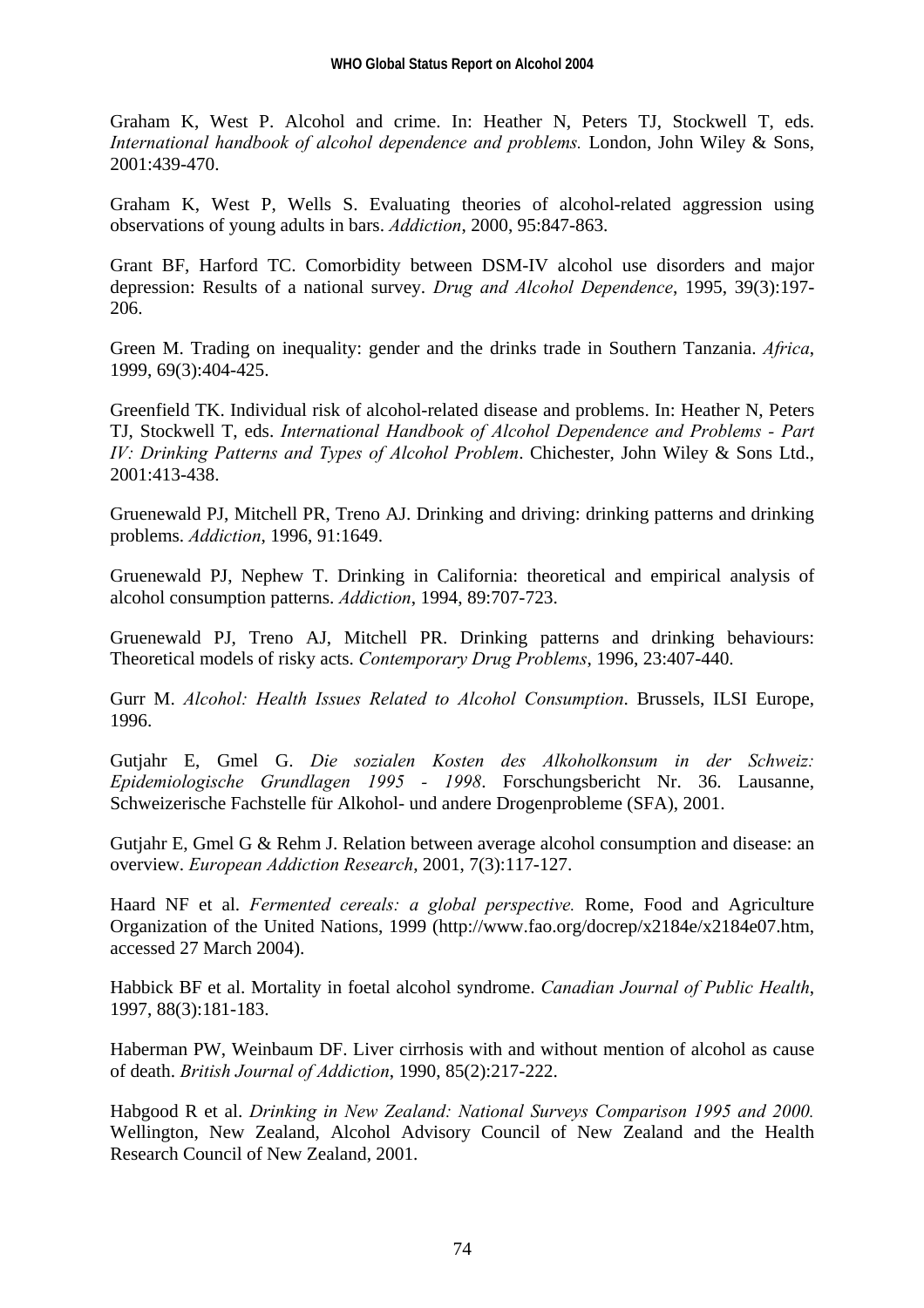Halasyamani MK, Davis MM, Bhattacharjee S. Spousal substance use and domestic violence reported by pregnant women in rural South India. *Journal of General Internal Medicine*, 1997, 12(Suppl. 1):127.

Hao W et al. Drinking and drinking patterns and health status in the general population of five areas of China. *Alcohol and Alcoholism*, 2004, 39(1):43-52.

Harnack LJ et al. Smoking, alcohol, coffee, and tea intake and incidence of cancer of the exocrine pancreas: the Iowa Women's Health Study. *Cancer Epidemiology, Biomarkers and Prevention*, 1997, 6(12):1081-1086.

Hart CL et al. Alcohol consumption and mortality from all causes, coronary heart disease, and stroke: results from a prospective cohort study of Scottish men with 21 years of follow up. *British Medical Journal*, 1999, 318:1725-1729.

Harwood H, Fountain D, Livermore G. The Economic Costs of Alcohol and Drug Abuse in the United States, 1992. Rockville, US Department of Health and Human Services, National Institute on Drug Abuse, 1998 (NIH Publication Number 98-4327). In: Klingemann H, Gmel G, eds. *Mapping the Social Consequences of Alcohol Consumption*. Dordrecht, Kluwer Academic Publishers, 2001.

Hayes RB et al. Alcohol use and prostate cancer risk in US blacks and whites. *American Journal of Epidemiology*, 1996, 143(7):692-697.

Hendriks HF et al. Effect of moderate dose of alcohol with evening meal on fibrinolytic factors. *British Medical Journal*, 1994, 308(6935):1003-1006.

Hiatt RA et al. Alcohol consumption, smoking, and other risk factors and prostate cancer in a large health plan cohort in California (United States). *Cancer Causes and Control*, 1994, 5(1):66-72.

Hilarski C, Wodarki JS. Comorbid substance abuse and mental illness: Diagnosis and treatment. *Journal of Social Work Practice in the Addictions*, 2001, 1(1):105-119.

Hillbom M. Alcohol consumption and stroke: benefits and risks. *Alcoholism, Clinical and Experimental Research*, 1998, 22(7):352S-358S.

Hillbom M, Juvela S, Karttunen V. Mechanisms of alcohol-related strokes. In: Chadwick DJ, Goode JA, eds. *Alcohol and Cardiovascular Diseases*. New York, John Wiley & Sons, Inc., 1998:193-207.

Hingson R, Howland J. Alcohol as a risk factor for injury or death resulting from accidental falls: A review of the literature. *Journal of Studies on Alcohol*, 1987, 48:212-219.

Hingson R, Howland J. Alcohol and non-traffic unintended injuries. *Addiction*, 1993, 88:877- 883.

Holman CD et al. Meta-analysis of alcohol and all-cause mortality: A validation of NHMRC recommendations. *Medical Journal of Australia*, 1996, 164:141-145.

Horn-Ross PL, Ljung BM, Morrow M. Environmental factors and the risk of salivary gland cancer. *Epidemiology*, 1997, 8(4):414-419.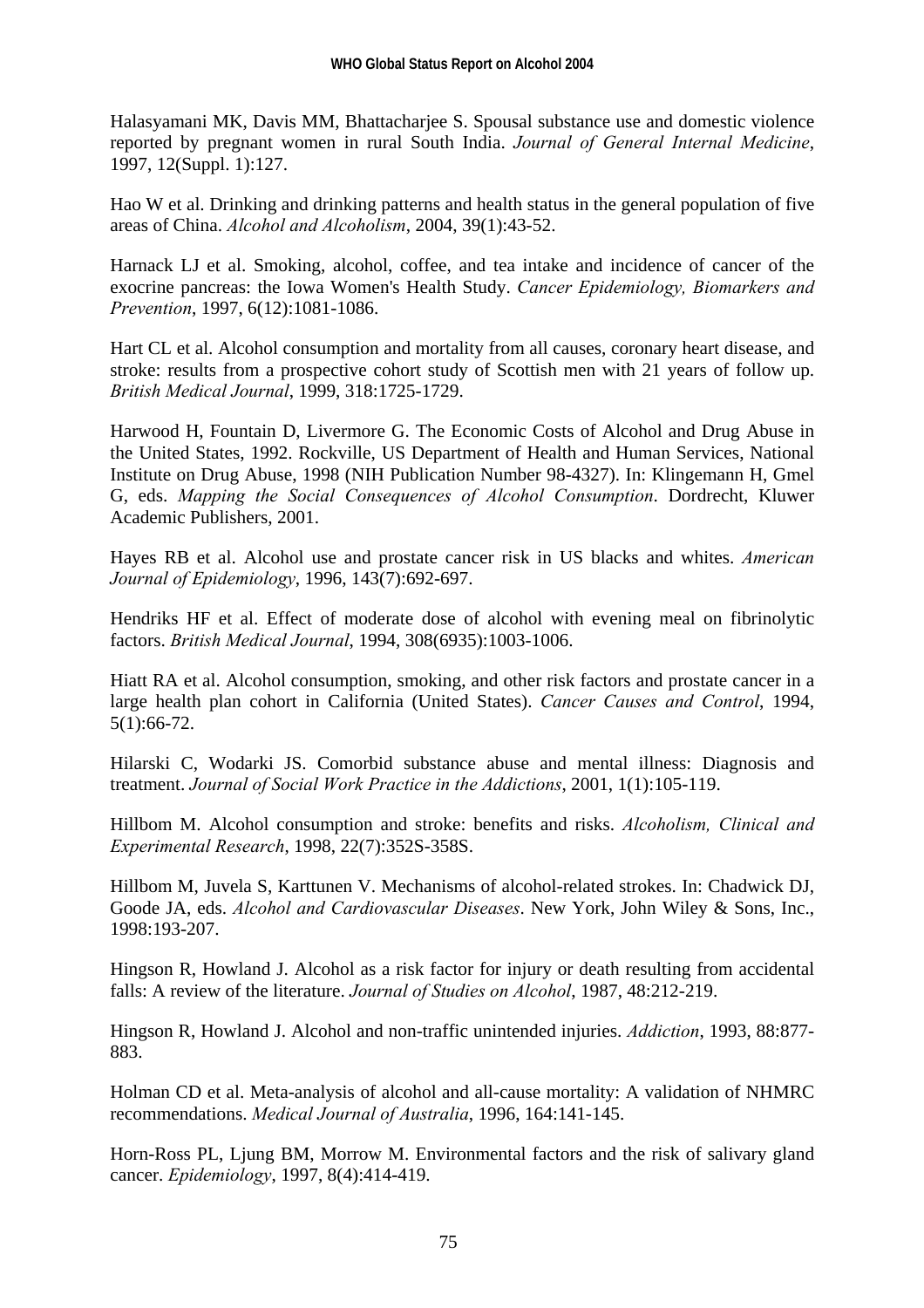Hughes K, Bellis MA. *Alcohol: Some sobering statistics from the NWPHO*. North West Public Health Ovservatory (NWPHO), 2000.

Hurst PM, Harte WJ, Firth WJ. The Grand Rapids dip revisited. *Accident Analysis Prevention*, 1994, 26:647-654.

Imhof A et al. Effect of alcohol consumption on systemic markers of inflammation. *The Lancet*, 2001, 357(9258):763-767.

*International Guide for Monitoring Alcohol Consumption and Related Harm*. Geneva, World Health Organization, 2000a.

Jackson R. Cardiovascular disease and alcohol consumption: evidence of benefits from epidemiologic studies. *Contemporary Drug Problems*, 1994, 21(1):5-24.

Jacques PF et al. Determinants of plasma total homocysteine concentration in the Framingham Offspring cohort. *American Journal of Clinical Nutrition*, 2001, 73:613-621.

Jallon P et al. Crises épileptiques, épilepsies et facteurs de risque: expérience d'une enquête en Martinique. *Revue Neurologique*, 1998, 154(5):408-411.

Jewkes R, Levin J, Penn-Kekana L. Risk factors for domestic violence: Findings from a South African cross-sectional study. *Social Science and Medicine*, 2002, 55(9):1603-1617.

Jhingan HP et al. Prevalence of alcohol dependence in a town in Nepal as assessed by the CAGE questionnaire. *Addiction*, 2003, 98(3):339-343.

Ji BT et al. The influence of cigarette smoking, alcohol, and green tea consumption on the risk of carcinoma of the cardia and distal stomach in Shanghai, China. *Cancer*, 1996, 77(12):2449-2457.

Kao WHL et al. Gender differences in the association of alcohol consumption and the risk of type 2 diabetes mellitus: the Atherosclerosis Risk in Communities (ARIC) study. *American Journal of Epidemiology*, 1998, 147(11):S60.

Kauhanen J et al. Frequent hangovers and cardiovascular mortality in middle-aged men. *Epidemiology*, 1997a, 8(3):310-314.

Kauhanen J et al. Beer binging and mortality: results from the Kuopio ischemic heart disease risk factor study: a prospective population based study. *British Medical Journal*, 1997b, 315(7112):846-851.

Keil U et al. The relation of alcohol intake to coronary heart disease and all-cause mortality in a beer-drinking population. *Epidemiology*, 1997, 8(2):150-156.

Kessler RC et al. Lifetime co-occurrence of DSM-III-R alcohol abuse and dependence with other psychiatric disorders in the National Comorbidity Survey. *Archives of General Psychiatry*, 1997, 54(5):313-321.

Kessler RC et al. Epidemiology of co-occuring addictive and mental disorders: Implications for prevention and service utilization. *American Journal of Orthopsychiatry*, 1996, 66(1):17- 31.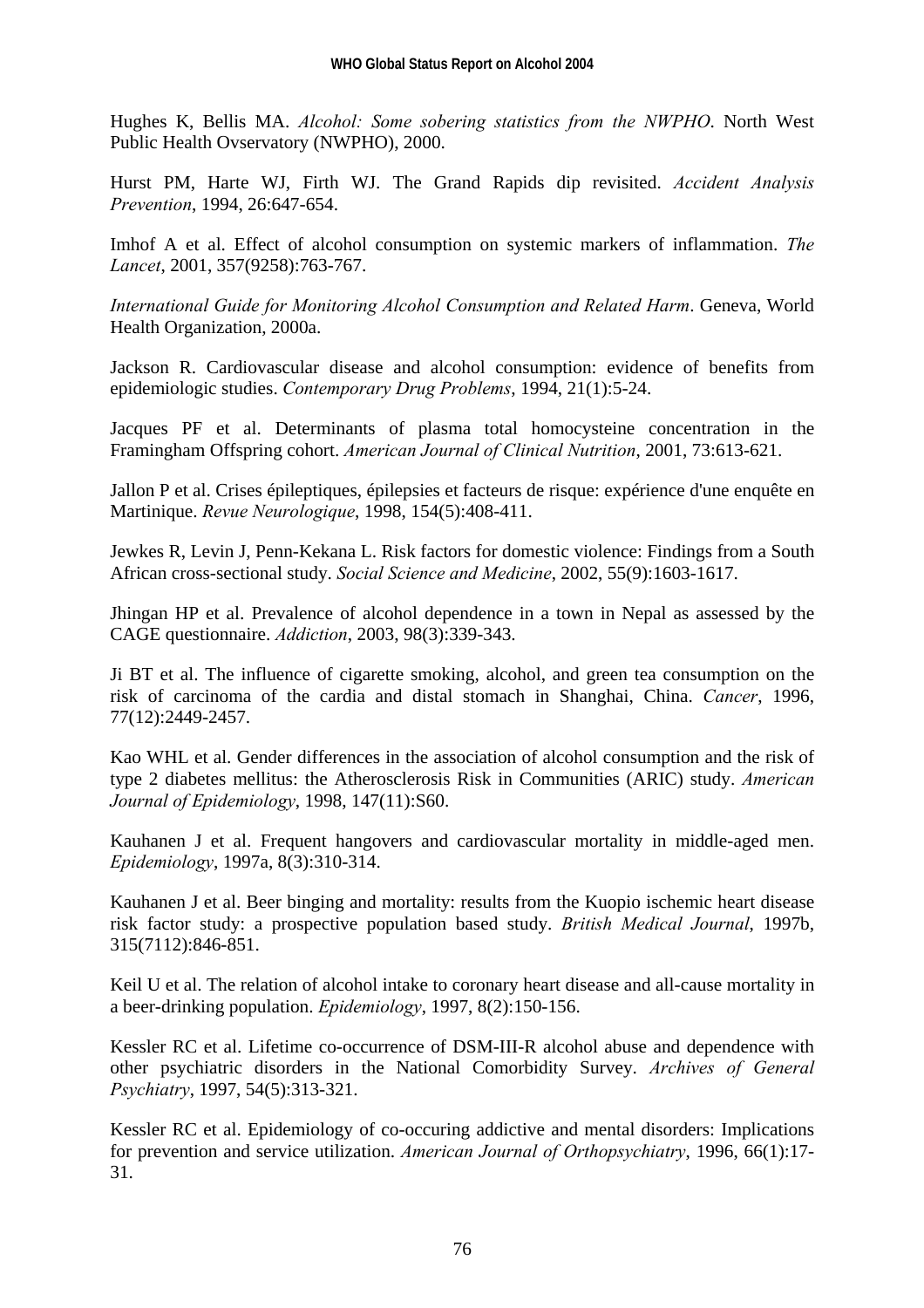Kiechl S et al. Insulin sensitivity and regular alcohol consumption: large, prospective, cross sectional population study (Bruneck study). *British Medical Journal*, 1996, 313:1040-1044.

Kitamura A et al. Alcohol intake and premature coronary heart disease in urban Japanese men. *American Journal of Epidemiology*, 1998, 147(1):59-65.

Klatsky AL. Cardiovascular effects of alcohol. *Scientific American Science and Medicine*, 1995, 2(2):28-337.

Klingemann H, Gmel G, eds. *Mapping the Social Consequences of Alcohol Consumption*. Dordrecht, Kluwer Academic Publishers, 2001.

Knuiman MW, Vu HT. Risk factors for stroke mortality in men and women: The Busselton Study. *Journal of Cardiovascular Risk*, 1996, 3(5):447-452.

Koenig MA et al. Domestic violence in rural Uganda: Evidence from a community-based study. *Bulletin of the World Health Organization*, 2003, 81(1):53-60.

Kohlmeier L, Mendez M. Controversies surrounding diet and breast cancer. *Proceedings of the Nutrition Society*, 1997, 56(1B):369-382.

Kozarevic D et al. Drinking habits and coronary heart disease: the Yugoslavia Cardiovascular Disease Study. *American Journal of Epidemiology*, 1982, 116(5):748-758.

Krüger HP et al. Effects of low alcohol dosage: a review of the literature. In: Krüger HP et al., eds. *Alcohol, Drugs and Trafic Safety - T'92*. Cologne, Verlag TÜV Rheinland, 1993:763- 778.

Larkby C, Day N. The effects of prenatal alcohol exposure. *Alcohol Health and Research World*, 1997, 21(3):192-198.

Larroque B, Kaminski M. Alcohol consumption during pregnancy and infant birth weight. *Annals of Epidemiology*, 1996, 6(2):169-170.

Lazarus R, Sparrow D, Weiss ST. Alcohol intake and insulin levels. The Normative Aging Study. *American Journal of Epidemiology*, 1997, 145:909-916.

Leifman H. Estimations of unrecorded alcohl consumption levels and trends in 14 European countries. *Nordic Studies on Alcohol and Drugs*, 2001, 18(English Supplement):54-69.

Leifman H, Österberg E, Ramstedt M. *Alcohol in Postwar Europe, ECAS II: A discussion of indicators and alcohol-related harm*. Stockholm, Almquist and Wiksell International, 2002.

Leitzmann MF et al. Alcohol intake and the risk of symptomatic gallstones in men. *American Journal of Epidemiology*, 1998, 147(11):S54.

Lelbach WK. Cirrhosis in the alcoholic and its relation to the volume of alcohol abuse. *Annals of the New York Academy of Sciences*, 1975, 252:85-105.

Lelbach WK. Epidemiology of liver disease. In: Popper H, Schaffner F, eds. *Progress in Liver Diseases*. New York, Grune & Stratton, 1976:494-515.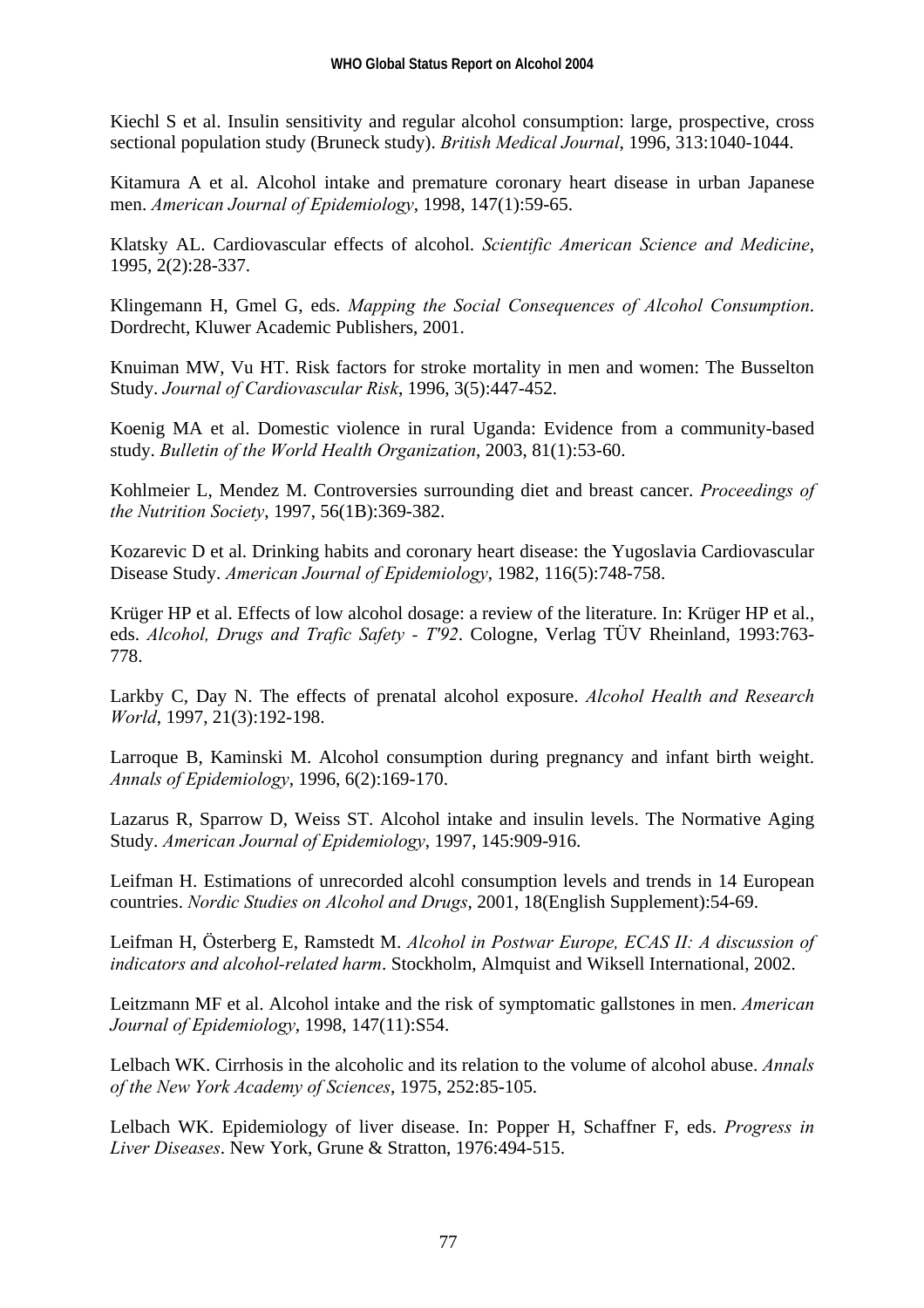Leon DA et al. Huge variation in Russian mortality rates 1984-94: artefact, alcohol, or what? *The Lancet*, 1997, 350:383-388.

Leone M et al. Alcohol use is a risk factor for a first generalized tonic clonic seizure. *Neurology*, 1997, 48:614-620.

Li G et al. Alcohol and injury severity: Reappraisal of the continuing controversy. *Journal of Trauma*, 1997, 42:562-569.

Logminiene Z et al. Avoidable mortality in Lithuania: 1991-1999 compared with 1970-1990. *Public Health*, 2004, 118(3):201-210.

Longnecker MP, Enger SM. Epidemiologic data on alcoholic beverage consumption and risk of cancer. *Clinical Chimica Acta*, 1996, 246(1-2):121-141.

Lundberg JC, Passik SD. Alcohol and cancer: a review for psycho-oncologists. *Psychooncology*, 1997, 6(4):253-266.

Lynskey MT. The comorbidity of alcohol dependence and affective disorders: treatment implications. *Drug and Alcohol Dependence*, 1998, 52(3):201-209.

Maffli E, Zumbrunn A. Alcohol and domestic violence in a sample of incidents reported to the police of Zurich City. *Substance Use and Misuse*, 2003, 38(7):881-893.

Mangione TW et al. Employee drinking practices and work performance. *Journal of Studies on Alcohol*, 1999, 60(2):261-270.

Markou A, Kosten TR, Koob GF. Neurobiological similarities in depression and drug dependence: A self-medication hypothesis. *Neuropsychopharmacology*, 1998, 18(3):135-174.

Martín R et al. Etiological and prognostic factors in the late onset epilepsy. *Revista de Neurologia*, 1995, 23(120):285-289.

Martin SE. Epidemiology of alcohol-related interpersonal violence. *Alcohol Health & Research World*, 1992, 16(3):230-237.

Martin SE, Bachman R. The relationship of alcohol to injury in assault cases. In: Galanter M, ed. *Recent developments in alcoholism, Vol. 13, Alcohol and Violence*. New York, Plenum Press, 1997:45-56.

Maskarinec G, Meng L, Kolonel LN. Alcohol intake, body weight, and mortality in a multiethnic prospective cohort. *Epidemiology*, 1998, 9(6):654-661.

Mattson SN et al. Heavy prenatal alcohol exposure with or without physical features of fetal alcohol syndrome leads to IQ deficits. *Journal of Pediatrics*, 1997, 131(5):718-721.

McClelland DC et al. *The drinking man. Alcohol and human motivation.* Toronto, Canada, Collier-Macmillan, 1972.

McElduff P, Dobson AJ. How much alcohol and how often? Population based case-control study of alcohol consumption and risk of a major coronary event. *British Medical Journal*, 1997, 314:1159.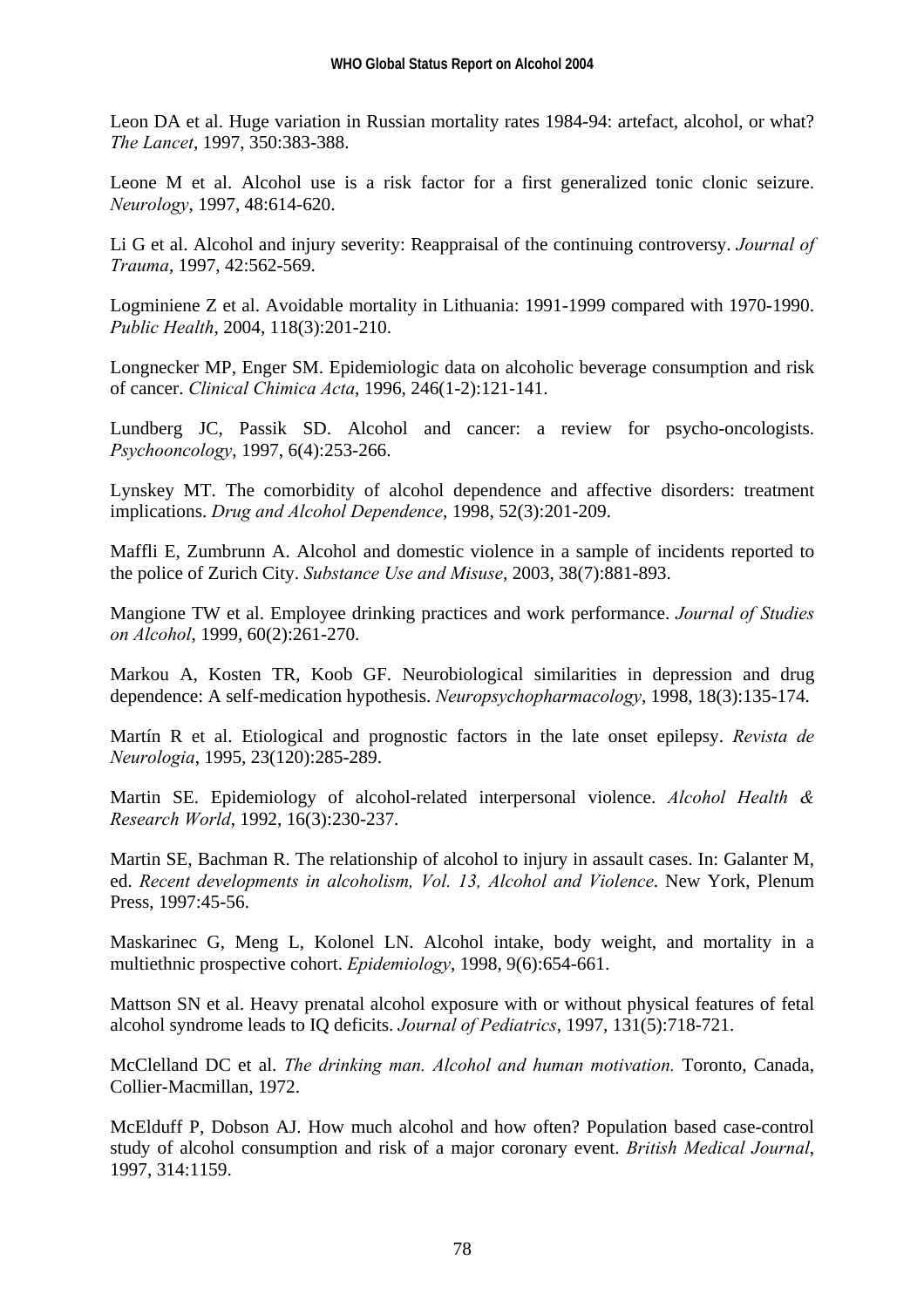McKee M, Britton A. The positive relationship between alcohol and heart disease in eastern Europe: Potential physiological mechanisms. *Journal of the Royal Society of Medicine*, 1998, 91:402-407.

McKee M, Shkolnikov V, Leon DA. Alcohol is Implicated in the Fluctuations in Cardiovascular Disease in Russia Since the 1980s. *Annals of Epidemiology*, 2001, 11(1):1-6.

McKenzie CR, Eisenberg PR. Alcohol, coagulation, and arterial thrombosis. In: Zakhari S, Wassef M, eds. *Alcohol and the Cardiovasular System.* Bethesda, National Institutes of Health, National Institute on Alcohol Abuse and Alcoholism, 1996:413-439.

McKibben M. Pop fiction? The truth about alcopops. London, Alcohol Concern, 1996. In: McKeganey N. Alcopops and young people: a suitable cause for concern. *Addiction*, 1998, 93(4):471-473.

Mehrabian A. General relations among drug use, alcohol use, and major indexes of psychopathology. *Journal of Psychology*, 2001, 135(1):71-86.

Merikangas KR et al. Comorbidity of substance use disorders with mood and anxiety disorders: Results of the International Consortium in Psychiatric Epidemiology. *Addictive Behaviors: An International Journal*, 1998, 23(6):893-907.

Midanik LT, Room R. Epidemiology of alcohol consumption. *Alcohol Health and Research World*, 1992, 16(3):183-190.

Ministry of Health and Social Affairs. *2001 National Household Health Interview Survey.* The Republic of Korea Ministry of Health and Social Affairs, 2002.

Mohan D et al. Alcohol consumption in India: a cross-sectional study. In: Demers A, Room R & Bourgault C. *Surveys of drinking patterns and problems in seven developing countries*. Geneva, World Health Organization, 2001.

Molamu L, MacDonald D. Alcohol abuse among the Basarwa of the Kgalagadi and Ghanzi Districts in Botswana. *Drugs: Education, Prevention and Policy*, 1996, 3(2):145-152.

Morrow DA, Ridker PM. C-reactive protein, inflammation, and coronary risk. *Medical Clinics of North America*, 2000, 84(1):149-161.

Moskowitz H, Robinson C. *Effects of low doses of alcohol on driving-related skills: A review of the evidence.* Washington, DC, National Highway Traffic Safety Administration, 1988.

Mphi M. Female alcoholism problems in Lesotho. *Addiction*, 1994, 89(8):945–949.

Mullahy J, Sindelar JL. Employment, unemployment, and problem drinking. *Journal of Health Economics*, 1996, 15(4):409-434.

Murdoch DD, Pihl RO, Ross D. Alcohol and crimes of violence: Present issues. *International Journal of the Addictions*, 1990, 25:1065-1081.

Mureithi K. Kenya's love of 'poison'. *BBC News Africa Live*, 27 August 2002.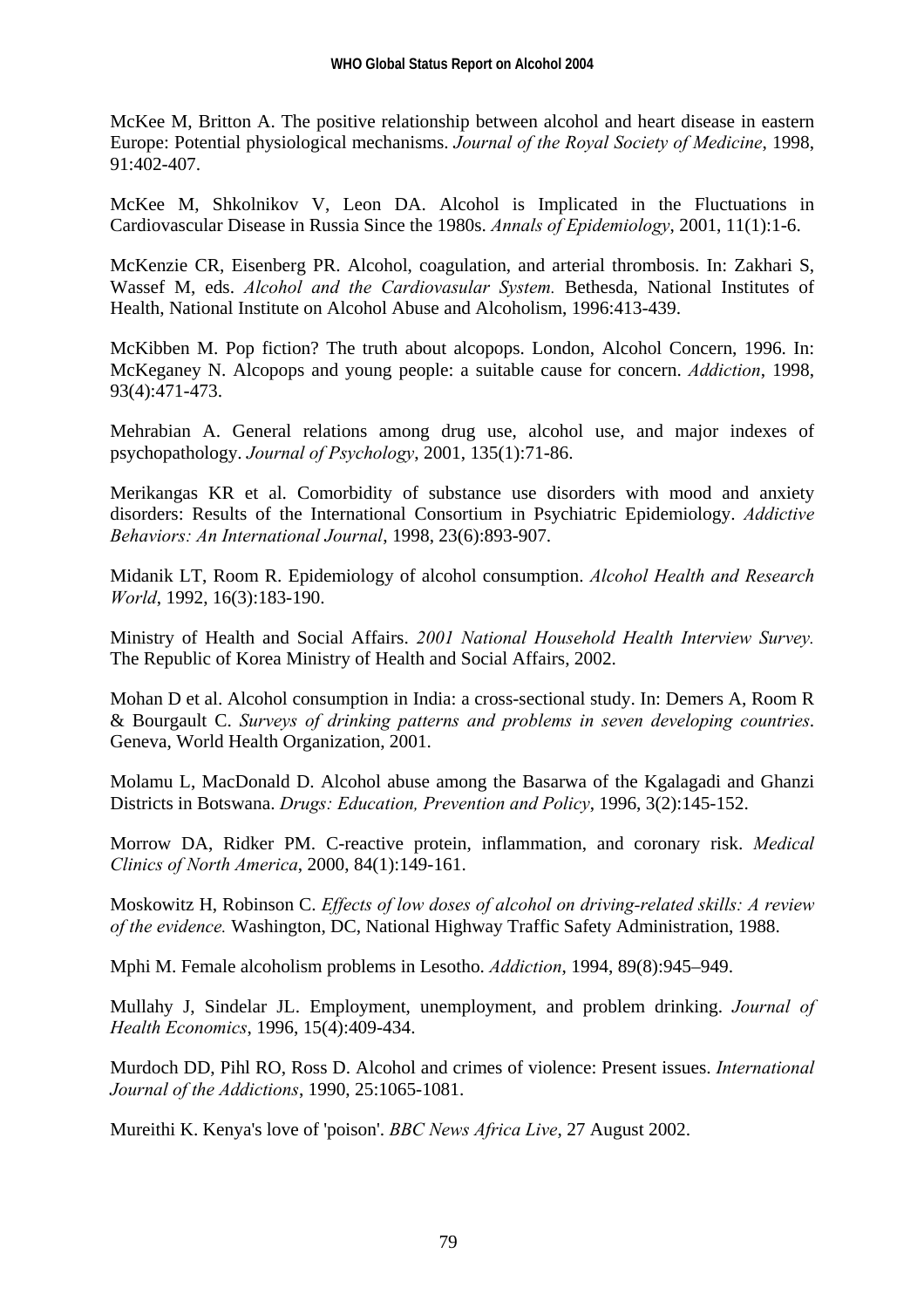Murray CJL, Lopez A. *The Global Burden of Disease*. London, Oxford University Press, 1996a

Murray CJL, Lopez A. *The Global Burden of Disease: A Comprehensive Assessment of Mortality and Disability from Diseases, Injuries and Risk Factors in 1990 and Projected to 2020.* Boston, Harvard School of Public Health on behalf of the World Health Organization and the World Bank, 1996b.

Murray RP et al. Alcohol volume, drinking pattern, and cardiovascular disease morbidity and mortality: is there a U-shaped function? *American Journal of Epidemiology*, 2002, 155(3):242-248.

Muscat JE, Wynder EL. A case/control study of risk factors for major salivary gland cancer. *Otolaryngology and Head and Neck Surgery*, 1998, 118(2):195-198.

Mustonen H, Beukes L, Du Preez V. Alcohol drinking in Namibia. In: Demers A, Room R, Bourgault C. *Surveys of drinking patterns and problems in seven developing countries.* Geneva, World Health Organization, 2001.

Mustonen H, Paakkaned P, Simpura J. Drinking habits among the employed and unemployed. *Nordic Alcohol Studies*, 1994, 11(English Suppl.):21-34.

Mwesigye PK, Okurut TO. A survey of the production and consumption of traditional alcoholic beverages in Uganda. *Process Biochemistry*, 1995, 30(6):497-501.

Nasca PC et al. Alcohol consumption and breast cancer: estrogen receptor status and histology. *American Journal of Epidemiology*, 1994, 140(11):980-988.

Newcomb PA, Trentham-Dietz A, Storer BE. Alcohol consumption in relation to endometrial cancer risk. *Cancer Epidemiology, Biomarkers and Prevention*, 1997, 6(10):775-778.

Nikander P et al. Ingredients and contaminants of traditional alcoholic beverages in Tanzania. *Transactions of the Royal Society of Tropical Medicine and Hygiene*, 1991, 85(1):133-135.

Notzon FC et al. Causes of declining life expectancy in Russia. *Journal of the American Medical Association*, 1998, 279:793-800.

Obot IS. The measurement of drinking patterns and alcohol problems in Nigeria. *Journal of Substance Abuse*, 2000, 12(1-2):169-181.

Pan American Health Organization (PAHO). Epidemiologic report on the use and abuse of psychoactive substances in 16 countries of Latin America and the Caribbean. *Bulletin of PAHO*, 1990, 24(1):97-139.

Parazzini F et al. Alcohol and endometrial cancer risk: findings from an Italian case-control study. *Nutrition and Cancer*, 1995, 23(1):55-62.

Passaro KT, Little RE. Childbearing and alcohol use. In: Wilsnack Rw & Wilsnack Sc, eds. *Gender and Alcohol: Individual and Social Perspectives*. New Brunswick, Rutgers Center of Alcohol Studies, 1997:90-113.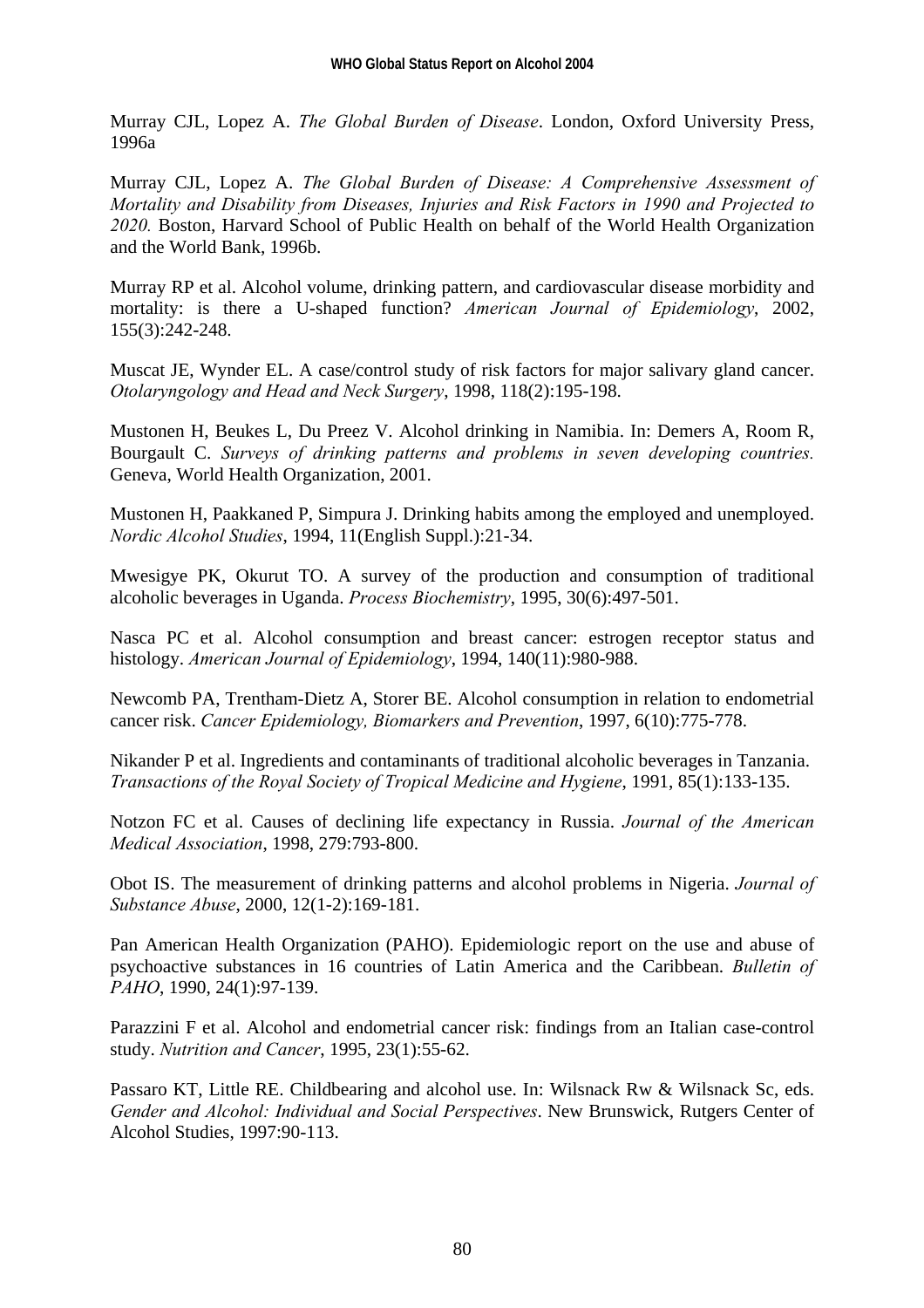Passaro KT et al.The effect of maternal drinking before conception and in early pregnancy on infant birthweight. The ALSPAC Study Team (Avon Longitudinal Study of Pregnancy and Childhood). *Epidemiology*, 1996, 7(4):377-383.

Penick EC et al. The stability of coexisting psychiatric syndromes in alcoholic men after one year. *Journal of Studies on Alcohol*, 1988, 49:395-405.

Pernanen K. What is meant by "alcohol-related" consequences? In: Klingemann H, Gmel G, eds. *Mapping the Social Consequences of Alcohol Consumption*. Dordrecht, Kluwer Academic Publishers, 2001:21-31.

Perry IJ et al. Prospective study of risk factors for development of non-insulin dependent diabetes in middle aged British men. *British Medical Journal*, 1995, 310(6979):560-564.

Peterson JB et al. Acute alcohol intoxication and neuropsychological functioning. *Journal of Studies on Alcohol*, 1990, 51:114-122.

Pettinati H, Sugerman A, Maurer HS. Four-year MMPI changes in abstinent and drinking alcoholics. *Alcoholism, Clinical and Experimental Research*, 1982, 6:487-494.

Piette JD, Barnett PG, Moos RH. First-time admissions with alcohol-related medical problems: a 10-year follow-up of a national sample of alcoholic patients. *Journal of Studies on Alcohol*, 1998, 59(1):89-96.

Pihl RO, Peterson J, Lau M. A biosocial model of the alcohol-aggression relationship. *Journal of Studies on Alcohol*, 1993, 11(Suppl.):128-139.

Plant M, Miller P. Young people and alcohol: an international insight. *Alcohol and Alcoholism*, 2001, 36(6):513-515.

Poikolainen K. Inebriation and mortality. *International Journal of Epidemiology*, 1983, 12(2):151-155.

Polygenis D et al. Moderate alcohol consumption during pregnancy and the incidence of fetal malformations: a meta-analysis. *Neurotoxicology and Teratology*, 1998, 20(1):61-67.

Prime Minister's Strategy Unit. *Interim Analytical Report*. London, Stationary Office, 2003 (http://www.pm.gov.uk/output/page4498.asp, accessed 8 March 2004)

Puddey IB et al. Influence of pattern of drinking on cardiovascular disease and cardiovascular risk factors - A review. *Addiction*, 1999, 94(5):649-663.

Puffer R, Griffith GW. *Patterns of Urban Mortality*. Report No. 151. Washington, DC, Pan American Health Organization (PAHO), 1967.

Putnam SD et al. Alcohol consumption and prostate cancer in a cohort of Iowa males. *American Journal of Epidemiology*, 1998, 147(11):42.

Ramchandani VA, Kwo PY, Li TK. Effect of food and food composition on alcohol elimination rates in healthy men and women. *Journal of Clinical Pharmacology*, 2001, 41:1345-1350.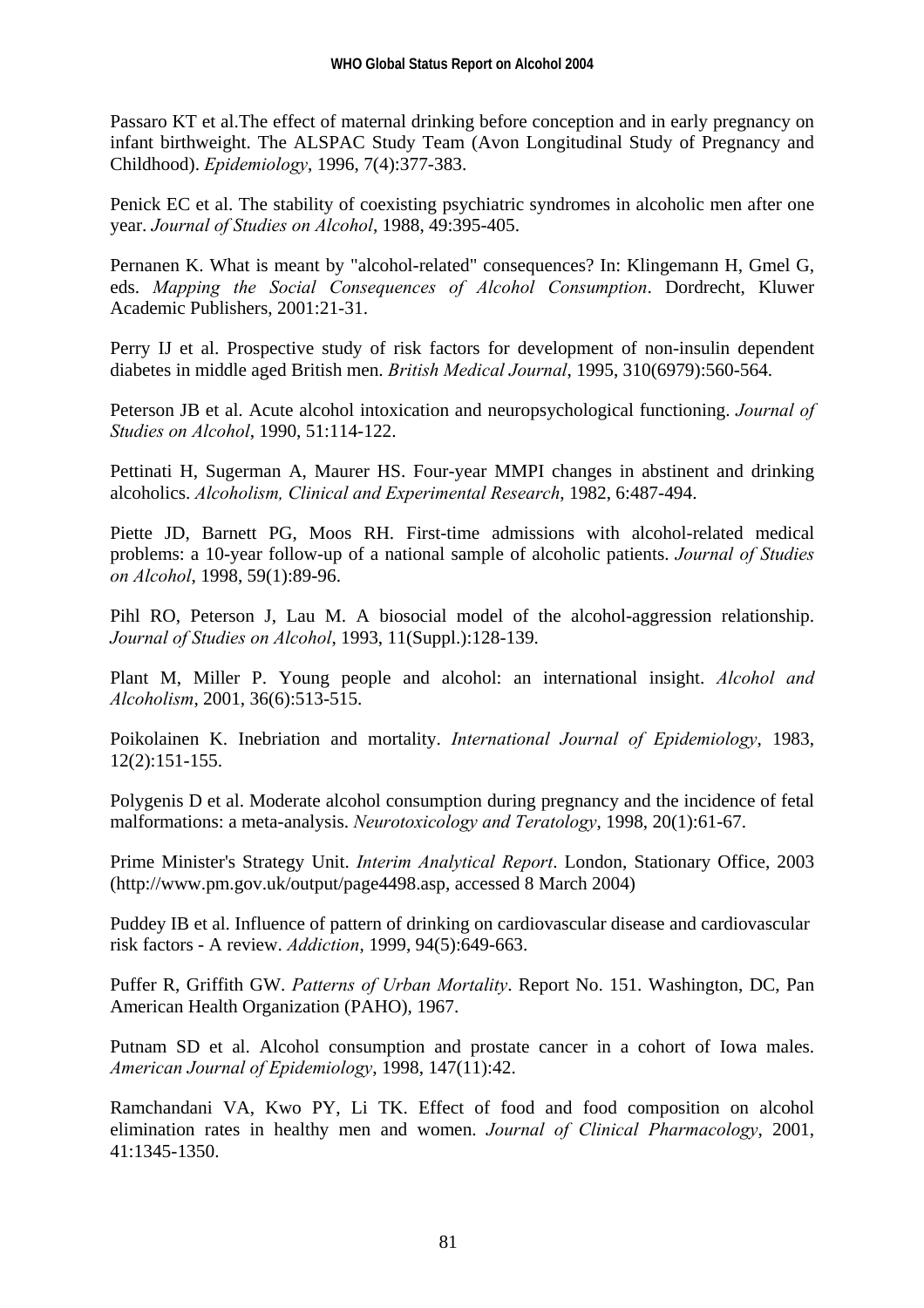Ramstedt M, Hope A. *The Irish Drinking Culture: Drinking and Drinking-Related Harm, a European Comparison*. Dublin, Department of Health and Children, 2003.

Rankin J. Biological mechanisms at moderate levels of alcohol consumption that may affect coronary heart disease. *Contemporary Drug Problems*, 1994, 21:45-57.

Reeder VC et al. Alcohol and the fibrinolytic system. In: Zakhari S & Wassef M, eds. *Alcohol and the Cardiovascular System.* Bethesda, National Institutes of Health, National Institute on Alcohol Abuse and Alcoholism, 1996:391-411.

Rehm J et al. On the emerging paradigm of drinking patterns and their social and health consequences. *Addiction*, 1996, 91(11):1615-1621.

Rehm J et al. Alcohol consumption and coronary heart disease morbidity and mortality. *American Journal of Epidemiology*, 1997, 146:495-501.

Rehm J, Eschmann S. Global monitoring of average volume of alcohol consumption. *Sozialund Präventivmedizin*, 2002, 47(1):48-58.

Rehm J, Gmel G, eds. Alcohol per capita consumption, patterns of drinking and abstention worldwide after 1995. Appendix 2. *European Addiction Research*, 2001, 7(3):155-157.

Rehm J et al. Alcohol-related morbidity and mortality. *Alcohol Research and Health*, 2003a, 27(1):39-51.

Rehm J et al. The global distribution of average volume of alcohol consumption and patterns of drinking. *European Addiction Research*, 2003b, 9:147-156.

Rehm J et al. The relationship of average volume of alcohol consumption and patterns of drinking to burden of disease: an overview. *Addiction*, 2003c, 98:1209-1228.

Rehm J et al. Alcohol. In: Ezzati M et al., eds. *Comparative Quantification of Health Risks: Global and Regional Burden of Disease Due to Selected Major Risk Factors*. Geneva, World Health Organisation, in press.

Rehm J et al. Alcohol as risk factor for global burden of disease. *European Addiction Research*, 2003d, 9:157-164.

Reinke LA, McCay PB. Interaction between alcohol and antioxidants. In: Zakhari S, Wassef M, eds. *Alcohol and the Cardiovascular System.* Bethesda, National Institutes of Health, National Institute on Alcohol Abuse and Alcoholism, 1996.

Renaud SC, Ruf JC. Effects of alcohol on platelet function. *Clinica Chimica Acta*, 1996, 246:77-89.

Rhodés J, Salaspuro M, Sorensen TIA. Alcohol and liver diseases. In: Verschuren PM, ed. *Health Issues Related to Alcohol Consumption*. Washington, D.C., International Life Sciences Institute/ILSI Press, 1993:167-220.

Ridker PM. Role of inflammatory biomarkers in prediction of coronary heart disease. *The Lancet*, 2001, 358(9286):946-948.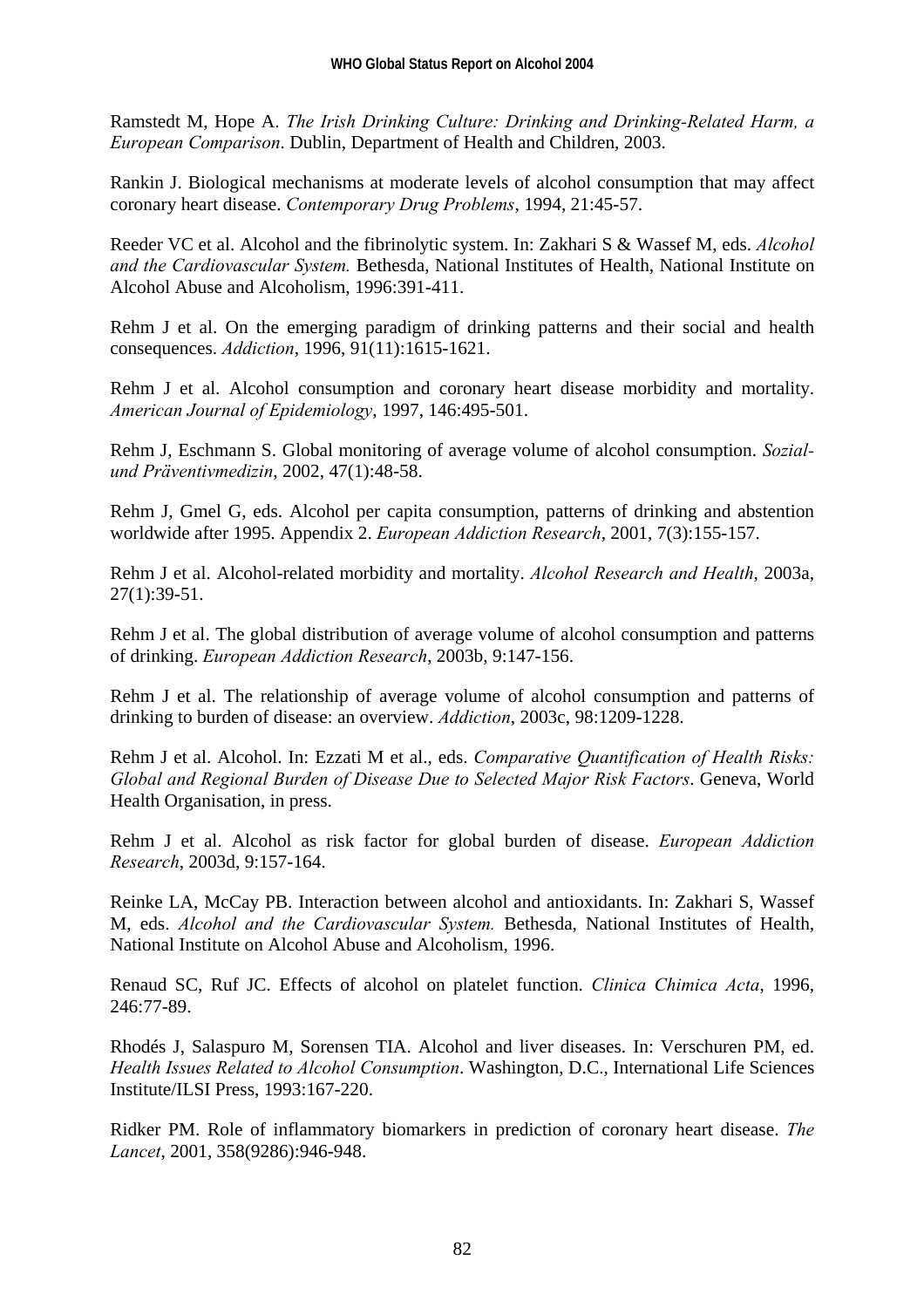Ridolfo B, Stevenson CE. *The Quantification of Drug-Caused Mortality and Morbidity in Australia 1998*. Canberra, Australian Institute of Health and Welfare, 2001.

Riley L, Marshall M, eds. *Alcohol and public health in 8 developing countries*. Geneva, World Health Organization, 1999.

Rimm EB et al. Prospective study of cigarette smoking, alcohol use, and the risk of diabetes in men. *British Medical Journal*, 1995, 310(6979):555-559.

Robles-Diaz G, Gorelick FS. Alcohol and acute pancreatitis. *Yale Journal of Biology and Medicine*, 1997, 70(1):77-87.

Rodgers B et al. Non-linear relationships in associations of depression and anxiety with alcohol use. *Psychological Medicine*, 2000, 30(2):421-432.

Roebuck TM, Mattson SN, Riley EP. A review of the neuroanatomical findings in children with fetal alcohol syndrome or prenatal exposure to alcohol. *Alcoholism, Clinical and Experimental Research*, 1998, 22(2):339-344.

Room R. Alcohol-related urban mortality: a cross-national study. *Drinking and Drug Practices Surveyor*, 1972, 5:11-13.

Room R. Drinking patterns and alcohol-related social problems: Frameworks for analysis in developing societies. *Drug and Alcohol Review*, 1998, 17:389-398.

Room R et al. *Alcohol in Developing Societies: A Public Health Approach*. Helsinki, Finnish Foundation for Alcohol Studies in collaboration with World Health Organization, 2002.

Room R, Mäkelä K. Typologies of the cultural position of drinking. *Journal of Studies on Alcohol*, 2000, 61(3):475-483.

Room R, Rossow I. The share of violence attributable to drinking. *Journal of Substance Use*, 2001, 6:218-228.

Rosenberg L, Metzger LS, Palmer JR. Alcohol consumption and risk of breast cancer: a review of the epidemiologic evidence. *Epidemiologic Reviews*, 1993, 15(1):133-144.

Rosenqvist M. Alcohol and cardiac arrhythmias. *Alcoholism, Clinical and Experimental Research*, 1998, 22(7 Suppl.):318S-322S.

Rosovsky H et al. Al-anon groups in Mexico. Contemporary Drug Problems, 1992, 19:587- 603. In: Room R et al. *Alcohol in Developing Societies: A Public Health Approach*. Helsinki, Finnish Foundation for Alcohol Studies in collaboration with World Health Organization, 2002.

Rossow I, Pernanen K, Rehm J. Accidents, suicide and violence. In: Klingemann H, Gmel G, eds. *Mapping the Social Consequences of Alcohol Consumption*. Dordrecht, Kluwer Academic Publishers, 2001:93-112.

Royo-Bordonada MA et al. Alcohol intake and risk of breast cancer: the euramic study. *Neoplasma*, 1997, 44(3):150-156.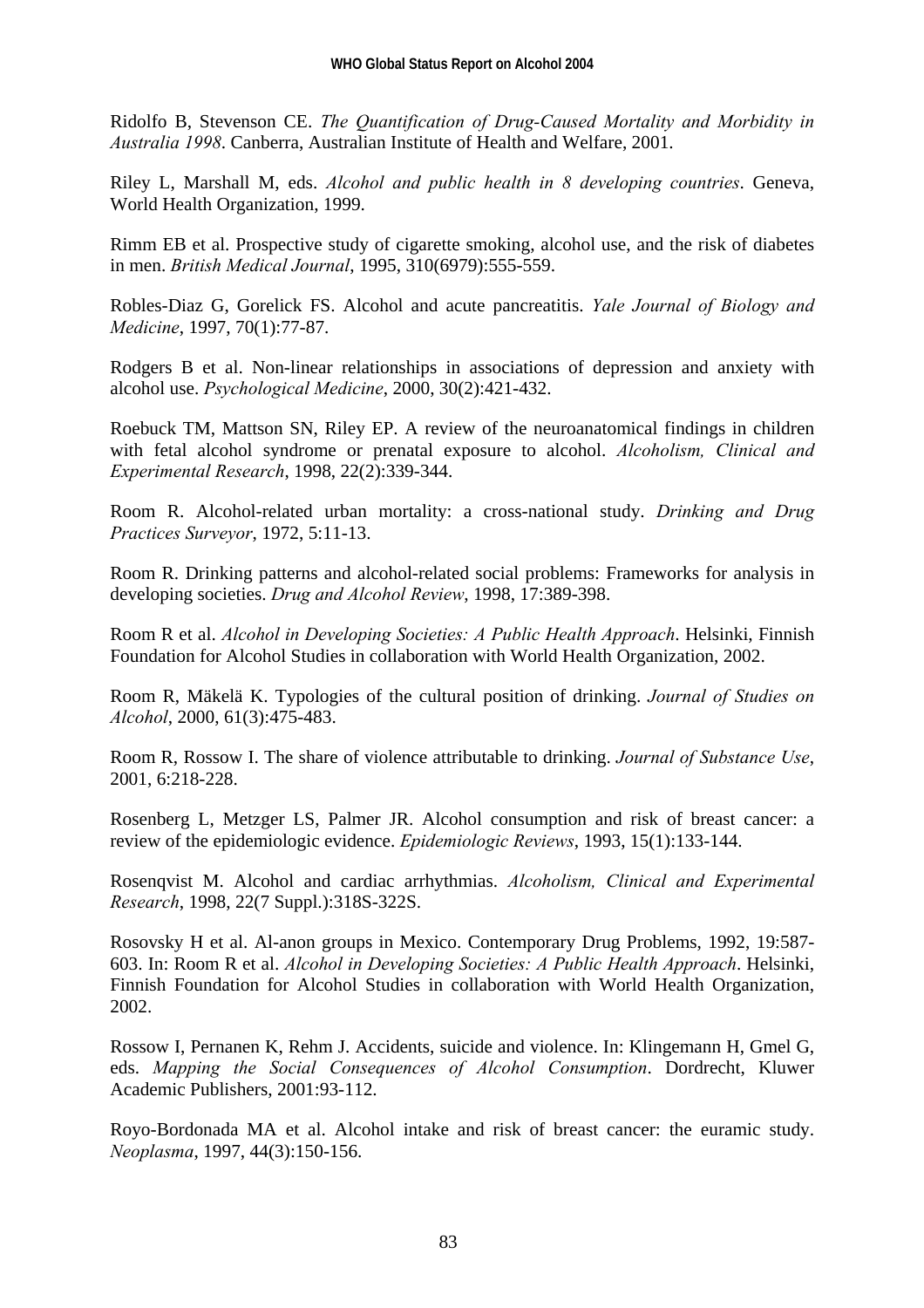Rubin R. Effect of ethanol on platelet function. *Alcoholism, Clinical and Experimental Research*, 1999, 23:1114-1118.

*Rusmidler i Norge [Alcohol and drugs in Norway]*. Statens institutt for rusmiddelfoskning (SIRUS) [Norwegian Institute for Alcohol and Drug Research], 2003.

Sacco RL et al. The protective effect of moderate alcohol consumption on ischemic stroke. *Journal of the American Medical Association*, 1999, 281(1):53-60.

Sarles H, Bernard JP, Johnson CD. Alcohol and the pancreas. In: Peters TJ, ed. *Alcohol Misuse: A European Perspective*. Amsterdam, Harwood Academic Publishers, 1996:145-161.

Saxena S, Sharma R, Maulik PK. Impact of alcohol use on poor families: A study from North India. *Journal of Substance Use*, 2003, 8(2):78-84.

Sayette MA, Wilson T, Elias MJ. Alcohol and aggression: A social information processing analysis. *Journal of Studies on Alcohol*, 1993, 54:399-407.

Schatzkin A, Longnecker MP. Alcohol and breast cancer. Where are we now and where do we go from here? *Cancer*, 1994, 74(3 Suppl.):1101-1110.

Schuckit MA. Alcohol, anxiety, and depressive disorders. *Alcohol Health & Research World*, 1996, 20(2):81-85.

Schuckit MA et al. The life-time rates of three major mood disorders and four major anxiety disorders in alcoholics and controls. *Addiction*, 1997, 92(10):1289-1304.

Seale JP et al. Prevalence of problem drinking in a Venezuelan Native American population. *Alcohol and Alcoholism*, 2002, 37(2):198-204.

Sefa-Dedeh S. Yeasts in the traditional brewing of *pito* in Ghana. *World Journal of Microbiology and Biochemistry*, 1999, 15(5):593-597.

Seitz HK, Poschl G, Simanowski UA. Alcohol and cancer. *Recent Developments in Alcoholism*, 1998, 14:67-95.

Seitz HK et al. Cell proliferation and its evaluation in the colorectal mucosa: effect of ethanol. *Zeitschrift für Gastroenterologie*, 1998, 36(8):645-655.

Selinus R. *The traditional foods of the Central Ethiopian highlands (research report No. 7).* Scandinavian Institute of African Studies (http://ethnomed.org/ethnomed/cultures/ethiop/ethiop\_foods.html, accessed 29 March 2004).

Shkolnikov V, McKee M, Leon DA. Changes in live expectancy in Russia in the mid-1990s. *The Lancet*, 2001, 357:917-921.

Shkolnikov VM, Nemtsov A. The anti-alcohol campaign and variations in Russian mortality. In: Bobadilla J, Costello C,Mitchell F, eds. *Premature Death in the New Independent States*. Washington DC, National Academy Press, 1997:239-261.

Shu I et al. Alcohol use and mortality from coronary heart disease: the role of high density lipoprotein cholesterol. *Annals of Internal Medicine*, 1992, 116(11):881-887.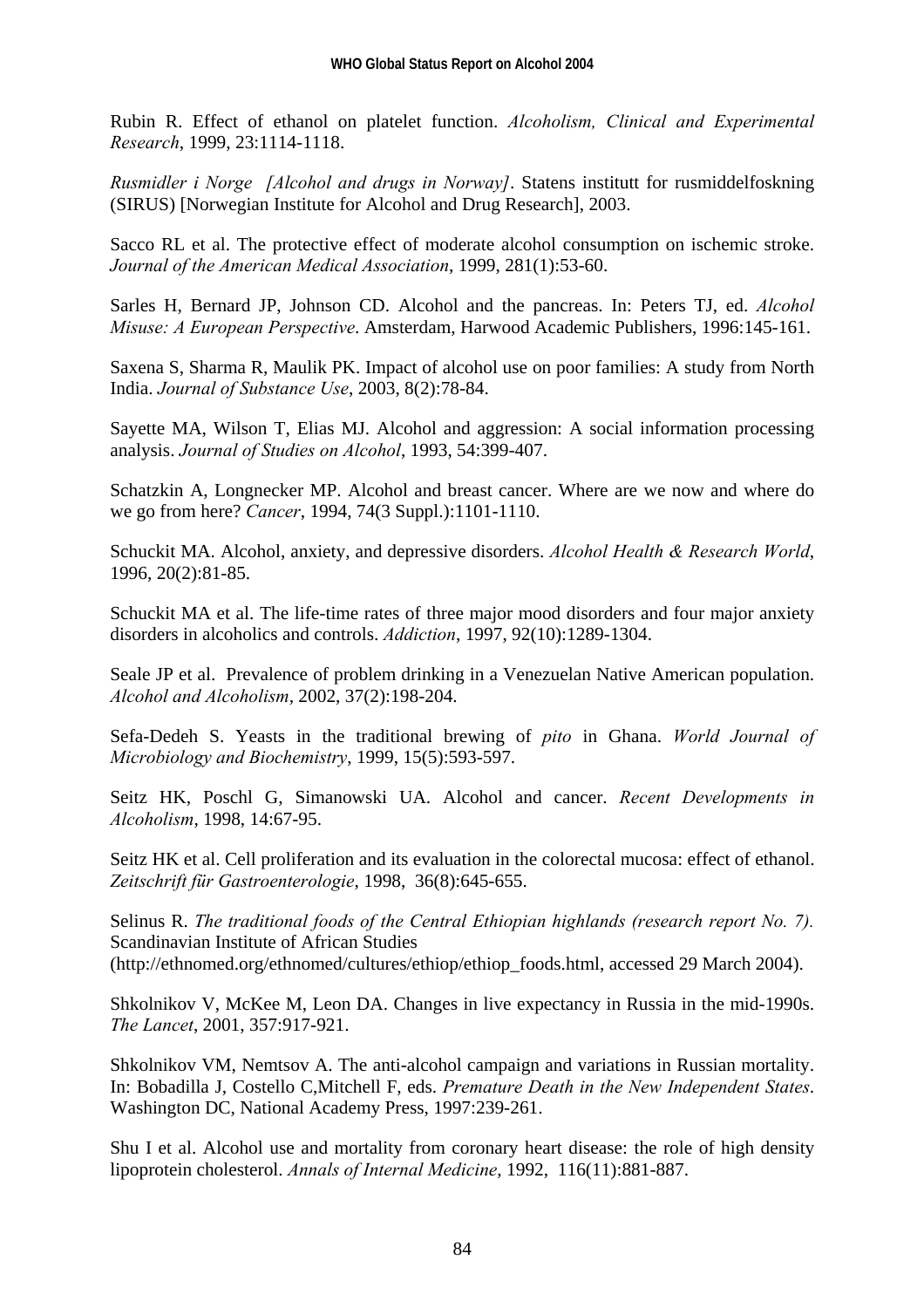Shu XO et al. Maternal smoking, alcohol drinking, caffeine consumption, and fetal growth: results from a prospective study. *Epidemiology*, 1995, 6(2):115-120.

Single E et al. *International guidelines on estimating the costs of substance abuse*. Ottawa, Canadian Centre on Substance Abuse, 1996.

Single E et al. Morbidity and mortality attributable to alcohol, tobacco, and illicit drug use in Canada. *American Journal of Public Health*, 1999, 89(3):385-390.

Single E et al. *International guidelines for estimating the costs of substance abuse.* Geneva, World Health Organization, 2003.

Skinazi F, Lévy P, Bernades P. Les pancréatites aiguës alcooliques révèlent-elles toujours une pancréatite chronique? *Gastroentérologie Clinique et Biologique*, 1995, 19:266-269.

Smith-Warner SA et al. Alcohol and breast cancer in women: a pooled analysis of cohort studies. *Journal of the American Medical Association*, 1998, 279(7):535-540.

Soler M et al. Diet, alcohol, coffee and pancreatic cancer: final results from an Italian study. *European Journal of Cancer Prevention*, 1998, 7(6):455-460.

Stallones L, Xiang H. Alcohol consumption patterns and work-related injuries among Colorado farm residents. *American Journal of Preventive Medicine*, 2003, 25(1):25-30.

Steele CM, Josephs RA. Alcohol myopia: It's prized and dangerous effects. *American Psychologist*, 1990, 45:921-933.

Stinson FS et al. Alcohol-related mortality in the United States, 1979-1989. *Alcohol Health and Research World*, 1993, 17(3):251-260.

Subata E. Drug and alcohol abuse as a social phenomenon. In: *Lithuanian Human Development Report 1999*. United Nations Development Program, 1999.

*Surveys of drinking patterns and problems in seven developing countries.* Geneva, World Health Organization, 2001b.

Svärdsudd K. Moderate alcohol consumption and cardiovascular disease: is there evidence for a preventivee effect? *Alcoholism, Clinical and Experimental Research*, 1998, 22(7):307S-314S.

Swanson CA et al. Alcohol consumption and breast cancer risk among women under age 45 years. *Epidemiology*, 1997, 8(3):231-237.

Swendsen JD et al. Comorbidity of alcoholism with anxiety and depressive disorders in four geographic communities. *Comprehensive Psychiatry*, 1998, 39(4):176-184.

Tavani A et al. Alcohol consumption and risk of prostate cancer. *Nutrition and Cancer*, 1994, 21(1):24-31.

The Schumacher Centre for Technology & Development. *Toddy and palm wine – fermented plant saps.* Technical Brief, Knowledge and Information Services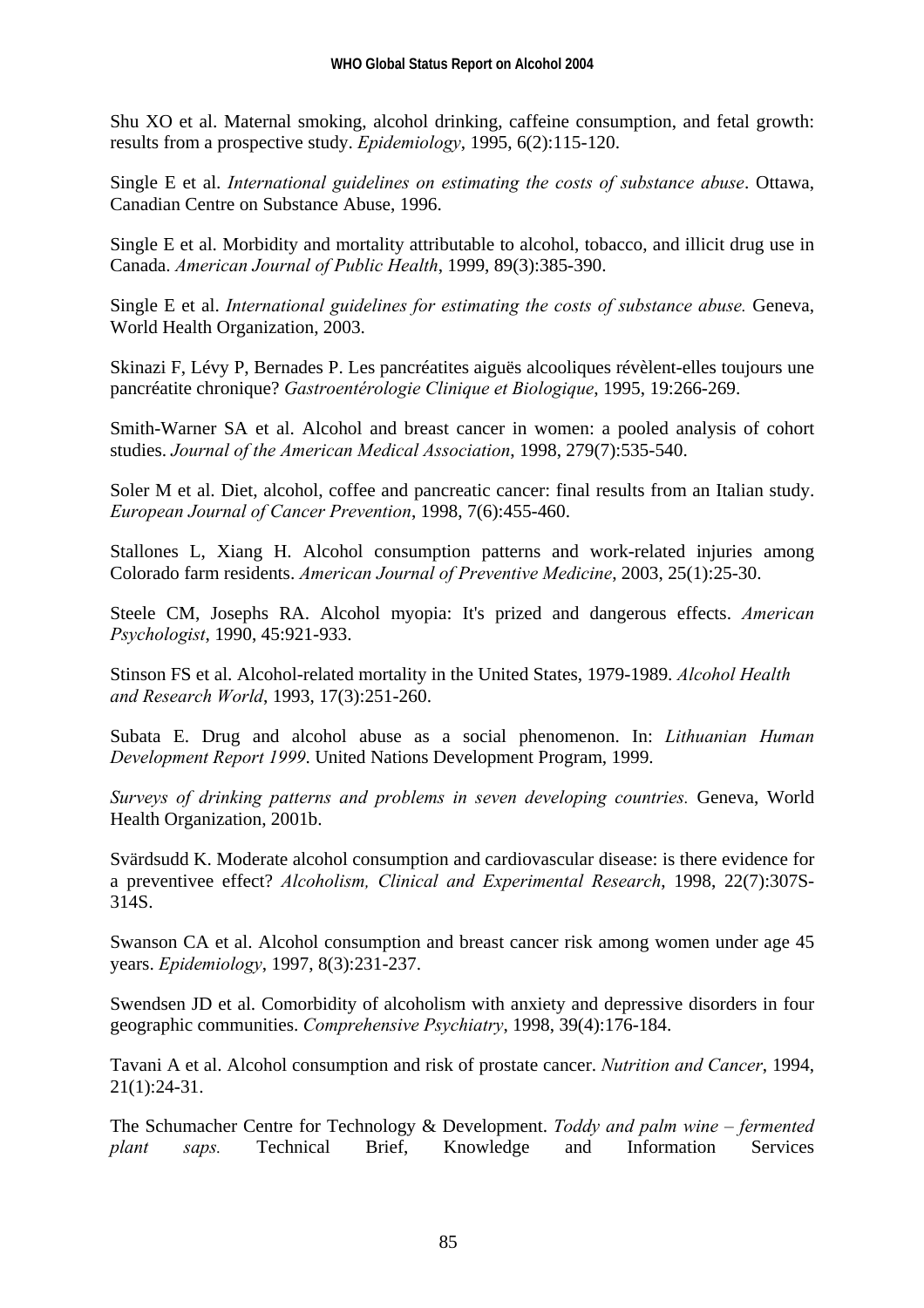(http://www.itdg.org/html/technical\_enquiries/docs/toddy\_palm\_wine.pdf, accessed 27 March 2004).

*The World Health Report 2000 - Health Systems: Improving Performance.* Geneva, World Health Organization, 2000b.

*The World Health Report: 2001 - Mental health: New understanding, new hope*. Geneva, World Health Organization, 2001c.

*The World Health Report 2002 - Reducing Risks, Promoting Healthy Life*. Geneva, World Health Organization, 2002.

Thun JM et al. Alcohol consumption and mortality among middle-aged and elderly U.S. adults. *New England Journal of Medicine*, 1997, 337(24):1705-1714.

Tomsen SA. A top night out - social protest, masculinity and the culture of drinking violence. *British Journal of Criminology*, 1997, 37:990-1002.

Trapenciere I. Statistics on alcohol, drugs and crime in Latvia. In: Leifman H & Edgren-Henrichson N, eds. *Statistics on alcohol, drugs and crime in the Baltic Sea regions*. Helsinki, Nordic Council for Alcohol and Drug Research (NAD), 2000.

Treno AJ, Gruenewald PJ, Ponicki WR. The contribution of drinking patterns to the relative risk of injury in six communities: A self-report based probability approach. *Journal of Studies on Alcohol*, 1997, 58:372-381.

Treno AJ, Holder HD. Measurement of alcohol-involved injury in community prevention: the search for a surrogate III. *Alcoholism: Clinical and Experimental Research*, 1997, 21:1695- 1703.

Trevisan M et al. Alcohol drinking patterns and myocardial infarction. *American Journal of Epidemiology*, 2001a, 153(11):S97.

Trevisan M et al. Drinking pattern and mortality: the Italian Risk Factor and Life Expectancy pooling project. *Annals of Epidemiology*, 2001b, 11(5):312-319.

Trolldal B. Alcohol sales figures in 15 European countries: Corrected for consumption abroad and tax-free purchases. *Nordisk Alkohol- & Narkotikatidskrift (English supplement)*, 18(Suppl.):71-81, 2001.

Trucco M et al. Recent alcohol and drug consumption in victims of work-related accidents. *Revista Medica de Chile*, 1998, 126(10):1262-1267.

Tuesca R, Borda M. Violencia física marital en Barranquilla (Colombia): prevalencia y factores de riesgo [Marital violence in Barranquilla (Colombia): prevalence and risk factors]. *Gaceta Sanitaria*, 2003, 17(4):302-308.

US Department of Health and Human Services. *Ninth Special Report to the U.S. Congress on Alcohol and Health from the Secretary of Health and Human Services*, Vol. No. 97-4017. Rockville, MD, U.S. Department of Health and Human Services, Public Heath Service, National Institute of Health (NIH), National Institute on Alcohol Abuse and Alcoholism (NIAAA), 1997.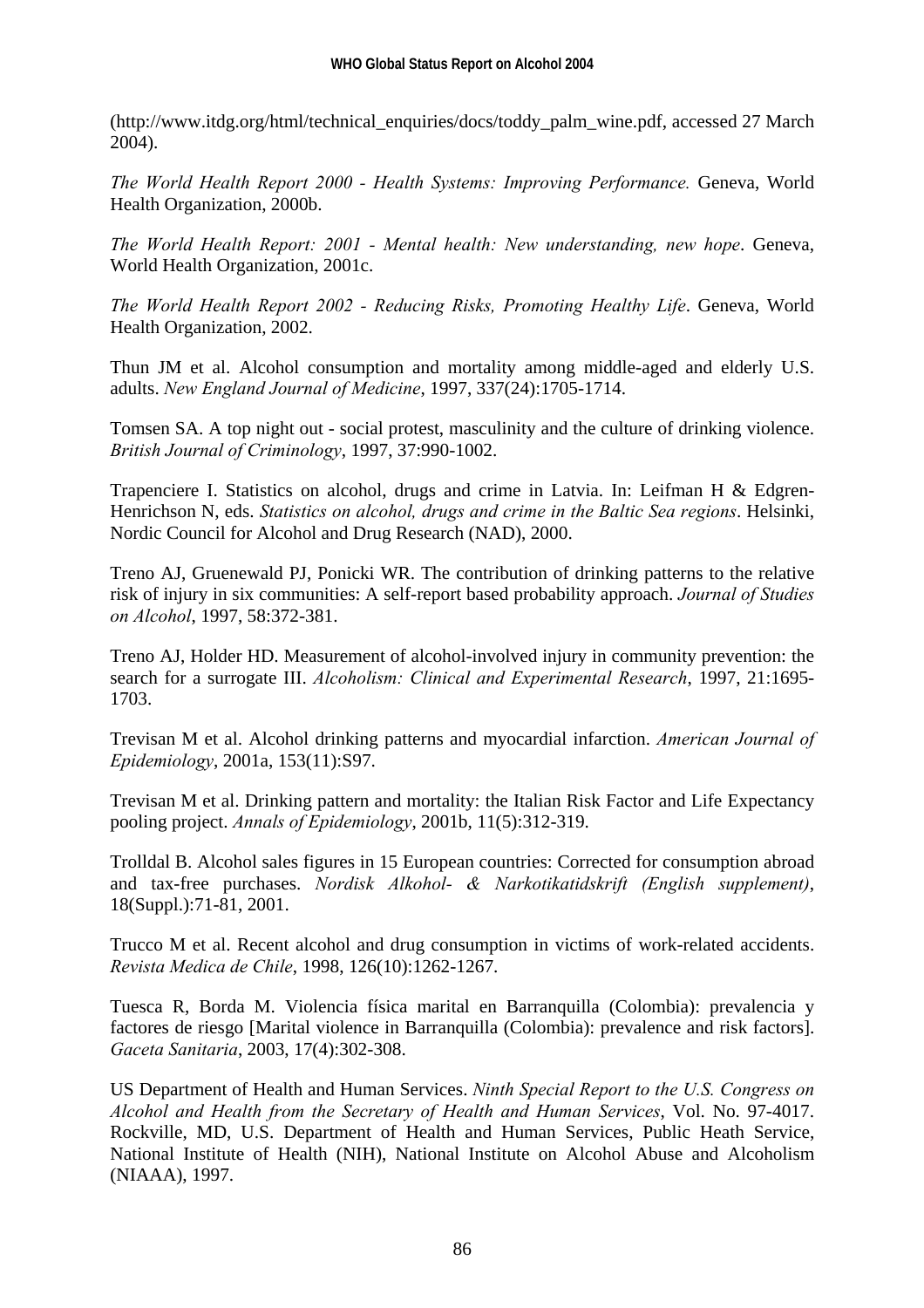US Department of Health and Human Services. *Tenth Special Report to the U.S. Congress on Alcohol and Health: Highlights from the Current Research*, Vol. No. 97-4017, NIH Publications No. 00-1583. Rockville, MD, US Department of Health and Human Services, Public Health Service, National Institutes of Health (NIH), National Institute on Alcohol Abuse and Alcoholism (NIAAA), 2000.

Ustun TB et al. The World Health Surveys. In: Murray CJL, Evans D, eds. *Health systems performance assessment: Debates, methods and empiricism*. Geneva, World Health Organization, 2003.

Vaillant GE. Is alcoholism more often the cause or the result of depression? *Harvard Review of Psychiatry*, 1993, 1(2):94-99.

van den Brandt PA, Goldbohm RA, van 't Veer P. Alcohol and breast cancer: results from The Netherlands Cohort Study. *American Journal of Epidemiology*, 1995, 141(10):907-915.

Veenstra J et al. Effects of moderate dose of alcohol on blood lipids and lipoproteins postprandially and in the fasting state. *Alcohol*, 1990, 25:371-377.

Wannamethee G, Shaper AG. Alcohol intake and variations in blood pressure by day of examination. *Journal of Human Hypertension*, 1991, 5(2):59-67.

Wannamethee SG, Shaper AG. Alcohol and sudden cardiac death. *British Heart Journal*, 1992, 68(5):443-448.

Wannamethee SG, Shaper AG. Patterns of alcohol intake and risk of stroke in middle-aged British men. *Stroke*, 1996, 27:1033-1039.

Washburne C. Alcohol, self and the group. *Quarterly Journal of Studies on Alcohol*, 1956, 12:108-123.

Webb GR et al. The relationships between high-risk and problem drinking and the occurrence of work injuries and related absences. *Journal of Studies on Alcohol*, 1994, 55(4):434-446.

Wei M et al. Alcohol intake and incidence of type 2 diabetes in men. *Diabetes Care*, 2000, 23(1):18-22.

White HR, Chen P. Problem drinking and intimate partner violence. *Journal of Studies on Alcohol*, 2002, 63(2):205-214.

Willenbring ML. Measurement of depression in alcoholics. *Journal of Studies on Alcohol*, 1986, 49:412-417.

Willich SN et al. Weekly variation of acute myocardial infarction. Increased Monday risk in the working population. *Circulation*, 1994, 90(1):87-93.

Windham GC et al. The association of moderate maternal and paternal alcohol consumption with birthweight and gestational age. *Epidemiology*, 1995, 6(6):591-597.

Windham GC et al. Moderate maternal alcohol consumption and risk of spontaneous abortion. *Epidemiology*, 1997, 8(5):509-514.